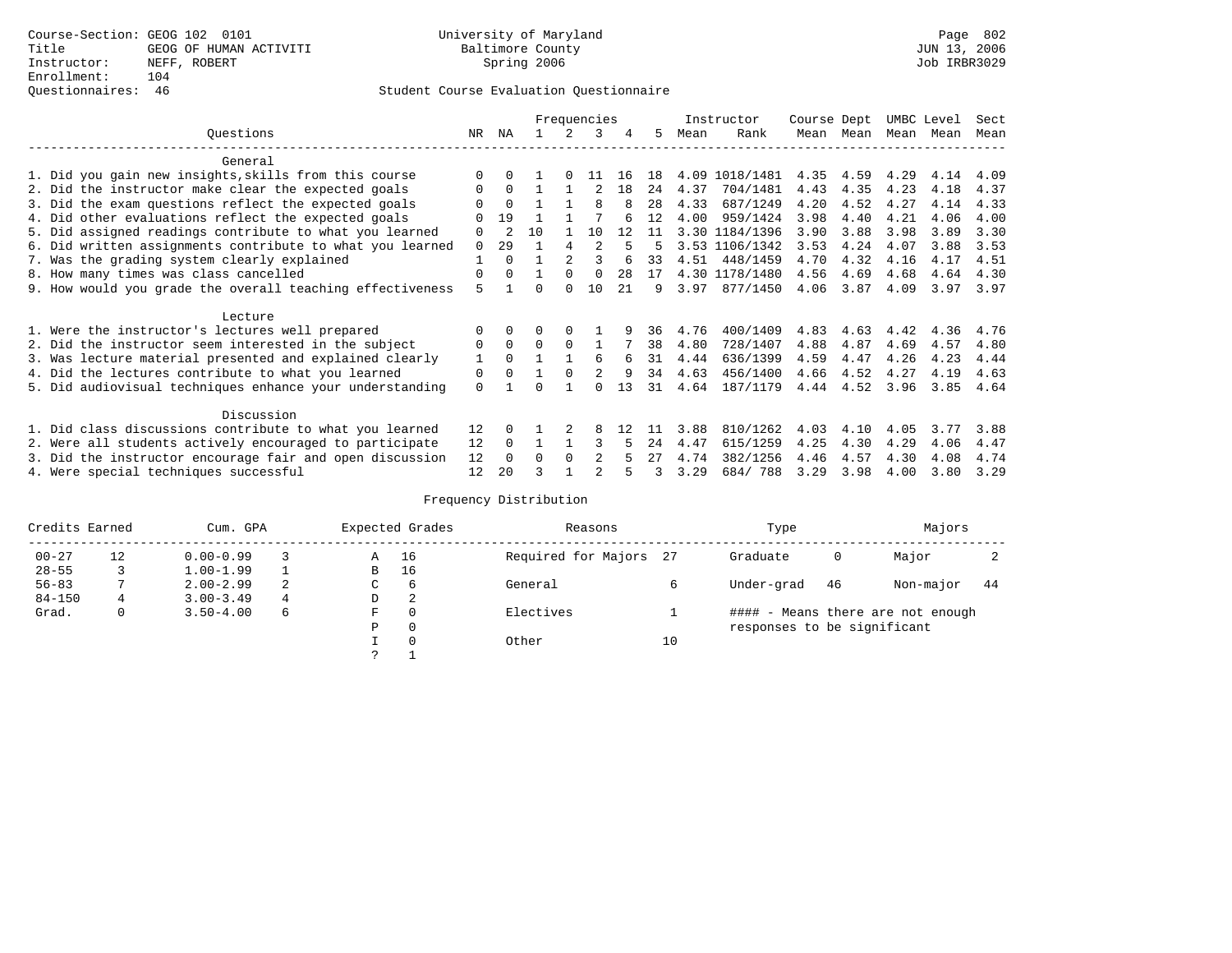|                                                           | Frequencies  |              |                      |                | Instructor     |          |                |      | Course Dept UMBC Level             | Sect        |           |                     |                           |         |
|-----------------------------------------------------------|--------------|--------------|----------------------|----------------|----------------|----------|----------------|------|------------------------------------|-------------|-----------|---------------------|---------------------------|---------|
| Ouestions                                                 | NR           | NA           | $\mathbf{1}$         | 2              | 3              |          | 5              | Mean | Rank                               |             |           | Mean Mean Mean Mean |                           | Mean    |
|                                                           |              |              |                      |                |                |          |                |      |                                    |             |           |                     |                           |         |
| General                                                   |              |              |                      |                |                |          |                |      |                                    |             |           |                     |                           |         |
| 1. Did you gain new insights, skills from this course     | $\Omega$     | 0            | $\Omega$             |                | 2              | 17       | 18             | 4.43 | 639/1481                           | 4.35        | 4.59      | 4.29                | 4.14                      | 4.43    |
| 2. Did the instructor make clear the expected goals       | 0            | $\mathbf 0$  | $\mathbf 0$          | $\overline{a}$ | $\overline{2}$ | 13       | 20             | 4.38 | 693/1481                           | 4.43        | 4.35      | 4.23                | 4.18                      | 4.38    |
| 3. Did the exam questions reflect the expected goals      | $\mathbf 0$  | $\mathbf 0$  | $\mathbf{1}$         | 2              | 8              | 12       | 14             | 3.97 | 919/1249                           | 4.20        | 4.52      | 4.27                | 4.14                      | 3.97    |
| 4. Did other evaluations reflect the expected goals       | $\Omega$     | 28           | $\Omega$             | $\mathbf{1}$   | $\mathbf{1}$   | 3        | $\overline{4}$ |      | $4.11$ ****/1424                   | 3.98        | 4.40      | 4.21                | 4.06                      | $***$   |
| 5. Did assigned readings contribute to what you learned   | $\mathbf{0}$ | $\Omega$     | $\Omega$             |                |                | 14       | 16             | 4.22 | 536/1396                           | 3.90        | 3.88      | 3.98                | 3.89                      | 4.22    |
| 6. Did written assignments contribute to what you learned | $\mathbf 0$  | 32           | $\mathbf{1}$         | $\Omega$       | $\Omega$       | 2        | 2              |      | $3.80$ ****/1342                   | 3.53        | 4.24      | 4.07                | 3.88                      | $***$   |
| 7. Was the grading system clearly explained               | $\mathbf{1}$ | $\Omega$     | $\Omega$             | $\Omega$       | $\Omega$       |          | 31             |      | 4.86 125/1459                      | 4.70        | 4.32      | 4.16                | 4.17                      | 4.86    |
| 8. How many times was class cancelled                     | $\mathbf 0$  | 1            | $\Omega$             | $\Omega$       | $\Omega$       | 17       | 19             |      | 4.53 1034/1480                     | 4.56        | 4.69      | 4.68                | 4.64                      | 4.53    |
| 9. How would you grade the overall teaching effectiveness | $\mathbf 0$  | $\Omega$     | $\Omega$             | $\Omega$       | 6              | 23       | 8              | 4.05 | 808/1450                           | 4.06        | 3.87      | 4.09                | 3.97                      | 4.05    |
|                                                           |              |              |                      |                |                |          |                |      |                                    |             |           |                     |                           |         |
| Lecture                                                   |              |              |                      |                |                |          |                |      |                                    |             |           |                     |                           |         |
| 1. Were the instructor's lectures well prepared           | $\Omega$     | $\Omega$     | $\Omega$             | $\Omega$       |                |          | 35             | 4.92 | 169/1409                           | 4.83        | 4.63      | 4.42                | 4.36                      | 4.92    |
| 2. Did the instructor seem interested in the subject      | 0            | $\mathbf 0$  | $\mathbf 0$          | 0              | 0              |          | 35             | 4.95 | 300/1407                           | 4.88        | 4.87      | 4.69                | 4.57                      | 4.95    |
| 3. Was lecture material presented and explained clearly   | $\Omega$     | $\Omega$     | $\Omega$             | $\Omega$       | 2              |          | 28             | 4.70 | 322/1399                           | 4.59        | 4.47      | 4.26                | 4.23                      | 4.70    |
| 4. Did the lectures contribute to what you learned        | 0            | $\Omega$     | $\mathbf 0$          | $\mathbf{1}$   | 2              | 8        | 26             | 4.59 | 501/1400                           | 4.66        | 4.52      | 4.27                | 4.19                      | 4.59    |
| 5. Did audiovisual techniques enhance your understanding  | $\mathbf{1}$ | $\Omega$     | $\Omega$             | $\overline{4}$ | $\overline{a}$ | 12       | 18             | 4.22 | 464/1179                           |             | 4.44 4.52 | 3.96                | 3.85                      | 4.22    |
|                                                           |              |              |                      |                |                |          |                |      |                                    |             |           |                     |                           |         |
| Discussion                                                |              |              |                      |                |                |          |                |      |                                    |             |           |                     |                           |         |
| 1. Did class discussions contribute to what you learned   | 13           | 0            |                      | 2              |                |          | 11             |      | $3.83$ $842/1262$                  | 4.03        | 4.10      | 4.05                | 3.77                      | 3.83    |
| 2. Were all students actively encouraged to participate   | 13           | $\mathbf{0}$ | $\overline{2}$       | 2              |                |          | 9              |      | 3.71 1059/1259                     | 4.25        | 4.30      | 4.29                | 4.06                      | 3.71    |
| 3. Did the instructor encourage fair and open discussion  | 13           | $\Omega$     | $\mathbf{1}$         | 2              | 5              |          | 14             | 4.08 | 868/1256                           | 4.46        | 4.57      | 4.30                | 4.08                      | 4.08    |
| 4. Were special techniques successful                     | 13           | 20           | $\mathbf{1}$         | $\Omega$       | $\Omega$       |          | $\overline{2}$ |      | $3.75$ ****/ 788                   | 3.29        | 3.98      | 4.00                | 3.80                      | $***$   |
|                                                           |              |              |                      |                |                |          |                |      |                                    |             |           |                     |                           |         |
| Laboratory                                                |              |              |                      |                |                |          |                |      |                                    |             |           |                     |                           |         |
| 3. Were necessary materials available for lab activities  | 36           | $\Omega$     | $\Omega$             | $\Omega$       | $\Omega$       | $\Omega$ | 1.             |      | $5.00$ ****/ 242                   | ****        |           |                     | $4.90$ $4.40$ $4.33$ **** |         |
|                                                           |              |              |                      |                |                |          |                |      |                                    |             |           |                     |                           |         |
| Seminar                                                   |              |              |                      |                |                |          |                |      |                                    |             |           |                     |                           |         |
| 3. Did research projects contribute to what you learned   | 36           | $\Omega$     | $\Omega$             | $\Omega$       | $\Omega$       |          | $\mathbf{1}$   |      | $5.00$ ****/<br>63                 | ****        | 4.70      | 4.44                | 4.17                      | * * * * |
|                                                           |              |              |                      |                |                |          |                |      |                                    |             |           |                     |                           |         |
| Field Work                                                |              |              |                      |                |                |          |                |      |                                    | $***$ * * * |           |                     |                           | ****    |
| 1. Did field experience contribute to what you learned    | 36<br>36     | $\Omega$     | $\Omega$<br>$\Omega$ | 0<br>$\Omega$  | $\Omega$       |          |                |      | $5.00$ ****/<br>59<br>$5.00$ ****/ | ****        | 4.69      | 4.30                | 4.00                      | ****    |
| 3. Was the instructor available for consultation          |              | $\Omega$     |                      |                | $\Omega$       | $\Omega$ | $\mathbf{1}$   |      | 36                                 |             | 4.78      | 4.60                | 5.00                      |         |
| Self Paced                                                |              |              |                      |                |                |          |                |      |                                    |             |           |                     |                           |         |
| 1. Did self-paced system contribute to what you learned   | 36           | 0            | $\Omega$             | $\Omega$       | $\Omega$       |          |                | 5.00 | 55<br>****/                        |             | 5.00      | 4.55                | 4.48                      |         |
| 4. Was the feedback/tutoring by proctors helpful          | 36           | $\Omega$     | $\Omega$             | $\Omega$       | $\Omega$       | $\Omega$ | $\mathbf{1}$   |      | $5.00$ ****/<br>34                 | ****        | 5.00      | 4.83                | 4.67                      | $***$ * |
|                                                           |              |              |                      |                |                |          |                |      |                                    |             |           |                     |                           |         |

| Credits Earned |   | Cum. GPA      |   |    | Expected Grades | Reasons                | Type                        | Majors |                                   |    |
|----------------|---|---------------|---|----|-----------------|------------------------|-----------------------------|--------|-----------------------------------|----|
| $00 - 27$      | 8 | $0.00 - 0.99$ |   | Α  |                 | Required for Majors 23 | Graduate                    | 0      | Major                             |    |
| $28 - 55$      |   | $1.00 - 1.99$ |   | В  | 18              |                        |                             |        |                                   |    |
| $56 - 83$      |   | $2.00 - 2.99$ |   | C. | - 11            | General                | Under-grad                  | 37     | Non-major                         | 36 |
| $84 - 150$     |   | $3.00 - 3.49$ | 8 | D  | 0               |                        |                             |        |                                   |    |
| Grad.          | 0 | $3.50 - 4.00$ |   | F  | $\Omega$        | Electives              |                             |        | #### - Means there are not enough |    |
|                |   |               |   | P  | $\Omega$        |                        | responses to be significant |        |                                   |    |
|                |   |               |   |    | $\Omega$        | Other                  |                             |        |                                   |    |
|                |   |               |   |    |                 |                        |                             |        |                                   |    |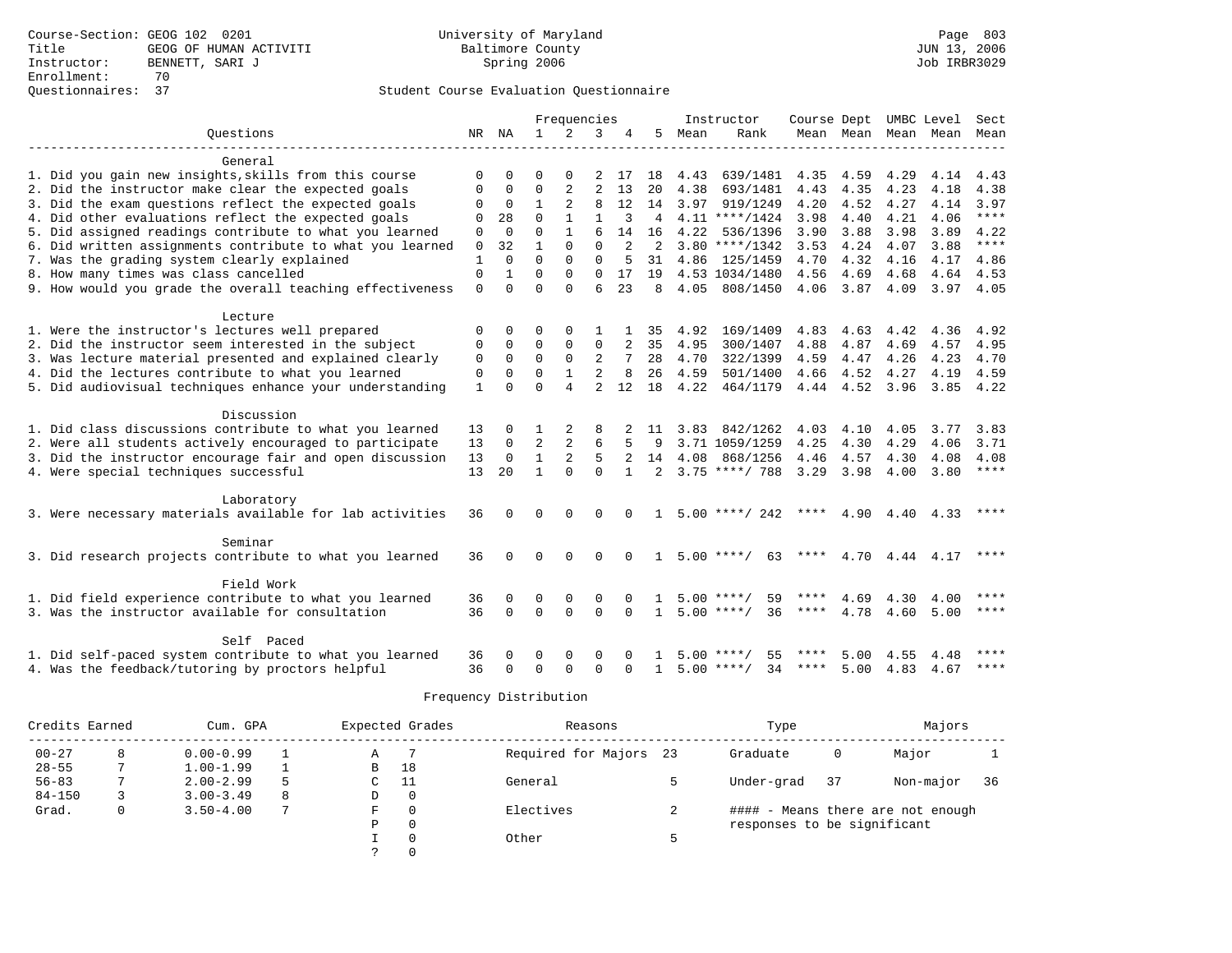### Questionnaires: 61 Student Course Evaluation Questionnaire

| Frequencies<br>Instructor<br>Course Dept UMBC Level                                                                                                                                                 | Sect        |
|-----------------------------------------------------------------------------------------------------------------------------------------------------------------------------------------------------|-------------|
| Ouestions<br>$\mathbf{1}$<br>2<br>3<br>NR NA<br>4<br>5<br>Mean<br>Rank<br>Mean Mean<br>Mean<br>Mean                                                                                                 | Mean        |
| General                                                                                                                                                                                             |             |
| 1. Did you gain new insights, skills from this course<br>2<br>531/1481<br>$\Omega$<br>$\Omega$<br>4<br>16<br>38<br>4.53<br>4.35<br>4.59<br>4.29<br>4.14                                             | 4.53        |
| 2. Did the instructor make clear the expected goals<br>2<br>$\mathbf{1}$<br>3<br>$\Omega$<br>14<br>4.23<br>40<br>4.54<br>469/1481<br>4.43<br>4.35<br>4.18                                           | 4.54        |
| 3. Did the exam questions reflect the expected goals<br>0<br>$\mathbf{1}$<br>1<br>6<br>22<br>29<br>4.31<br>4.20<br>4.52<br>4.27<br>4.14<br>2<br>703/1249                                            | 4.31        |
| 4. Did other evaluations reflect the expected goals<br>$\mathbf{1}$<br>3<br>3.95 1023/1424<br>4.21<br>4.06<br>2<br>38<br>$\mathbf{1}$<br>9<br>3.98<br>4.40                                          | 3.95        |
| 5. Did assigned readings contribute to what you learned<br>$\mathbf{1}$<br>$\overline{4}$<br>5<br>26<br>3<br>18<br>4.19<br>564/1396<br>3.90<br>3.88<br>3.98<br>3.89<br>4                            | 4.19        |
| 6. Did written assignments contribute to what you learned<br>44<br>$\Omega$<br>$\Omega$<br>$\mathbf{1}$<br>$4.50$ ****/1342<br>4.24<br>3.88<br>5<br>4<br>7<br>3.53<br>4.07                          | $***$       |
| 7. Was the grading system clearly explained<br>3<br>$\Omega$<br>$\mathbf{1}$<br>10<br>4.72<br>4.70<br>4.32<br>$\Omega$<br>$\mathbf{1}$<br>46<br>217/1459<br>4.16<br>4.17                            | 4.72        |
| 3<br>$\Omega$<br>$\Omega$<br>8. How many times was class cancelled<br>$\Omega$<br>$\Omega$<br>9<br>49<br>4.84<br>784/1480<br>4.56<br>4.69<br>4.68<br>4.64                                           | 4.84        |
| 9. How would you grade the overall teaching effectiveness<br>19<br>2<br>$\mathbf{1}$<br>1<br>4<br>19<br>1.5<br>4.15<br>732/1450<br>4.06<br>3.87<br>4.09                                             | $3.97$ 4.15 |
|                                                                                                                                                                                                     |             |
| Lecture                                                                                                                                                                                             |             |
| 1. Were the instructor's lectures well prepared<br>4.83<br>5<br>$\Omega$<br>$\Omega$<br>4.82<br>304/1409<br>4.63<br>4.42<br>4.36<br>$\Omega$<br>$\Omega$<br>10<br>46                                | 4.82        |
| 2. Did the instructor seem interested in the subject<br>4<br>0<br>0<br>0<br>50<br>4.88<br>568/1407<br>4.88<br>4.87<br>4.69<br>4.57<br>0<br>7                                                        | 4.88        |
| 3. Was lecture material presented and explained clearly<br>$\Omega$<br>5<br>1<br>0<br>3<br>11<br>41<br>4.63<br>431/1399<br>4.59<br>4.47<br>4.26<br>4.23                                             | 4.63        |
| 4. Did the lectures contribute to what you learned<br>6<br>$\mathbf 0$<br>$\mathbf{1}$<br>$\mathbf{1}$<br>4.75<br>324/1400<br>4.66<br>4.52<br>4.27<br>$\mathbf{1}$<br>5<br>47<br>4.19               | 4.75        |
| $\overline{a}$<br>5. Did audiovisual techniques enhance your understanding<br>6<br>$\Omega$<br>3<br>307/1179<br>4.44 4.52<br>$\mathbf{1}$<br>16<br>33<br>4.44<br>3.96<br>3.85                       | 4.44        |
| Discussion                                                                                                                                                                                          |             |
| 1. Did class discussions contribute to what you learned<br>$\Omega$<br>3<br>2<br>4.38<br>467/1262<br>4.03<br>4.10<br>4.05<br>3.77<br>21<br>28                                                       | 4.38        |
| 2. Were all students actively encouraged to participate<br>$\mathbf{1}$<br>21<br>$\mathbf 0$<br>$\Omega$<br>3<br>7<br>29<br>4.57<br>532/1259<br>4.25<br>4.30<br>4.29<br>4.06                        | 4.57        |
| 3. Did the instructor encourage fair and open discussion<br>$\overline{a}$<br>21<br>$\overline{0}$<br>$\mathbf 0$<br>$\mathbf{1}$<br>8<br>29<br>4.55<br>543/1256<br>4.46<br>4.57<br>4.30<br>4.08    | 4.55        |
| 4. Were special techniques successful<br>$\Omega$<br>$4.27$ ****/ 788<br>21<br>29<br>$\mathbf{1}$<br>$\mathbf{1}$<br>3<br>6<br>3.29<br>3.98<br>4.00<br>3.80                                         | ****        |
|                                                                                                                                                                                                     |             |
| Laboratory                                                                                                                                                                                          |             |
| 2. Were you provided with adequate background information 60<br>$1.00$ ****/ 249<br>$\Omega$<br>$\mathbf{1}$<br>$\Omega$<br>$\Omega$<br>$\Omega$<br>****<br>4.62 4.11 3.95<br>$\Omega$              | ****        |
| Seminar                                                                                                                                                                                             |             |
| 1. Were assigned topics relevant to the announced theme<br>59<br>$3.00$ ****/<br>68<br>4.87<br>4.49<br>$\Omega$<br>1<br>$\Omega$<br>$\Omega$<br>4.54                                                | ****        |
| 2. Was the instructor available for individual attention<br>$\mathbf 0$<br>$\mathbf{0}$<br>$\mathbf 0$<br>$5.00$ ****/<br>4.91<br>59<br>1<br>69<br>****<br>4.53<br>4.18<br>$\Omega$<br>$\mathbf{1}$ | ****        |
| $\Omega$<br>$\Omega$<br>5. Were criteria for grading made clear<br>$\mathbf{1}$<br>$\Omega$<br>$5.00$ ****/<br>68<br>59<br>****<br>4.44<br>3.92<br>3.80<br>$\mathbf{1}$                             | ****        |
|                                                                                                                                                                                                     |             |
| Field Work                                                                                                                                                                                          |             |
| 1. Did field experience contribute to what you learned<br>$\Omega$<br>$\mathbf 0$<br>59<br>****<br>4.69<br>4.30<br>60<br>$\Omega$<br>$5.00$ ****/<br>4.00                                           | ****        |
| 2. Did you clearly understand your evaluation criteria<br>$\Omega$<br>$\Omega$<br>$\Omega$<br>$5.00$ ****/<br>51<br>4.43<br>4.00<br>3.44<br>60<br>$\mathbf 0$<br>$\Omega$<br>****                   | ****        |
| $\Omega$<br>3. Was the instructor available for consultation<br>$\Omega$<br>$\Omega$<br>$\Omega$<br>$1, 5, 00$ ****/<br>36<br>$***$ * * *<br>60<br>4.78<br>4.60<br>5.00<br>$\Omega$                 | ****        |
| Self Paced                                                                                                                                                                                          |             |
| 1. Did self-paced system contribute to what you learned<br>60<br>$\Omega$<br>55<br>5.00<br>4.55<br>$\Omega$<br>$\Omega$<br>$\Omega$<br>5.00<br>****/<br>4.48                                        | ****        |
| 2. Did study questions make clear the expected goal<br>31<br>****<br>5.00 4.75 4.42<br>60<br>$\Omega$<br>$\Omega$<br>$\Omega$<br>$\Omega$<br>$\mathbf{1}$<br>$5.00$ ****/<br>$\Omega$               | ****        |

| Credits Earned |   | Cum. GPA      |          |   | Expected Grades | Reasons             |    | Type                        | Majors |                                   |    |
|----------------|---|---------------|----------|---|-----------------|---------------------|----|-----------------------------|--------|-----------------------------------|----|
| $00 - 27$      |   | $0.00 - 0.99$ |          | А |                 | Required for Majors | 33 | Graduate                    | 0      | Major                             |    |
| $28 - 55$      | 8 | $1.00 - 1.99$ | $\Omega$ | В | 28              |                     |    |                             |        |                                   |    |
| $56 - 83$      |   | $2.00 - 2.99$ | 8        | C | 13              | General             |    | Under-grad                  | 61     | Non-major                         | 59 |
| $84 - 150$     | 4 | $3.00 - 3.49$ | 9        | D | $\Omega$        |                     |    |                             |        |                                   |    |
| Grad.          |   | $3.50 - 4.00$ |          | F | $\Omega$        | Electives           |    |                             |        | #### - Means there are not enough |    |
|                |   |               |          | P |                 |                     |    | responses to be significant |        |                                   |    |
|                |   |               |          |   | $\Omega$        | Other               |    |                             |        |                                   |    |
|                |   |               |          |   |                 |                     |    |                             |        |                                   |    |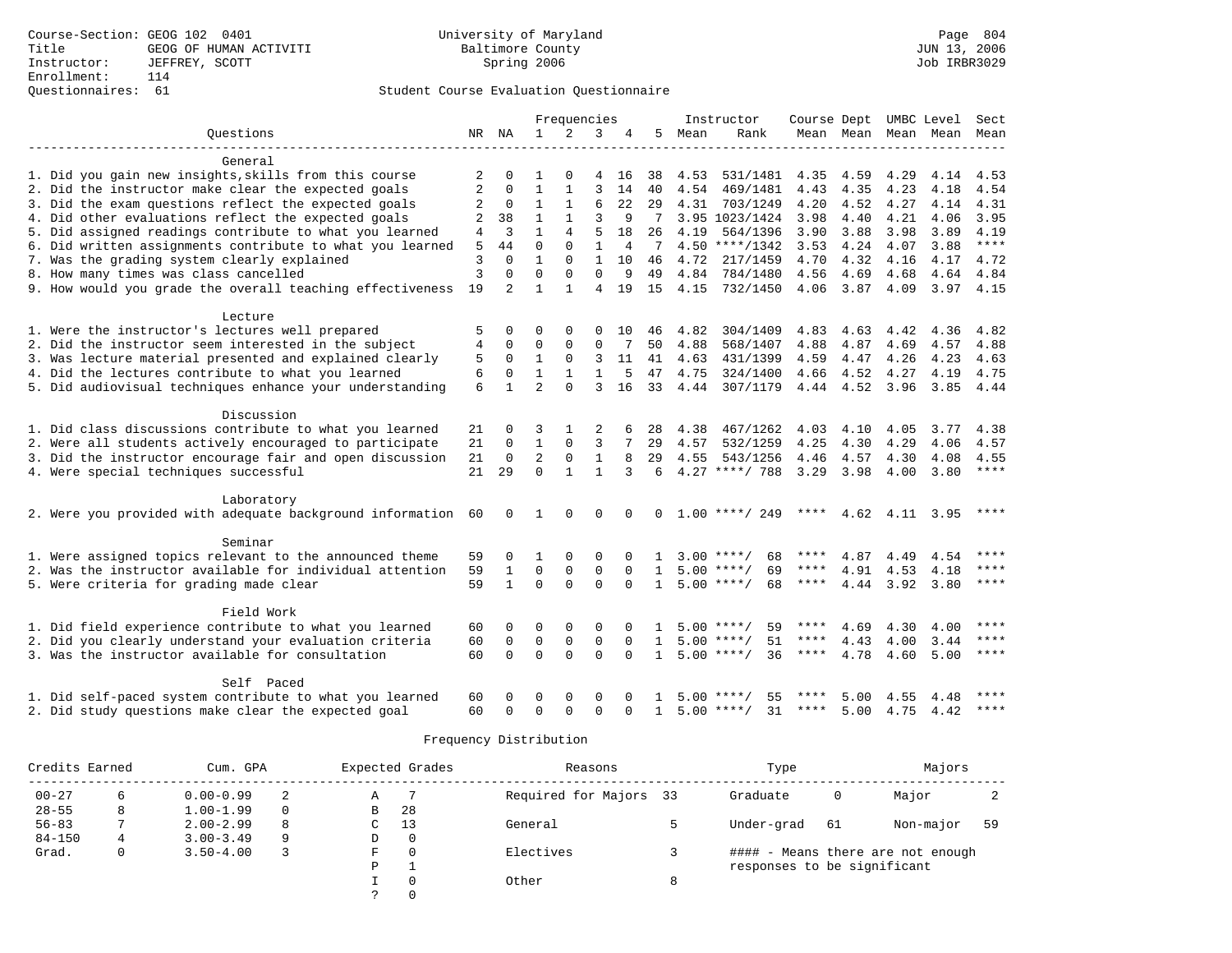### Questionnaires: 30 Student Course Evaluation Questionnaire

|                                                           |                |          | Frequencies    |                | Instructor     |          | Course Dept  |      | UMBC Level         |      | Sect           |      |      |             |
|-----------------------------------------------------------|----------------|----------|----------------|----------------|----------------|----------|--------------|------|--------------------|------|----------------|------|------|-------------|
| Ouestions                                                 | NR             | NA       | $\mathbf{1}$   | 2              | 3              |          | 5            | Mean | Rank               |      | Mean Mean Mean |      | Mean | Mean        |
|                                                           |                |          |                |                |                |          |              |      |                    |      |                |      |      |             |
| General                                                   |                |          |                |                |                |          |              |      |                    |      |                |      |      |             |
| 1. Did you gain new insights, skills from this course     | $\Omega$       |          |                |                |                |          | 16           | 4.20 | 918/1481           | 4.20 | 4.59           | 4.29 | 4.14 | 4.20        |
| 2. Did the instructor make clear the expected goals       | O              | $\Omega$ |                | 4              | 5              |          | 11           |      | 3.83 1160/1481     | 3.83 | 4.35           | 4.23 | 4.18 | 3.83        |
| 3. Did the exam questions reflect the expected goals      | $\Omega$       | $\Omega$ | $\overline{a}$ | $\Omega$       | 4              | 12       | 12           | 4.07 | 869/1249           | 4.07 | 4.52           | 4.27 | 4.14 | 4.07        |
| 4. Did other evaluations reflect the expected goals       | $\Omega$       | 6        | $\overline{a}$ | $\Omega$       |                | 6        | 9            |      | 3.83 1138/1424     | 3.83 | 4.40           | 4.21 | 4.06 | 3.83        |
| 5. Did assigned readings contribute to what you learned   | $\mathbf 0$    | $\Omega$ | $\Omega$       |                | $\overline{a}$ |          | 19           | 4.37 | 411/1396           | 4.37 | 3.88           | 3.98 | 3.89 | 4.37        |
| 6. Did written assignments contribute to what you learned | $\mathbf 0$    | $\Omega$ | $\Omega$       | ζ              | 8              | 4        | 15           | 4.03 | 737/1342           | 4.03 | 4.24           | 4.07 | 3.88 | 4.03        |
| 7. Was the grading system clearly explained               | 0              | $\Omega$ | $\overline{a}$ | $\overline{2}$ | 10             | 6        | 10           |      | 3.67 1201/1459     | 3.67 | 4.32           | 4.16 | 4.17 | 3.67        |
| 8. How many times was class cancelled                     | $\mathbf 0$    | $\Omega$ | $\Omega$       | $\Omega$       | $\mathbf{1}$   | 17       | 12           |      | 4.37 1139/1480     | 4.37 | 4.69           | 4.68 | 4.64 | 4.37        |
| 9. How would you grade the overall teaching effectiveness | 6              | ς        | $\mathbf{1}$   | $\Omega$       | 7              | 9        | 4            |      | 3.71 1133/1450     | 3.71 | 3.87           | 4.09 | 3.97 | 3.71        |
| Lecture                                                   |                |          |                |                |                |          |              |      |                    |      |                |      |      |             |
| 1. Were the instructor's lectures well prepared           | 2              | $\Omega$ |                |                |                | 12       |              |      | 3.75 1251/1409     | 3.75 | 4.63           | 4.42 | 4.36 | 3.75        |
| 2. Did the instructor seem interested in the subject      | 1              | $\Omega$ | $\Omega$       |                | 1              |          | 20           |      | 4.59 1046/1407     | 4.59 | 4.87           | 4.69 | 4.57 | 4.59        |
| 3. Was lecture material presented and explained clearly   | 2              | $\Omega$ | $\mathbf{1}$   |                | .5             | 13       | 8            |      | 3.93 1077/1399     | 3.93 | 4.47           | 4.26 | 4.23 | 3.93        |
| 4. Did the lectures contribute to what you learned        | $\overline{2}$ | 3        | 3              | $\Omega$       | 3              | 9        | 10           |      | 3.92 1074/1400     | 3.92 | 4.52           | 4.27 | 4.19 | 3.92        |
| 5. Did audiovisual techniques enhance your understanding  | $\mathbf{1}$   |          |                |                | $\cap$         |          | 20           |      | 4.52 253/1179      |      | 4.52 4.52 3.96 |      | 3.85 | 4.52        |
|                                                           |                |          |                |                |                |          |              |      |                    |      |                |      |      |             |
| Discussion                                                |                |          |                |                |                |          |              |      |                    |      |                |      |      |             |
| 1. Did class discussions contribute to what you learned   | 11             | $\Omega$ |                |                |                |          | 11           | 4.37 | 477/1262           | 4.37 | 4.10           | 4.05 | 3.77 | 4.37        |
| 2. Were all students actively encouraged to participate   | 11             | $\Omega$ | $\Omega$       | $\mathfrak{D}$ | $\mathbf{1}$   |          | 14           | 4.47 | 615/1259           | 4.47 | 4.30           | 4.29 | 4.06 | 4.47        |
| 3. Did the instructor encourage fair and open discussion  | 11             | $\Omega$ | $\Omega$       | $\mathbf{1}$   | $\mathbf{1}$   | 3        | 14           | 4.58 | 532/1256           | 4.58 | 4.57           | 4.30 | 4.08 | 4.58        |
| 4. Were special techniques successful                     | 11             | 3        | $\mathbf{1}$   | $\Omega$       | 7              | 3        | 5            | 3.69 | 558/788            | 3.69 | 3.98           | 4.00 | 3.80 | 3.69        |
| Seminar                                                   |                |          |                |                |                |          |              |      |                    |      |                |      |      |             |
| 1. Were assigned topics relevant to the announced theme   | 29             | $\Omega$ | $\Omega$       | $\Omega$       | $\Omega$       |          |              |      | 68<br>$5.00$ ****/ | **** | 4.87           | 4.49 | 4.54 | ****        |
| 2. Was the instructor available for individual attention  | 29             | $\Omega$ | $\mathbf{1}$   | 0              | $\Omega$       | $\Omega$ | $\Omega$     |      | $1.00$ ****/<br>69 | **** | 4.91           | 4.53 | 4.18 | $***$ * * * |
| 3. Did research projects contribute to what you learned   | 29             | $\Omega$ | $\Omega$       | $\Omega$       | $\Omega$       |          |              |      | $4.00$ ****/<br>63 | **** | 4.70           | 4.44 | 4.17 | ****        |
| 4. Did presentations contribute to what you learned       | 29             | $\Omega$ | $\Omega$       | $\Omega$       | $\Omega$       |          | $\mathbf{1}$ |      | $5.00$ ****/<br>69 | **** | 4.84           | 4.35 | 4.14 | ****        |
| 5. Were criteria for grading made clear                   | 29             | $\cap$   | $\Omega$       | $\Omega$       | $\Omega$       |          | $\Omega$     |      | $4.00$ ****/<br>68 | **** | 4.44           | 3.92 | 3.80 | $***$ * * * |
|                                                           |                |          |                |                |                |          |              |      |                    |      |                |      |      |             |
| Self Paced                                                |                |          |                |                |                |          |              |      |                    |      |                |      |      |             |
| 1. Did self-paced system contribute to what you learned   | 29             |          | ∩              | <sup>0</sup>   | $\Omega$       | 0        |              |      | 55<br>$5.00$ ****/ | **** | 5.00           | 4.55 | 4.48 | ****        |

| Credits Earned | Cum. GPA |               |   |               | Expected Grades | Reasons             |    | Type                        |    | Majors                            |    |
|----------------|----------|---------------|---|---------------|-----------------|---------------------|----|-----------------------------|----|-----------------------------------|----|
| $00 - 27$      |          | $0.00 - 0.99$ | 0 | Α             |                 | Required for Majors | 10 | Graduate                    | 0  | Major                             |    |
| $28 - 55$      |          | $1.00 - 1.99$ |   | В             | -11             |                     |    |                             |    |                                   |    |
| $56 - 83$      | 0        | $2.00 - 2.99$ | 2 | C             | -6              | General             |    | Under-grad                  | 30 | Non-major                         | 28 |
| $84 - 150$     |          | $3.00 - 3.49$ | 7 | D             | $\Omega$        |                     |    |                             |    |                                   |    |
| Grad.          | 0        | $3.50 - 4.00$ | 2 | F             |                 | Electives           |    |                             |    | #### - Means there are not enough |    |
|                |          |               |   | Ρ             |                 |                     |    | responses to be significant |    |                                   |    |
|                |          |               |   |               |                 | Other               |    |                             |    |                                   |    |
|                |          |               |   | $\mathcal{P}$ |                 |                     |    |                             |    |                                   |    |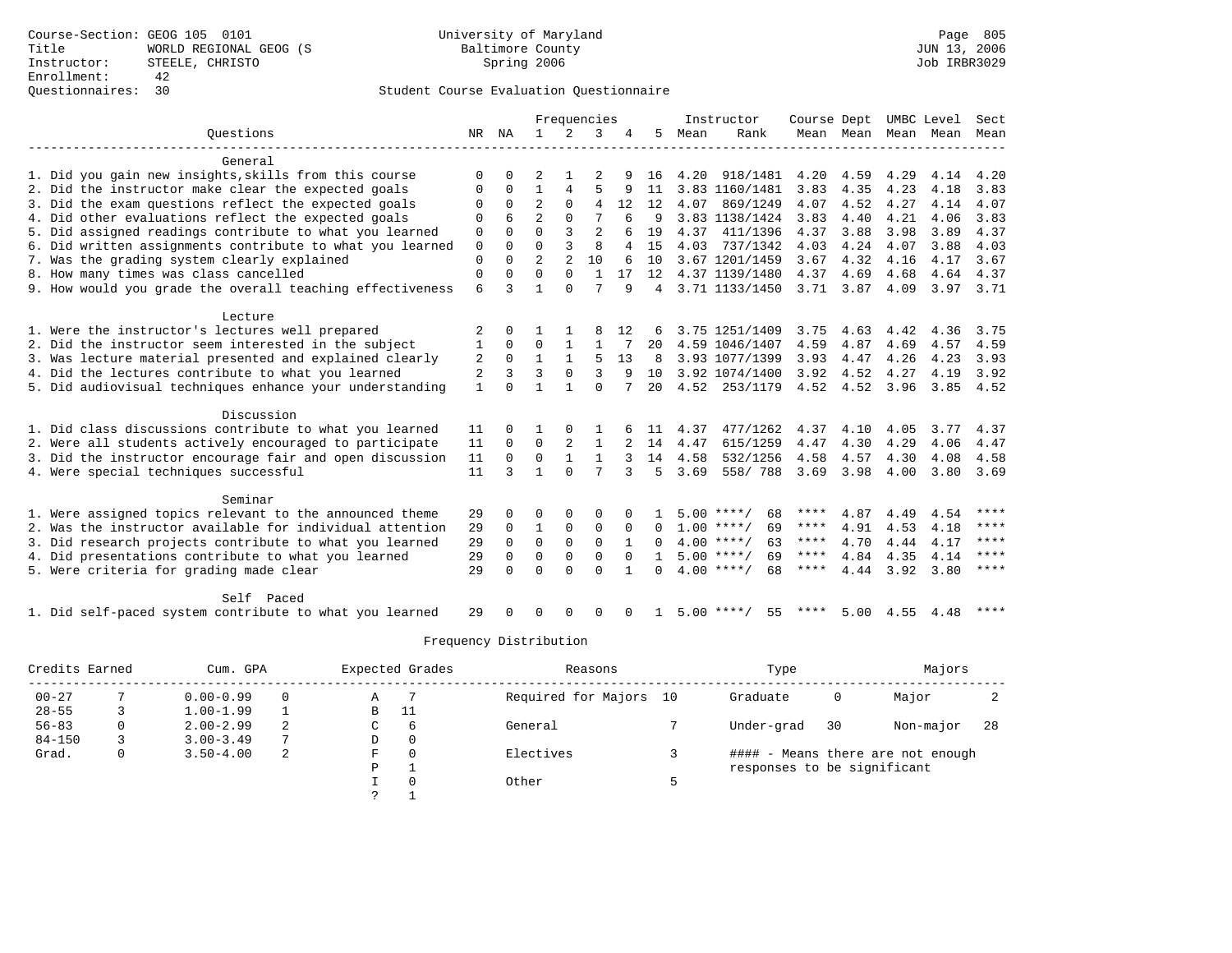|                                                           |        |          | Frequencies    |                |               |    | Instructor | Course Dept |                  | UMBC Level |           | Sect      |      |             |
|-----------------------------------------------------------|--------|----------|----------------|----------------|---------------|----|------------|-------------|------------------|------------|-----------|-----------|------|-------------|
| Ouestions                                                 | NR.    | ΝA       |                | 2              | 3             |    | 5          | Mean        | Rank             |            | Mean Mean | Mean Mean |      | Mean        |
|                                                           |        |          |                |                |               |    |            |             |                  |            |           |           |      |             |
| General                                                   |        |          |                |                |               |    |            |             |                  |            |           |           |      |             |
| 1. Did you gain new insights, skills from this course     | 3      |          |                |                | 5             |    |            | 4.29        | 792/1481         | 4.37       | 4.59      | 4.29      | 4.14 | 4.29        |
| 2. Did the instructor make clear the expected goals       |        | 0        | $\Omega$       | $\Omega$       | 5             | 9  | 10         | 4.21        | 876/1481         | 4.28       | 4.35      | 4.23      | 4.18 | 4.21        |
| 3. Did the exam questions reflect the expected goals      |        | $\Omega$ | $\Omega$       | $\Omega$       | 4             |    | 15         | 4.46        | 561/1249         | 4.50       | 4.52      | 4.27      | 4.14 | 4.46        |
| 4. Did other evaluations reflect the expected goals       |        | 5        | 0              | $\Omega$       |               |    | 11         | 4.53        | 416/1424         | 4.26       | 4.40      | 4.21      | 4.06 | 4.53        |
| 5. Did assigned readings contribute to what you learned   | 3      |          | $\overline{a}$ | $\Omega$       | 6             | 6  | 9          | 3.87        | 831/1396         | 4.02       | 3.88      | 3.98      | 3.89 | 3.87        |
| 6. Did written assignments contribute to what you learned | 2      |          | U              | $\overline{2}$ | $\mathbf{1}$  |    |            | 4.22        | 565/1342         | 4.22       | 4.24      | 4.07      | 3.88 | 4.22        |
| 7. Was the grading system clearly explained               | 3      | 0        | $\Omega$       | $\Omega$       | 6             | 2  | 16         | 4.42        | 595/1459         | 4.51       | 4.32      | 4.16      | 4.17 | 4.42        |
| 8. How many times was class cancelled                     | 3      | $\Omega$ | 0              | $\Omega$       | $\Omega$      | 20 | 4          | 4.17        | 1281/1480        | 4.57       | 4.69      | 4.68      | 4.64 | 4.17        |
| 9. How would you grade the overall teaching effectiveness | 10     |          |                |                | б             |    |            |             | 3.75 1098/1450   | 3.96       | 3.87      | 4.09      | 3.97 | 3.75        |
| Lecture                                                   |        |          |                |                |               |    |            |             |                  |            |           |           |      |             |
| 1. Were the instructor's lectures well prepared           | 3      | 0        | U              | $\Omega$       |               |    | 21         | 4.83        | 290/1409         | 4.67       | 4.63      | 4.42      | 4.36 | 4.83        |
| 2. Did the instructor seem interested in the subject      | 2      | $\Omega$ | $\Omega$       | $\Omega$       | 3             | 4  | 18         |             | 4.60 1031/1407   | 4.72       | 4.87      | 4.69      | 4.57 | 4.60        |
| 3. Was lecture material presented and explained clearly   |        | $\Omega$ | $\Omega$       | $\mathbf{0}$   | 2             |    | 14         | 4.52        | 545/1399         | 4.42       | 4.47      | 4.26      | 4.23 | 4.52        |
| 4. Did the lectures contribute to what you learned        | 4<br>4 | $\Omega$ | $\Omega$       | $\Omega$       |               |    | 17         | 4.70        | 385/1400         | 4.59       | 4.52      | 4.27      | 4.19 | 4.70        |
|                                                           |        |          |                | $\cap$         | $\mathcal{D}$ |    |            |             |                  |            |           |           |      |             |
| 5. Did audiovisual techniques enhance your understanding  | 3      |          |                |                |               |    | 16         | 4.58        | 218/1179         | 4.58       | 4.52      | 3.96      | 3.85 | 4.58        |
| Discussion                                                |        |          |                |                |               |    |            |             |                  |            |           |           |      |             |
| 1. Did class discussions contribute to what you learned   | 18     | 0        | U              |                |               |    |            | 3.89        | 810/1262         | 3.70       | 4.10      | 4.05      | 3.77 | 3.89        |
| 2. Were all students actively encouraged to participate   | 18     | $\Omega$ | $\mathbf{1}$   |                | 3             |    |            |             | 3.44 1113/1259   | 3.84       | 4.30      | 4.29      | 4.06 | 3.44        |
| 3. Did the instructor encourage fair and open discussion  | 18     | $\Omega$ | $\Omega$       | 0              | 4             | 2  |            |             | 3.89 992/1256    | 4.11       | 4.57      | 4.30      | 4.08 | 3.89        |
| 4. Were special techniques successful                     | 17     | 4        | U              | $\Omega$       |               |    |            |             | $4.50$ ****/ 788 | ****       | 3.98      | 4.00      | 3.80 | ****        |
|                                                           |        |          |                |                |               |    |            |             |                  |            |           |           |      |             |
| Laboratory                                                |        |          |                |                |               |    |            |             |                  |            |           |           |      |             |
| 2. Were you provided with adequate background information | 26     | $\Omega$ | 0              | 0              | 0             |    |            |             | $5.00$ ****/ 249 | ****       | 4.62      | 4.11      | 3.95 | $***$ * * * |
| 3. Were necessary materials available for lab activities  | 26     | $\Omega$ | <sup>0</sup>   | 0              | 0             |    |            |             | $5.00$ ****/ 242 | ****       | 4.90      | 4.40      | 4.33 | $***$ * * * |
|                                                           |        |          |                |                |               |    |            |             |                  |            |           |           |      |             |

| Credits Earned | Cum. GPA      |          | Expected Grades |    | Reasons                |            | Type                        |    | Majors                            |    |  |
|----------------|---------------|----------|-----------------|----|------------------------|------------|-----------------------------|----|-----------------------------------|----|--|
| $00 - 27$      | $0.00 - 0.99$ | $\Omega$ | Α               |    | Required for Majors 15 |            | Graduate                    |    | Major                             |    |  |
| $28 - 55$      | $1.00 - 1.99$ | $\Omega$ | В               | 8  |                        |            |                             |    |                                   |    |  |
| $56 - 83$      | $2.00 - 2.99$ | 6        | C               | -6 | General                |            | Under-grad                  | 26 | Non-major                         | 26 |  |
| $84 - 150$     | $3.00 - 3.49$ |          | D               |    |                        |            |                             |    |                                   |    |  |
| Grad.          | $3.50 - 4.00$ |          | F               |    | Electives              | ∠          |                             |    | #### - Means there are not enough |    |  |
|                |               |          | Ρ               |    |                        |            | responses to be significant |    |                                   |    |  |
|                |               |          |                 |    | Other                  | $\epsilon$ |                             |    |                                   |    |  |
|                |               |          |                 |    |                        |            |                             |    |                                   |    |  |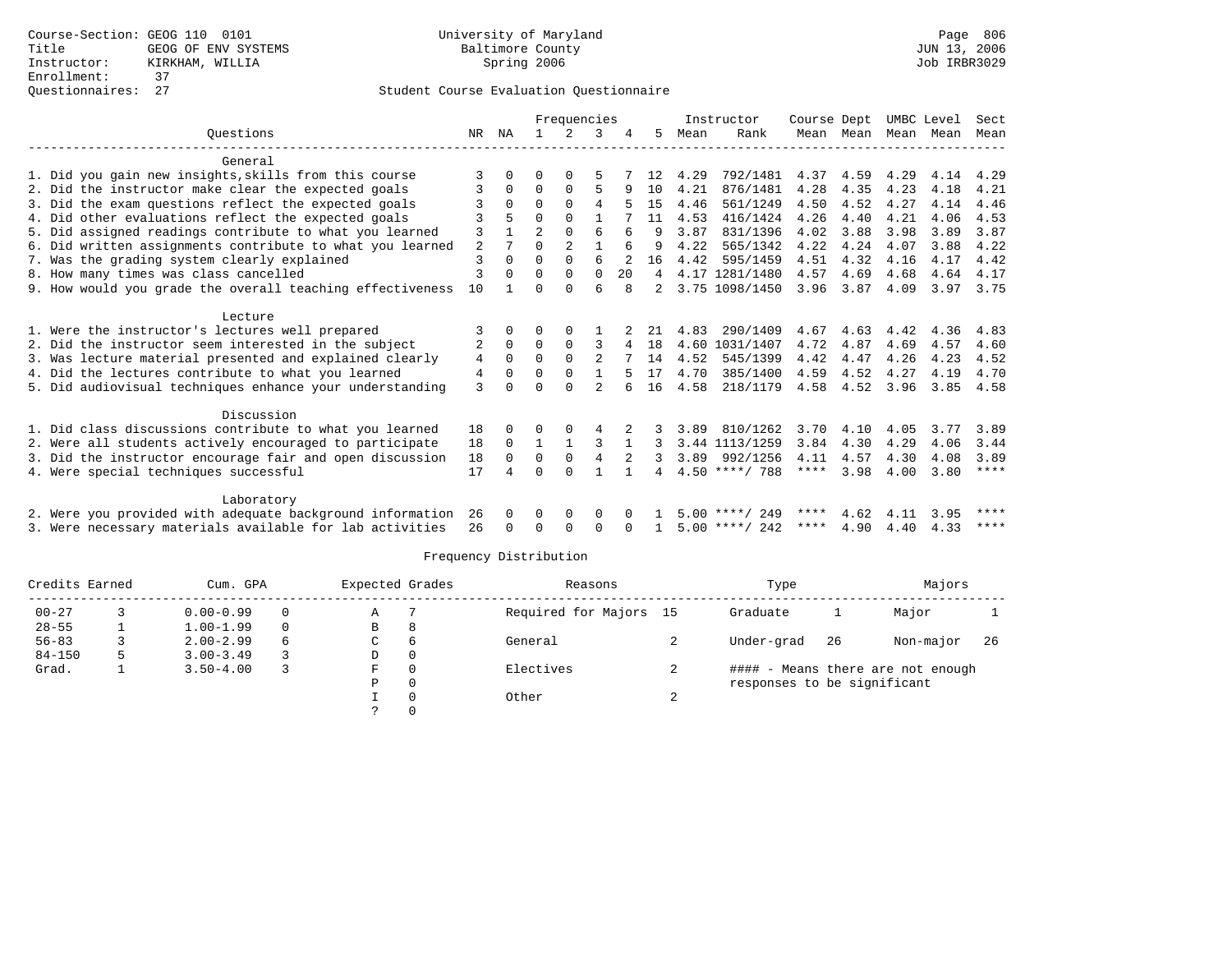### Questionnaires: 48 Student Course Evaluation Questionnaire

|                                                                                                               |                |              |              |              | Frequencies    |                |              |              | Instructor           | Course Dept UMBC Level |              |      |              | Sect                   |
|---------------------------------------------------------------------------------------------------------------|----------------|--------------|--------------|--------------|----------------|----------------|--------------|--------------|----------------------|------------------------|--------------|------|--------------|------------------------|
| Questions                                                                                                     | NR NA          |              | $\mathbf{1}$ | 2            | 3              | 4              |              | 5 Mean       | Rank                 |                        | Mean Mean    |      | Mean Mean    | Mean                   |
|                                                                                                               |                |              |              |              |                |                |              |              |                      |                        |              |      |              |                        |
| General                                                                                                       |                |              |              |              |                |                |              |              |                      |                        |              |      |              |                        |
| 1. Did you gain new insights, skills from this course                                                         | 2              | 0            | 1            | 1            | 5              | 8              | 31           | 4.46         | 613/1481             | 4.37                   | 4.59         | 4.29 | 4.14         | 4.46                   |
| 2. Did the instructor make clear the expected goals                                                           | $\overline{2}$ | $\Omega$     | $\Omega$     | $\mathbf{1}$ | 7              | 13             | 25           | 4.35         | 725/1481             | 4.28                   | 4.35         | 4.23 | 4.18         | 4.35                   |
| 3. Did the exam questions reflect the expected goals                                                          | 2              | 0            | $\Omega$     | $\mathbf{1}$ | 5              | 8              | 32           | 4.54         | 460/1249             | 4.50                   | 4.52         | 4.27 | 4.14         | 4.54                   |
| 4. Did other evaluations reflect the expected goals                                                           | 2              | 32           | $\Omega$     | $\mathbf{1}$ | 4              | 3              | 6            | 4.00         | 959/1424             | 4.26                   | 4.40         | 4.21 | 4.06         | 4.00                   |
| 5. Did assigned readings contribute to what you learned                                                       | 2              | 3            | $\mathbf{1}$ | 2            | 8              | 10             | 22           | 4.16         | 584/1396             | 4.02                   | 3.88         | 3.98 | 3.89         | 4.16                   |
| 6. Did written assignments contribute to what you learned                                                     | $\overline{a}$ | 36           | $\mathbf{1}$ | $\mathbf{1}$ | 3              | $\overline{2}$ | 3            |              | $3.50$ ****/1342     | 4.22                   | 4.24         | 4.07 | 3.88         | $***$                  |
| 7. Was the grading system clearly explained                                                                   | 2              | $\Omega$     | $\mathbf{1}$ | $\mathbf{1}$ | 3              | 5              | 36           | 4.61         | 344/1459             | 4.51                   | 4.32         | 4.16 | 4.17         | 4.61                   |
| 8. How many times was class cancelled                                                                         | $\overline{2}$ | $\mathbf{1}$ | 0            | $\mathbf 0$  | $\mathbf 0$    | 1              | 44           | 4.98         | 211/1480             | 4.57                   | 4.69         | 4.68 | 4.64         | 4.98                   |
| 9. How would you grade the overall teaching effectiveness                                                     | 8              | $\mathbf{1}$ | $\Omega$     | $\mathbf{1}$ | 4              | 21             | 13           | 4.18         | 712/1450             | 3.96 3.87              |              | 4.09 | 3.97         | 4.18                   |
|                                                                                                               |                |              |              |              |                |                |              |              |                      |                        |              |      |              |                        |
| Lecture                                                                                                       |                | $\Omega$     | $\Omega$     | 1            | 4              |                |              | 4.51         | 750/1409             | 4.67                   | 4.63         | 4.42 | 4.36         | 4.51                   |
| 1. Were the instructor's lectures well prepared                                                               | 3<br>3         | $\mathbf 0$  | $\Omega$     | $\Omega$     | $\mathbf{1}$   | 11<br>5        | 29           |              |                      |                        | 4.87         | 4.69 |              | 4.84                   |
| 2. Did the instructor seem interested in the subject                                                          | 3              | $\mathbf 0$  | $\mathbf 0$  | 3            | 7              | 8              | 39<br>27     | 4.84<br>4.31 | 636/1407             | 4.72<br>4.42           |              | 4.26 | 4.57<br>4.23 | 4.31                   |
| 3. Was lecture material presented and explained clearly<br>4. Did the lectures contribute to what you learned | 3              | $\mathbf 0$  | $\mathbf{0}$ | 4            | $\mathbf{1}$   | 9              | 31           | 4.49         | 773/1399<br>613/1400 | 4.59                   | 4.47<br>4.52 | 4.27 | 4.19         | 4.49                   |
|                                                                                                               | 3              | $\Omega$     | $\mathbf{1}$ | $\mathbf{1}$ | $\mathfrak{D}$ | 8              | 33           | 4.58         |                      |                        |              |      |              | 4.58                   |
| 5. Did audiovisual techniques enhance your understanding                                                      |                |              |              |              |                |                |              |              | 223/1179             | 4.58                   | 4.52         | 3.96 | 3.85         |                        |
| Discussion                                                                                                    |                |              |              |              |                |                |              |              |                      |                        |              |      |              |                        |
| 1. Did class discussions contribute to what you learned                                                       | 17             | 0            | 5            | 2            | 8              | 4              | 12           | 3.52         | 991/1262             | 3.70                   | 4.10         | 4.05 | 3.77         | 3.52                   |
| 2. Were all students actively encouraged to participate                                                       | 17             | $\Omega$     | $\Omega$     | $\mathbf{1}$ | 5              | 11             | 14           | 4.23         | 803/1259             | 3.84                   | 4.30         | 4.29 | 4.06         | 4.23                   |
| 3. Did the instructor encourage fair and open discussion                                                      | 18             | 0            | $\mathbf{1}$ | 2            | 3              | 4              | 20           | 4.33         | 723/1256             | 4.11                   | 4.57         | 4.30 | 4.08         | 4.33                   |
| 4. Were special techniques successful                                                                         | 17             | 24           | 4            | $\Omega$     | 2              | 0              | $\mathbf{1}$ |              | $2.14$ ****/ 788     | $***$ * * *            | 3.98         | 4.00 | 3.80         | $\star\star\star\star$ |
|                                                                                                               |                |              |              |              |                |                |              |              |                      |                        |              |      |              |                        |
| Laboratory                                                                                                    |                |              |              |              |                |                |              |              |                      |                        |              |      |              |                        |
| 1. Did the lab increase understanding of the material                                                         | 44             | 3            | $\Omega$     | 1            | $\mathbf 0$    | 0              | O            |              | $2.00$ ****/ 246     | ****                   | 4.90         | 4.20 | 3.93         | ****                   |
| 2. Were you provided with adequate background information                                                     | 46             | 0            | 1            | 1            | $\Omega$       | $\Omega$       | 0            | 1.50         | ****/ 249            | ****                   | 4.62         | 4.11 | 3.95         | ****                   |
| 3. Were necessary materials available for lab activities                                                      | 46             | $\mathbf{1}$ | $\mathbf 0$  | $\mathbf{1}$ | $\mathbf 0$    | $\Omega$       | $\Omega$     |              | $2.00$ ****/ 242     | ****                   | 4.90         | 4.40 | 4.33         | ****                   |
| 4. Did the lab instructor provide assistance                                                                  | 46             | $\mathbf{1}$ | $\Omega$     | $\mathbf{1}$ | $\Omega$       | $\Omega$       | $\Omega$     |              | $2.00$ ****/ 240     | ****                   | 4.90         | 4.20 | 4.20         | ****                   |
| 5. Were requirements for lab reports clearly specified                                                        | 46             | $\mathbf{1}$ | $\mathbf 0$  | $\mathbf{1}$ | $\mathbf 0$    | $\mathbf 0$    | $\mathbf 0$  |              | $2.00$ ****/ 217     | $***$ * * *            | 4.66         | 4.04 | 4.02         | ****                   |
|                                                                                                               |                |              |              |              |                |                |              |              |                      |                        |              |      |              |                        |
| Seminar                                                                                                       |                |              |              |              |                |                |              |              |                      |                        |              |      |              |                        |
| 1. Were assigned topics relevant to the announced theme                                                       | 46             | 1            | $\Omega$     | 1            | $\Omega$       | $\Omega$       | 0            |              | $2.00$ ****/<br>68   | ****                   | 4.87         | 4.49 | 4.54         | $***$                  |
| 2. Was the instructor available for individual attention                                                      | 46             | $\mathbf{1}$ | 0            | $\mathbf{1}$ | $\mathbf 0$    | $\mathbf 0$    | $\Omega$     |              | $2.00$ ****/<br>69   | ****                   | 4.91         | 4.53 | 4.18         | ****                   |
| 3. Did research projects contribute to what you learned                                                       | 46             | $\mathbf{1}$ | $\mathbf 0$  | $\mathbf{1}$ | $\mathbf 0$    | $\mathbf 0$    | $\Omega$     |              | 63<br>$2.00$ ****/   | ****                   | 4.70         | 4.44 | 4.17         | ****                   |
| 4. Did presentations contribute to what you learned                                                           | 46             | $\mathbf 0$  | $\mathbf 0$  | $\mathbf{1}$ | $\mathbf{1}$   | $\Omega$       | $\Omega$     | 2.50         | $***$ /<br>69        | ****                   | 4.84         | 4.35 | 4.14         | $***$                  |
| 5. Were criteria for grading made clear                                                                       | 46             | $\mathbf{1}$ | $\Omega$     | $\mathbf{1}$ | $\Omega$       | $\Omega$       | $\Omega$     |              | $2.00$ ****/<br>68   | $***$ * * *            | 4.44         | 3.92 | 3.80         | $***$                  |
|                                                                                                               |                |              |              |              |                |                |              |              |                      |                        |              |      |              |                        |
| Field Work                                                                                                    |                |              |              |              |                |                |              |              |                      |                        |              |      |              |                        |
| 1. Did field experience contribute to what you learned                                                        | 46             | 0            | 1            | 0            | 1              | 0              | 0            |              | 59<br>$2.00$ ****/   | ****                   | 4.69         | 4.30 | 4.00         | ****                   |
| 2. Did you clearly understand your evaluation criteria                                                        | 46             | $\mathbf 0$  | $\mathbf{1}$ | $\mathbf 0$  | $\mathbf{1}$   | $\Omega$       | $\Omega$     |              | 51<br>$2.00$ ****/   | ****                   | 4.43         | 4.00 | 3.44         | ****                   |
| 3. Was the instructor available for consultation                                                              | 46             | $\mathbf 0$  | $\mathbf 0$  | $\mathbf{1}$ | $\mathbf 0$    | $\mathbf{1}$   | $\Omega$     |              | $3.00$ ****/<br>36   | ****                   | 4.78         | 4.60 | 5.00         | ****                   |
| 4. To what degree could you discuss your evaluations                                                          | 46             | $\mathbf 0$  | $\mathbf 0$  | $\mathbf{1}$ | $\mathbf{1}$   | $\Omega$       | $\Omega$     | 2.50         | $***/$<br>41         | $***$ * * *            | 4.66         | 4.26 | $***$ * * *  | ****                   |
| 5. Did conferences help you carry out field activities                                                        | 46             | $\mathbf{1}$ | 0            | $\mathbf{1}$ | $\Omega$       | $\Omega$       | $\Omega$     |              | $2.00$ ****/<br>31   | $***$ * * *            | 4.88         | 4.42 | ****         | ****                   |
|                                                                                                               |                |              |              |              |                |                |              |              |                      |                        |              |      |              |                        |
| Self Paced                                                                                                    |                |              |              |              |                |                |              |              |                      |                        |              |      |              |                        |
| 1. Did self-paced system contribute to what you learned                                                       | 46             | 0            | 1            | 0            | $\mathbf{1}$   | 0              | 0            | 2.00         | ****/<br>55          |                        | 5.00         | 4.55 | 4.48         | $***$ * * *            |
| 2. Did study questions make clear the expected goal                                                           | 46             | 0            | $\mathbf 0$  | $\mathbf{1}$ | $\mathbf 0$    | $\mathbf 0$    | 1            | 3.50         | $***/$<br>31         | ****                   | 5.00         | 4.75 | 4.42         | $***$                  |
| 3. Were your contacts with the instructor helpful                                                             | 46             | $\Omega$     | 0            | 1            | 1              | $\Omega$       | $\Omega$     | 2.50         | $***$ /<br>51        | ****                   | 5.00         | 4.65 | 4.63         | ****                   |
| 4. Was the feedback/tutoring by proctors helpful                                                              | 46             | 1            | $\mathbf{0}$ | $\mathbf{1}$ | $\mathbf 0$    | $\Omega$       | $\Omega$     |              | $2.00$ ****/<br>34   | ****                   | 5.00         | 4.83 | 4.67         | $***$                  |
| 5. Were there enough proctors for all the students                                                            | 46             | $\mathbf{1}$ | $\Omega$     | $\mathbf{1}$ | $\Omega$       | $\Omega$       | $\Omega$     |              | $2.00$ ****/<br>24   | $***$ * * *            | 5.00         | 4.82 | 4.58         | $***$                  |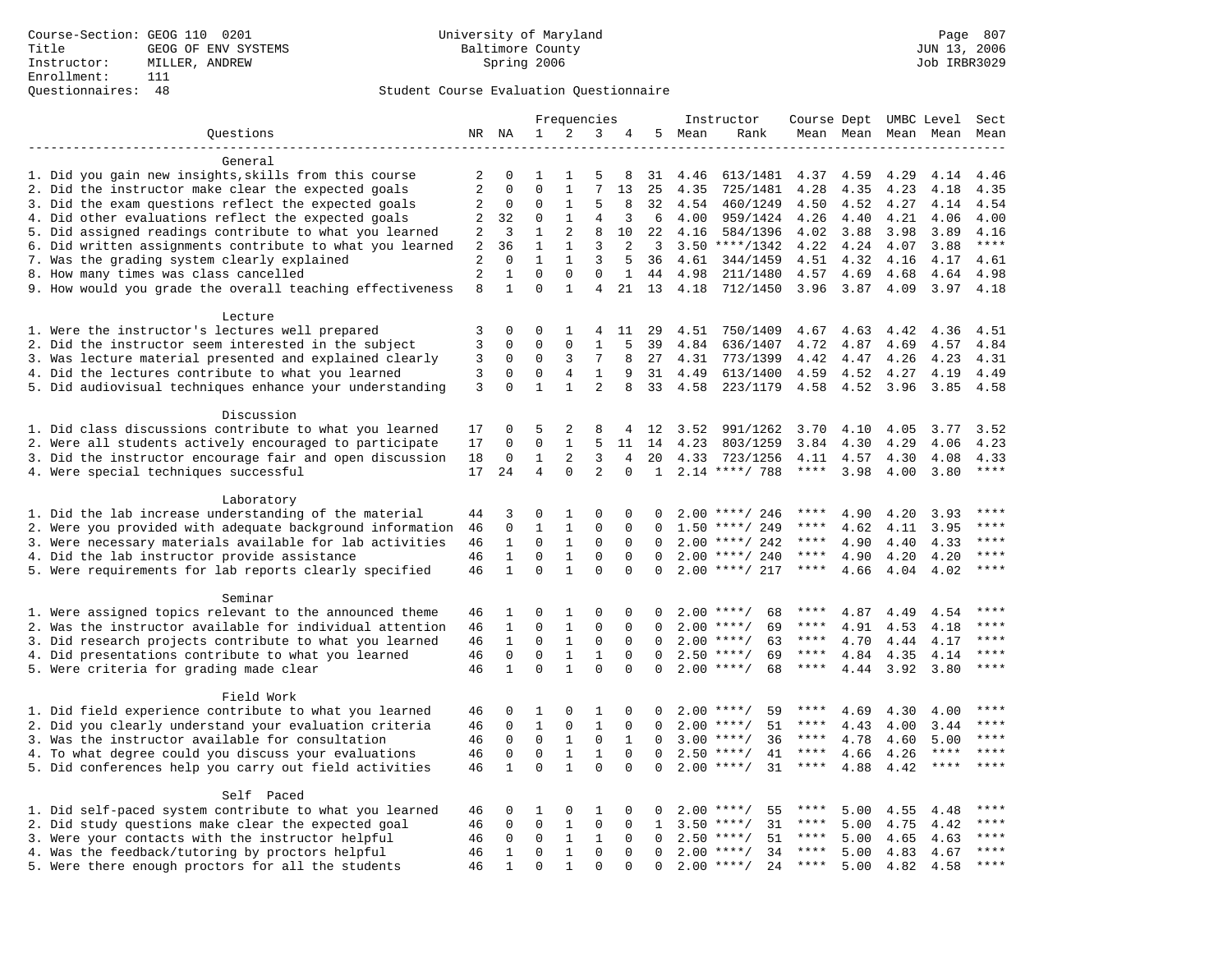| Course-Section: GEOG 110 0201 |                     | University of Maryland                  | Page 807     |
|-------------------------------|---------------------|-----------------------------------------|--------------|
| Title                         | GEOG OF ENV SYSTEMS | Baltimore County                        | JUN 13, 2006 |
| Instructor:                   | MILLER, ANDREW      | Spring 2006                             | Job IRBR3029 |
| Enrollment:                   |                     |                                         |              |
| Ouestionnaires: 48            |                     | Student Course Evaluation Questionnaire |              |

# University of Maryland Baltimore County (Baltimore County Page 807)<br>Baltimore County (Baltimore County 13, 2006

# Questionnaires: 48 Student Course Evaluation Questionnaire

| Credits Earned | Cum. GPA     |               |               |   | Expected Grades | Reasons                |    | Type                        | Majors |                                   |    |
|----------------|--------------|---------------|---------------|---|-----------------|------------------------|----|-----------------------------|--------|-----------------------------------|----|
| $00 - 27$      |              | $0.00 - 0.99$ |               | Α | 16              | Required for Majors 24 |    | Graduate                    | 0      | Major                             |    |
| $28 - 55$      | 6            | $1.00 - 1.99$ |               | В | 22              |                        |    |                             |        |                                   |    |
| $56 - 83$      |              | $2.00 - 2.99$ | 2             | C | $\overline{4}$  | General                |    | Under-grad                  | 48     | Non-major                         | 48 |
| $84 - 150$     | 6            | $3.00 - 3.49$ | $\mathcal{L}$ | D | $\Omega$        |                        |    |                             |        |                                   |    |
| Grad.          | $\mathbf{0}$ | $3.50 - 4.00$ | 10            | F | $\Omega$        | Electives              |    |                             |        | #### - Means there are not enough |    |
|                |              |               |               | Ρ | $\Omega$        |                        |    | responses to be significant |        |                                   |    |
|                |              |               |               |   | $\Omega$        | Other                  | 11 |                             |        |                                   |    |
|                |              |               |               |   | $\Omega$        |                        |    |                             |        |                                   |    |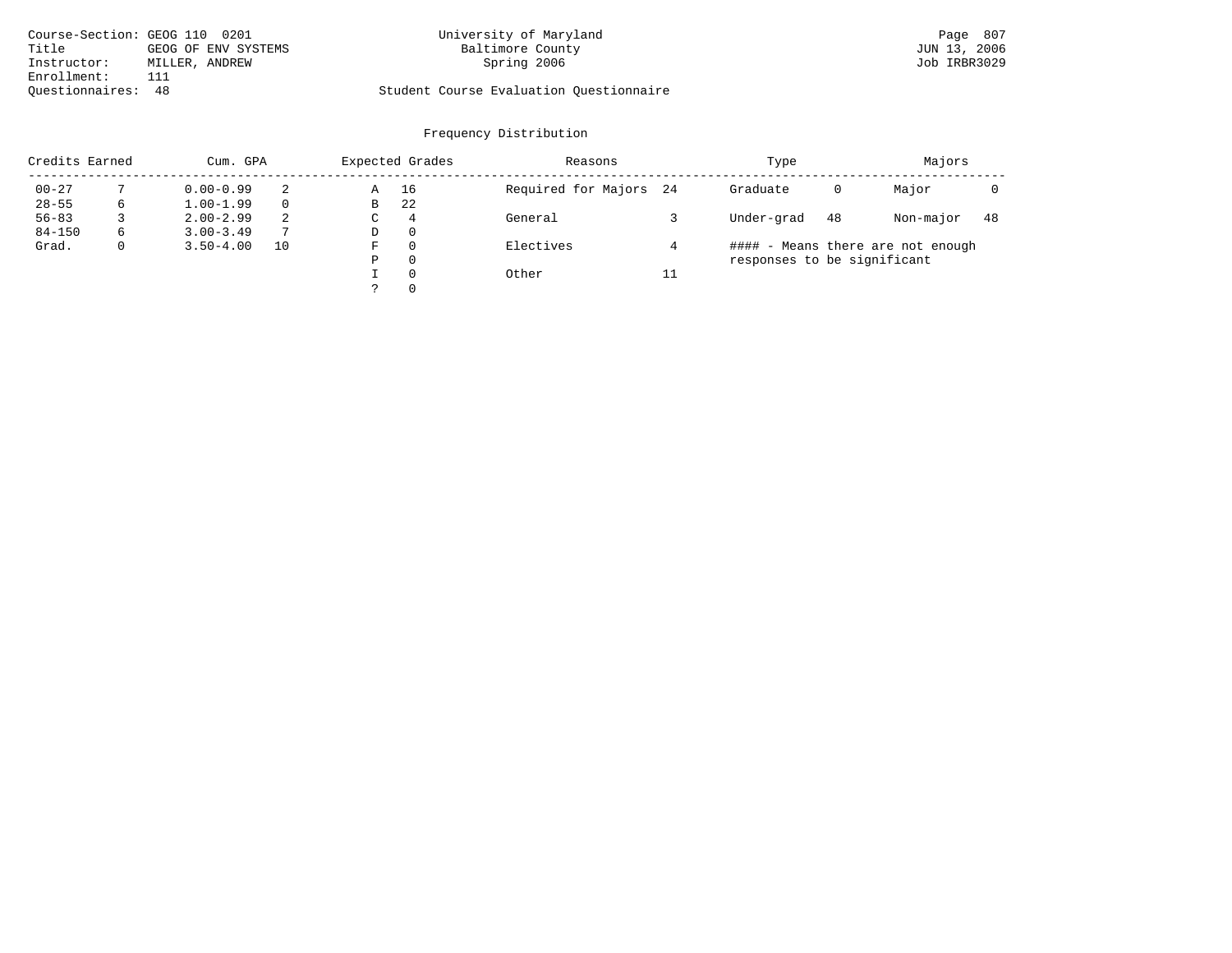### Questionnaires: 80 Student Course Evaluation Questionnaire

|                                                                                                        |          |                             |                             |                             | Frequencies             |                      |                              |              | Instructor                          | Course Dept UMBC Level |              |              |              | Sect                 |
|--------------------------------------------------------------------------------------------------------|----------|-----------------------------|-----------------------------|-----------------------------|-------------------------|----------------------|------------------------------|--------------|-------------------------------------|------------------------|--------------|--------------|--------------|----------------------|
| Questions                                                                                              |          | NR NA                       | $\mathbf 1$                 | 2                           | 3                       | 4                    |                              | 5 Mean       | Rank                                |                        | Mean Mean    |              | Mean Mean    | Mean                 |
|                                                                                                        |          |                             |                             |                             |                         |                      |                              |              |                                     |                        |              |              |              |                      |
| General                                                                                                |          |                             |                             |                             |                         |                      |                              |              |                                     |                        |              |              |              |                      |
| 1. Did you gain new insights, skills from this course                                                  | 9        | 0                           | $\Omega$                    | 4                           | 4                       | 12                   | 51                           | 4.55         | 513/1481                            | 4.55                   | 4.59         | 4.29         | 4.14         | 4.55                 |
| 2. Did the instructor make clear the expected goals                                                    | 9        | $\mathbf 0$                 | $\mathbf{1}$                | 2                           | 10                      | 20                   | 38                           | 4.30         | 779/1481                            | 4.30                   | 4.35         | 4.23         | 4.18         | 4.30                 |
| 3. Did the exam questions reflect the expected goals                                                   | 9        | 0                           | $\Omega$                    | 3                           | 4                       | 20                   | 44                           | 4.48         | 535/1249                            | 4.48                   | 4.52         | 4.27         | 4.14         | 4.48                 |
| 4. Did other evaluations reflect the expected goals                                                    | 9        | 47                          | $\mathbf 0$                 | 2                           | 4                       | 7                    | 11                           | 4.13         | 885/1424                            | 4.13                   | 4.40         | 4.21         | 4.06         | 4.13                 |
| 5. Did assigned readings contribute to what you learned                                                | 10       | 17                          | 10                          | 5                           | 13                      | 13                   | 12                           |              | 3.23 1210/1396                      | 3.23                   | 3.88         | 3.98         | 3.89         | 3.23                 |
| 6. Did written assignments contribute to what you learned                                              | 10       | 53                          | $\mathbf 0$                 | $\mathbf{1}$                | $\overline{3}$          | 4                    | 9                            |              | $4.24$ ****/1342                    | $***$ * * *            | 4.24         | 4.07         | 3.88         | $***$                |
| 7. Was the grading system clearly explained                                                            | 10       | $\Omega$                    | $\Omega$                    | $\overline{c}$              | 8                       | 17                   | 43                           | 4.44         | 550/1459                            | 4.44                   | 4.32         | 4.16         | 4.17         | 4.44                 |
| 8. How many times was class cancelled                                                                  | 10<br>18 | $\mathbf 0$<br>$\mathbf{1}$ | $\mathbf 0$<br>$\mathbf{1}$ | $\mathbf 0$<br>$\mathbf{1}$ | $\mathbf{1}$<br>9       | 8<br>18              | 61<br>32                     | 4.86<br>4.30 | 770/1480<br>588/1450                | 4.86<br>4.30           | 4.69<br>3.87 | 4.68<br>4.09 | 4.64<br>3.97 | 4.86<br>4.30         |
| 9. How would you grade the overall teaching effectiveness                                              |          |                             |                             |                             |                         |                      |                              |              |                                     |                        |              |              |              |                      |
| Lecture                                                                                                |          |                             |                             |                             |                         |                      |                              |              |                                     |                        |              |              |              |                      |
| 1. Were the instructor's lectures well prepared                                                        | 11       | $\Omega$                    | $\Omega$                    | 0                           | $\mathbf{1}$            | 12                   | 56                           | 4.80         | 350/1409                            | 4.80                   | 4.63         | 4.42         | 4.36         | 4.80                 |
| 2. Did the instructor seem interested in the subject                                                   | 11       | 0                           | 0                           | $\mathbf{0}$                | 0                       | 4                    | 65                           | 4.94         | 300/1407                            | 4.94                   | 4.87         | 4.69         | 4.57         | 4.94                 |
| 3. Was lecture material presented and explained clearly                                                | 12       | 0                           | $\mathbf 0$                 | 2                           | 5                       | 23                   | 38                           | 4.43         | 659/1399                            | 4.43                   | 4.47         | 4.26         | 4.23         | 4.43                 |
| 4. Did the lectures contribute to what you learned                                                     | 11       | $\Omega$                    | $\Omega$                    | $\Omega$                    | 3                       | 10                   | 56                           | 4.77         | 299/1400                            | 4.77                   | 4.52         | 4.27         | 4.19         | 4.77                 |
| 5. Did audiovisual techniques enhance your understanding                                               | 15       | $\overline{a}$              | 3                           | 5                           | 8                       | 24                   | 23                           | 3.94         | 661/1179                            | 3.94                   | 4.52         | 3.96         | 3.85         | 3.94                 |
|                                                                                                        |          |                             |                             |                             |                         |                      |                              |              |                                     |                        |              |              |              |                      |
| Discussion                                                                                             |          |                             |                             |                             |                         |                      |                              |              |                                     |                        |              |              |              |                      |
| 1. Did class discussions contribute to what you learned                                                | 41       | 0                           | 5                           | 4                           | 12                      | 9                    | 9                            |              | 3.33 1059/1262                      | 3.33                   | 4.10         | 4.05         | 3.77         | 3.33                 |
| 2. Were all students actively encouraged to participate                                                | 41       | $\mathbf 0$                 | $\mathbf{1}$                | 2                           | 9                       | 7                    | 20                           | 4.10         | 867/1259                            | 4.10                   | 4.30         | 4.29         | 4.06         | 4.10                 |
| 3. Did the instructor encourage fair and open discussion                                               | 41       | 0                           | 3                           | 3                           | 3                       | 14                   | 16                           | 3.95         | 950/1256                            | 3.95                   | 4.57         | 4.30         | 4.08         | 3.95                 |
| 4. Were special techniques successful                                                                  | 41       | 28                          | $\mathbf{1}$                | $\mathbf{1}$                | 5                       | $\Omega$             | 4                            |              | $3.45$ ****/ 788                    | $***$ * * *            | 3.98         | 4.00         | 3.80         | $***$                |
|                                                                                                        |          |                             |                             |                             |                         |                      |                              |              |                                     |                        |              |              |              |                      |
| Laboratory                                                                                             |          |                             |                             |                             |                         |                      |                              |              |                                     |                        |              |              |              |                      |
| 1. Did the lab increase understanding of the material                                                  | 79       | $\Omega$                    | $\Omega$                    | $\Omega$                    | $\Omega$                | $\Omega$             | $\mathbf{1}$                 |              | $5.00$ ****/ 246                    | ****                   | 4.90         | 4.20         | 3.93         |                      |
| 2. Were you provided with adequate background information                                              | 79       | $\mathsf 0$                 | $\mathbf 0$                 | $\mathsf 0$                 | $\mathbf 0$             | 0                    | 1                            |              | $5.00$ ****/ 249                    | ****                   | 4.62         | 4.11         | 3.95         | $***$ * * *<br>$***$ |
| 3. Were necessary materials available for lab activities                                               | 79       | $\mathbf 0$                 | $\mathbf 0$                 | $\mathsf 0$                 | $\mathbf 0$             | $\mathbf 0$          | $\mathbf{1}$                 |              | $5.00$ ****/ 242                    | ****                   | 4.90         | 4.40         | 4.33         | $***$                |
| 4. Did the lab instructor provide assistance                                                           | 79       | $\mathbf 0$                 | $\mathbf 0$<br>$\Omega$     | 0<br>$\Omega$               | $\mathbf 0$<br>$\Omega$ | $\Omega$             | $\mathbf{1}$                 |              | $5.00$ ****/ 240                    | ****<br>****           | 4.90         | 4.20         | 4.20         | ****                 |
| 5. Were requirements for lab reports clearly specified                                                 | 79       | $\mathbf 0$                 |                             |                             |                         | $\Omega$             | $\mathbf{1}$                 |              | $5.00$ ****/ 217                    |                        | 4.66         | 4.04         | 4.02         |                      |
| Seminar                                                                                                |          |                             |                             |                             |                         |                      |                              |              |                                     |                        |              |              |              |                      |
| 1. Were assigned topics relevant to the announced theme                                                | 79       | 0                           | 0                           | $\Omega$                    | $\Omega$                | $\Omega$             | $\mathbf{1}$                 |              | $5.00$ ****/<br>68                  | ****                   | 4.87         | 4.49         | 4.54         | ****                 |
| 2. Was the instructor available for individual attention                                               | 79       | $\mathbf 0$                 | $\mathbf 0$                 | $\mathbf{0}$                | $\mathbf 0$             | $\Omega$             | $\mathbf{1}$                 |              | 69<br>$5.00$ ****/                  | ****                   | 4.91         | 4.53         | 4.18         | ****                 |
| 3. Did research projects contribute to what you learned                                                | 79       | $\mathbf 0$                 | $\mathsf 0$                 | $\mathbf 0$                 | $\mathbf 0$             | $\mathbf 0$          | 1                            |              | $5.00$ ****/<br>63                  | $***$ * *              | 4.70         | 4.44         | 4.17         | ****                 |
| 4. Did presentations contribute to what you learned                                                    | 79       | $\mathbf 0$                 | $\mathsf 0$                 | $\mathbf 0$                 | $\mathbf 0$             | $\mathbf 0$          | $\mathbf{1}$                 |              | $5.00$ ****/<br>69                  | $***$ * * *            | 4.84         | 4.35         | 4.14         | $***$ * * *          |
| 5. Were criteria for grading made clear                                                                | 79       | $\Omega$                    | $\Omega$                    | $\Omega$                    | $\Omega$                | $\Omega$             | $\mathbf{1}$                 |              | $5.00$ ****/<br>68                  | $***$ * * *            | 4.44         | 3.92         | 3.80         | ****                 |
|                                                                                                        |          |                             |                             |                             |                         |                      |                              |              |                                     |                        |              |              |              |                      |
| Field Work                                                                                             |          |                             |                             |                             |                         |                      |                              |              |                                     |                        |              |              |              |                      |
| 1. Did field experience contribute to what you learned                                                 | 79       | 0                           | 0                           | 0                           | 0                       | 0                    | 1                            |              | $5.00$ ****/<br>59                  | ****                   | 4.69         | 4.30         | 4.00         | $* * * *$            |
| 2. Did you clearly understand your evaluation criteria                                                 | 79       | $\mathbf 0$                 | $\mathbf 0$                 | $\mathbf 0$                 | $\mathbf 0$             | $\Omega$             | $\mathbf{1}$                 |              | 51<br>$5.00$ ****/                  | ****                   | 4.43         | 4.00         | 3.44         | ****                 |
| 3. Was the instructor available for consultation                                                       | 79       | $\mathbf 0$                 | $\mathbf 0$                 | $\mathbf{0}$                | $\mathbf 0$             | $\Omega$             | $\mathbf{1}$                 |              | $5.00$ ****/<br>36                  | ****                   | 4.78         | 4.60         | 5.00         | ****                 |
| 4. To what degree could you discuss your evaluations                                                   | 79       | $\mathbf 0$                 | $\mathbf 0$                 | $\mathbf 0$                 | $\mathbf 0$             | $\Omega$             | $\mathbf{1}$                 |              | $5.00$ ****/<br>41                  | $***$ * * *            | 4.66         | 4.26         | $***$ * * *  | ****                 |
| 5. Did conferences help you carry out field activities                                                 | 79       | $\Omega$                    | $\Omega$                    | $\Omega$                    | $\Omega$                | $\Omega$             | $\mathbf{1}$                 |              | 31<br>$5.00$ ****/                  | $***$ * * *            | 4.88         | 4.42         | ****         | $***$                |
|                                                                                                        |          |                             |                             |                             |                         |                      |                              |              |                                     |                        |              |              |              |                      |
| Self Paced                                                                                             |          |                             |                             |                             |                         |                      |                              |              |                                     |                        |              |              |              | ****                 |
| 1. Did self-paced system contribute to what you learned                                                | 79       | 0                           | 0                           | 0                           | $\mathbf 0$             | $\Omega$             | $\mathbf{1}$                 |              | $5.00$ ****/<br>55                  | ****                   | 5.00         | 4.55         | 4.48         | $***$                |
| 2. Did study questions make clear the expected goal                                                    | 79       | $\mathbf 0$                 | $\mathbf 0$                 | 0                           | $\mathbf 0$             | $\mathbf 0$          | 1                            |              | 31<br>$5.00$ ****/                  | ****<br>****           | 5.00         | 4.75         | 4.42         | ****                 |
| 3. Were your contacts with the instructor helpful                                                      | 79<br>79 | $\mathbf 0$<br>$\Omega$     | 0<br>$\mathbf 0$            | 0<br>$\mathbf{0}$           | 0<br>$\Omega$           | $\Omega$<br>$\Omega$ | $\mathbf{1}$<br>$\mathbf{1}$ | 5.00         | $***$ /<br>51<br>$5.00$ ****/<br>34 | ****                   | 5.00<br>5.00 | 4.65         | 4.63<br>4.67 | $***$                |
| 4. Was the feedback/tutoring by proctors helpful<br>5. Were there enough proctors for all the students | 79       | $\Omega$                    | $\Omega$                    | $\Omega$                    | $\Omega$                | $\Omega$             | $\mathbf{1}$                 |              | $5.00$ ****/<br>24                  | $***$ * * *            | 5.00         | 4.83<br>4.82 | 4.58         | $***$                |
|                                                                                                        |          |                             |                             |                             |                         |                      |                              |              |                                     |                        |              |              |              |                      |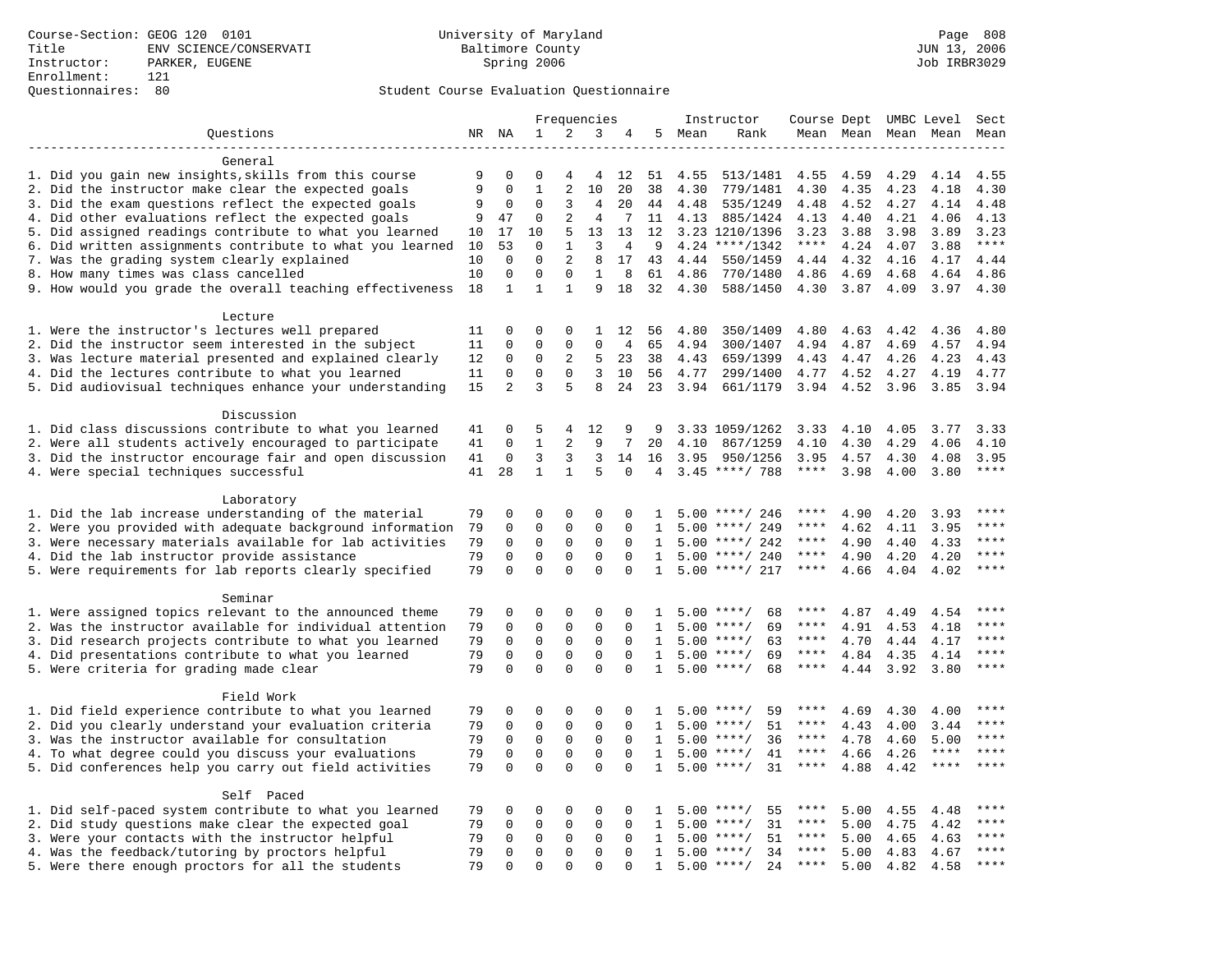|                    | Course-Section: GEOG 120 0101 | University of Maryland                  | Page 808     |
|--------------------|-------------------------------|-----------------------------------------|--------------|
| Title              | ENV SCIENCE/CONSERVATI        | Baltimore County                        | JUN 13, 2006 |
| Instructor:        | PARKER, EUGENE                | Spring 2006                             | Job IRBR3029 |
| Enrollment:        | 121                           |                                         |              |
| Ouestionnaires: 80 |                               | Student Course Evaluation Questionnaire |              |

### Frequency Distribution

| Credits Earned |    | Cum. GPA      |          |   | Expected Grades | Reasons                |    | Type                        |    | Majors                            |    |
|----------------|----|---------------|----------|---|-----------------|------------------------|----|-----------------------------|----|-----------------------------------|----|
| $00 - 27$      | 5  | $0.00 - 0.99$ | $\Omega$ | Α | 22              | Required for Majors 36 |    | Graduate                    | 0  | Major                             |    |
| $28 - 55$      | 5  | $1.00 - 1.99$ | $\Omega$ | В | 22              |                        |    |                             |    |                                   |    |
| $56 - 83$      | 8  | $2.00 - 2.99$ | 7        | C | 14              | General                |    | Under-grad                  | 80 | Non-major                         | 80 |
| $84 - 150$     | 10 | $3.00 - 3.49$ | 10       | D | 0               |                        |    |                             |    |                                   |    |
| Grad.          | 0  | $3.50 - 4.00$ |          | F | 0               | Electives              |    |                             |    | #### - Means there are not enough |    |
|                |    |               |          | Р | $\Omega$        |                        |    | responses to be significant |    |                                   |    |
|                |    |               |          |   | $\Omega$        | Other                  | 17 |                             |    |                                   |    |
|                |    |               |          |   | 2               |                        |    |                             |    |                                   |    |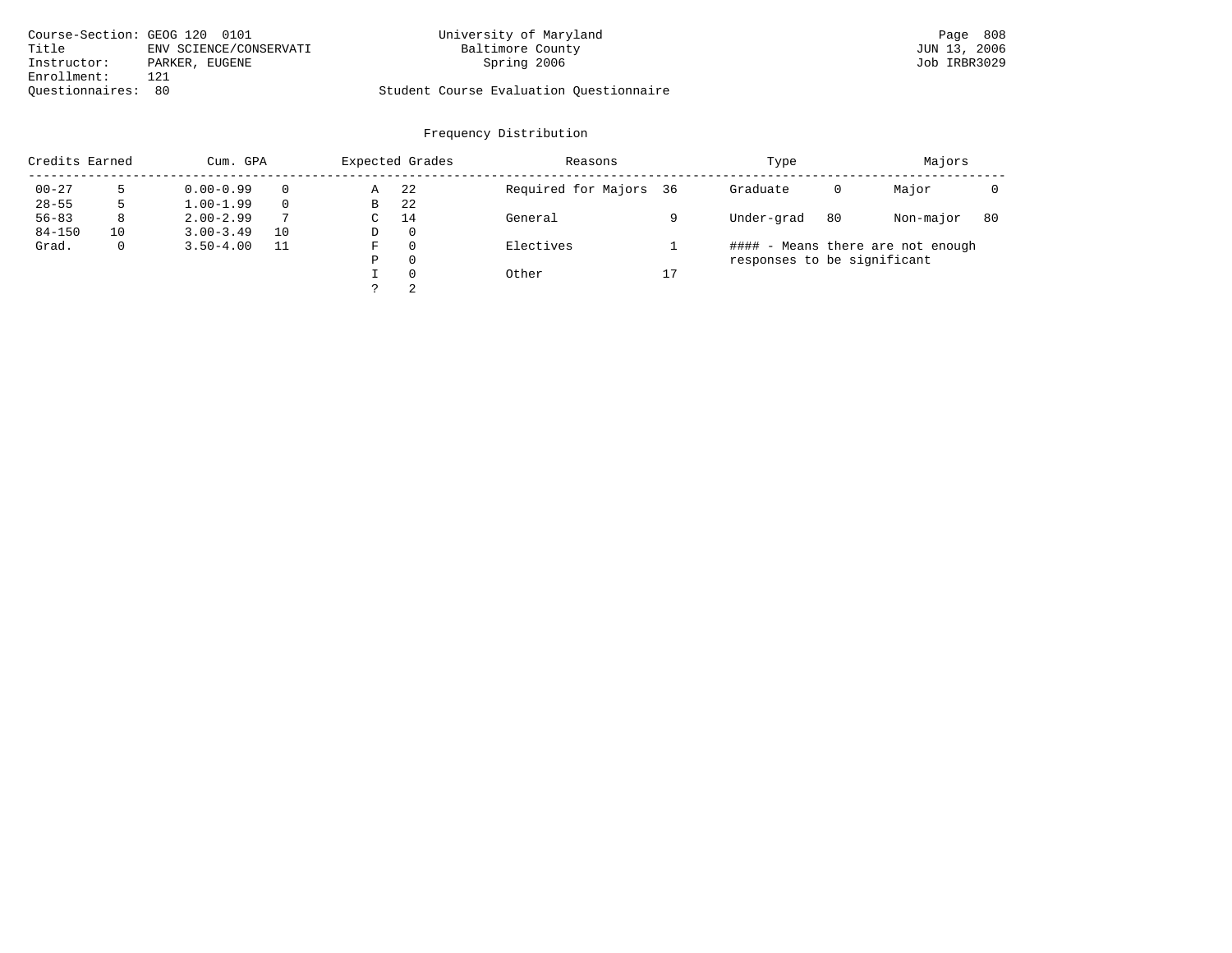|                                                           |     |                | Frequencies |          |                | Instructor | Course Dept |      | UMBC Level     |      | Sect      |      |      |      |
|-----------------------------------------------------------|-----|----------------|-------------|----------|----------------|------------|-------------|------|----------------|------|-----------|------|------|------|
| Ouestions                                                 | NR. | ΝA             |             | 2        | 3              |            | 5.          | Mean | Rank           |      | Mean Mean | Mean | Mean | Mean |
| General                                                   |     |                |             |          |                |            |             |      |                |      |           |      |      |      |
| 1. Did you gain new insights, skills from this course     |     |                | O           | $\Omega$ | $\Omega$       |            | 16          | 4.84 | 203/1481       | 4.84 | 4.59      | 4.29 | 4.40 | 4.84 |
| 2. Did the instructor make clear the expected goals       |     | 0              | $\Omega$    | $\Omega$ |                |            | 14          | 4.68 | 299/1481       | 4.68 | 4.35      | 4.23 | 4.29 | 4.68 |
| 3. Did the exam questions reflect the expected goals      |     |                | $\Omega$    | $\Omega$ | 4              |            | 14          | 4.53 | 479/1249       | 4.53 | 4.52      | 4.27 | 4.36 | 4.53 |
| 4. Did other evaluations reflect the expected goals       |     | $\overline{2}$ |             | $\Omega$ |                |            | q           | 4.24 | 762/1424       | 4.24 | 4.40      | 4.21 | 4.28 | 4.24 |
| 5. Did assigned readings contribute to what you learned   |     |                | $\Omega$    |          | $\mathfrak{D}$ | 6          |             | 4.28 | 484/1396       | 4.28 | 3.88      | 3.98 | 3.94 | 4.28 |
| 6. Did written assignments contribute to what you learned |     |                |             |          |                |            | 6           | 3.78 | 974/1342       | 3.78 | 4.24      | 4.07 | 4.05 | 3.78 |
| 7. Was the grading system clearly explained               |     | $\Omega$       | $\Omega$    |          |                |            | 14          | 4.63 | 310/1459       | 4.63 | 4.32      | 4.16 | 4.17 | 4.63 |
| 8. How many times was class cancelled                     |     | 0              | $\Omega$    | 0        | $\Omega$       | 17         |             |      | 4.11 1324/1480 | 4.11 | 4.69      | 4.68 | 4.68 | 4.11 |
| 9. How would you grade the overall teaching effectiveness |     |                | U           | ∩        | 3              |            | 5           | 4.14 | 741/1450       | 4.14 | 3.87      | 4.09 | 4.15 | 4.14 |
| Lecture                                                   |     |                |             |          |                |            |             |      |                |      |           |      |      |      |
| 1. Were the instructor's lectures well prepared           |     |                |             |          |                |            |             | 4.71 | 500/1409       | 4.71 | 4.63      | 4.42 | 4.47 | 4.71 |
| 2. Did the instructor seem interested in the subject      | 3   | $\Omega$       | $\Omega$    |          |                |            | -11         | 4.47 | 1130/1407      | 4.47 | 4.87      | 4.69 | 4.78 | 4.47 |
| 3. Was lecture material presented and explained clearly   | 3   | $\Omega$       | $\Omega$    |          |                |            | 12          | 4.41 | 671/1399       | 4.41 | 4.47      | 4.26 | 4.29 | 4.41 |
| 4. Did the lectures contribute to what you learned        | 3   |                | $\Omega$    |          |                |            | 10          | 4.29 | 836/1400       | 4.29 | 4.52      | 4.27 | 4.34 | 4.29 |
| 5. Did audiovisual techniques enhance your understanding  | 4   |                | $\cap$      |          |                |            |             | 4.13 | 533/1179       | 4.13 | 4.52      | 3.96 | 4.05 | 4.13 |
| Discussion                                                |     |                |             |          |                |            |             |      |                |      |           |      |      |      |
| 1. Did class discussions contribute to what you learned   | 15  |                | O           | $\Omega$ | $\Omega$       |            |             | 4.40 | 437/1262       | 4.40 | 4.10      | 4.05 | 4.11 | 4.40 |
| 2. Were all students actively encouraged to participate   | 15  | $\Omega$       | $\Omega$    | 0        | $\Omega$       |            | 3           | 4.60 | 509/1259       | 4.60 | 4.30      | 4.29 | 4.34 | 4.60 |
| 3. Did the instructor encourage fair and open discussion  | 15  |                | O           | $\Omega$ | $\Omega$       |            |             | 4.40 | 680/1256       | 4.40 | 4.57      | 4.30 | 4.28 | 4.40 |
| 4. Were special techniques successful                     | 15  |                |             |          |                |            |             | 4.40 | 218/ 788       | 4.40 | 3.98      | 4.00 | 3.98 | 4.40 |

| Credits Earned |             | Cum. GPA      |    | Expected Grades |          | Reasons             |          | Type                        |     | Majors                            |    |
|----------------|-------------|---------------|----|-----------------|----------|---------------------|----------|-----------------------------|-----|-----------------------------------|----|
| $00 - 27$      | $\Omega$    | $0.00 - 0.99$ |    | Α               |          | Required for Majors | $\Omega$ | Graduate                    | 0   | Major                             |    |
| $28 - 55$      | 3           | $1.00 - 1.99$ |    | В               |          |                     |          |                             |     |                                   |    |
| $56 - 83$      | 2           | $2.00 - 2.99$ | 2  | $\sim$<br>J     | 4        | General             |          | Under-grad                  | -20 | Non-major                         | 14 |
| $84 - 150$     | $4^{\circ}$ | $3.00 - 3.49$ | .5 | D               | 0        |                     |          |                             |     |                                   |    |
| Grad.          | 0           | $3.50 - 4.00$ | 2  | F               | 0        | Electives           |          |                             |     | #### - Means there are not enough |    |
|                |             |               |    | Ρ               | 0        |                     |          | responses to be significant |     |                                   |    |
|                |             |               |    |                 | $\Omega$ | Other               | 13       |                             |     |                                   |    |
|                |             |               |    |                 |          |                     |          |                             |     |                                   |    |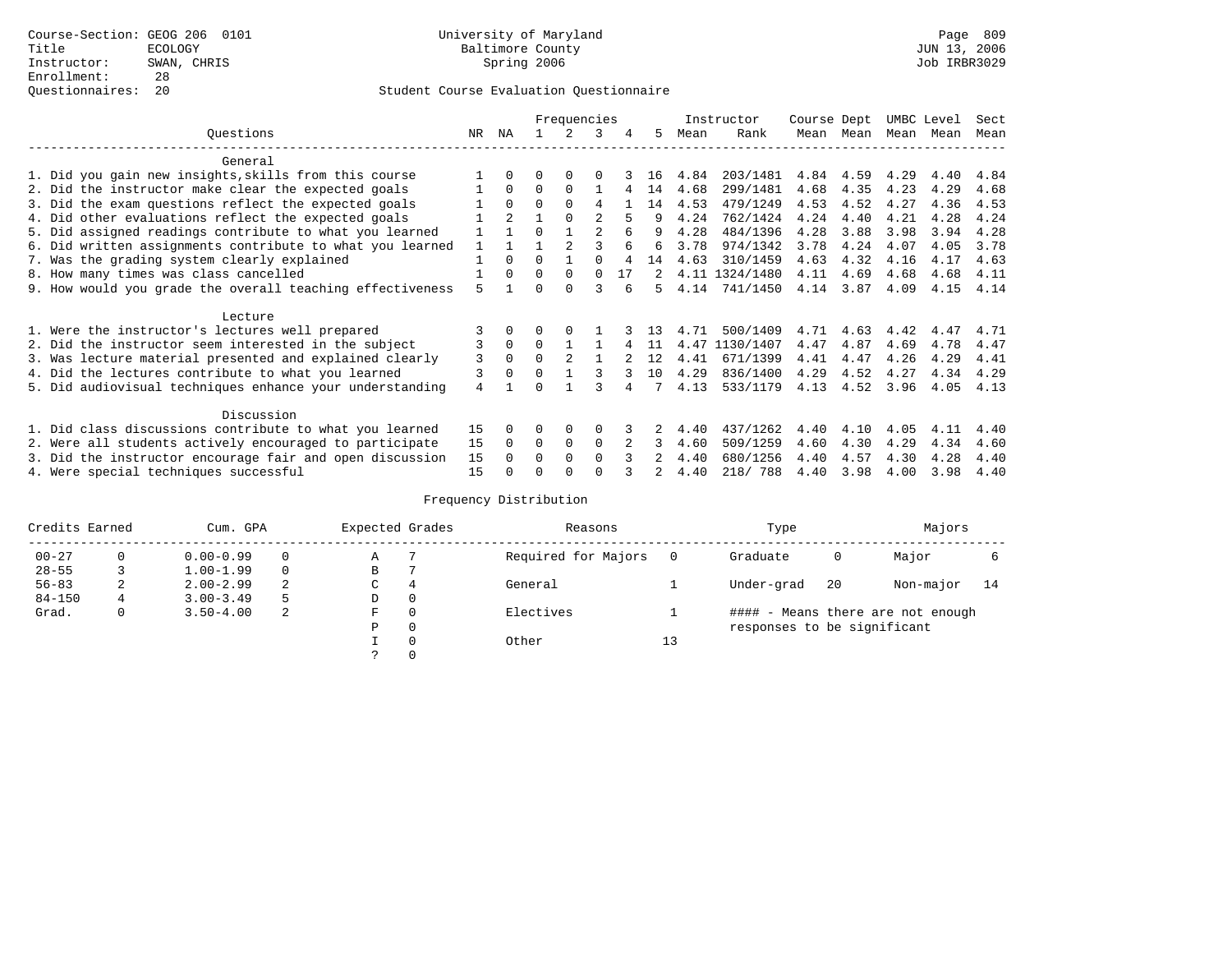### Questionnaires: 18 Student Course Evaluation Questionnaire

|                                                                                                                      |               |                |              |                | Frequencies    |              |                 |      | Instructor                   | Course Dept |                  | UMBC Level   |           | Sect         |
|----------------------------------------------------------------------------------------------------------------------|---------------|----------------|--------------|----------------|----------------|--------------|-----------------|------|------------------------------|-------------|------------------|--------------|-----------|--------------|
| Ouestions                                                                                                            | NR            | NA             | $\mathbf{1}$ | 2              | 3              | 4            | .5              | Mean | Rank                         |             | Mean Mean Mean   |              | Mean      | Mean         |
| General                                                                                                              |               |                |              |                |                |              |                 |      | ____________________________ |             |                  |              |           |              |
| 1. Did you gain new insights, skills from this course                                                                | O             | 0              | O            | <sup>0</sup>   | 2              |              | 10              | 4.44 | 626/1481                     | 4.44        | 4.59             | 4.29         | 4.40      | 4.44         |
| 2. Did the instructor make clear the expected goals                                                                  | 0             | 0              | 0            | 0              | $\overline{4}$ |              | 9               | 4.28 | 801/1481                     | 4.28        | 4.35             | 4.23         | 4.29      | 4.28         |
| 3. Did the exam questions reflect the expected goals                                                                 |               | 15             | 0            | $\mathbf{0}$   | $\mathbf 0$    |              | 2               |      | $4.67$ ****/1249             | $***$ * * * | 4.52             | 4.27         | 4.36      | $***$        |
| 4. Did other evaluations reflect the expected goals                                                                  | 0             | $\overline{2}$ | $\Omega$     | $\Omega$       | $\mathbf{1}$   | 8            |                 | 4.38 | 595/1424                     | 4.38        | 4.40             | 4.21         | 4.28      | 4.38         |
|                                                                                                                      | $\Omega$      | 10             | $\mathbf{1}$ | 2              | $\mathbf{1}$   |              | 2               |      | 3.14 1250/1396               | 3.14        | 3.88             | 3.98         | 3.94      | 3.14         |
| 5. Did assigned readings contribute to what you learned<br>6. Did written assignments contribute to what you learned | 1             | $\overline{a}$ | $\Omega$     |                | $\overline{4}$ |              |                 | 3.81 | 948/1342                     | 3.81        |                  | 4.07         | 4.05      | 3.81         |
|                                                                                                                      | $\mathbf 0$   | $\overline{a}$ | $\mathbf{1}$ |                | 4              |              | 3               |      | 3.75 1154/1459               | 3.75        | 4.24<br>4.32     |              | 4.17      |              |
| 7. Was the grading system clearly explained<br>8. How many times was class cancelled                                 | 0<br>$\Omega$ | $\Omega$       | $\Omega$     | $\Omega$       | $\Omega$       | 3            | 5<br>15         |      | 797/1480                     | 4.83        | 4.69             | 4.16<br>4.68 | 4.68      | 3.75<br>4.83 |
|                                                                                                                      |               | $\mathbf{1}$   | $\cap$       | $\cap$         | ζ              | 3            | 9               | 4.83 |                              |             |                  |              |           |              |
| 9. How would you grade the overall teaching effectiveness                                                            | 2             |                |              |                |                |              |                 | 4.40 | 473/1450                     | 4.40        | 3.87             | 4.09         | 4.15      | 4.40         |
| Lecture                                                                                                              |               |                |              |                |                |              |                 |      |                              |             |                  |              |           |              |
| 1. Were the instructor's lectures well prepared                                                                      | 5             |                | $\Omega$     |                | 0              |              |                 |      | 4.31 1001/1409               | 4.31        | 4.63             | 4.42         | 4.47      | 4.31         |
| 2. Did the instructor seem interested in the subject                                                                 | 5             | 0              | $\mathbf 0$  | 0              | $\Omega$       | 0            | 13              | 5.00 | 1/1407                       | 5.00        | 4.87             | 4.69         | 4.78      | 5.00         |
| 3. Was lecture material presented and explained clearly                                                              | 5             | 0              | $\mathbf 0$  | $\mathbf 0$    | 2              | 3            | 8               | 4.46 | 613/1399                     | 4.46        | 4.47             | 4.26         | 4.29      | 4.46         |
| 4. Did the lectures contribute to what you learned                                                                   | 6             | $\Omega$       | $\mathbf 0$  |                | 3              |              | .5              |      | 4.00 1017/1400               | 4.00        | 4.52             | 4.27         | 4.34      | 4.00         |
| 5. Did audiovisual techniques enhance your understanding                                                             | 6             | 5              | $\mathbf{1}$ | $\overline{a}$ | $\Omega$       | $\Omega$     | $\overline{4}$  | 3.57 | 870/1179                     |             | $3.57$ 4.52 3.96 |              | 4.05 3.57 |              |
| Discussion                                                                                                           |               |                |              |                |                |              |                 |      |                              |             |                  |              |           |              |
| 1. Did class discussions contribute to what you learned                                                              | 11            | $\Omega$       |              | 0              |                |              | 4               | 4.00 | 708/1262                     | 4.00        | 4.10             | 4.05         | 4.11      | 4.00         |
| 2. Were all students actively encouraged to participate                                                              | 11            | $\mathbf 0$    | $\Omega$     | $\mathbf{0}$   | $\mathbf{1}$   | 2            | $4\overline{ }$ | 4.43 | 661/1259                     | 4.43        | 4.30             | 4.29         | 4.34      | 4.43         |
| 3. Did the instructor encourage fair and open discussion                                                             | 11            | $\Omega$       | $\Omega$     | $\Omega$       | $\mathbf{1}$   | $\Omega$     | 6               | 4.71 | 406/1256                     | 4.71 4.57   |                  | 4.30         | 4.28      | 4.71         |
| 4. Were special techniques successful                                                                                | 11            | $\mathbf{1}$   | $\mathbf{1}$ | $\Omega$       | $\mathfrak{D}$ | $\mathbf{1}$ | $\overline{2}$  | 3.50 | 604/788                      | 3.50        | 3.98             | 4.00         | 3.98      | 3.50         |
|                                                                                                                      |               |                |              |                |                |              |                 |      |                              |             |                  |              |           |              |
| Laboratory                                                                                                           |               |                |              |                |                |              |                 |      |                              |             |                  |              |           |              |
| 1. Did the lab increase understanding of the material                                                                | 9             |                | $\Omega$     |                | $\Omega$       |              | 5               | 4.63 | 61/ 246                      | 4.63        | 4.90             | 4.20         | 4.51      | 4.63         |
| 2. Were you provided with adequate background information                                                            | 9             | $\Omega$       | $\Omega$     | $\mathbf 0$    | 1              | 6            | $\overline{2}$  | 4.11 | 143/249                      | 4.11        | 4.62             | 4.11         | 4.32      | 4.11         |
| 3. Were necessary materials available for lab activities                                                             | 9             | $\Omega$       | $\Omega$     | $\Omega$       | $\mathbf{1}$   | $\Omega$     | R               | 4.78 | 58/ 242                      | 4.78        | 4.90             | 4.40         | 4.63      | 4.78         |
| 4. Did the lab instructor provide assistance                                                                         | 10            | $\Omega$       | $\mathbf 0$  | $\mathbf{0}$   | $\mathbf{1}$   | $\Omega$     | 7               | 4.75 | 64/240                       | 4.75        | 4.90             | 4.20         | 4.58      | 4.75         |
| 5. Were requirements for lab reports clearly specified                                                               | 10            | $\Omega$       | $\Omega$     | $\overline{a}$ | $\overline{a}$ | 3            | $\mathbf{1}$    | 3.38 | 177/ 217                     | 3.38        | 4.66             | 4.04         | 4.28      | 3.38         |
| Field Work                                                                                                           |               |                |              |                |                |              |                 |      |                              |             |                  |              |           |              |
| 1. Did field experience contribute to what you learned                                                               | 8             | $\Omega$       | $\Omega$     | $\mathbf 0$    | $\Omega$       | $\Omega$     | 10              | 5.00 | 1/<br>59                     | 5.00        | 4.69             | 4.30         | 4.67      | 5.00         |
| 2. Did you clearly understand your evaluation criteria                                                               | 9             | $\Omega$       | $\Omega$     |                | 3              | 2            | 3               | 3.78 | 38/<br>51                    | 3.78        | 4.43             | 4.00         | 4.07      | 3.78         |
| 3. Was the instructor available for consultation                                                                     | 9             | $\overline{2}$ | $\Omega$     | $\Omega$       | 2              | $\Omega$     | 5               | 4.43 | 36<br>25/                    | 4.43        | 4.78             | 4.60         | 4.64      | 4.43         |
| 4. To what degree could you discuss your evaluations                                                                 | 9             |                | $\Omega$     | $\Omega$       | $\overline{2}$ |              | 5               | 4.38 | 22/<br>41                    | 4.38        | 4.66             | 4.26         | 4.69      | 4.38         |
| 5. Did conferences help you carry out field activities                                                               | 10            | $\mathbf{z}$   | $\Omega$     | $\cap$         |                |              | 4               | 4.60 | 17/<br>31                    | 4.60        | 4.88             | 4.42         | 4.80      | 4.60         |

| Credits Earned |   | Cum. GPA      |                                                  |   | Expected Grades     | Reasons   |          | Type                        |       | Majors                            |    |
|----------------|---|---------------|--------------------------------------------------|---|---------------------|-----------|----------|-----------------------------|-------|-----------------------------------|----|
| $00 - 27$      |   | $0.00 - 0.99$ | - 11<br>Α<br>$1.00 - 1.99$<br>$\Omega$<br>В<br>4 |   | Required for Majors |           | Graduate | 0                           | Major |                                   |    |
| $28 - 55$      | 2 |               |                                                  |   |                     |           |          |                             |       |                                   |    |
| $56 - 83$      |   | $2.00 - 2.99$ | $\Omega$                                         | C |                     | General   |          | Under-grad                  | 18    | Non-major                         | 14 |
| $84 - 150$     | 4 | $3.00 - 3.49$ | $\Omega$                                         | D | 0                   |           |          |                             |       |                                   |    |
| Grad.          |   | $3.50 - 4.00$ | 9                                                | F | $\Omega$            | Electives |          |                             |       | #### - Means there are not enough |    |
|                |   |               |                                                  | Ρ | $\Omega$            |           |          | responses to be significant |       |                                   |    |
|                |   |               |                                                  |   | $\Omega$            | Other     | 14       |                             |       |                                   |    |
|                |   |               |                                                  |   | $\Omega$            |           |          |                             |       |                                   |    |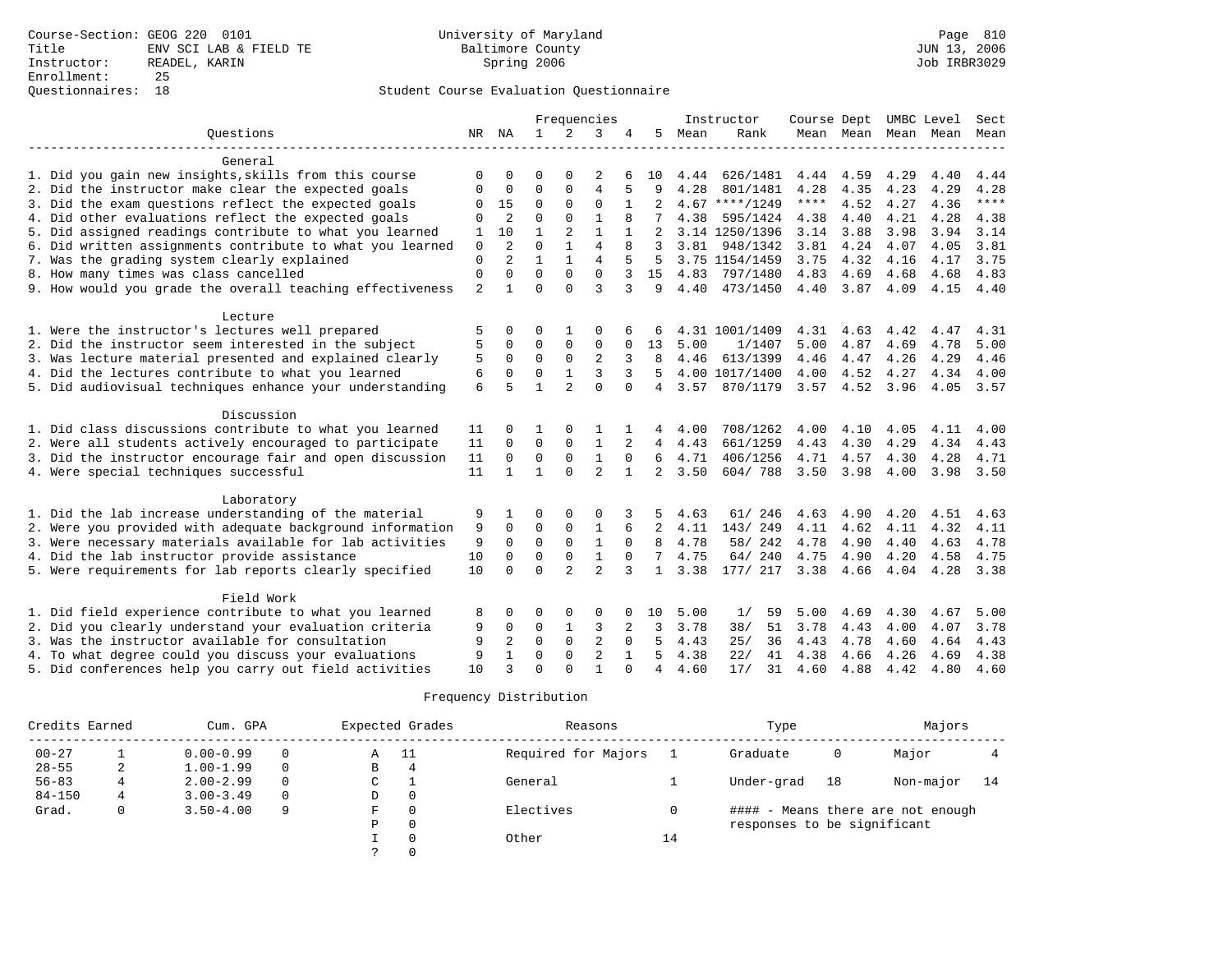|                                                           |                |                |              |              | Frequencies    |              |                 |      | Instructor         | Course Dept |      |      | UMBC Level | Sect        |
|-----------------------------------------------------------|----------------|----------------|--------------|--------------|----------------|--------------|-----------------|------|--------------------|-------------|------|------|------------|-------------|
| Questions                                                 | NR             | ΝA             | $\mathbf{1}$ | 2            | 3              | 4            | 5               | Mean | Rank               | Mean Mean   |      | Mean | Mean       | Mean        |
|                                                           |                |                |              |              |                |              |                 |      |                    |             |      |      |            |             |
| General                                                   |                |                |              |              |                |              |                 |      |                    |             |      |      |            |             |
| 1. Did you gain new insights, skills from this course     | 0              | 0              | $\Omega$     | 0            |                | 1            | 10              | 4.75 | 292/1481           | 4.75        | 4.59 | 4.29 | 4.40       | 4.75        |
| 2. Did the instructor make clear the expected goals       | $\mathbf 0$    | $\mathbf 0$    | $\Omega$     | $\mathbf{0}$ | $\mathbf{1}$   | 3            | 8               | 4.58 | 422/1481           | 4.58        | 4.35 | 4.23 | 4.29       | 4.58        |
| 3. Did the exam questions reflect the expected goals      | $\mathbf 0$    | $\mathbf 0$    | 0            | 1            | 1              | 3            | 7               | 4.33 | 679/1249           | 4.33        | 4.52 | 4.27 | 4.36       | 4.33        |
| 4. Did other evaluations reflect the expected goals       | $\mathbf 0$    | $\mathbf 0$    | $\mathbf 0$  | $\mathbf{0}$ | $\overline{2}$ | 3            | 7               | 4.42 | 545/1424           | 4.42        | 4.40 | 4.21 | 4.28       | 4.42        |
| 5. Did assigned readings contribute to what you learned   | 0              | $\mathbf 0$    | $\mathbf{1}$ | $\mathbf{0}$ | 5              | 3            | 3               |      | 3.58 1036/1396     | 3.58        | 3.88 | 3.98 | 3.94       | 3.58        |
| 6. Did written assignments contribute to what you learned | $\mathbf{0}$   | 2              | $\mathbf{1}$ | $\Omega$     | 4              | 3            | 2               |      | 3.50 1115/1342     | 3.50        | 4.24 | 4.07 | 4.05       | 3.50        |
| 7. Was the grading system clearly explained               | $\mathbf{0}$   | $\mathbf 0$    | $\mathbf 0$  | $\mathbf 0$  | $\overline{4}$ | 2            | 6               |      | 4.17 854/1459      | 4.17        | 4.32 | 4.16 | 4.17       | 4.17        |
| 8. How many times was class cancelled                     | $\mathbf 0$    | $\mathbf{0}$   | $\mathbf 0$  | $\mathbf{0}$ | $\mathbf{0}$   | $\mathbf{1}$ | 11              | 4.92 | 631/1480           | 4.92        | 4.69 | 4.68 | 4.68       | 4.92        |
| 9. How would you grade the overall teaching effectiveness | 1              | $\Omega$       | $\mathbf 0$  | $\Omega$     | $\Omega$       | 5            | 6               | 4.55 | 304/1450           | 4.55        | 3.87 | 4.09 | 4.15       | 4.55        |
|                                                           |                |                |              |              |                |              |                 |      |                    |             |      |      |            |             |
| Lecture                                                   |                |                |              |              |                |              |                 |      |                    |             |      |      |            |             |
| 1. Were the instructor's lectures well prepared           | $\mathbf 0$    | $\mathbf 0$    | 0            | 0            | 1              | 5            | 6               | 4.42 | 878/1409           | 4.42        | 4.63 | 4.42 | 4.47       | 4.42        |
| 2. Did the instructor seem interested in the subject      | $\mathbf 0$    | $\mathbf 0$    | $\mathbf 0$  | 0            | $\mathbf 0$    | $\mathbf{1}$ | 11              | 4.92 | 450/1407           | 4.92        | 4.87 | 4.69 | 4.78       | 4.92        |
| 3. Was lecture material presented and explained clearly   | $\mathbf 0$    | $\mathbf 0$    | $\mathbf 0$  | $\mathbf 0$  | 1              | 2            | 9               | 4.67 | 376/1399           | 4.67        | 4.47 | 4.26 | 4.29       | 4.67        |
| 4. Did the lectures contribute to what you learned        | $\mathbf 0$    | $\mathbf 0$    | $\mathbf 0$  | $\mathsf 0$  | $\mathbf{1}$   | 2            | 9               | 4.67 | 421/1400           | 4.67        | 4.52 | 4.27 | 4.34       | 4.67        |
| 5. Did audiovisual techniques enhance your understanding  | $\mathsf 0$    | $\overline{a}$ | $\mathbf 0$  | $\mathbf 0$  | $\mathbf{1}$   | 2            | $7\overline{ }$ | 4.60 | 208/1179           | 4.60        | 4.52 | 3.96 | 4.05       | 4.60        |
|                                                           |                |                |              |              |                |              |                 |      |                    |             |      |      |            |             |
| Discussion                                                |                |                |              |              |                |              |                 |      |                    |             |      |      |            |             |
| 1. Did class discussions contribute to what you learned   | 3              | $\mathbf 0$    | 0            | 0            | 0              | 3            | 6               | 4.67 | 264/1262           | 4.67        | 4.10 | 4.05 | 4.11       | 4.67        |
| 2. Were all students actively encouraged to participate   | $\overline{4}$ | $\mathbf 0$    | $\mathbf 0$  | $\mathbf 0$  | $\mathbf{1}$   | $\mathbf{1}$ | 6               | 4.63 | 489/1259           | 4.63        | 4.30 | 4.29 | 4.34       | 4.63        |
| 3. Did the instructor encourage fair and open discussion  | $\overline{4}$ | $\mathbf{0}$   | $\mathbf 0$  | $\mathbf{0}$ | $\mathbf{1}$   | $\Omega$     | 7               | 4.75 | 357/1256           | 4.75        | 4.57 | 4.30 | 4.28       | 4.75        |
| 4. Were special techniques successful                     | $\overline{4}$ | 5              | $\Omega$     | $\Omega$     | $\overline{2}$ | $\Omega$     | $\mathbf{1}$    | 3.67 | 564/788            | 3.67        | 3.98 | 4.00 | 3.98       | 3.67        |
|                                                           |                |                |              |              |                |              |                 |      |                    |             |      |      |            |             |
| Laboratory                                                |                |                |              |              |                |              |                 |      |                    |             |      |      |            |             |
| 1. Did the lab increase understanding of the material     | 7              | 0              | 0            | 0            | 0              | 1            | 4               | 4.80 | 35/ 246            | 4.80        | 4.90 | 4.20 | 4.51       | 4.80        |
| 2. Were you provided with adequate background information | 7              | $\mathbf 0$    | $\mathbf 0$  | $\mathbf 0$  | $\mathbf 0$    | 1            | 4               | 4.80 | 33/ 249            | 4.80        | 4.62 | 4.11 | 4.32       | 4.80        |
| 3. Were necessary materials available for lab activities  | 7              | $\mathbf 0$    | $\mathbf 0$  | 0            | 0              | $\mathbf 0$  | 5               | 5.00 | 1/242              | 5.00        | 4.90 | 4.40 | 4.63       | 5.00        |
| 4. Did the lab instructor provide assistance              | 7              | $\mathbf 0$    | $\mathbf 0$  | $\mathbf 0$  | $\mathbf 0$    | 2            | $\mathbf{3}$    | 4.60 | 91/ 240            | 4.60        | 4.90 | 4.20 | 4.58       | 4.60        |
| 5. Were requirements for lab reports clearly specified    | 7              | $\mathbf{1}$   | $\Omega$     | $\mathbf{1}$ | $\Omega$       | $\Omega$     | 3               | 4.25 | 106/ 217           | 4.25        | 4.66 | 4.04 | 4.28       | 4.25        |
| Seminar                                                   |                |                |              |              |                |              |                 |      |                    |             |      |      |            |             |
| 1. Were assigned topics relevant to the announced theme   | 10             | 1              | 0            | 0            | $\Omega$       | 1            | 0               |      | $4.00$ ****/<br>68 | ****        | 4.87 | 4.49 | 5.00       | ****        |
| 2. Was the instructor available for individual attention  | 10             | $\mathbf{1}$   | $\mathbf 0$  | $\mathbf 0$  | $\mathbf 0$    | $\mathbf 0$  | 1               | 5.00 | $***/$<br>69       | ****        | 4.91 | 4.53 | 4.83       | ****        |
| 3. Did research projects contribute to what you learned   | 10             | $\mathbf{1}$   | $\mathbf 0$  | $\mathbf{0}$ | $\mathbf 0$    | 1            | $\Omega$        |      | $4.00$ ****/<br>63 | $***$ * *   | 4.70 | 4.44 | 4.00       | $***$       |
| 4. Did presentations contribute to what you learned       | 10             | $\mathbf{1}$   | $\mathbf 0$  | $\mathbf 0$  | $\mathbf 0$    | $\Omega$     | 1               | 5.00 | $***/$<br>69       | $***$ * * * | 4.84 | 4.35 | 4.72       | $***$       |
| 5. Were criteria for grading made clear                   | 11             | $\Omega$       | $\Omega$     | $\Omega$     | $\Omega$       | $\mathbf{1}$ | $\Omega$        |      | $4.00$ ****/<br>68 | $***$ * *   | 4.44 | 3.92 | 3.55       | ****        |
|                                                           |                |                |              |              |                |              |                 |      |                    |             |      |      |            |             |
| Field Work                                                |                |                |              |              |                |              |                 |      |                    |             |      |      |            |             |
| 1. Did field experience contribute to what you learned    | 11             | $\mathbf 0$    | 0            | 0            | 0              | 0            | 1               |      | $5.00$ ****/<br>59 |             | 4.69 | 4.30 | 4.67       | ****        |
| 2. Did you clearly understand your evaluation criteria    | 11             | $\mathbf 0$    | $\mathbf 0$  | $\mathbf 0$  | $\mathbf{0}$   | 0            | 1               | 5.00 | 51<br>$***$ /      | ****        | 4.43 | 4.00 | 4.07       | $***$ * * * |
| 3. Was the instructor available for consultation          | 11             | $\mathbf 0$    | $\mathbf 0$  | $\mathsf 0$  | $\mathbf 0$    | $\mathbf{1}$ | $\mathbf 0$     |      | $4.00$ ****/<br>36 | ****        | 4.78 | 4.60 | 4.64       | ****        |
| 4. To what degree could you discuss your evaluations      | 11             | $\mathbf 0$    | $\mathbf 0$  | $\mathbf{0}$ | $\mathbf 0$    | $\mathbf 0$  | $\mathbf{1}$    |      | $5.00$ ****/<br>41 | $***$ * *   | 4.66 | 4.26 | 4.69       | $***$       |
| 5. Did conferences help you carry out field activities    | 11             | $\Omega$       | $\Omega$     | $\Omega$     | $\Omega$       | $\mathbf{1}$ | $\Omega$        | 4.00 | 31<br>$***$ /      | $***$ * * * | 4.88 | 4.42 | 4.80       | $***$       |
|                                                           |                |                |              |              |                |              |                 |      |                    |             |      |      |            |             |
| Self Paced                                                |                |                |              |              |                |              |                 |      |                    |             |      |      |            |             |
| 1. Did self-paced system contribute to what you learned   | 11             | 0              | 0            | $\mathsf 0$  | 0              | 1            | 0               |      | 55<br>$4.00$ ****/ | ****        | 5.00 | 4.55 | 4.44       | $***$ * * * |
| 2. Did study questions make clear the expected goal       | 11             | 0              | 0            | $\mathbf 0$  | $\mathbf 0$    | $\mathbf 0$  | $\mathbf{1}$    | 5.00 | $***/$<br>31       | ****        | 5.00 | 4.75 | 4.50       | ****        |
| 3. Were your contacts with the instructor helpful         | 11             | $\mathbf 0$    | $\mathbf 0$  | $\mathbf 0$  | $\mathbf 0$    | 1            | $\Omega$        | 4.00 | 51<br>$***$ /      | ****        | 5.00 | 4.65 | 4.66       | ****        |
| 4. Was the feedback/tutoring by proctors helpful          | 11             | $\mathbf 0$    | $\mathbf 0$  | $\mathbf 0$  | $\mathbf 0$    | $\mathbf 0$  | $\mathbf{1}$    | 5.00 | $***/$<br>34       | ****        | 5.00 | 4.83 | 4.43       | * * * *     |
| 5. Were there enough proctors for all the students        | 11             | $\mathbf{0}$   | $\Omega$     | $\Omega$     | $\Omega$       | 1            | $\Omega$        |      | $4.00$ ****/<br>24 | $***$ * * * | 5.00 | 4.82 | 5.00       | ****        |
|                                                           |                |                |              |              |                |              |                 |      |                    |             |      |      |            |             |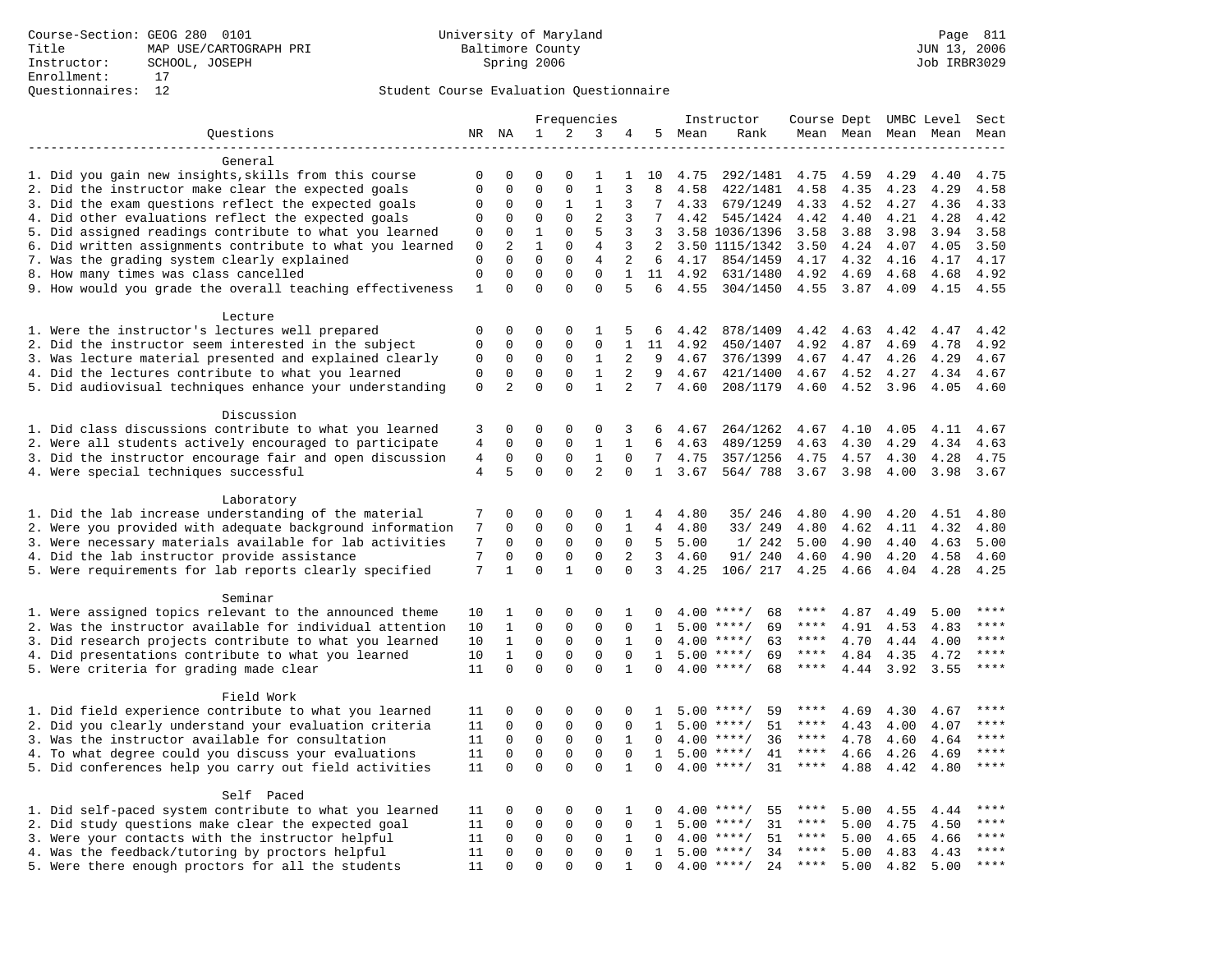| Course-Section: GEOG 280 0101 |                        | University of Maryland                  | Page 811     |
|-------------------------------|------------------------|-----------------------------------------|--------------|
| Title                         | MAP USE/CARTOGRAPH PRI | Baltimore County                        | JUN 13, 2006 |
| Instructor:                   | SCHOOL, JOSEPH         | Spring 2006                             | Job IRBR3029 |
| Enrollment:                   |                        |                                         |              |
| Ouestionnaires: 12            |                        | Student Course Evaluation Questionnaire |              |

| Credits Earned |   | Cum. GPA      |          | Expected Grades |          | Reasons             | Type                        |    | Majors                            |  |
|----------------|---|---------------|----------|-----------------|----------|---------------------|-----------------------------|----|-----------------------------------|--|
| $00 - 27$      |   | $0.00 - 0.99$ | $\Omega$ | Α               | 2        | Required for Majors | Graduate                    | 0  | Major                             |  |
| $28 - 55$      |   | $1.00 - 1.99$ | $\Omega$ | B               | 6        |                     |                             |    |                                   |  |
| $56 - 83$      |   | $2.00 - 2.99$ | 2        | C               |          | General             | Under-grad                  | 12 | Non-major                         |  |
| $84 - 150$     | z | $3.00 - 3.49$ |          | D               |          |                     |                             |    |                                   |  |
| Grad.          |   | $3.50 - 4.00$ |          | F               | $\Omega$ | Electives           |                             |    | #### - Means there are not enough |  |
|                |   |               |          | Ρ               | 0        |                     | responses to be significant |    |                                   |  |
|                |   |               |          |                 | $\Omega$ | Other               |                             |    |                                   |  |
|                |   |               |          |                 | $\Omega$ |                     |                             |    |                                   |  |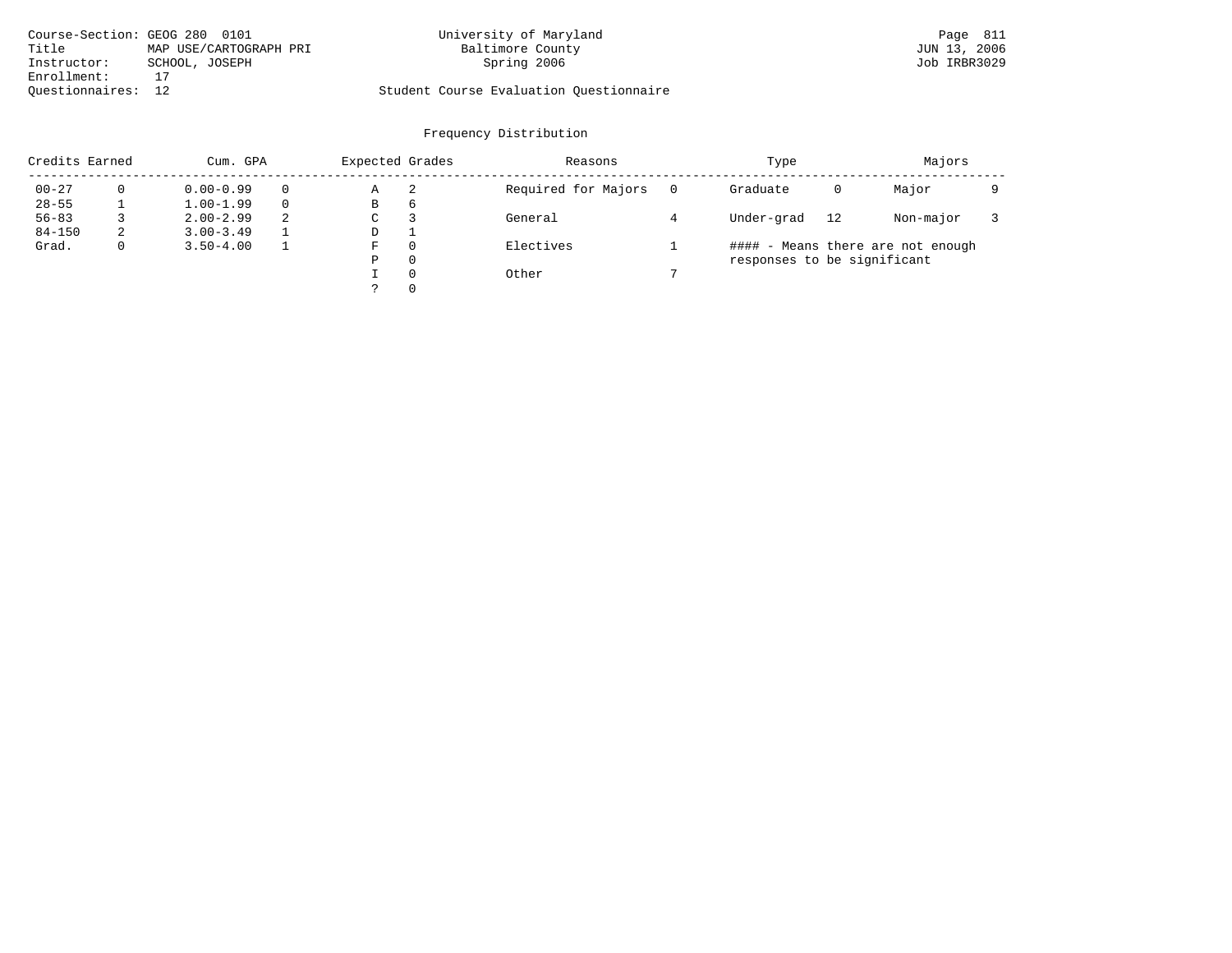|                                                           |             |                |              | Frequencies   |                |          |               |      | Instructor       | Course Dept |           | UMBC Level |      | Sect        |
|-----------------------------------------------------------|-------------|----------------|--------------|---------------|----------------|----------|---------------|------|------------------|-------------|-----------|------------|------|-------------|
| Ouestions                                                 |             | NR NA          | $\mathbf{1}$ | $\mathcal{L}$ | 3              |          | 5.            | Mean | Rank             |             | Mean Mean | Mean       | Mean | Mean        |
| General                                                   |             |                |              |               |                |          |               |      |                  |             |           |            |      |             |
| 1. Did you gain new insights, skills from this course     | $\Omega$    | 0              | 0            |               |                | 9        |               | 4.11 | 996/1481         | 4.11        | 4.59      | 4.29       | 4.29 | 4.11        |
| 2. Did the instructor make clear the expected goals       | 0           | $\Omega$       | 0            | 0             | $\overline{2}$ |          |               | 4.39 | 682/1481         | 4.39        | 4.35      | 4.23       | 4.23 | 4.39        |
| 3. Did the exam questions reflect the expected goals      |             |                | $\Omega$     | $\Omega$      | $\Omega$       |          | 6             | 4.55 | 460/1249         | 4.55        | 4.52      | 4.27       | 4.28 | 4.55        |
| 4. Did other evaluations reflect the expected goals       | $\Omega$    | $\overline{a}$ | $\Omega$     | $\Omega$      | $\Omega$       |          | R             | 4.50 | 437/1424         | 4.50        | 4.40      | 4.21       | 4.27 | 4.50        |
| 5. Did assigned readings contribute to what you learned   | 0           | 5              | $\Omega$     | $\Omega$      | 3              |          | 5             | 4.15 | 594/1396         | 4.15        | 3.88      | 3.98       | 4.00 | 4.15        |
| 6. Did written assignments contribute to what you learned | $\mathbf 0$ | 3              | $\Omega$     | $\Omega$      | $\Omega$       | 8        |               | 4.47 | 343/1342         | 4.47        | 4.24      | 4.07       | 4.12 | 4.47        |
| 7. Was the grading system clearly explained               | $\Omega$    |                | $\Omega$     | $\Omega$      | $\Omega$       |          | 11            | 4.61 | 332/1459         | 4.61        | 4.32      | 4.16       | 4.17 | 4.61        |
| 8. How many times was class cancelled                     | 0           |                | $\Omega$     | $\Omega$      | $\mathbf 0$    | $\Omega$ | 17            | 5.00 | 1/1480           | 5.00        | 4.69      | 4.68       | 4.65 | 5.00        |
| 9. How would you grade the overall teaching effectiveness | 3           | 0              | $\Omega$     | $\cap$        | ζ              | 11       |               |      | 3.87 1005/1450   | 3.87        | 3.87      | 4.09       | 4.10 | 3.87        |
| Lecture                                                   |             |                |              |               |                |          |               |      |                  |             |           |            |      |             |
| 1. Were the instructor's lectures well prepared           |             | 0              | O            | $\Omega$      |                |          |               | 4.47 | 800/1409         | 4.47        | 4.63      | 4.42       | 4.43 | 4.47        |
| 2. Did the instructor seem interested in the subject      | 0           | $\Omega$       | $\Omega$     | $\Omega$      | $\mathbf{1}$   |          | 10            |      | 4.50 1107/1407   | 4.50        | 4.87      | 4.69       | 4.67 | 4.50        |
| 3. Was lecture material presented and explained clearly   | 0           | $\Omega$       | $\Omega$     | $\Omega$      | 4              |          |               | 4.17 | 910/1399         | 4.17        | 4.47      | 4.26       | 4.27 | 4.17        |
| 4. Did the lectures contribute to what you learned        | 1           | O              | O            | $\Omega$      |                |          |               | 4.24 | 882/1400         | 4.24        | 4.52      | 4.27       | 4.28 | 4.24        |
| 5. Did audiovisual techniques enhance your understanding  | $\Omega$    |                | $\Omega$     | $\cap$        | ζ              | 4        | 10            | 4.41 | 331/1179         | 4.41        | 4.52      | 3.96       | 4.02 | 4.41        |
| Discussion                                                |             |                |              |               |                |          |               |      |                  |             |           |            |      |             |
| 1. Did class discussions contribute to what you learned   | 12          | 0              | 0            |               |                |          | 2             | 4.00 | 708/1262         | 4.00        | 4.10      | 4.05       | 4.14 | 4.00        |
| 2. Were all students actively encouraged to participate   | 12          | $\Omega$       | $\Omega$     | $\Omega$      | $\mathbf{1}$   |          | 4             | 4.50 | 588/1259         | 4.50        | 4.30      | 4.29       | 4.34 | 4.50        |
| 3. Did the instructor encourage fair and open discussion  | 12          | 0              | 0            | $\mathbf 0$   | 1              |          | 4             | 4.50 | 571/1256         | 4.50        | 4.57      | 4.30       | 4.34 | 4.50        |
| 4. Were special techniques successful                     | 12          | $\mathfrak{D}$ | $\Omega$     | $\cap$        | 1              |          | $\mathcal{L}$ |      | $4.25$ ****/ 788 | ****        | 3.98      | 4.00       | 4.07 | $***$ * * * |
| Laboratory                                                |             |                |              |               |                |          |               |      |                  |             |           |            |      |             |
| 1. Did the lab increase understanding of the material     | 16          | 0              | O            | $\Omega$      | $\Omega$       | 2        | 0             |      | $4.00$ ****/ 246 | ****        | 4.90      | 4.20       | 4.20 | ****        |
| 2. Were you provided with adequate background information | 16          | $\Omega$       | 0            | $\mathbf 0$   | $\mathbf 0$    |          | 0             |      | $4.00$ ****/ 249 | ****        | 4.62      | 4.11       | 4.23 | $***$ * * * |
| 3. Were necessary materials available for lab activities  | 16          | $\Omega$       | $\Omega$     | $\Omega$      | $\Omega$       |          | 0             |      | $4.00$ ****/ 242 | ****        | 4.90      | 4.40       | 4.36 | $***$ * * * |
| 4. Did the lab instructor provide assistance              | 16          | $\Omega$       | $\mathbf 0$  | 0             | $\mathbf 0$    | $\Omega$ |               |      | $5.00$ ****/ 240 | ****        | 4.90      | 4.20       | 3.96 | ****        |
| 5. Were requirements for lab reports clearly specified    | 16          | U              | $\Omega$     |               | $\cap$         |          |               |      | $4.50$ ****/ 217 | ****        | 4.66      | 4.04       | 4.11 | ****        |

| Credits Earned |   | Cum. GPA      |          | Expected Grades |     | Reasons             |    | Type                        |    | Majors                            |    |
|----------------|---|---------------|----------|-----------------|-----|---------------------|----|-----------------------------|----|-----------------------------------|----|
| $00 - 27$      |   | $0.00 - 0.99$ | $\Omega$ | Α               | - 6 | Required for Majors |    | Graduate                    | 0  | Major                             | 16 |
| $28 - 55$      | 0 | $1.00 - 1.99$ | $\Omega$ | В               | 9   |                     |    |                             |    |                                   |    |
| $56 - 83$      |   | $2.00 - 2.99$ |          | C               |     | General             |    | Under-grad                  | 18 | Non-major                         |    |
| $84 - 150$     |   | $3.00 - 3.49$ | 4        | D               |     |                     |    |                             |    |                                   |    |
| Grad.          | 0 | $3.50 - 4.00$ |          | F               |     | Electives           |    |                             |    | #### - Means there are not enough |    |
|                |   |               |          | P               |     |                     |    | responses to be significant |    |                                   |    |
|                |   |               |          |                 |     | Other               | 14 |                             |    |                                   |    |
|                |   |               |          |                 |     |                     |    |                             |    |                                   |    |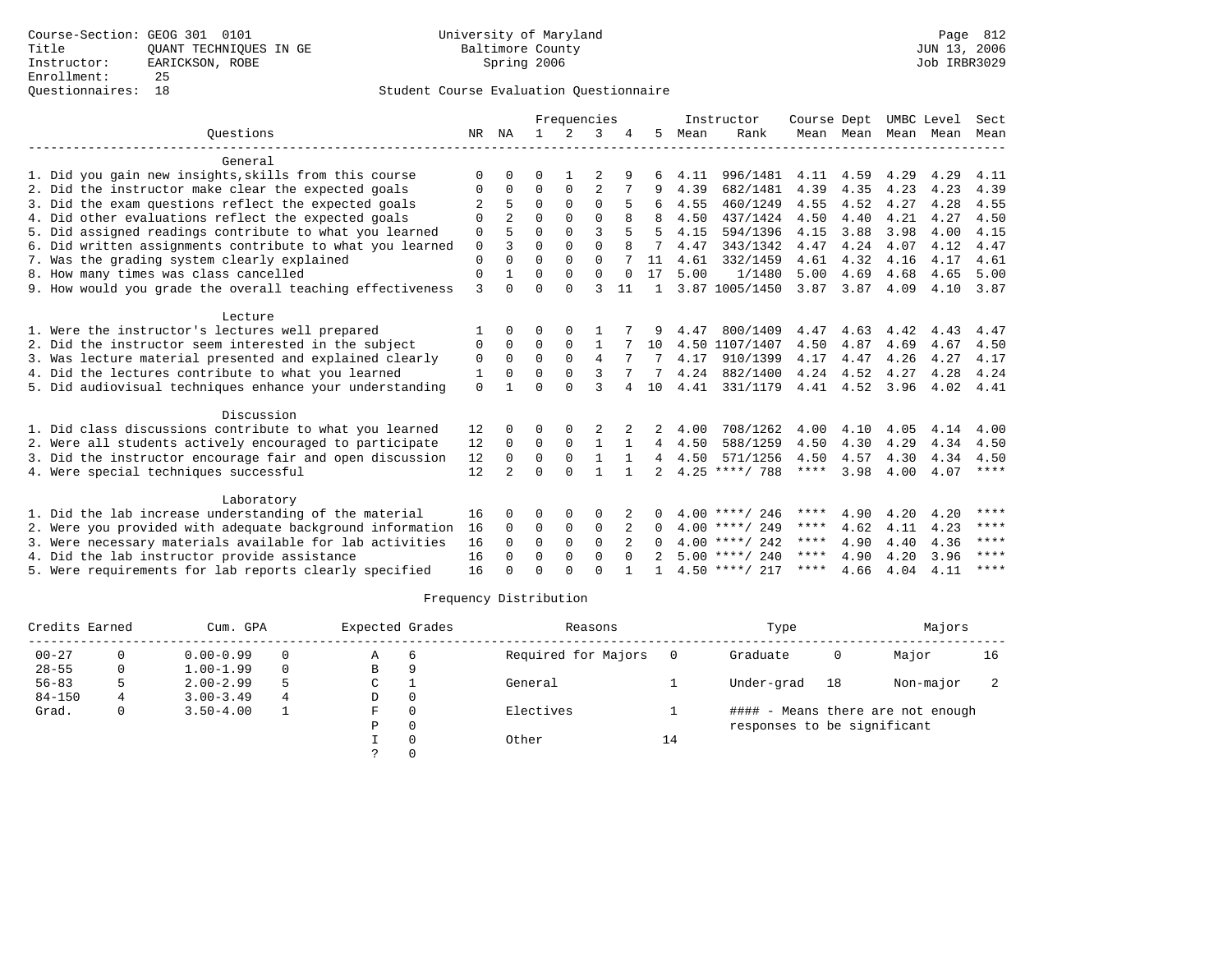|                                                           | Frequencies    |                     |                              |                         | Instructor     |                |                 | Course Dept |                          |                            | UMBC Level | Sect |           |              |
|-----------------------------------------------------------|----------------|---------------------|------------------------------|-------------------------|----------------|----------------|-----------------|-------------|--------------------------|----------------------------|------------|------|-----------|--------------|
| Questions                                                 |                | NR NA               | 1                            | 2                       | 3              | 4              | 5               | Mean        | Rank                     |                            | Mean Mean  |      | Mean Mean | Mean         |
|                                                           |                |                     |                              |                         |                |                |                 |             |                          |                            |            |      |           |              |
| General                                                   |                |                     |                              |                         |                |                |                 |             |                          |                            |            |      |           |              |
| 1. Did you gain new insights, skills from this course     | 0              | 0                   | $\Omega$                     | $\Omega$                | $\Omega$       | 6              | 15              | 4.71        | 340/1481                 | 4.71                       | 4.59       | 4.29 | 4.29      | 4.71         |
| 2. Did the instructor make clear the expected goals       | $\mathbf{1}$   | $\mathbf 0$         | $\mathbf 0$                  | $\mathbf 0$             | 3              | 10             | 7               | 4.20        | 884/1481                 | 4.20                       | 4.35       | 4.23 | 4.23      | 4.20         |
| 3. Did the exam questions reflect the expected goals      | 0              | 0                   | $\mathbf 0$                  | 1                       | 2              | 6              | 12              | 4.38        | 639/1249                 | 4.38                       | 4.52       | 4.27 | 4.28      | 4.38         |
| 4. Did other evaluations reflect the expected goals       | $\mathbf 0$    | 0                   | $\mathbf{0}$                 | $\mathbf{1}$            | 2              | 6              | 12              | 4.38        | 582/1424                 | 4.38                       | 4.40       | 4.21 | 4.27      | 4.38         |
| 5. Did assigned readings contribute to what you learned   | $\mathbf 0$    | $\mathbf{1}$        | $\overline{2}$               | $\mathbf 0$             | 3              | 4              | 11              | 4.10        | 643/1396                 | 4.10                       | 3.88       | 3.98 | 4.00      | 4.10         |
| 6. Did written assignments contribute to what you learned | $\mathbf 0$    | $\mathbf{1}$        | $\mathbf{0}$                 | $\mathbf{1}$            | $\mathbf{0}$   | 8              | 11              | 4.45        | 364/1342                 | 4.45                       | 4.24       | 4.07 | 4.12      | 4.45         |
| 7. Was the grading system clearly explained               | $\overline{0}$ | $\Omega$            | $\mathbf{1}$                 | $\mathbf{1}$            | 2              | 7              | 10              |             | 4.14 872/1459            | 4.14                       | 4.32       | 4.16 | 4.17      | 4.14         |
| 8. How many times was class cancelled                     | $\mathbf 0$    | $\Omega$            | $\Omega$                     | $\Omega$                | 4              | 11             | 6               |             | 4.10 1326/1480           | 4.10                       | 4.69       | 4.68 | 4.65      | 4.10         |
| 9. How would you grade the overall teaching effectiveness | $\overline{2}$ | $\Omega$            | $\Omega$                     | $\Omega$                | $\overline{a}$ | 9              | 8               | 4.32        | 567/1450                 | 4.32                       | 3.87       | 4.09 | 4.10      | 4.32         |
| Lecture                                                   |                |                     |                              |                         |                |                |                 |             |                          |                            |            |      |           |              |
| 1. Were the instructor's lectures well prepared           | $\mathbf 0$    | 0                   | $\mathbf 0$                  | $\mathbf 0$             | 1              | 5              | 15              | 4.67        | 559/1409                 | 4.67                       | 4.63       | 4.42 | 4.43      | 4.67         |
| 2. Did the instructor seem interested in the subject      | $\mathbf 0$    | $\mathbf 0$         | $\mathbf{0}$                 | $\mathbf 0$             | 2              | 1              | 18              | 4.76        | 804/1407                 | 4.76                       | 4.87       | 4.69 | 4.67      | 4.76         |
| 3. Was lecture material presented and explained clearly   | 0              | 0                   | $\mathbf 0$                  | 1                       | 4              | 7              | 9               | 4.14        | 929/1399                 | 4.14                       | 4.47       | 4.26 | 4.27      | 4.14         |
| 4. Did the lectures contribute to what you learned        | $\mathsf 0$    | $\Omega$            | $\mathbf 0$                  | $\Omega$                | 5              | 6              | 10              | 4.24        | 882/1400                 | 4.24                       | 4.52       | 4.27 | 4.28      | 4.24         |
| 5. Did audiovisual techniques enhance your understanding  | $\mathbf 0$    | $\overline{4}$      | $\Omega$                     | $\Omega$                | $\overline{4}$ | 5              | 8               | 4.24        | 457/1179                 | 4.24                       | 4.52       | 3.96 | 4.02      | 4.24         |
|                                                           |                |                     |                              |                         |                |                |                 |             |                          |                            |            |      |           |              |
| Discussion                                                |                |                     |                              |                         |                |                |                 |             |                          |                            |            |      |           |              |
| 1. Did class discussions contribute to what you learned   | 11             | 0                   | $\mathbf{0}$                 | $\mathbf 0$             | 0              | 6              | 4               | 4.40        | 437/1262                 | 4.40                       | 4.10       | 4.05 | 4.14      | 4.40         |
| 2. Were all students actively encouraged to participate   | 10             | $\mathbf 0$         | $\mathbf 1$                  | $\mathbf{2}$            | $\mathbf{1}$   | 1              | $6\overline{6}$ |             | 3.82 1022/1259           | 3.82                       | 4.30       | 4.29 | 4.34      | 3.82         |
| 3. Did the instructor encourage fair and open discussion  | 11             | $\mathbf 0$         | $\mathbf{1}$                 | $\mathbf{1}$            | $\mathbf{1}$   | 3              | 4               |             | 3.80 1025/1256           | 3.80                       | 4.57       | 4.30 | 4.34      | 3.80         |
| 4. Were special techniques successful                     | 12             | 3                   | $\Omega$                     | $\mathbf{1}$            | 3              | $\Omega$       | 2               | 3.50        | 604/788                  | 3.50                       | 3.98       | 4.00 | 4.07      | 3.50         |
|                                                           |                |                     |                              |                         |                |                |                 |             |                          |                            |            |      |           |              |
| Laboratory                                                |                |                     |                              |                         |                |                |                 |             |                          |                            |            |      |           |              |
| 1. Did the lab increase understanding of the material     | 7              | 0                   | $\mathbf 0$                  | $\mathsf 0$             | 0              | 2              | 12              | 4.86        | 29/ 246                  | 4.86                       | 4.90       | 4.20 | 4.20      | 4.86         |
| 2. Were you provided with adequate background information | 7              | 0                   | $\mathbf{0}$                 | 1                       | $\overline{2}$ | 5              | 6               | 4.14        | 139/ 249                 | 4.14                       | 4.62       | 4.11 | 4.23      | 4.14         |
| 3. Were necessary materials available for lab activities  | 7              | 0                   | $\mathbf{0}$                 | $\mathbf 0$             | 0              | 5              | 9               | 4.64        | 89/ 242                  | 4.64                       | 4.90       | 4.40 | 4.36      | 4.64         |
| 4. Did the lab instructor provide assistance              | 7              | $\Omega$            | $\mathbf{0}$                 | $\mathbf 0$             | $\mathbf{1}$   | 3              | 10              | 4.64        | 85/240                   | 4.64                       | 4.90       | 4.20 | 3.96      | 4.64         |
| 5. Were requirements for lab reports clearly specified    | 7              | $\mathbf 0$         | $\mathbf{1}$                 | $\mathbf{1}$            | $\overline{2}$ | $\overline{4}$ | 6               | 3.93        | 137/ 217                 | 3.93                       | 4.66       | 4.04 | 4.11      | 3.93         |
|                                                           |                |                     |                              |                         |                |                |                 |             |                          |                            |            |      |           |              |
| Seminar                                                   |                |                     |                              |                         |                |                |                 |             |                          |                            |            |      |           |              |
| 1. Were assigned topics relevant to the announced theme   | 20             | 0                   | $\mathbf{0}$                 | $\mathbf 0$             | 0              | 0              | 1               |             | $5.00$ ****/<br>68       | ****                       | 4.87       | 4.49 | 4.70      | ****         |
| 2. Was the instructor available for individual attention  | 20             | $\mathbf 0$         | $\mathbf 0$                  | $\mathbf 0$             | $\mathbf{0}$   | $\mathbf 0$    | $\mathbf{1}$    | 5.00        | 69<br>$***/$             | ****                       | 4.91       | 4.53 | 4.66      | ****<br>**** |
| 3. Did research projects contribute to what you learned   | 20             | $\mathbf 0$         | $\mathbf 0$                  | $\mathsf 0$             | $\mathsf 0$    | $\mathbf 0$    | 1               | 5.00        | $***$ /<br>63<br>$***$ / | $***$ * * *<br>$***$ * * * | 4.70       | 4.44 | 4.56      | ****         |
| 4. Did presentations contribute to what you learned       | 20             | $\mathbf 0$         | $\mathbf{0}$<br>$\mathbf{0}$ | $\mathbf 0$<br>$\Omega$ | 0<br>$\Omega$  | $\Omega$       | 1               | 5.00        | 69                       | ****                       | 4.84       | 4.35 | 4.48      | ****         |
| 5. Were criteria for grading made clear                   | 20             | $\mathbf 0$         |                              |                         |                | $\Omega$       | $\mathbf{1}$    |             | $5.00$ ****/<br>68       |                            | 4.44       | 3.92 | 4.43      |              |
| Field Work                                                |                |                     |                              |                         |                |                |                 |             |                          |                            |            |      |           |              |
| 1. Did field experience contribute to what you learned    | 3              | 0                   | $\mathbf 0$                  | $\mathbf 0$             | 0              | 3              | 15              | 4.83        | 59<br>26/                | 4.83                       | 4.69       | 4.30 | 4.48      | 4.83         |
| 2. Did you clearly understand your evaluation criteria    | 3              | $\mathbf 0$         | $\mathbf 0$                  | $\mathbf 0$             | 3              | 8              | $7\phantom{.0}$ | 4.22        | 25/<br>51                | 4.22                       | 4.43       | 4.00 | 4.13      | 4.22         |
| 3. Was the instructor available for consultation          | 3              | 5                   | $\mathbf{1}$                 | $\mathbf 0$             | 4              | $\mathbf{1}$   | $7^{\circ}$     | 4.00        | 27/<br>36                | 4.00                       | 4.78       | 4.60 | 4.33      | 4.00         |
| 4. To what degree could you discuss your evaluations      | $\overline{4}$ | 3                   | $\mathbf{1}$                 | $\mathbf{1}$            | 5              | 3              | $\overline{4}$  | 3.57        | 29/<br>41                | 3.57                       | 4.66       | 4.26 | 3.90      | 3.57         |
| 5. Did conferences help you carry out field activities    | 5              | 9                   | $\Omega$                     | $\Omega$                | $\mathbf{1}$   | $\mathbf{1}$   | 5               | 4.57        | 17/<br>31                | 4.57                       | 4.88       | 4.42 | 4.00      | 4.57         |
|                                                           |                |                     |                              |                         |                |                |                 |             |                          |                            |            |      |           |              |
| Self Paced                                                |                |                     |                              |                         |                |                |                 |             |                          |                            |            |      |           |              |
| 1. Did self-paced system contribute to what you learned   | 20             | 0                   | $\mathbf 0$                  | $\mathbf 0$             | 0              | $\mathbf 0$    | 1               | 5.00        | $***$ /<br>55            | ****                       | 5.00       | 4.55 | 4.88      | ****         |
| 2. Did study questions make clear the expected goal       | 20             | $\Omega$            | $\mathbf 0$                  | $\mathbf 0$             | $\mathbf{0}$   | $\Omega$       | $\mathbf{1}$    | 5.00        | $***/$<br>31             | $***$ * * *                | 5.00       | 4.75 | 4.67      | ****         |
| 3. Were your contacts with the instructor helpful         | 20             | $\mathsf{O}\xspace$ | $\mathsf 0$                  | $\mathbf 0$             | $\mathsf 0$    | $\mathbf 0$    | 1               | 5.00        | 51<br>$***$ /            | $***$ * *                  | 5.00       | 4.65 | 4.88      | ****         |
| 4. Was the feedback/tutoring by proctors helpful          | 20             | $\mathbf 0$         | $\mathbf 0$                  | $\mathsf 0$             | $\mathbf 0$    | $\mathbf 0$    | $\mathbf{1}$    | 5.00        | $***/$<br>34             | $***$ * * *                | 5.00       | 4.83 | 4.67      | ****         |
| 5. Were there enough proctors for all the students        | 20             | $\Omega$            | $\mathbf{0}$                 | $\Omega$                | $\Omega$       | $\Omega$       | $\mathbf{1}$    |             | $5.00$ ****/<br>24       | $***$ * * *                | 5.00       | 4.82 | 4.67      | ****         |
|                                                           |                |                     |                              |                         |                |                |                 |             |                          |                            |            |      |           |              |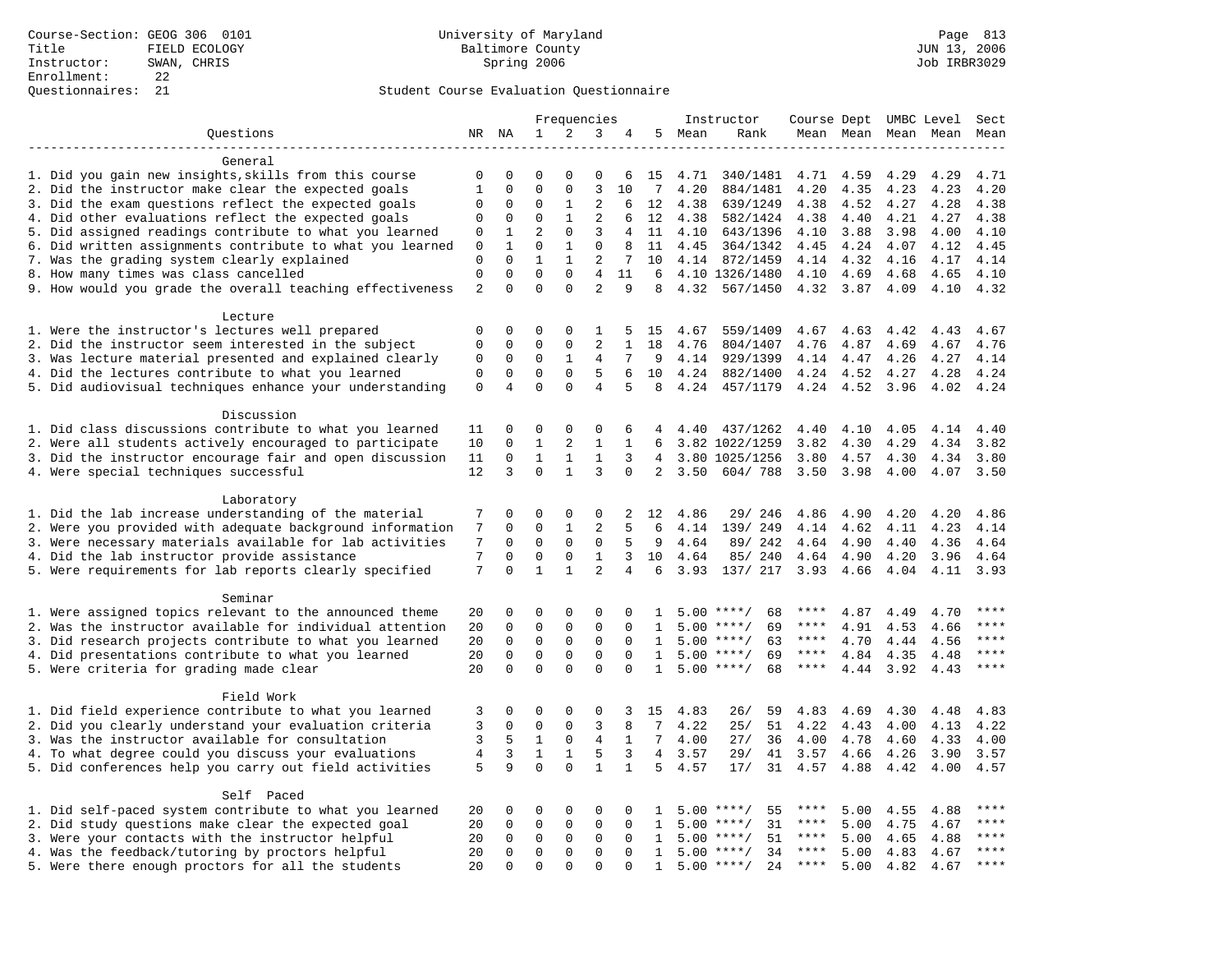| Course-Section: GEOG 306 0101 |               | University of Maryland                  | Page 813     |
|-------------------------------|---------------|-----------------------------------------|--------------|
| Title                         | FIELD ECOLOGY | Baltimore County                        | JUN 13, 2006 |
| Instructor:                   | SWAN, CHRIS   | Spring 2006                             | Job IRBR3029 |
| Enrollment:                   | 2.2           |                                         |              |
| Ouestionnaires:               |               | Student Course Evaluation Questionnaire |              |

# University of Maryland Baltimore County County and Baltimore County Bage 813

# Student Course Evaluation Questionnaire

| Credits Earned |              | Cum. GPA      |               |   | Expected Grades | Reasons             |    | Type                        |    | Majors                            |    |
|----------------|--------------|---------------|---------------|---|-----------------|---------------------|----|-----------------------------|----|-----------------------------------|----|
| $00 - 27$      |              | $0.00 - 0.99$ |               | Α | 6               | Required for Majors |    | Graduate                    | 0  | Major                             |    |
| $28 - 55$      | $\mathbf{0}$ | $1.00 - 1.99$ |               | в | 10              |                     |    |                             |    |                                   |    |
| $56 - 83$      | 5            | $2.00 - 2.99$ | $\mathcal{L}$ | C | $\overline{4}$  | General             |    | Under-grad                  | 21 | Non-major                         | 20 |
| $84 - 150$     | 10           | $3.00 - 3.49$ | 4             | D | $\Omega$        |                     |    |                             |    |                                   |    |
| Grad.          | $\mathbf{0}$ | $3.50 - 4.00$ | 4             | F | $\Omega$        | Electives           |    |                             |    | #### - Means there are not enough |    |
|                |              |               |               | Ρ | $\Omega$        |                     |    | responses to be significant |    |                                   |    |
|                |              |               |               |   | $\Omega$        | Other               | 17 |                             |    |                                   |    |
|                |              |               |               |   | $\Omega$        |                     |    |                             |    |                                   |    |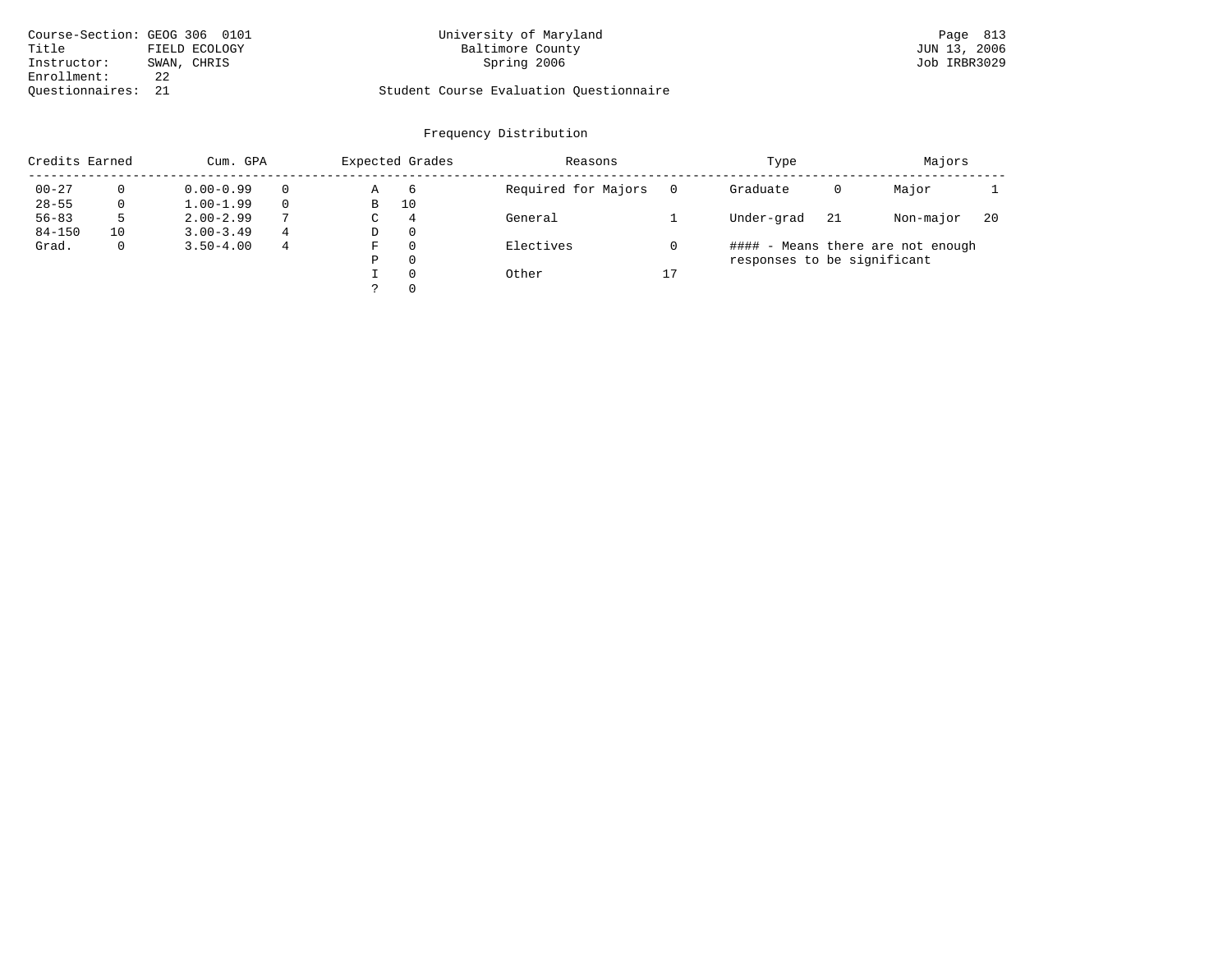### Questionnaires: 23 Student Course Evaluation Questionnaire

|                                                           |                |             |                |              | Frequencies    |             |                |        | Instructor         | Course Dept UMBC Level |      |                     |      | Sect        |
|-----------------------------------------------------------|----------------|-------------|----------------|--------------|----------------|-------------|----------------|--------|--------------------|------------------------|------|---------------------|------|-------------|
| Questions                                                 |                | NR NA       | 1              | 2            | 3              | 4           |                | 5 Mean | Rank               |                        |      | Mean Mean Mean Mean |      | Mean        |
| -------------------                                       |                |             |                |              |                |             |                |        |                    |                        |      |                     |      |             |
| General                                                   |                |             |                |              |                |             |                |        |                    |                        |      |                     |      |             |
| 1. Did you gain new insights, skills from this course     | 0              | 0           | $\Omega$       | $\Omega$     | 2              | 6           | 15             | 4.57   | 496/1481           | 4.57                   | 4.59 | 4.29                | 4.29 | 4.57        |
| 2. Did the instructor make clear the expected goals       | $\mathbf{1}$   | $\mathbf 0$ | $\Omega$       | $\mathbf{1}$ | $\overline{a}$ | 8           | 11             | 4.32   | 758/1481           | 4.32                   | 4.35 | 4.23                | 4.23 | 4.32        |
| 3. Did the exam questions reflect the expected goals      | 0              | $\mathbf 0$ | $\mathbf{1}$   | $\Omega$     | 4              | 6           | 12             | 4.22   | 773/1249           | 4.22                   | 4.52 | 4.27                | 4.28 | 4.22        |
| 4. Did other evaluations reflect the expected goals       | 0              | $\Omega$    | $\mathbf{1}$   | $\Omega$     | 5              | 8           | 9              | 4.04   | 938/1424           | 4.04                   | 4.40 | 4.21                | 4.27 | 4.04        |
| 5. Did assigned readings contribute to what you learned   | 2              | $\mathbf 0$ | $\mathbf{1}$   | $\mathbf{1}$ | $\overline{4}$ | 8           | 7              | 3.90   | 801/1396           | 3.90                   | 3.88 | 3.98                | 4.00 | 3.90        |
| 6. Did written assignments contribute to what you learned | 2              | $\mathbf 0$ | $\overline{a}$ | $\mathbf{0}$ | $\mathbf 0$    | 10          | 9              | 4.14   | 649/1342           | 4.14                   | 4.24 | 4.07                | 4.12 | 4.14        |
| 7. Was the grading system clearly explained               | 2              | $\Omega$    | $\Omega$       | $\mathbf{1}$ | 7              | 9           | $\overline{4}$ |        | 3.76 1148/1459     | 3.76                   | 4.32 | 4.16                | 4.17 | 3.76        |
| 8. How many times was class cancelled                     | $\overline{2}$ | $\mathbf 0$ | $\mathbf 0$    | $\mathbf{1}$ | $\mathbf 0$    | $\mathbf 0$ | 20             | 4.86   | 770/1480           | 4.86                   | 4.69 | 4.68                | 4.65 | 4.86        |
| 9. How would you grade the overall teaching effectiveness | 2              | $\Omega$    | $\mathbf{1}$   | $\Omega$     | 4              | 11          | 5              | 3.90   | 973/1450           | 3.90                   | 3.87 | 4.09                | 4.10 | 3.90        |
| Lecture                                                   |                |             |                |              |                |             |                |        |                    |                        |      |                     |      |             |
| 1. Were the instructor's lectures well prepared           | 1              | $\Omega$    | $\Omega$       | 1            | 3              | 6           | 12             | 4.32   | 990/1409           | 4.32                   | 4.63 | 4.42                | 4.43 | 4.32        |
| 2. Did the instructor seem interested in the subject      | $\mathbf 1$    | $\mathsf 0$ | $\Omega$       | $\Omega$     | 0              | $\Omega$    | 22             | 5.00   | 1/1407             | 5.00                   | 4.87 | 4.69                | 4.67 | 5.00        |
| 3. Was lecture material presented and explained clearly   | 1              | 0           | $\mathbf 0$    | 0            | 6              | 7           | 9              | 4.14   | 938/1399           | 4.14                   | 4.47 | 4.26                | 4.27 | 4.14        |
| 4. Did the lectures contribute to what you learned        | $\mathbf{1}$   | $\mathbf 0$ | $\mathbf 0$    | $\mathbf{1}$ | 2              | 5           | 14             | 4.45   | 647/1400           | 4.45                   | 4.52 | 4.27                | 4.28 | 4.45        |
| 5. Did audiovisual techniques enhance your understanding  | 2              | $\Omega$    | $\Omega$       | $\mathbf{1}$ | $\overline{2}$ | 7           | 11             | 4.33   | 384/1179           | 4.33                   | 4.52 | 3.96                | 4.02 | 4.33        |
|                                                           |                |             |                |              |                |             |                |        |                    |                        |      |                     |      |             |
| Discussion                                                |                |             |                |              |                |             |                |        |                    |                        |      |                     |      |             |
| 1. Did class discussions contribute to what you learned   | 10             | 0           | 0              | 1            | 4              | 3           | 5              | 3.92   | 779/1262           | 3.92                   | 4.10 | 4.05                | 4.14 | 3.92        |
| 2. Were all students actively encouraged to participate   | 10             | $\Omega$    | $\Omega$       | $\mathbf{1}$ | $\overline{a}$ | 3           | 7              | 4.23   | 796/1259           | 4.23                   | 4.30 | 4.29                | 4.34 | 4.23        |
| 3. Did the instructor encourage fair and open discussion  | 10             | $\mathsf 0$ | $\mathbf 0$    | $\mathbf{1}$ | 3              | 2           | 7              | 4.15   | 832/1256           | 4.15                   | 4.57 | 4.30                | 4.34 | 4.15        |
| 4. Were special techniques successful                     | 10             | 7           | 3              | $\mathbf{1}$ | $\mathbf 0$    | $\Omega$    | $\overline{2}$ | 2.50   | 763/788            | 2.50                   | 3.98 | 4.00                | 4.07 | 2.50        |
|                                                           |                |             |                |              |                |             |                |        |                    |                        |      |                     |      |             |
| Laboratory                                                |                |             |                |              |                |             |                |        |                    |                        |      |                     |      |             |
| 1. Did the lab increase understanding of the material     | 22             | 0           | 0              | $\mathbf 0$  | $\Omega$       | 0           | $\mathbf{1}$   |        | $5.00$ ****/ 246   | ****                   | 4.90 | 4.20                | 4.20 | ****        |
| 2. Were you provided with adequate background information | 21             | 0           | 1              | $\mathbf 0$  | $\mathbf 0$    | $\Omega$    | 1              | 3.00   | ****/ 249          | ****                   | 4.62 | 4.11                | 4.23 | ****        |
| 3. Were necessary materials available for lab activities  | 22             | $\mathbf 0$ | $\mathbf 0$    | $\mathbf 0$  | $\mathbf 0$    | $\Omega$    | $\mathbf{1}$   |        | $5.00$ ****/ 242   | ****                   | 4.90 | 4.40                | 4.36 | $***$       |
| 4. Did the lab instructor provide assistance              | 22             | $\Omega$    | $\Omega$       | $\Omega$     | $\Omega$       | $\Omega$    | $\mathbf{1}$   |        | $5.00$ ****/ 240   | ****                   | 4.90 | 4.20                | 3.96 | ****        |
| 5. Were requirements for lab reports clearly specified    | 22             | $\mathbf 0$ | $\mathbf 0$    | $\mathbf 0$  | $\mathbf 0$    | $\Omega$    | $\mathbf{1}$   |        | $5.00$ ****/ 217   | $***$ * * *            | 4.66 | 4.04                | 4.11 | ****        |
|                                                           |                |             |                |              |                |             |                |        |                    |                        |      |                     |      |             |
| Seminar                                                   |                |             |                |              |                |             |                |        |                    |                        |      |                     |      |             |
| 1. Were assigned topics relevant to the announced theme   | 22             | 0           | 0              | $\mathbf 0$  | $\mathbf 0$    | $\Omega$    | -1.            |        | $5.00$ ****/<br>68 | ****                   | 4.87 | 4.49                | 4.70 | ****        |
| 2. Was the instructor available for individual attention  | 22             | 0           | $\mathbf 0$    | 0            | $\mathbf 0$    | $\mathbf 0$ | 1              |        | $5.00$ ****/<br>69 | ****                   | 4.91 | 4.53                | 4.66 | ****        |
| 3. Did research projects contribute to what you learned   | 22             | $\mathbf 0$ | $\mathbf 0$    | $\mathbf 0$  | $\mathbf 0$    | $\Omega$    | $\mathbf{1}$   |        | $5.00$ ****/<br>63 | ****                   | 4.70 | 4.44                | 4.56 | ****        |
| 4. Did presentations contribute to what you learned       | 22             | $\mathbf 0$ | $\mathbf 0$    | $\mathbf 0$  | $\mathbf 0$    | $\Omega$    | $\mathbf{1}$   |        | $5.00$ ****/<br>69 | ****                   | 4.84 | 4.35                | 4.48 | $***$       |
| 5. Were criteria for grading made clear                   | 22             | $\Omega$    | $\Omega$       | $\Omega$     | $\Omega$       | $\Omega$    | $\mathbf{1}$   |        | $5.00$ ****/<br>68 | $***$ * * *            | 4.44 | 3.92                | 4.43 | ****        |
|                                                           |                |             |                |              |                |             |                |        |                    |                        |      |                     |      |             |
| Field Work                                                |                |             |                |              |                |             |                |        |                    | ****                   |      |                     |      | ****        |
| 1. Did field experience contribute to what you learned    | 22             | 0           | 0              | 0            | $\mathbf 0$    | 0           | 1              |        | 59<br>$5.00$ ****/ |                        | 4.69 | 4.30                | 4.48 | $***$ * * * |
| 2. Did you clearly understand your evaluation criteria    | 22             | $\mathbf 0$ | $\mathbf 0$    | $\mathbf 0$  | $\mathbf 0$    | $\Omega$    | $\mathbf{1}$   |        | 51<br>$5.00$ ****/ | ****                   | 4.43 | 4.00                | 4.13 | ****        |
| 3. Was the instructor available for consultation          | 22             | $\mathbf 0$ | $\mathbf 0$    | $\mathbf{0}$ | $\mathbf 0$    | $\Omega$    | $\mathbf{1}$   |        | 36<br>$5.00$ ****/ | ****                   | 4.78 | 4.60                | 4.33 | ****        |
| 4. To what degree could you discuss your evaluations      | 22             | $\mathbf 0$ | $\mathbf 0$    | $\mathbf 0$  | $\mathbf 0$    | $\Omega$    | $\mathbf{1}$   |        | $5.00$ ****/<br>41 | $***$ * * *            | 4.66 | 4.26                | 3.90 | $***$       |
| 5. Did conferences help you carry out field activities    | 22             | $\Omega$    | $\Omega$       | $\Omega$     | $\Omega$       | $\Omega$    | $\mathbf{1}$   |        | $5.00$ ****/<br>31 | $***$ * * *            | 4.88 | 4.42                | 4.00 |             |
| Self Paced                                                |                |             |                |              |                |             |                |        |                    |                        |      |                     |      |             |
| 1. Did self-paced system contribute to what you learned   | 22             | 0           | 0              | 0            | 0              | 0           | $\mathbf{1}$   |        | $5.00$ ****/<br>55 |                        | 5.00 | 4.55                | 4.88 | $***$ * * * |
| 2. Did study questions make clear the expected goal       | 22             | $\mathbf 0$ | $\mathbf 0$    | 0            | $\mathbf 0$    | $\mathbf 0$ | 1              |        | $5.00$ ****/<br>31 | ****                   | 5.00 | 4.75                | 4.67 | $***$       |
| 3. Were your contacts with the instructor helpful         | 22             | $\mathbf 0$ | 0              | 0            | 0              | $\Omega$    | $\mathbf{1}$   | 5.00   | $***$ /<br>51      | ****                   | 5.00 | 4.65                | 4.88 | ****        |
| 4. Was the feedback/tutoring by proctors helpful          | 22             | $\Omega$    | $\mathbf 0$    | $\mathbf{0}$ | $\Omega$       | $\Omega$    | $\mathbf{1}$   |        | $5.00$ ****/<br>34 | ****                   | 5.00 | 4.83                | 4.67 | $***$       |
| 5. Were there enough proctors for all the students        | 22             | $\Omega$    | $\Omega$       | $\Omega$     | $\Omega$       | $\Omega$    | $\mathbf{1}$   |        | $5.00$ ****/<br>24 | $***$ * * *            | 5.00 | 4.82                | 4.67 | $***$       |
|                                                           |                |             |                |              |                |             |                |        |                    |                        |      |                     |      |             |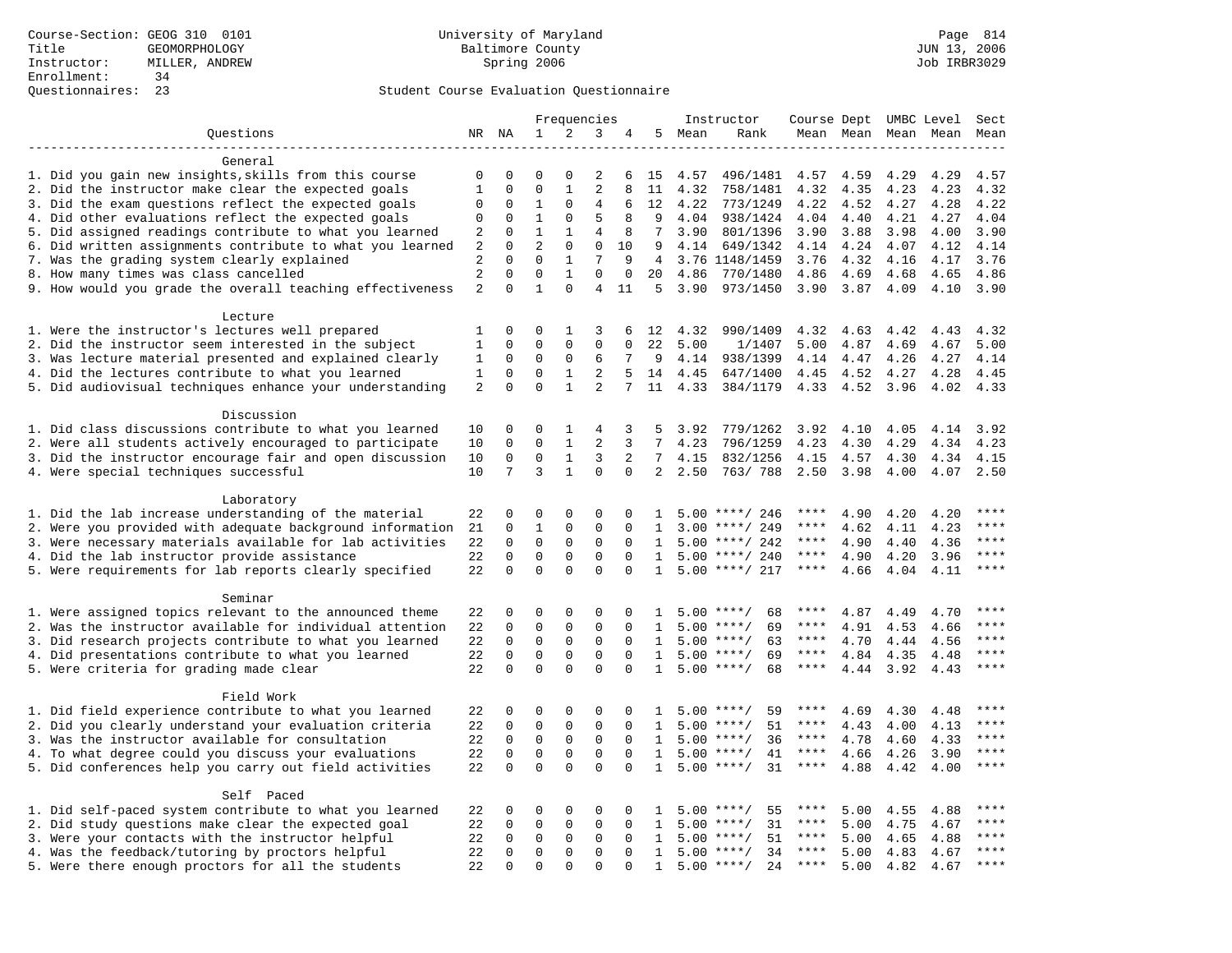| Course-Section: GEOG 310 0101 |                | University of Maryland                  | Page 814     |
|-------------------------------|----------------|-----------------------------------------|--------------|
| Title                         | GEOMORPHOLOGY  | Baltimore County                        | JUN 13, 2006 |
| Instructor:                   | MILLER, ANDREW | Spring 2006                             | Job IRBR3029 |
| Enrollment:                   |                |                                         |              |
| Ouestionnaires: 23            |                | Student Course Evaluation Questionnaire |              |

# University of Maryland Baltimore County County (Except 2006) 2006 2014 2010 2010 2011 2012 2016 2016 2017 2018

# Questionnaires: 23 Student Course Evaluation Questionnaire

| Credits Earned |   | Cum. GPA      |   | Expected Grades |          | Reasons             |    | Type                        |    | Majors                            |    |
|----------------|---|---------------|---|-----------------|----------|---------------------|----|-----------------------------|----|-----------------------------------|----|
| $00 - 27$      |   | $0.00 - 0.99$ |   | Α               | 4        | Required for Majors |    | Graduate                    | 0  | Major                             |    |
| $28 - 55$      | 2 | $1.00 - 1.99$ |   | В               | 10       |                     |    |                             |    |                                   |    |
| $56 - 83$      | 6 | $2.00 - 2.99$ | 4 | C               | 6        | General             |    | Under-grad                  | 23 | Non-major                         | 16 |
| $84 - 150$     |   | $3.00 - 3.49$ | 4 | D               | $\Omega$ |                     |    |                             |    |                                   |    |
| Grad.          | 0 | $3.50 - 4.00$ | 4 | F               | $\Omega$ | Electives           |    |                             |    | #### - Means there are not enough |    |
|                |   |               |   | Ρ               | $\Omega$ |                     |    | responses to be significant |    |                                   |    |
|                |   |               |   |                 | $\Omega$ | Other               | 16 |                             |    |                                   |    |
|                |   |               |   |                 | 2        |                     |    |                             |    |                                   |    |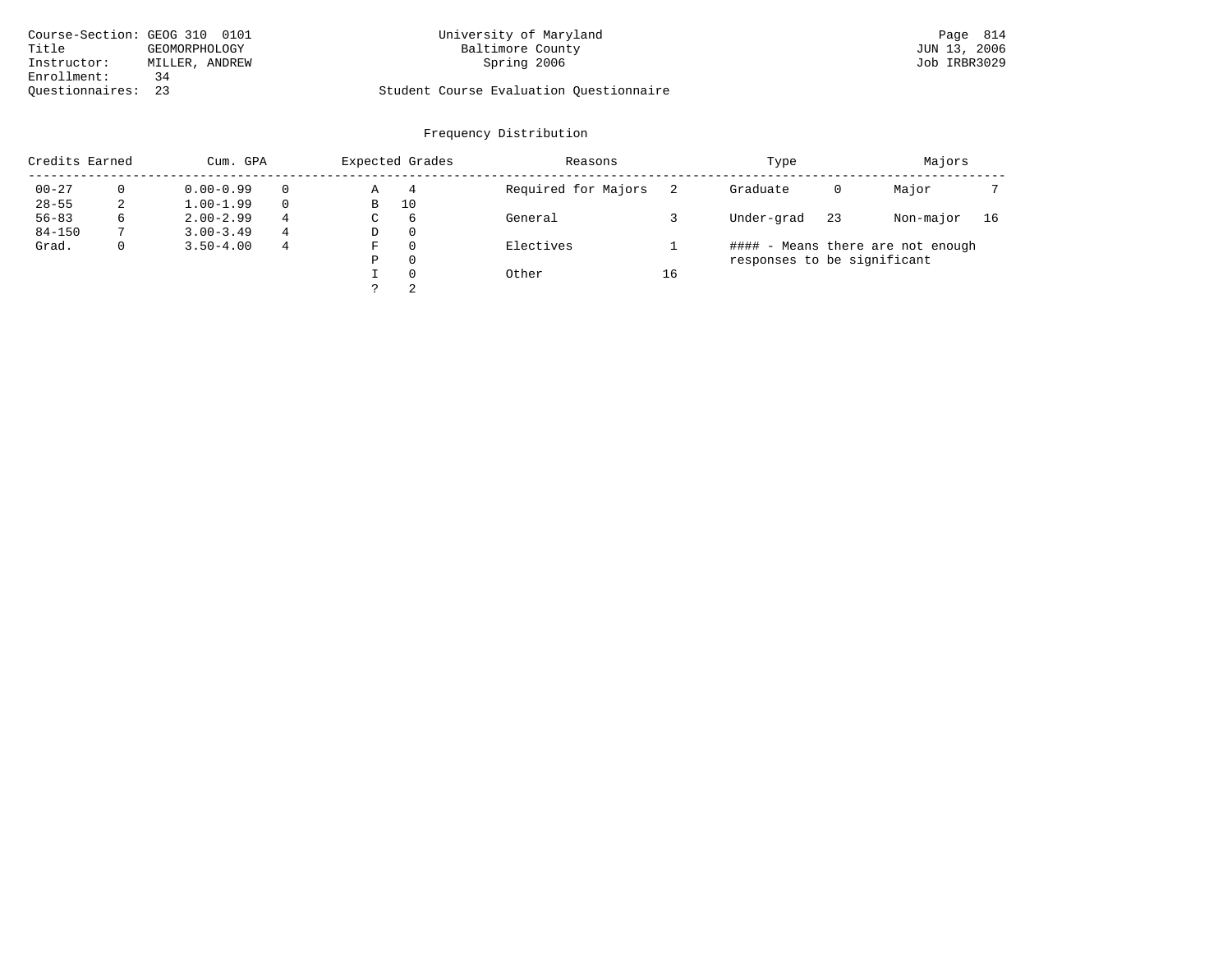|                                                           |             |          |          |          | Frequencies |          |    |      | Instructor       | Course Dept |      | UMBC Level |      | Sect |
|-----------------------------------------------------------|-------------|----------|----------|----------|-------------|----------|----|------|------------------|-------------|------|------------|------|------|
| Questions                                                 | NR          | ΝA       |          |          |             | 4        | 5  | Mean | Rank             | Mean        | Mean | Mean       | Mean | Mean |
| General                                                   |             |          |          |          |             |          |    |      |                  |             |      |            |      |      |
| 1. Did you gain new insights, skills from this course     |             |          | 0        | $\Omega$ |             |          |    | 4.88 | 181/1481         | 4.88        | 4.59 | 4.29       | 4.29 | 4.88 |
| 2. Did the instructor make clear the expected goals       |             | $\Omega$ | $\Omega$ | $\Omega$ | $\Omega$    |          | 5. | 4.63 | 374/1481         | 4.63        | 4.35 | 4.23       | 4.23 | 4.63 |
| 3. Did the exam questions reflect the expected goals      |             | $\Omega$ | 0        | $\Omega$ |             |          | б. | 4.63 | 381/1249         | 4.63        | 4.52 | 4.27       | 4.28 | 4.63 |
| 4. Did other evaluations reflect the expected goals       | $\Omega$    |          | $\Omega$ | $\Omega$ |             |          | 3  | 4.29 | 706/1424         | 4.29        | 4.40 | 4.21       | 4.27 | 4.29 |
| 5. Did assigned readings contribute to what you learned   | $\mathbf 0$ | $\cap$   |          | $\Omega$ |             |          | 5  | 4.25 | 502/1396         | 4.25        | 3.88 | 3.98       | 4.00 | 4.25 |
| 6. Did written assignments contribute to what you learned | 0           | $\Omega$ | O        |          |             |          | 3  | 4.38 | 434/1342         | 4.38        | 4.24 | 4.07       | 4.12 | 4.38 |
| 7. Was the grading system clearly explained               | $\Omega$    |          | 0        | $\Omega$ |             |          | 6  | 4.63 | 321/1459         | 4.63        | 4.32 | 4.16       | 4.17 | 4.63 |
| 8. How many times was class cancelled                     | $\Omega$    | $\Omega$ | 0        | $\Omega$ | $\Omega$    | $\Omega$ | 8  | 5.00 | 1/1480           | 5.00        | 4.69 | 4.68       | 4.65 | 5.00 |
| 9. How would you grade the overall teaching effectiveness |             |          |          |          | U           |          | २  | 4.43 | 445/1450         | 4.43        | 3.87 | 4.09       | 4.10 | 4.43 |
| Lecture                                                   |             |          |          |          |             |          |    |      |                  |             |      |            |      |      |
| 1. Were the instructor's lectures well prepared           |             |          |          |          |             |          |    | 4.88 | 231/1409         | 4.88        | 4.63 | 4.42       | 4.43 | 4.88 |
| 2. Did the instructor seem interested in the subject      | 0           | $\Omega$ | $\Omega$ | $\Omega$ | $\Omega$    |          |    | 4.88 | 568/1407         | 4.88        | 4.87 | 4.69       | 4.67 | 4.88 |
| 3. Was lecture material presented and explained clearly   | 0           | $\Omega$ | 0        |          |             | $\Omega$ |    | 4.75 | 267/1399         | 4.75        | 4.47 | 4.26       | 4.27 | 4.75 |
| 4. Did the lectures contribute to what you learned        | 0           |          | 0        | $\Omega$ |             | $\Omega$ | 8  | 5.00 | 1/1400           | 5.00        | 4.52 | 4.27       | 4.28 | 5.00 |
| 5. Did audiovisual techniques enhance your understanding  | $\Omega$    |          |          |          | $\cap$      |          | 6  | 4.86 | 99/1179          | 4.86        | 4.52 | 3.96       | 4.02 | 4.86 |
| Discussion                                                |             |          |          |          |             |          |    |      |                  |             |      |            |      |      |
| 1. Did class discussions contribute to what you learned   | 4           | 0        | 0        | $\Omega$ |             |          |    | 4.50 | 345/1262         | 4.50        | 4.10 | 4.05       | 4.14 | 4.50 |
| 2. Were all students actively encouraged to participate   | 4           | $\Omega$ | $\Omega$ | $\Omega$ |             |          |    | 4.00 | 895/1259         | 4.00        | 4.30 | 4.29       | 4.34 | 4.00 |
| 3. Did the instructor encourage fair and open discussion  | 4           | $\Omega$ | 0        | $\Omega$ | $\Omega$    |          |    | 4.75 | 357/1256         | 4.75        | 4.57 | 4.30       | 4.34 | 4.75 |
| 4. Were special techniques successful                     | 4           |          |          |          |             |          |    |      | $4.00$ ****/ 788 | ****        | 3.98 | 4.00       | 4.07 | **** |

| Credits Earned |          | Cum. GPA      |   | Expected Grades |          | Reasons             |          | Type                        |   | Majors                            |  |
|----------------|----------|---------------|---|-----------------|----------|---------------------|----------|-----------------------------|---|-----------------------------------|--|
| $00 - 27$      | $\Omega$ | $0.00 - 0.99$ |   | Α               | 6        | Required for Majors | $\Omega$ | Graduate                    | 0 | Major                             |  |
| $28 - 55$      | 0        | $1.00 - 1.99$ |   | B               | 0        |                     |          |                             |   |                                   |  |
| $56 - 83$      | $\Omega$ | $2.00 - 2.99$ |   | C               |          | General             |          | Under-grad                  | 8 | Non-major                         |  |
| $84 - 150$     | 4        | $3.00 - 3.49$ |   | D               | 0        |                     |          |                             |   |                                   |  |
| Grad.          | 0        | $3.50 - 4.00$ | 5 | F               | $\Omega$ | Electives           | 0        |                             |   | #### - Means there are not enough |  |
|                |          |               |   | Ρ               | 0        |                     |          | responses to be significant |   |                                   |  |
|                |          |               |   |                 | 0        | Other               | $\sim$   |                             |   |                                   |  |
|                |          |               |   | $\mathcal{L}$   |          |                     |          |                             |   |                                   |  |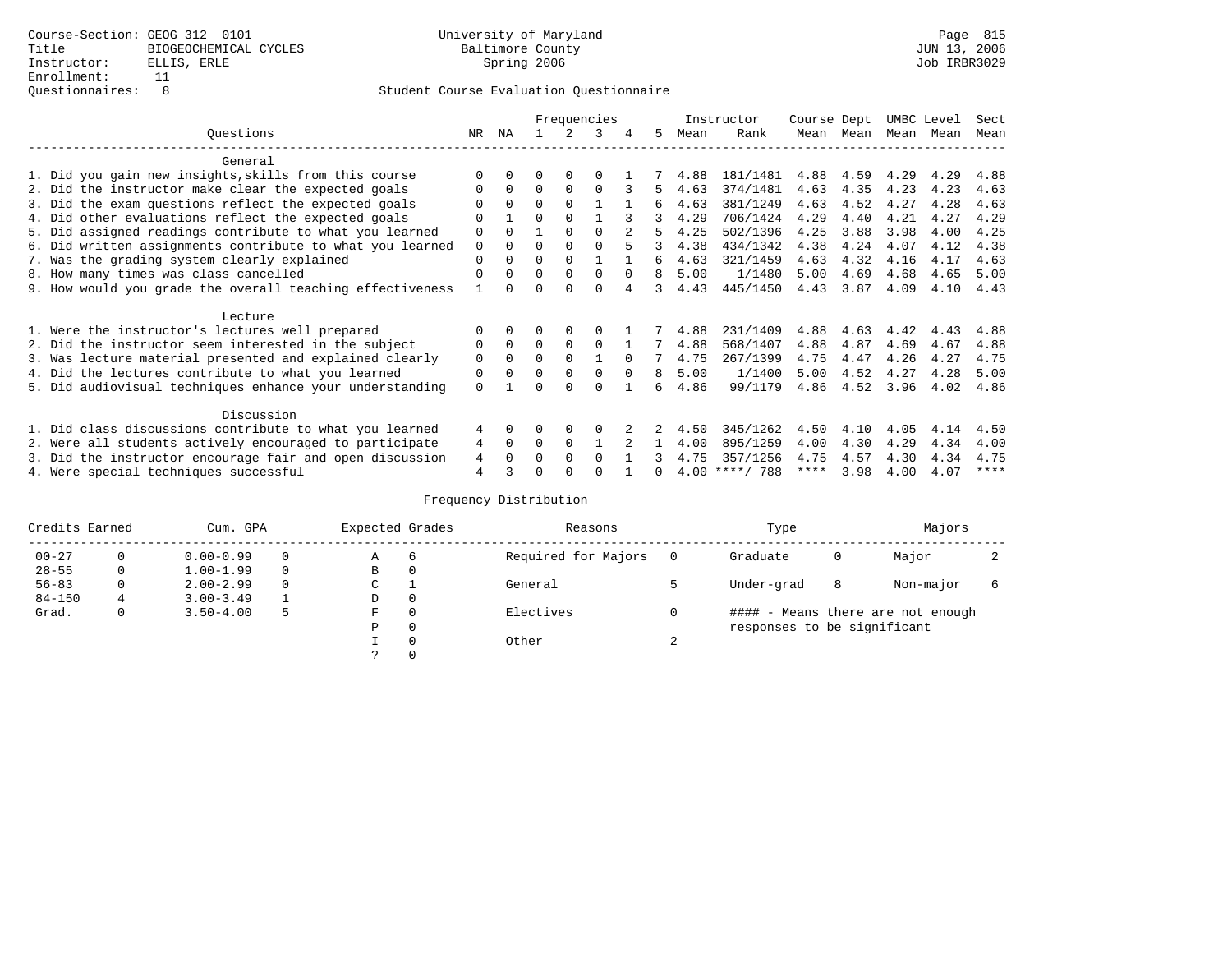|                                                           |              |                |                | Frequencies    |                |              |                 |      | Instructor         | Course Dept UMBC Level |               |           |                          | Sect        |
|-----------------------------------------------------------|--------------|----------------|----------------|----------------|----------------|--------------|-----------------|------|--------------------|------------------------|---------------|-----------|--------------------------|-------------|
| Questions                                                 |              | NR NA          | $\mathbf{1}$   | 2              | 3              | 4            | 5               | Mean | Rank               |                        |               |           | Mean Mean Mean Mean Mean |             |
|                                                           |              |                |                |                |                |              |                 |      |                    |                        |               |           |                          |             |
| General                                                   |              |                |                |                |                |              |                 |      |                    |                        |               |           |                          |             |
| 1. Did you gain new insights, skills from this course     | 0            | $\Omega$       | $\Omega$       |                | 2              | 8            | 13              | 4.38 | 708/1481           | 4.38                   | 4.59          | 4.29      | 4.29                     | 4.38        |
| 2. Did the instructor make clear the expected goals       | $\Omega$     | 0              | $\Omega$       | 0              | 3              | 12           | 9               | 4.25 | 822/1481           | 4.25                   | 4.35          | 4.23      | 4.23                     | 4.25        |
| 3. Did the exam questions reflect the expected goals      | 0            | 0              | $\Omega$       | 0              | $\overline{4}$ | 8            | 12              | 4.33 | 679/1249           | 4.33                   | 4.52          | 4.27      | 4.28                     | 4.33        |
| 4. Did other evaluations reflect the expected goals       | $\Omega$     | 0              | $\Omega$       | $\mathbf{1}$   | 3              | 10           | 10              | 4.21 | 796/1424           | 4.21                   | 4.40          | 4.21      | 4.27                     | 4.21        |
| 5. Did assigned readings contribute to what you learned   | $\mathbf 0$  | $\Omega$       | $\Omega$       | $\overline{a}$ | $\overline{a}$ | 10           | 10              | 4.17 | 584/1396           | 4.17                   | 3.88          | 3.98      | 4.00                     | 4.17        |
| 6. Did written assignments contribute to what you learned | $\mathbf{0}$ | $\mathbf{1}$   | 1              | $\Omega$       | 5              | 7            | 10              | 4.09 | 707/1342           | 4.09                   | 4.24          | 4.07      | 4.12                     | 4.09        |
| 7. Was the grading system clearly explained               | $\Omega$     | $\Omega$       | $\Omega$       | $\Omega$       | 3              | 3            | 18              | 4.63 | 321/1459           | 4.63                   | 4.32          | 4.16      | 4.17                     | 4.63        |
| 8. How many times was class cancelled                     | $\mathsf 0$  | 0              | $\Omega$       | $\Omega$       | $\Omega$       | 11           | 13              |      | 4.54 1025/1480     | 4.54                   | 4.69          | 4.68      | 4.65                     | 4.54        |
| 9. How would you grade the overall teaching effectiveness | 5            | $\mathbf{1}$   | 1              | $\Omega$       | 3              | 12           |                 |      | 2 3.78 1081/1450   | 3.78 3.87              |               | 4.09      | 4.10 3.78                |             |
| Lecture                                                   |              |                |                |                |                |              |                 |      |                    |                        |               |           |                          |             |
| 1. Were the instructor's lectures well prepared           | 0            | 0              | 0              | 1              | 3              |              | 14              | 4.38 | 924/1409           | 4.38                   | 4.63          | 4.42      | 4.43                     | 4.38        |
| 2. Did the instructor seem interested in the subject      | $\Omega$     | 0              | $\mathbf{0}$   | 0              | $\overline{2}$ | 5            | 17              |      | 4.63 1008/1407     | 4.63                   | 4.87          | 4.69      | 4.67                     | 4.63        |
| 3. Was lecture material presented and explained clearly   | 1            | $\mathbf 0$    | 2              | 0              | $\mathbf{1}$   | 8            | 12              | 4.22 | 864/1399           | 4.22                   | 4.47          | 4.26      | 4.27                     | 4.22        |
| 4. Did the lectures contribute to what you learned        | $\mathbf 0$  | $\Omega$       | $\mathbf{1}$   | $\overline{2}$ | $\Omega$       |              | 14              | 4.29 | 836/1400           | 4.29                   | 4.52          | 4.27      | 4.28                     | 4.29        |
| 5. Did audiovisual techniques enhance your understanding  | $\mathbf 0$  | $\mathbf{1}$   | $\overline{a}$ | $\overline{a}$ | $\Omega$       |              | 11              | 4.04 | 576/1179           |                        | $4.04$ $4.52$ | 3.96      | 4.02                     | 4.04        |
|                                                           |              |                |                |                |                |              |                 |      |                    |                        |               |           |                          |             |
| Discussion                                                |              |                |                |                |                |              |                 |      |                    |                        |               |           |                          |             |
| 1. Did class discussions contribute to what you learned   | 3            | 0              | 1              | 3              | 3              | 8            | 6               | 3.71 | 907/1262           | 3.71                   | 4.10          | 4.05      | 4.14                     | 3.71        |
| 2. Were all students actively encouraged to participate   | 3            | $\Omega$       | $\mathbf{1}$   | 0              | 4              | 5            | 11              | 4.19 | 821/1259           | 4.19                   | 4.30          | 4.29      | 4.34                     | 4.19        |
| 3. Did the instructor encourage fair and open discussion  | 3            | $\mathbf 0$    | 3              | $\mathbf{1}$   | 3              | 8            | 6               |      | 3.62 1081/1256     | 3.62                   | 4.57          | 4.30      | 4.34                     | 3.62        |
| 4. Were special techniques successful                     | 3            | $\overline{2}$ | $\overline{a}$ | $\overline{a}$ | $\overline{4}$ | 7            | $4\overline{ }$ |      | 3.47 617/788       | 3.47 3.98              |               | 4.00      | 4.07                     | 3.47        |
| Laboratory                                                |              |                |                |                |                |              |                 |      |                    |                        |               |           |                          |             |
| 2. Were you provided with adequate background information | 23           | 0              | 0              | $\Omega$       | $\mathbf 0$    |              |                 | 4.00 | ****/ 249          |                        | 4.62          | 4.11      | 4.23                     | ****        |
| 4. Did the lab instructor provide assistance              | 23           | $\Omega$       | $\Omega$       | $\Omega$       | $\Omega$       | 1            | $\Omega$        |      | $4.00$ ****/ 240   | ****                   | 4.90          | 4.20      | 3.96                     | ****        |
|                                                           |              |                |                |                |                |              |                 |      |                    |                        |               |           |                          |             |
| Seminar                                                   |              |                |                |                |                |              |                 |      |                    |                        |               |           |                          |             |
| 2. Was the instructor available for individual attention  | 23           | 0              | $\Omega$       | $\Omega$       | $\Omega$       | 0            | 1               |      | $5.00$ ****/<br>69 |                        | 4.91          | 4.53      | 4.66                     |             |
| 3. Did research projects contribute to what you learned   | 23           | $\Omega$       | $\mathbf 0$    | $\mathbf 0$    | $\mathbf 0$    | $\mathbf{1}$ | $\Omega$        |      | $4.00$ ****/<br>63 | $***$ * *              | 4.70          | 4.44      | 4.56                     |             |
| 4. Did presentations contribute to what you learned       | 23           | 0              | $\mathbf 0$    | $\Omega$       | $\Omega$       | $\mathbf{1}$ | $\Omega$        |      | $4.00$ ****/<br>69 | $***$ * * *            | 4.84          | 4.35      | 4.48                     | ****        |
| 5. Were criteria for grading made clear                   | 23           | $\Omega$       | $\Omega$       | $\cap$         | $\Omega$       | $\mathbf{1}$ | $\Omega$        |      | $4.00$ ****/<br>68 | ****                   | 4.44          | 3.92 4.43 |                          | $***$       |
| Field Work                                                |              |                |                |                |                |              |                 |      |                    |                        |               |           |                          |             |
| 1. Did field experience contribute to what you learned    | 23           | 0              | $\Omega$       | $\Omega$       | $\Omega$       | 1            | <sup>0</sup>    |      | $4.00$ ****/<br>59 | ****                   | 4.69          | 4.30      | 4.48                     | $***$ + + + |
| 2. Did you clearly understand your evaluation criteria    | 23           | $\mathbf 0$    | $\mathbf 0$    | 0              | $\mathbf 0$    | $\mathbf{1}$ | $\Omega$        |      | 51<br>$4.00$ ****/ | ****                   | 4.43          | 4.00      | 4.13                     | ****        |
| 3. Was the instructor available for consultation          | 23           | $\Omega$       | $\Omega$       | $\mathbf 0$    | $\mathbf 0$    | $\mathbf{1}$ | $\Omega$        |      | 36<br>$4.00$ ****/ | ****                   | 4.78          | 4.60      | 4.33                     | ****        |
| 4. To what degree could you discuss your evaluations      | 23           | $\mathbf 0$    | $\mathbf 0$    | $\mathbf 0$    | $\mathbf{1}$   | $\mathbf 0$  | $\Omega$        |      | $3.00$ ****/<br>41 | $***$ * * *            | 4.66          | 4.26      | 3.90                     | $***$       |
| 5. Did conferences help you carry out field activities    | 23           | $\Omega$       | $\Omega$       | $\Omega$       | $\Omega$       | $\mathbf{1}$ | $\Omega$        |      | 31<br>$4.00$ ****/ | $***$ * * *            | 4.88          | 4.42      | 4.00                     | ****        |
|                                                           |              |                |                |                |                |              |                 |      |                    |                        |               |           |                          |             |
| Self Paced                                                |              |                |                |                |                |              |                 |      |                    |                        |               |           |                          |             |
| 1. Did self-paced system contribute to what you learned   | 23           | 0              | 0              | $\Omega$       | 0              |              | $^{\circ}$      | 4.00 | 55<br>****/        |                        | 5.00          | 4.55      | 4.88                     |             |
| 2. Did study questions make clear the expected goal       | 23           | $\Omega$       | $\Omega$       | $\Omega$       | $\Omega$       | $\mathbf{1}$ | $\Omega$        |      | $4.00$ ****/<br>31 | $***$ * * *            | 5.00          | 4.75      | 4.67                     | $***$       |
| 3. Were your contacts with the instructor helpful         | 23           | $\Omega$       | $\Omega$       | $\Omega$       | $\Omega$       | $\mathbf{1}$ | $\Omega$        |      | $4.00$ ****/<br>51 | ****                   | 5.00          | 4.65      | 4.88                     | $***$       |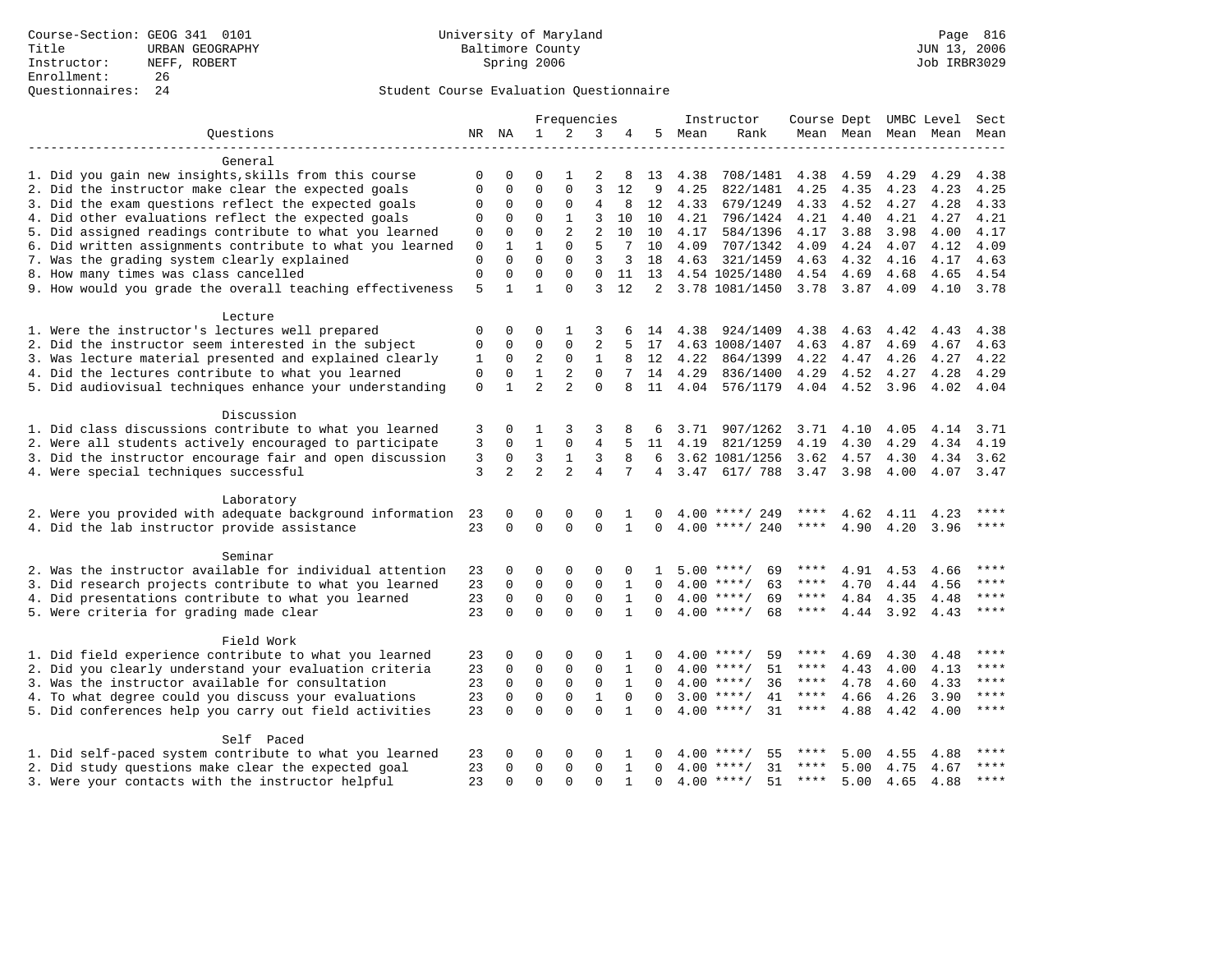| Course-Section: GEOG 341 0101 |                 | University of Maryland                  | Page 816     |
|-------------------------------|-----------------|-----------------------------------------|--------------|
| Title                         | URBAN GEOGRAPHY | Baltimore County                        | JUN 13, 2006 |
| Instructor:                   | NEFF, ROBERT    | Spring 2006                             | Job IRBR3029 |
| Enrollment:                   | 26              |                                         |              |
| Ouestionnaires: 24            |                 | Student Course Evaluation Questionnaire |              |

# University of Maryland Baltimore County County and Baltimore County Bage 816

# Questionnaires: 24 Student Course Evaluation Questionnaire

| Credits Earned |              | Cum. GPA      |   |   | Expected Grades | Reasons             | Type                        |    | Majors                            |    |
|----------------|--------------|---------------|---|---|-----------------|---------------------|-----------------------------|----|-----------------------------------|----|
| $00 - 27$      |              | $0.00 - 0.99$ |   | Α |                 | Required for Majors | Graduate                    | 0  | Major                             |    |
| $28 - 55$      |              | $1.00 - 1.99$ |   | В | 11              |                     |                             |    |                                   |    |
| $56 - 83$      |              | $2.00 - 2.99$ | 4 | C | 9               | General             | Under-grad                  | 24 | Non-major                         | 15 |
| $84 - 150$     |              | $3.00 - 3.49$ |   | D | $\Omega$        |                     |                             |    |                                   |    |
| Grad.          | $\mathbf{0}$ | $3.50 - 4.00$ | 6 | F | $\Omega$        | Electives           |                             |    | #### - Means there are not enough |    |
|                |              |               |   | Ρ | $\Omega$        |                     | responses to be significant |    |                                   |    |
|                |              |               |   |   | $\Omega$        | Other               |                             |    |                                   |    |
|                |              |               |   |   | $\Omega$        |                     |                             |    |                                   |    |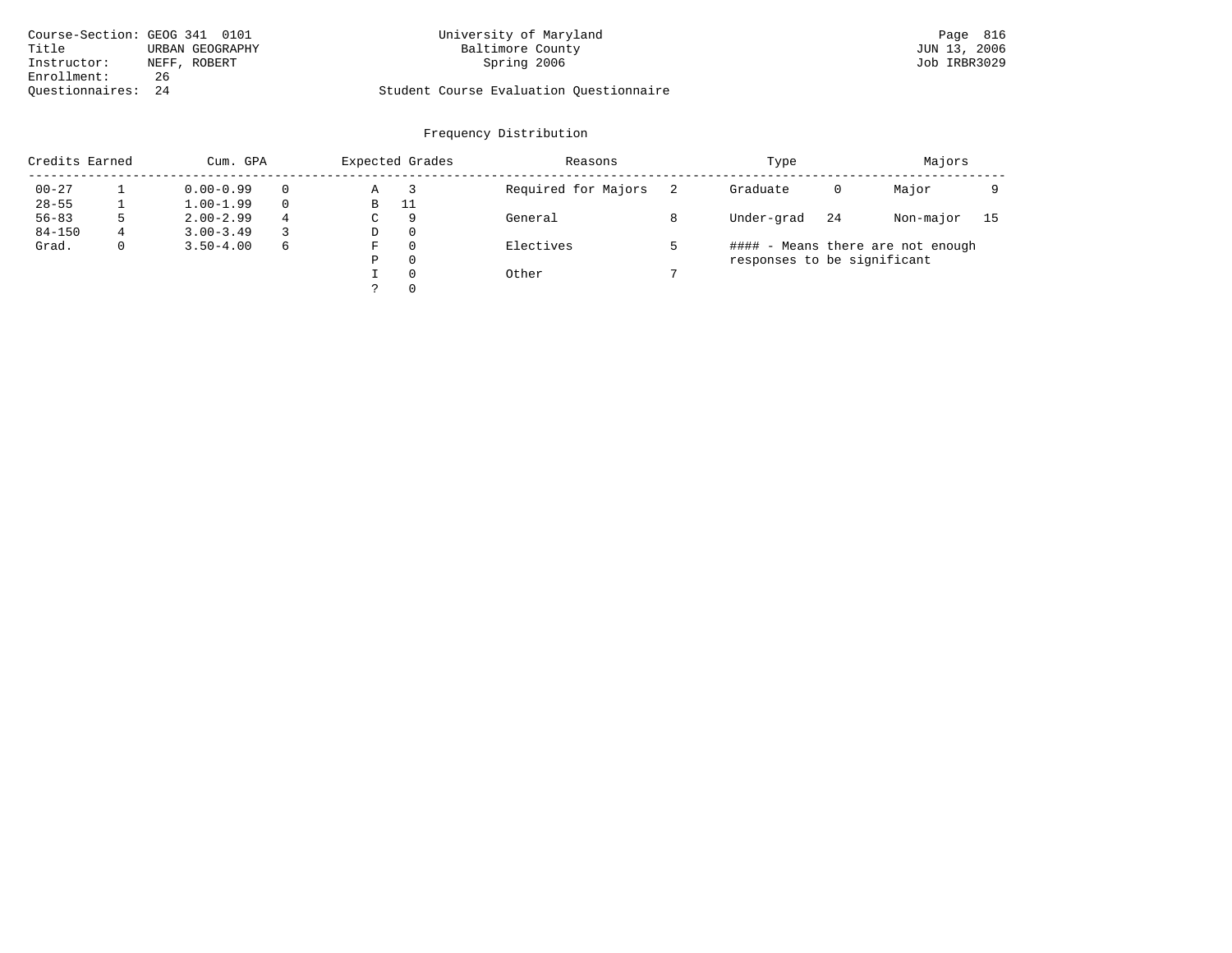### Questionnaires: 21 Student Course Evaluation Questionnaire

|                                                           |          |             |          |          | Frequencies |          |    |      | Instructor       | Course Dept |           | UMBC Level |      | Sect        |
|-----------------------------------------------------------|----------|-------------|----------|----------|-------------|----------|----|------|------------------|-------------|-----------|------------|------|-------------|
| Ouestions                                                 | NR       | ΝA          |          | 2.       | 3           | 4        | 5. | Mean | Rank             |             | Mean Mean | Mean Mean  |      | Mean        |
| General                                                   |          |             |          |          |             |          |    |      |                  |             |           |            |      |             |
| 1. Did you gain new insights, skills from this course     | $\Omega$ | $\Omega$    | $\Omega$ | $\Omega$ |             |          | 18 | 4.81 | 233/1481         | 4.81        | 4.59      | 4.29       | 4.29 | 4.81        |
| 2. Did the instructor make clear the expected goals       | O        | $\Omega$    | $\Omega$ | $\Omega$ |             | 5        | 15 | 4.67 | 324/1481         | 4.67        | 4.35      | 4.23       | 4.23 | 4.67        |
| 3. Did the exam questions reflect the expected goals      |          | $\Omega$    | $\Omega$ | $\Omega$ |             |          | 18 | 4.81 | 203/1249         | 4.81        | 4.52      | 4.27       | 4.28 | 4.81        |
| 4. Did other evaluations reflect the expected goals       |          | 17          | U        | $\Omega$ |             |          |    | 4.25 | $***/1424$       | $***$ * *   | 4.40      | 4.21       | 4.27 | ****        |
| 5. Did assigned readings contribute to what you learned   | 0        | $\Omega$    | 0        |          |             |          | 14 | 4.52 | 285/1396         | 4.52        | 3.88      | 3.98       | 4.00 | 4.52        |
| 6. Did written assignments contribute to what you learned | $\Omega$ | 18          | U        | $\Omega$ |             | $\Omega$ |    |      | $3.67$ ****/1342 | $***$ * *   | 4.24      | 4.07       | 4.12 | $***$ * * * |
| 7. Was the grading system clearly explained               | $\Omega$ | $\Omega$    | 0        |          | 4           |          | 13 | 4.33 | 695/1459         | 4.33        | 4.32      | 4.16       | 4.17 | 4.33        |
| 8. How many times was class cancelled                     | 0        | $\Omega$    | $\Omega$ | $\Omega$ | $\Omega$    |          | 20 | 4.95 | 351/1480         | 4.95        | 4.69      | 4.68       | 4.65 | 4.95        |
| 9. How would you grade the overall teaching effectiveness | 4        | $\cap$      | U        | $\cap$   | 0           |          | 12 | 4.71 | 189/1450         | 4.71        | 3.87      | 4.09       | 4.10 | 4.71        |
| Lecture                                                   |          |             |          |          |             |          |    |      |                  |             |           |            |      |             |
| 1. Were the instructor's lectures well prepared           | $\Omega$ | $\Omega$    |          |          |             |          | 16 | 4.71 | 483/1409         | 4.71        | 4.63      | 4.42       | 4.43 | 4.71        |
| 2. Did the instructor seem interested in the subject      | 0        | $\mathbf 0$ | $\Omega$ | $\Omega$ | $\Omega$    |          | 19 | 4.90 | 500/1407         | 4.90        | 4.87      | 4.69       | 4.67 | 4.90        |
| 3. Was lecture material presented and explained clearly   | 0        | $\Omega$    | 0        |          | 0           |          | 17 | 4.71 | 311/1399         | 4.71        | 4.47      | 4.26       | 4.27 | 4.71        |
| 4. Did the lectures contribute to what you learned        | 0        | $\Omega$    | $\Omega$ | $\Omega$ | 0           |          | 16 | 4.76 | 299/1400         | 4.76        | 4.52      | 4.27       | 4.28 | 4.76        |
| 5. Did audiovisual techniques enhance your understanding  | $\Omega$ |             |          |          |             |          | 12 | 4.56 | 233/1179         | 4.56        | 4.52      | 3.96       | 4.02 | 4.56        |
| Discussion                                                |          |             |          |          |             |          |    |      |                  |             |           |            |      |             |
| 1. Did class discussions contribute to what you learned   | 15       | $\Omega$    | 0        |          |             |          |    | 4.17 | 631/1262         | 4.17        | 4.10      | 4.05       | 4.14 | 4.17        |
| 2. Were all students actively encouraged to participate   | 15       | $\Omega$    | $\Omega$ | $\Omega$ | $\Omega$    |          |    | 4.50 | 588/1259         | 4.50        | 4.30      | 4.29       | 4.34 | 4.50        |
| 3. Did the instructor encourage fair and open discussion  | 15       | $\Omega$    | 0        | $\Omega$ |             |          |    | 4.33 | 723/1256         | 4.33        | 4.57      | 4.30       | 4.34 | 4.33        |
| 4. Were special techniques successful                     | 15       |             |          |          |             |          |    |      | $2.00$ ****/ 788 | $***$ * * * | 3.98      | 4.00       | 4.07 | ****        |

| Credits Earned |   | Cum. GPA      |    | Expected Grades |          | Reasons             |   | Type                        |     | Majors                            |    |
|----------------|---|---------------|----|-----------------|----------|---------------------|---|-----------------------------|-----|-----------------------------------|----|
| $00 - 27$      | 2 | $0.00 - 0.99$ |    | А               | 8        | Required for Majors | 4 | Graduate                    | 0   | Major                             | 11 |
| $28 - 55$      | 0 | $1.00 - 1.99$ |    | В               | 6        |                     |   |                             |     |                                   |    |
| $56 - 83$      |   | $2.00 - 2.99$ | 8  | $\sim$<br>◡     |          | General             |   | Under-grad                  | -21 | Non-major                         | 10 |
| $84 - 150$     | 5 | $3.00 - 3.49$ | .5 | D               | 0        |                     |   |                             |     |                                   |    |
| Grad.          | 0 | $3.50 - 4.00$ |    | F               | 0        | Electives           | 0 |                             |     | #### - Means there are not enough |    |
|                |   |               |    | Ρ               |          |                     |   | responses to be significant |     |                                   |    |
|                |   |               |    |                 | $\Omega$ | Other               |   |                             |     |                                   |    |
|                |   |               |    |                 |          |                     |   |                             |     |                                   |    |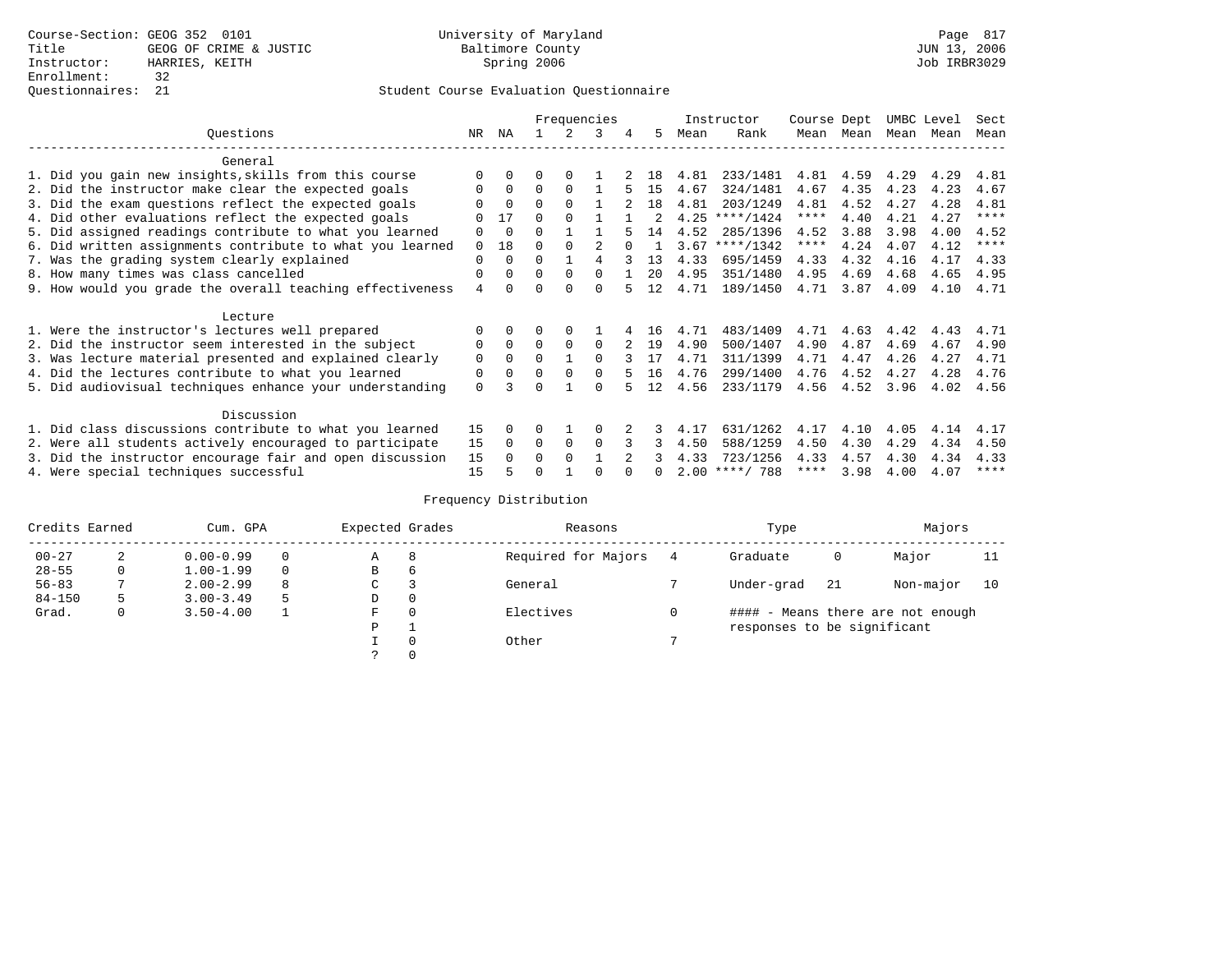|                                                           |              |                |              |              | Frequencies    |                |                |      | Instructor         | Course Dept UMBC Level |                     |      |           | Sect        |
|-----------------------------------------------------------|--------------|----------------|--------------|--------------|----------------|----------------|----------------|------|--------------------|------------------------|---------------------|------|-----------|-------------|
| Questions                                                 |              | NR NA          | $\mathbf{1}$ | 2            | 3              | 4              | 5              | Mean | Rank               |                        | Mean Mean Mean Mean |      |           | Mean        |
| General                                                   |              |                |              |              |                |                |                |      |                    |                        |                     |      |           |             |
| 1. Did you gain new insights, skills from this course     | $\mathbf 0$  | $\Omega$       | $\Omega$     | $\Omega$     | 0              | $\Omega$       | 11             | 5.00 | 1/1481             | 5.00                   | 4.59                | 4.29 | 4.29      | 5.00        |
| 2. Did the instructor make clear the expected goals       | O            | $\Omega$       | $\Omega$     | $\Omega$     | $\Omega$       | 5              | 6              | 4.55 | 469/1481           | 4.55                   | 4.35                | 4.23 | 4.23      | 4.55        |
| 3. Did the exam questions reflect the expected goals      | 1            | $\mathbf 0$    | $\mathbf 0$  | $\Omega$     | $\mathbf 0$    | 4              | 6              | 4.60 | 405/1249           | 4.60                   | 4.52                | 4.27 | 4.28      | 4.60        |
| 4. Did other evaluations reflect the expected goals       | $\mathbf 0$  | 0              | $\Omega$     | $\Omega$     | $\mathbf{1}$   | 4              | 6              | 4.45 | 497/1424           | 4.45                   | 4.40                | 4.21 | 4.27      | 4.45        |
| 5. Did assigned readings contribute to what you learned   | $\mathbf 0$  | $\mathbf 1$    | $\Omega$     | $\mathbf{1}$ | $\overline{2}$ | 3              | 4              | 4.00 | 707/1396           | 4.00                   | 3.88                | 3.98 | 4.00      | 4.00        |
| 6. Did written assignments contribute to what you learned | $\mathbf 0$  | 3              | $\mathbf 0$  | $\Omega$     | $\mathbf{1}$   | 2              | 5              | 4.50 | 303/1342           | 4.50                   | 4.24                | 4.07 | 4.12      | 4.50        |
| 7. Was the grading system clearly explained               | $\mathbf{0}$ | $\Omega$       | $\mathbf{1}$ | $\Omega$     | $\overline{a}$ | 3              | 5              | 4.00 | 961/1459           | 4.00                   | 4.32                | 4.16 | 4.17      | 4.00        |
| 8. How many times was class cancelled                     | $\mathbf{0}$ | $\Omega$       | $\Omega$     | $\Omega$     | $\Omega$       | 4              | 7              | 4.64 | 974/1480           | 4.64                   | 4.69                | 4.68 | 4.65      | 4.64        |
| 9. How would you grade the overall teaching effectiveness | 4            | $\Omega$       | $\Omega$     | $\Omega$     | $\Omega$       | 3              | 4              | 4.57 | 281/1450           |                        | 4.57 3.87           | 4.09 | 4.10      | 4.57        |
| Lecture                                                   |              |                |              |              |                |                |                |      |                    |                        |                     |      |           |             |
| 1. Were the instructor's lectures well prepared           | 1            | 0              | 0            | 0            | 0              |                | 8              | 4.80 | 334/1409           | 4.80                   | 4.63                | 4.42 | 4.43      | 4.80        |
| 2. Did the instructor seem interested in the subject      | $\mathbf{0}$ | $\Omega$       | $\Omega$     | $\Omega$     | $\mathbf 0$    | $\Omega$       | 11             | 5.00 | 1/1407             | 5.00                   | 4.87                | 4.69 | 4.67      | 5.00        |
| 3. Was lecture material presented and explained clearly   | $\mathbf{0}$ | $\mathbf 0$    | $\mathbf 0$  | $\Omega$     | $\mathbf{1}$   | $\overline{2}$ | 8              | 4.64 | 417/1399           | 4.64                   | 4.47                | 4.26 | 4.27      | 4.64        |
| 4. Did the lectures contribute to what you learned        | $\mathbf{0}$ | $\mathbf 0$    | $\Omega$     | $\Omega$     | $\Omega$       |                | 10             | 4.91 | 146/1400           | 4.91                   | 4.52                | 4.27 | 4.28      | 4.91        |
| 5. Did audiovisual techniques enhance your understanding  | $\mathbf{1}$ | $\Omega$       | $\Omega$     | $\Omega$     | $\mathbf{1}$   | 3              | 6              | 4.50 | 259/1179           |                        | 4.50 4.52           | 3.96 | 4.02      | 4.50        |
| Discussion                                                |              |                |              |              |                |                |                |      |                    |                        |                     |      |           |             |
| 1. Did class discussions contribute to what you learned   | 6            | $\Omega$       | $\Omega$     | 1            | 1              | $\Omega$       | 3              | 4.00 | 708/1262           | 4.00                   | 4.10                | 4.05 | 4.14      | 4.00        |
| 2. Were all students actively encouraged to participate   | 6            | $\mathbf 0$    | $\mathbf 0$  | $\mathbf 0$  | $\overline{2}$ | $\Omega$       | 3              | 4.20 | 821/1259           | 4.20                   | 4.30                | 4.29 | 4.34      | 4.20        |
| 3. Did the instructor encourage fair and open discussion  | 6            | $\mathbf 0$    | 0            | $\mathbf 0$  | $\mathbf 0$    | 2              | 3              | 4.60 | 516/1256           | 4.60                   | 4.57                | 4.30 | 4.34      | 4.60        |
| 4. Were special techniques successful                     | 6            | $\overline{a}$ | $\mathbf{1}$ | $\Omega$     | $\Omega$       | $\Omega$       | $\overline{2}$ | 3.67 | 564/788            | 3.67 3.98              |                     | 4.00 |           | 4.07 3.67   |
|                                                           |              |                |              |              |                |                |                |      |                    |                        |                     |      |           |             |
| Laboratory                                                |              |                |              |              |                |                |                |      |                    |                        |                     |      |           |             |
| 1. Did the lab increase understanding of the material     | 6            | $\Omega$       | $\Omega$     | $\Omega$     | $\mathbf 0$    | $\Omega$       | 5              | 5.00 | 1/246              | 5.00                   | 4.90                | 4.20 | 4.20      | 5.00        |
| 2. Were you provided with adequate background information | 6            | $\Omega$       | $\Omega$     | $\mathbf 0$  | $\Omega$       | 2              | 3              | 4.60 | 63/249             | 4.60                   | 4.62                | 4.11 | 4.23      | 4.60        |
| 3. Were necessary materials available for lab activities  | 6            | $\mathbf 0$    | $\mathbf 0$  | $\mathbf 0$  | $\mathbf 0$    | 2              | 3              | 4.60 | 99/ 242            | 4.60                   | 4.90                | 4.40 | 4.36      | 4.60        |
| 4. Did the lab instructor provide assistance              | 6            | $\mathbf{1}$   | $\mathbf 0$  | $\mathbf 0$  | $\mathbf 0$    | $\Omega$       | $\overline{4}$ | 5.00 | 1/240              | 5.00                   | 4.90                | 4.20 | 3.96      | 5.00        |
| 5. Were requirements for lab reports clearly specified    | 6            | $\Omega$       | $\Omega$     | $\Omega$     | $\Omega$       | 2              | 3              | 4.60 | 57/ 217            | 4.60                   | 4.66                | 4.04 | 4.11 4.60 |             |
| Seminar                                                   |              |                |              |              |                |                |                |      |                    |                        |                     |      |           |             |
| 1. Were assigned topics relevant to the announced theme   | 10           | 0              | 0            | $\mathbf 0$  | $\mathbf 0$    |                |                |      | $4.00$ ****/<br>68 | ****                   | 4.87                | 4.49 | 4.70      | ****        |
| 2. Was the instructor available for individual attention  | 10           | $\mathbf 0$    | $\mathbf 0$  | $\mathsf 0$  | $\mathbf 0$    | $\Omega$       | 1              |      | 69<br>$5.00$ ****/ | ****                   | 4.91                | 4.53 | 4.66      | ****        |
| 4. Did presentations contribute to what you learned       | 10           | $\mathbf 0$    | $\mathsf 0$  | $\mathbf{1}$ | $\mathsf 0$    | $\Omega$       | $\Omega$       |      | $2.00$ ****/<br>69 | $***$ * * *            | 4.84                | 4.35 | 4.48      | ****        |
| 5. Were criteria for grading made clear                   | 10           | $\Omega$       | $\Omega$     | $\Omega$     | $\Omega$       | $\Omega$       | $\mathbf{1}$   |      | $5.00$ ****/<br>68 | $***$ * *              | 4.44                | 3.92 | 4.43      | $***$ * * * |
| Self Paced                                                |              |                |              |              |                |                |                |      |                    |                        |                     |      |           |             |
| 1. Did self-paced system contribute to what you learned   | 10           | O              | 0            | $\Omega$     | O              |                |                | 4.00 | ****<br>55         |                        | 5.00                | 4.55 | 4.88      | ****        |
| 2. Did study questions make clear the expected goal       | 10           | $\Omega$       | $\mathbf 0$  | $\Omega$     | $\Omega$       | 1              | U              | 4.00 | 31<br>****/        | ****                   | 5.00                | 4.75 | 4.67      | $***$       |
| 3. Were your contacts with the instructor helpful         | 10           | $\cap$         | $\Omega$     | $\Omega$     | $\Omega$       | 1              | $\cap$         | 4.00 | $***$ /<br>51      | ****                   | 5.00                | 4.65 | 4.88      | ****        |

| Credits Earned |   | Cum. GPA      |   | Expected Grades |          | Reasons             |    | Type                        |    | Majors                            |    |
|----------------|---|---------------|---|-----------------|----------|---------------------|----|-----------------------------|----|-----------------------------------|----|
| $00 - 27$      |   | $0.00 - 0.99$ |   | Α               | 3        | Required for Majors |    | Graduate                    | 0  | Major                             | 10 |
| $28 - 55$      |   | $1.00 - 1.99$ |   | В               | 8        |                     |    |                             |    |                                   |    |
| $56 - 83$      |   | $2.00 - 2.99$ | 2 | C               | $\Omega$ | General             |    | Under-grad                  | 11 | Non-major                         |    |
| $84 - 150$     |   | $3.00 - 3.49$ |   | D               | 0        |                     |    |                             |    |                                   |    |
| Grad.          | 0 | $3.50 - 4.00$ |   | F               | $\Omega$ | Electives           |    |                             |    | #### - Means there are not enough |    |
|                |   |               |   | Ρ               | 0        |                     |    | responses to be significant |    |                                   |    |
|                |   |               |   |                 | 0        | Other               | 10 |                             |    |                                   |    |
|                |   |               |   | っ               |          |                     |    |                             |    |                                   |    |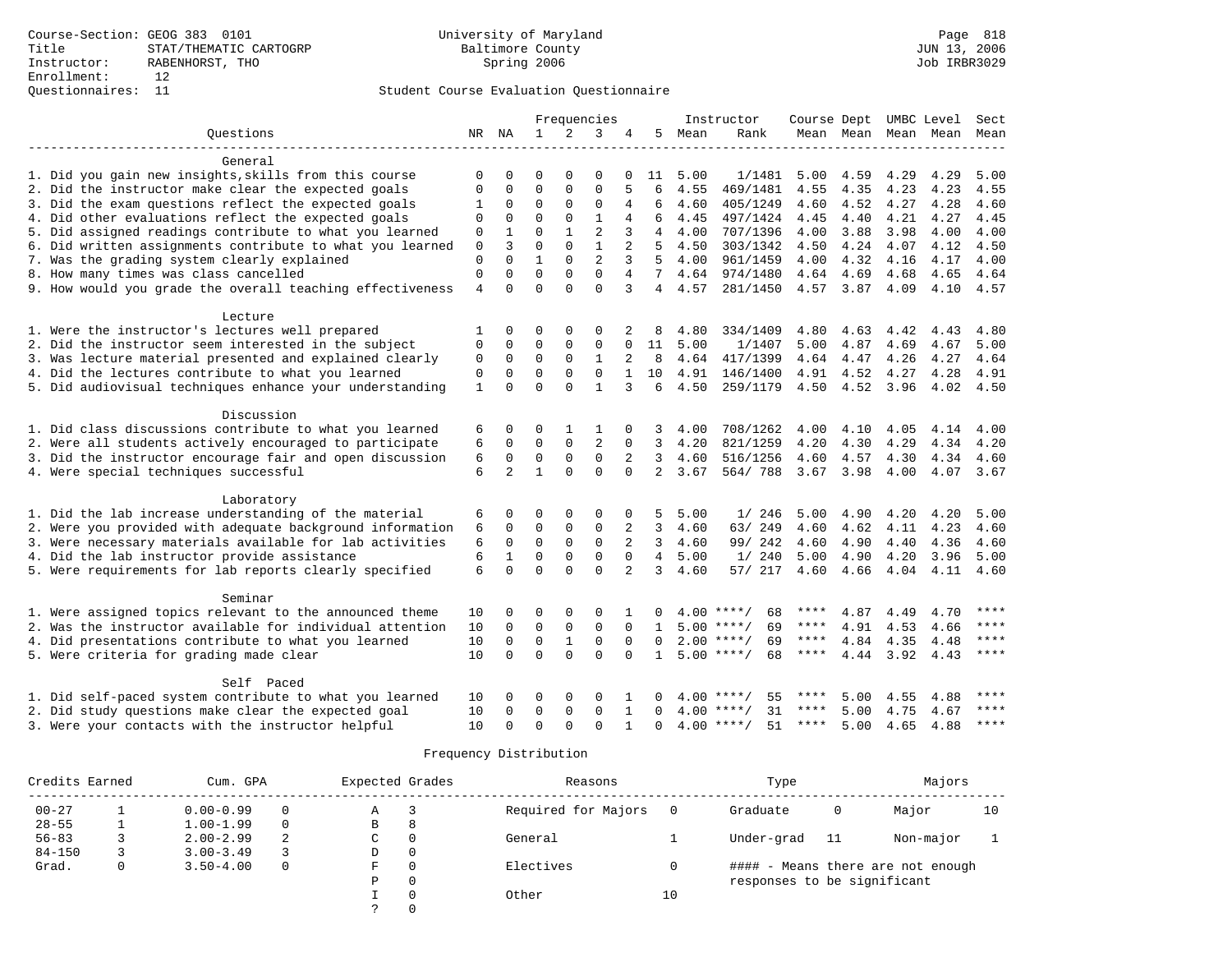|                                                           |                |                |                |                | Frequencies    |                |              |      | Instructor       | Course Dept |           | UMBC Level |      | Sect        |
|-----------------------------------------------------------|----------------|----------------|----------------|----------------|----------------|----------------|--------------|------|------------------|-------------|-----------|------------|------|-------------|
| Ouestions                                                 |                | NR NA          | $\mathbf{1}$   | 2              | 3              |                | 5            | Mean | Rank             |             | Mean Mean | Mean       | Mean | Mean        |
| General                                                   |                |                |                |                |                |                |              |      |                  |             |           |            |      |             |
| 1. Did you gain new insights, skills from this course     | 3              | 0              | 0              | 2              | 4              | 4              | 8            |      | 4.00 1069/1481   | 4.00        | 4.59      | 4.29       | 4.29 | 4.00        |
| 2. Did the instructor make clear the expected goals       | 3              | 0              | $\Omega$       | 1              | $\overline{2}$ | 6              |              | 4.28 | 801/1481         | 4.28        | 4.35      | 4.23       | 4.23 | 4.28        |
| 3. Did the exam questions reflect the expected goals      |                |                | $\Omega$       |                | 1              | 9              |              | 4.06 | 873/1249         | 4.06        | 4.52      | 4.27       | 4.28 | 4.06        |
| 4. Did other evaluations reflect the expected goals       | 3              |                | $\Omega$       | $\Omega$       | $\overline{2}$ | 8              |              | 4.29 | 695/1424         | 4.29        | 4.40      | 4.21       | 4.27 | 4.29        |
| 5. Did assigned readings contribute to what you learned   | $\overline{4}$ | 3              | 5              | 3              | $\mathbf{1}$   | 2              |              |      | 2.64 1354/1396   | 2.64        | 3.88      | 3.98       | 4.00 | 2.64        |
| 6. Did written assignments contribute to what you learned | $\overline{4}$ | ζ              | $\overline{a}$ | $\mathfrak{D}$ | $\mathbf{3}$   | $\mathfrak{D}$ |              |      | 3.43 1155/1342   | 3.43        | 4.24      | 4.07       | 4.12 | 3.43        |
| 7. Was the grading system clearly explained               | $\overline{4}$ | $\Omega$       | 1              | $\mathfrak{D}$ | $\overline{4}$ | 3              |              |      | 3.76 1148/1459   | 3.76        | 4.32      | 4.16       | 4.17 | 3.76        |
| 8. How many times was class cancelled                     | $\overline{4}$ | 0              | $\Omega$       | $\Omega$       | $\Omega$       | $\Omega$       | 17           | 5.00 | 1/1480           | 5.00        | 4.69      | 4.68       | 4.65 | 5.00        |
| 9. How would you grade the overall teaching effectiveness | 5              | O              |                |                | 6              | 4              | 4            |      | 3.56 1202/1450   | 3.56        | 3.87      | 4.09       | 4.10 | 3.56        |
| Lecture                                                   |                |                |                |                |                |                |              |      |                  |             |           |            |      |             |
| 1. Were the instructor's lectures well prepared           | 3              | 0              | U              |                |                |                |              | 4.44 | 839/1409         | 4.44        | 4.63      | 4.42       | 4.43 | 4.44        |
| 2. Did the instructor seem interested in the subject      | 3              | 0              | 0              | $\Omega$       | 1              |                | 16           | 4.83 | 659/1407         | 4.83        | 4.87      | 4.69       | 4.67 | 4.83        |
| 3. Was lecture material presented and explained clearly   | 3              | $\Omega$       | $\Omega$       | 3              | $\mathbf{1}$   |                | $\mathsf{R}$ | 4.06 | 984/1399         | 4.06        | 4.47      | 4.26       | 4.27 | 4.06        |
| 4. Did the lectures contribute to what you learned        | 3              | 0              | $\Omega$       | 2              | 2              |                |              |      | 4.06 1001/1400   | 4.06        | 4.52      | 4.27       | 4.28 | 4.06        |
| 5. Did audiovisual techniques enhance your understanding  | 3              | $\mathfrak{D}$ |                |                | $\mathfrak{D}$ | 4              | 8            | 4.06 | 570/1179         | 4.06        | 4.52      | 3.96       | 4.02 | 4.06        |
| Discussion                                                |                |                |                |                |                |                |              |      |                  |             |           |            |      |             |
| 1. Did class discussions contribute to what you learned   | 12             |                | O              |                |                |                |              | 3.89 | 810/1262         | 3.89        | 4.10      | 4.05       | 4.14 | 3.89        |
| 2. Were all students actively encouraged to participate   | 12             | $\Omega$       | 1              | $\Omega$       | $\Omega$       | 2              | 6            | 4.33 | 729/1259         | 4.33        | 4.30      | 4.29       | 4.34 | 4.33        |
| 3. Did the instructor encourage fair and open discussion  | 12             | $\Omega$       | 1              | $\mathbf 0$    | $\mathbf{1}$   |                | 5            | 4.11 | 854/1256         | 4.11        | 4.57      | 4.30       | 4.34 | 4.11        |
| 4. Were special techniques successful                     | 12             |                | $\Omega$       | $\cap$         | $\Omega$       | $\cap$         | $\mathbf{1}$ |      | $5.00$ ****/ 788 | ****        | 3.98      | 4.00       | 4.07 | $***$ * * * |
| Laboratory                                                |                |                |                |                |                |                |              |      |                  |             |           |            |      |             |
| 1. Did the lab increase understanding of the material     | 10             |                | 0              | 0              |                |                | 6            | 4.36 | 246<br>109/      | 4.36        | 4.90      | 4.20       | 4.20 | 4.36        |
| 2. Were you provided with adequate background information | 10             | $\Omega$       | 0              | $\mathbf 0$    | 2              | 2              | 7            | 4.45 | 89/ 249          | 4.45        | 4.62      | 4.11       | 4.23 | 4.45        |
| 3. Were necessary materials available for lab activities  | 10             | 0              | $\Omega$       | $\Omega$       | $\mathbf{1}$   |                | 8            | 4.64 | 91/ 242          | 4.64        | 4.90      | 4.40       | 4.36 | 4.64        |
| 4. Did the lab instructor provide assistance              | 10             | $\Omega$       | $\Omega$       | $\Omega$       | $\Omega$       | 3              | я            | 4.73 | 240<br>71/       | 4.73        | 4.90      | 4.20       | 3.96 | 4.73        |
| 5. Were requirements for lab reports clearly specified    | 10             |                | $\Omega$       | $\cap$         |                |                |              | 4.44 | 75/ 217          | 4.44        | 4.66      | 4.04       | 4.11 | 4.44        |

| Credits Earned |    | Cum. GPA      |   | Expected Grades |          | Reasons             |    | Type                        |     | Majors                            |      |
|----------------|----|---------------|---|-----------------|----------|---------------------|----|-----------------------------|-----|-----------------------------------|------|
| $00 - 27$      |    | $0.00 - 0.99$ |   | Α               |          | Required for Majors |    | Graduate                    | 0   | Major                             |      |
| $28 - 55$      |    | $1.00 - 1.99$ | 0 | В               | O        |                     |    |                             |     |                                   |      |
| $56 - 83$      |    | $2.00 - 2.99$ | 4 | C               | 2        | General             |    | Under-grad                  | -21 | Non-major                         | - 14 |
| $84 - 150$     | 12 | $3.00 - 3.49$ |   | D               | $\Omega$ |                     |    |                             |     |                                   |      |
| Grad.          | 0  | $3.50 - 4.00$ | 8 | F.              | $\Omega$ | Electives           |    |                             |     | #### - Means there are not enough |      |
|                |    |               |   | P               |          |                     |    | responses to be significant |     |                                   |      |
|                |    |               |   |                 |          | Other               | 10 |                             |     |                                   |      |
|                |    |               |   | $\mathcal{L}$   |          |                     |    |                             |     |                                   |      |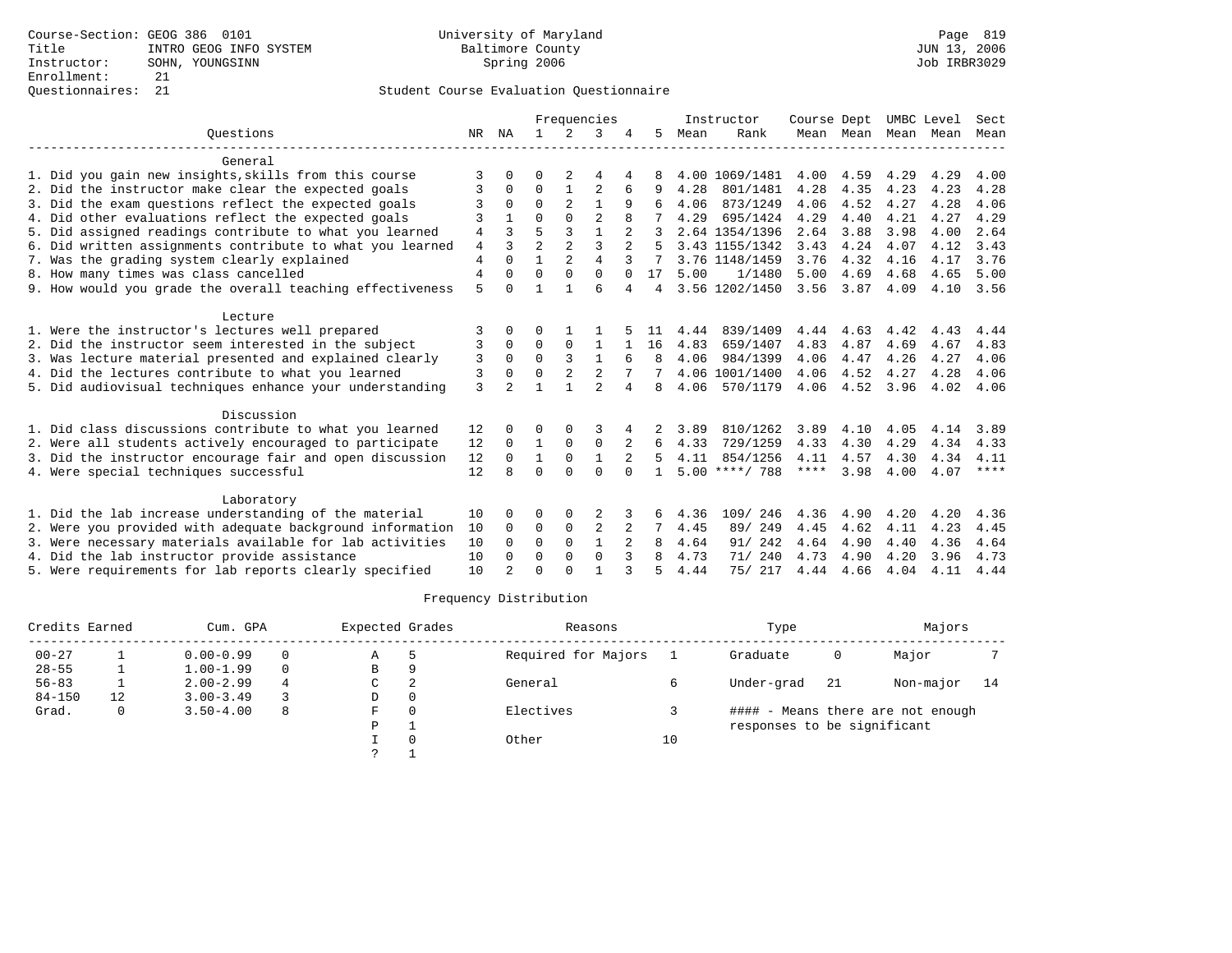### Questionnaires: 24 Student Course Evaluation Questionnaire

|                                                           |          |              |              | Frequencies  |          |          |     |      | Instructor     | Course Dept |           |      | UMBC Level | Sect |
|-----------------------------------------------------------|----------|--------------|--------------|--------------|----------|----------|-----|------|----------------|-------------|-----------|------|------------|------|
| Ouestions                                                 | NR.      | NA           |              |              | 3        |          | .5  | Mean | Rank           |             | Mean Mean | Mean | Mean       | Mean |
| General                                                   |          |              |              |              |          |          |     |      |                |             |           |      |            |      |
| 1. Did you gain new insights, skills from this course     | $\Omega$ |              |              |              |          |          | 17  | 4.67 | 395/1481       | 4.67        | 4.59      | 4.29 | 4.45       | 4.67 |
| 2. Did the instructor make clear the expected goals       | $\Omega$ | $\Omega$     | $\Omega$     | $\Omega$     |          | 10       | 13  | 4.50 | 517/1481       | 4.50        | 4.35      | 4.23 | 4.32       | 4.50 |
| 3. Did the exam questions reflect the expected goals      |          | $\Omega$     | $\Omega$     |              |          |          | 15  | 4.61 | 405/1249       | 4.61        | 4.52      | 4.27 | 4.44       | 4.61 |
| 4. Did other evaluations reflect the expected goals       | $\Omega$ | 3            | $\Omega$     |              |          |          |     |      | 3.86 1123/1424 | 3.86        | 4.40      | 4.21 | 4.35       | 3.86 |
| 5. Did assigned readings contribute to what you learned   | $\Omega$ | 14           | $\Omega$     |              |          |          |     |      | 3.20 1218/1396 | 3.20        | 3.88      | 3.98 | 4.09       | 3.20 |
| 6. Did written assignments contribute to what you learned | $\Omega$ |              |              |              |          |          |     |      | 3.65 1044/1342 | 3.65        | 4.24      | 4.07 | 4.21       | 3.65 |
| 7. Was the grading system clearly explained               | $\Omega$ | $\Omega$     | $\Omega$     |              |          |          | 14  | 4.42 | 595/1459       | 4.42        | 4.32      | 4.16 | 4.25       | 4.42 |
| 8. How many times was class cancelled                     | $\Omega$ | $\Omega$     | $\Omega$     | $\Omega$     | $\cap$   | 13       | 11  |      | 4.46 1079/1480 | 4.46        | 4.69      | 4.68 | 4.74       | 4.46 |
| 9. How would you grade the overall teaching effectiveness | 2        |              | O            |              |          | 10       | 12  | 4.55 | 304/1450       | 4.55        | 3.87      | 4.09 | 4.28       | 4.55 |
| Lecture                                                   |          |              |              |              |          |          |     |      |                |             |           |      |            |      |
| 1. Were the instructor's lectures well prepared           |          |              |              | 0            | 0        |          | 21  | 4.88 | 231/1409       | 4.88        | 4.63      | 4.42 | 4.51       | 4.88 |
| 2. Did the instructor seem interested in the subject      | 0        | $\Omega$     | $\Omega$     |              | $\Omega$ | $\Omega$ | 2.4 | 5.00 | 1/1407         | 5.00        | 4.87      | 4.69 | 4.79       | 5.00 |
| 3. Was lecture material presented and explained clearly   | 0        | $\Omega$     | $\Omega$     |              |          |          | 15  | 4.50 | 567/1399       | 4.50        | 4.47      | 4.26 | 4.36       | 4.50 |
| 4. Did the lectures contribute to what you learned        | 0        |              | 0            |              |          | 2        | 21  | 4.83 | 218/1400       | 4.83        | 4.52      | 4.27 | 4.38       | 4.83 |
| 5. Did audiovisual techniques enhance your understanding  |          |              | U            | <sup>n</sup> |          |          | 13  | 4.50 | 259/1179       | 4.50        | 4.52      | 3.96 | 4.07       | 4.50 |
| Discussion                                                |          |              |              |              |          |          |     |      |                |             |           |      |            |      |
| 1. Did class discussions contribute to what you learned   | 15       |              |              | 0            |          |          |     | 3.56 | 976/1262       | 3.56        | 4.10      | 4.05 | 4.33       | 3.56 |
| 2. Were all students actively encouraged to participate   | 15       | <sup>n</sup> | <sup>0</sup> |              | $\cap$   |          |     | 4.11 | 861/1259       | 4.11        | 4.30      | 4.29 | 4.57       | 4.11 |
| 3. Did the instructor encourage fair and open discussion  | 15       |              |              |              |          |          |     | 4.44 | 636/1256       | 4.44        | 4.57      | 4.30 | 4.60       | 4.44 |

| Credits Earned |   | Cum. GPA      |          |   | Expected Grades | Reasons             |    | Type                        |     | Majors                            |    |
|----------------|---|---------------|----------|---|-----------------|---------------------|----|-----------------------------|-----|-----------------------------------|----|
| $00 - 27$      |   | $0.00 - 0.99$ | $\Omega$ | Α | - 11            | Required for Majors |    | Graduate                    | 0   | Major                             | 14 |
| $28 - 55$      |   | $1.00 - 1.99$ | $\Omega$ | B | 9               |                     |    |                             |     |                                   |    |
| $56 - 83$      |   | $2.00 - 2.99$ | 6        | C | 2               | General             |    | Under-grad                  | -24 | Non-major                         | 10 |
| $84 - 150$     |   | $3.00 - 3.49$ | 6        | D |                 |                     |    |                             |     |                                   |    |
| Grad.          | 0 | $3.50 - 4.00$ | 6        | F |                 | Electives           | ∠  |                             |     | #### - Means there are not enough |    |
|                |   |               |          | P |                 |                     |    | responses to be significant |     |                                   |    |
|                |   |               |          |   |                 | Other               | 16 |                             |     |                                   |    |
|                |   |               |          |   |                 |                     |    |                             |     |                                   |    |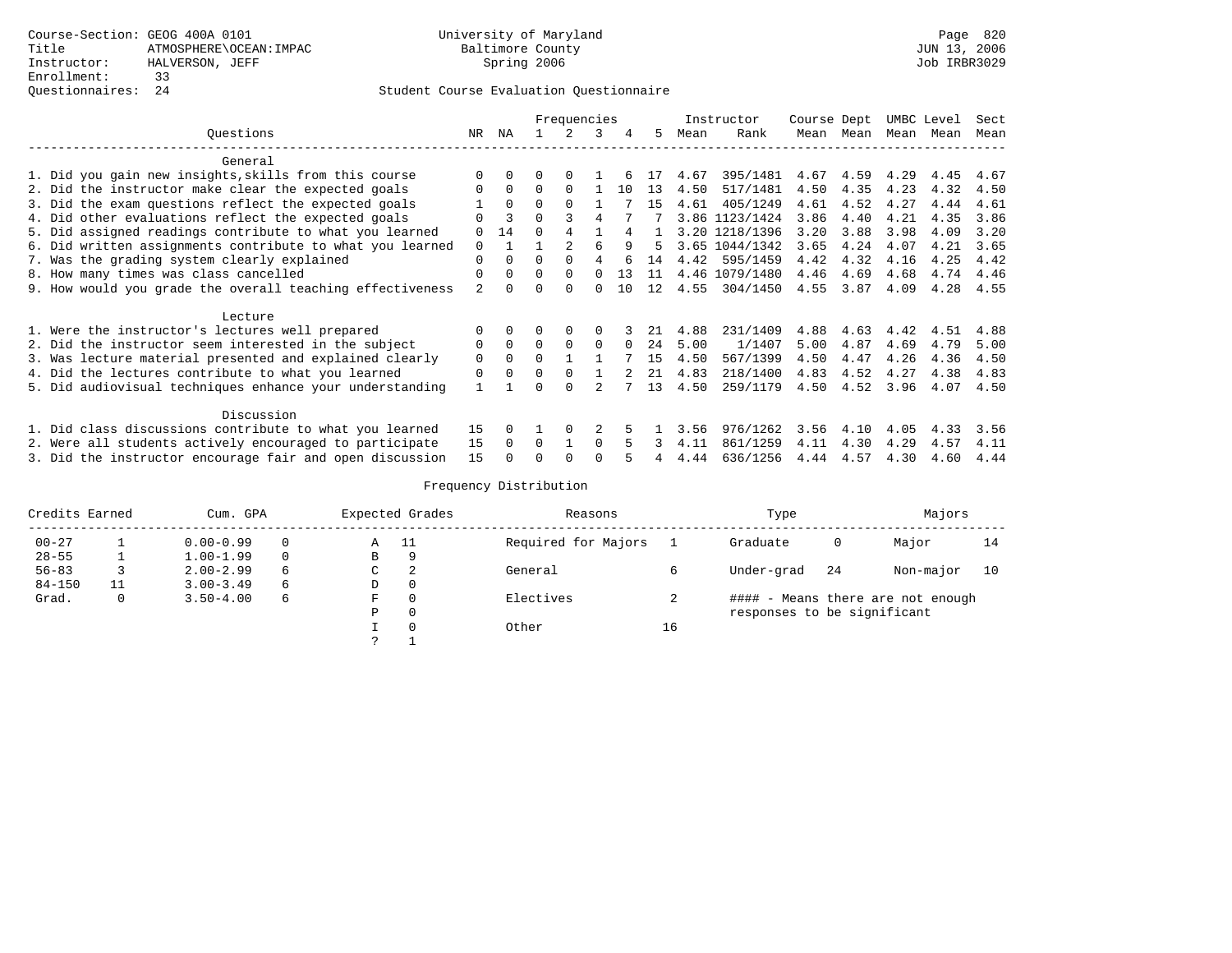|                                                           |              |                |             |              | Frequencies    |             |               |      | Instructor | Course Dept |                     | UMBC Level |      | Sect |
|-----------------------------------------------------------|--------------|----------------|-------------|--------------|----------------|-------------|---------------|------|------------|-------------|---------------------|------------|------|------|
| Ouestions                                                 | NR           | NA             |             | 2            | 3              |             | 5             | Mean | Rank       |             | Mean Mean Mean Mean |            |      | Mean |
| General                                                   |              |                |             |              |                |             |               |      |            |             |                     |            |      |      |
| 1. Did you gain new insights, skills from this course     | ∩            |                | ∩           |              | $\Omega$       |             |               | 5.00 | 1/1481     | 5.00        | 4.59                | 4.29       | 4.45 | 5.00 |
| 2. Did the instructor make clear the expected goals       | O            | $\Omega$       | $\Omega$    | $\mathbf 0$  | $\mathbf 0$    |             |               | 5.00 | 1/1481     | 5.00        | 4.35                | 4.23       | 4.32 | 5.00 |
| 3. Did the exam questions reflect the expected goals      | O            | $\Omega$       | $\Omega$    | $\Omega$     | $\Omega$       | $\Omega$    |               | 5.00 | 1/1249     | 5.00        | 4.52                | 4.27       | 4.44 | 5.00 |
| 4. Did other evaluations reflect the expected goals       |              |                | $\Omega$    | $\Omega$     | $\Omega$       |             |               | 4.86 | 157/1424   | 4.86        | 4.40                | 4.21       | 4.35 | 4.86 |
| 5. Did assigned readings contribute to what you learned   | 0            | $\cap$         | $\Omega$    | $\Omega$     | $\Omega$       |             |               | 5.00 | 1/1396     | 5.00        | 3.88                | 3.98       | 4.09 | 5.00 |
| 6. Did written assignments contribute to what you learned | $\mathbf 0$  | $\overline{a}$ | $\Omega$    | $\Omega$     | $\overline{2}$ |             |               | 4.00 | 755/1342   | 4.00        | 4.24                | 4.07       | 4.21 | 4.00 |
| 7. Was the grading system clearly explained               | $\Omega$     | $\cap$         | $\Omega$    | $\Omega$     | $\cap$         | 4           | $\mathcal{L}$ | 4.43 | 580/1459   | 4.43        | 4.32                | 4.16       | 4.25 | 4.43 |
| 8. How many times was class cancelled                     | $\Omega$     |                | $\Omega$    | $\Omega$     | $\Omega$       |             | 7             | 5.00 | 1/1480     | 5.00        | 4.69                | 4.68       | 4.74 | 5.00 |
| 9. How would you grade the overall teaching effectiveness | 3            | $\cap$         | $\Omega$    | $\cap$       | $\Omega$       | $\cap$      | 4             | 5.00 | 1/1450     | 5.00        | 3.87                | 4.09       | 4.28 | 5.00 |
| Lecture                                                   |              |                |             |              |                |             |               |      |            |             |                     |            |      |      |
| 1. Were the instructor's lectures well prepared           |              |                |             |              |                |             |               | 5.00 | 1/1409     | 5.00        | 4.63                | 4.42       | 4.51 | 5.00 |
| 2. Did the instructor seem interested in the subject      | 1            | $\Omega$       | $\Omega$    | $\Omega$     | $\Omega$       | $\Omega$    | 6             | 5.00 | 1/1407     | 5.00        | 4.87                | 4.69       | 4.79 | 5.00 |
| 3. Was lecture material presented and explained clearly   | 1            | $\Omega$       | $\mathbf 0$ | $\mathbf 0$  | $\mathbf 0$    | $\mathbf 0$ | 6             | 5.00 | 1/1399     | 5.00        | 4.47                | 4.26       | 4.36 | 5.00 |
| 4. Did the lectures contribute to what you learned        | 1            | $\Omega$       | $\Omega$    | $\Omega$     | $\Omega$       |             | 5             | 4.83 | 218/1400   | 4.83        | 4.52                | 4.27       | 4.38 | 4.83 |
| 5. Did audiovisual techniques enhance your understanding  | $\mathbf{1}$ |                | $\Omega$    | $\cap$       | $\Omega$       | $\Omega$    | 6             | 5.00 | 1/1179     | 5.00        | 4.52                | 3.96       | 4.07 | 5.00 |
| Discussion                                                |              |                |             |              |                |             |               |      |            |             |                     |            |      |      |
| 1. Did class discussions contribute to what you learned   | 5            |                | ∩           | $\Omega$     | $\Omega$       |             | 2             | 5.00 | 1/1262     | 5.00        | 4.10                | 4.05       | 4.33 | 5.00 |
| 2. Were all students actively encouraged to participate   | 5            | $\Omega$       | $\Omega$    | $\mathbf{0}$ | $\Omega$       | $\Omega$    | 2             | 5.00 | 1/1259     | 5.00        | 4.30                | 4.29       | 4.57 | 5.00 |
| 3. Did the instructor encourage fair and open discussion  | 5            | $\Omega$       | $\Omega$    | $\Omega$     | $\Omega$       | $\Omega$    | 2             | 5.00 | 1/1256     | 5.00        | 4.57                | 4.30       | 4.60 | 5.00 |
| 4. Were special techniques successful                     | 5            | $\Omega$       | $\Omega$    | $\Omega$     |                | $\Omega$    |               | 4.00 | 394/788    | 4.00        | 3.98                | 4.00       | 4.26 | 4.00 |
| Seminar                                                   |              |                |             |              |                |             |               |      |            |             |                     |            |      |      |
| 1. Were assigned topics relevant to the announced theme   | 0            |                | ∩           | $\Omega$     | $\Omega$       |             | 6             | 5.00 | 1/<br>68   | 5.00        | 4.87                | 4.49       | 4.68 | 5.00 |
| 2. Was the instructor available for individual attention  | $\mathbf 0$  |                | $\Omega$    | $\mathbf 0$  | $\mathbf 0$    | $\Omega$    | 6             | 5.00 | 1/<br>69   | 5.00        | 4.91                | 4.53       | 4.64 | 5.00 |
| 3. Did research projects contribute to what you learned   | $\Omega$     |                | $\Omega$    | $\Omega$     | $\Omega$       |             | 5             | 4.83 | 25/<br>63  | 4.83        | 4.70                | 4.44       | 4.49 | 4.83 |
| 4. Did presentations contribute to what you learned       | $\Omega$     | $\Omega$       | $\Omega$    | $\Omega$     | $\Omega$       |             |               | 4.86 | 28/<br>69  | 4.86        | 4.84                | 4.35       | 4.53 | 4.86 |
| 5. Were criteria for grading made clear                   | $\Omega$     |                | $\cap$      | $\cap$       |                |             | 5             | 4.57 | 27/<br>68  | 4.57        | 4.44 3.92           |            | 4.10 | 4.57 |

| Credits Earned |              | Cum. GPA      |              | Expected Grades |          | Reasons             |     | Type                        |   | Majors                            |  |
|----------------|--------------|---------------|--------------|-----------------|----------|---------------------|-----|-----------------------------|---|-----------------------------------|--|
| $00 - 27$      | 0            | $0.00 - 0.99$ | $\mathbf{0}$ | Α               | 4        | Required for Majors | - 0 | Graduate                    | 0 | Major                             |  |
| $28 - 55$      | $\mathbf{0}$ | $1.00 - 1.99$ | $\Omega$     | В               |          |                     |     |                             |   |                                   |  |
| $56 - 83$      | 0            | $2.00 - 2.99$ | 2            | C               | 0        | General             |     | Under-grad                  |   | Non-major                         |  |
| $84 - 150$     |              | $3.00 - 3.49$ |              | D               | 0        |                     |     |                             |   |                                   |  |
| Grad.          | 0            | $3.50 - 4.00$ | $\Omega$     | F.              | $\Omega$ | Electives           |     |                             |   | #### - Means there are not enough |  |
|                |              |               |              | Ρ               | 0        |                     |     | responses to be significant |   |                                   |  |
|                |              |               |              |                 | $\Omega$ | Other               |     |                             |   |                                   |  |
|                |              |               |              |                 |          |                     |     |                             |   |                                   |  |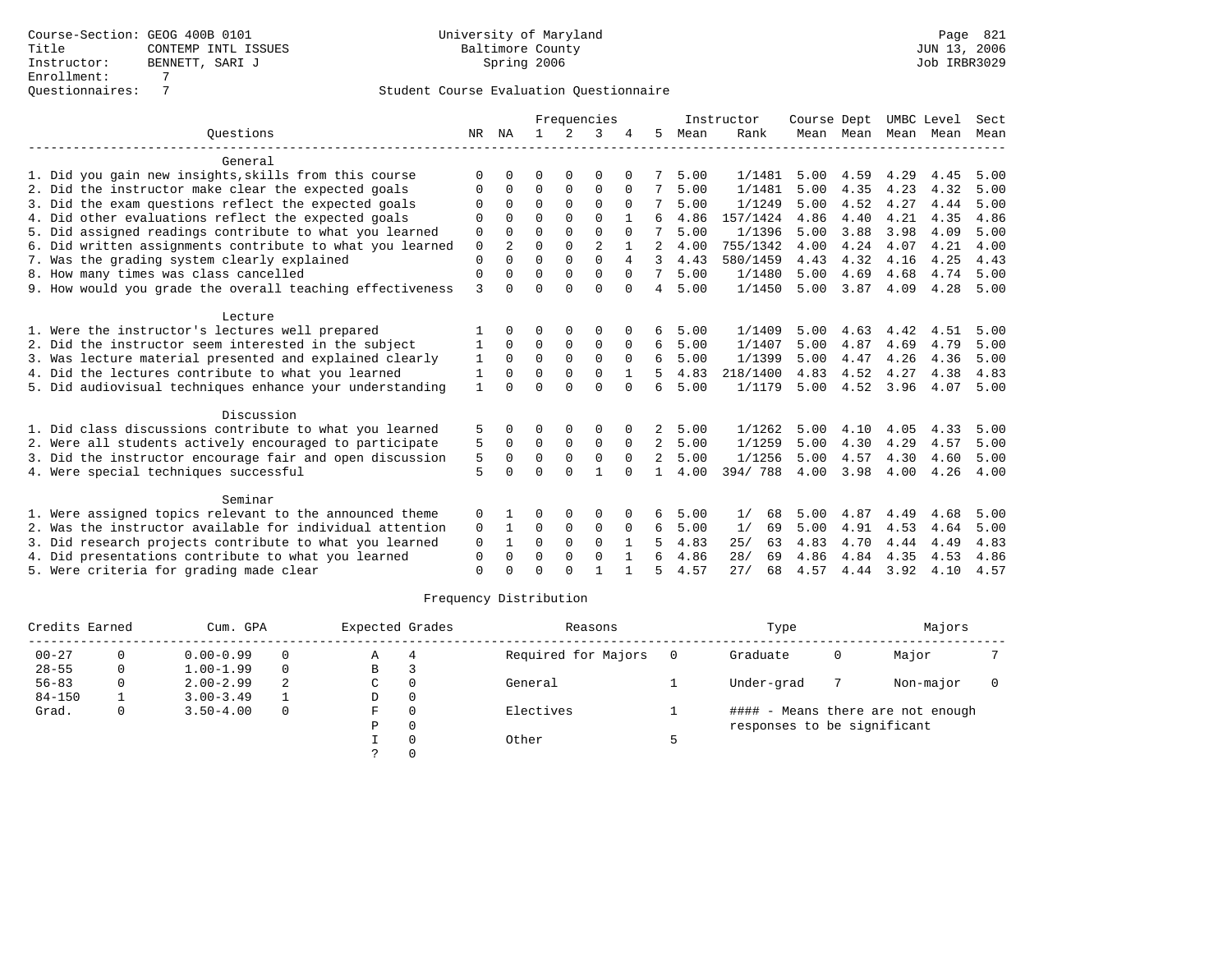|                                                           |                |              |              |              | Frequencies    |                |                |      | Instructor       | Course Dept |                | UMBC Level |      | Sect        |
|-----------------------------------------------------------|----------------|--------------|--------------|--------------|----------------|----------------|----------------|------|------------------|-------------|----------------|------------|------|-------------|
| Ouestions                                                 | NR             | NA           | $\mathbf{1}$ | 2            | 3              |                | .5             | Mean | Rank             |             | Mean Mean Mean |            | Mean | Mean        |
| General                                                   |                |              |              |              |                |                |                |      |                  |             |                |            |      |             |
| 1. Did you gain new insights, skills from this course     | ∩              |              | $\Omega$     |              | O              |                |                | 4.40 | 678/1481         | 4.40        | 4.59           | 4.29       | 4.45 | 4.40        |
| 2. Did the instructor make clear the expected goals       | O              | $\Omega$     | $\Omega$     | 0            |                |                |                | 4.40 | 661/1481         | 4.40        | 4.35           | 4.23       | 4.32 | 4.40        |
| 3. Did the exam questions reflect the expected goals      | $\Omega$       | 4            | $\Omega$     | $\Omega$     | $\Omega$       |                |                |      | $5.00$ ****/1249 | $***$ * * * | 4.52           | 4.27       | 4.44 | $***$       |
| 4. Did other evaluations reflect the expected goals       |                |              | $\Omega$     |              | $\cap$         |                |                |      | 3.80 1160/1424   | 3.80        | 4.40           | 4.21       | 4.35 | 3.80        |
| 5. Did assigned readings contribute to what you learned   | $\mathbf 0$    |              |              |              | $\Omega$       |                | $\mathbf{1}$   |      | 3.00 1292/1396   | 3.00        | 3.88           | 3.98       | 4.09 | 3.00        |
| 6. Did written assignments contribute to what you learned | $\mathbf 0$    | $\Omega$     | $\Omega$     | $\Omega$     | $\overline{2}$ |                | $\mathbf{1}$   | 3.80 | 956/1342         | 3.80        | 4.24           | 4.07       | 4.21 | 3.80        |
| 7. Was the grading system clearly explained               | $\Omega$       | $\Omega$     | $\Omega$     |              | $\Omega$       | $\mathcal{L}$  | $\mathbf{1}$   |      | 3.80 1125/1459   | 3.80        | 4.32           | 4.16       | 4.25 | 3.80        |
| 8. How many times was class cancelled                     | $\Omega$       | $\cap$       | $\Omega$     | $\Omega$     | $\Omega$       | $\cap$         | 5              | 5.00 | 1/1480           | 5.00        | 4.69           | 4.68       | 4.74 | 5.00        |
| 9. How would you grade the overall teaching effectiveness | 1              |              | $\Omega$     | $\cap$       | 1              |                | 2              | 4.25 | 630/1450         | 4.25        | 3.87           | 4.09       | 4.28 | 4.25        |
| Lecture                                                   |                |              |              |              |                |                |                |      |                  |             |                |            |      |             |
| 1. Were the instructor's lectures well prepared           | ∩              | <sup>0</sup> | O            | <sup>0</sup> | O              |                |                | 4.80 | 334/1409         | 4.80        | 4.63           | 4.42       | 4.51 | 4.80        |
| 2. Did the instructor seem interested in the subject      | $\Omega$       | $\Omega$     | $\Omega$     | $\Omega$     | $\Omega$       | 0              | 5              | 5.00 | 1/1407           | 5.00        | 4.87           | 4.69       | 4.79 | 5.00        |
| 3. Was lecture material presented and explained clearly   | 0              | $\Omega$     | $\Omega$     | $\Omega$     | $\Omega$       | 2              | 3              | 4.60 | 459/1399         | 4.60        | 4.47           | 4.26       | 4.36 | 4.60        |
| 4. Did the lectures contribute to what you learned        | 0              | $\Omega$     | $\Omega$     | $\Omega$     | $\mathbf{1}$   | $\overline{2}$ | 2              | 4.20 | 913/1400         | 4.20        | 4.52           | 4.27       | 4.38 | 4.20        |
| 5. Did audiovisual techniques enhance your understanding  | $\Omega$       |              | $\Omega$     | $\Omega$     | $\Omega$       | 2              | 2              | 4.50 | 259/1179         | 4.50        | 4.52           | 3.96       | 4.07 | 4.50        |
| Laboratory                                                |                |              |              |              |                |                |                |      |                  |             |                |            |      |             |
| 1. Did the lab increase understanding of the material     | 4              | $\Omega$     | ∩            |              |                |                |                |      | $3.00$ ****/ 246 | ****        | 4.90           | 4.20       | 4.45 | ****        |
| 2. Were you provided with adequate background information | 4              | $\Omega$     | $\mathbf{1}$ | $\Omega$     | $\Omega$       | $\Omega$       | $\Omega$       |      | $1.00$ ****/ 249 | ****        | 4.62           | 4.11       | 3.87 | $***$ * * * |
| 3. Were necessary materials available for lab activities  | 4              | $\Omega$     | $\Omega$     | $\Omega$     | $\Omega$       |                |                |      | $4.00$ ****/ 242 | $***$ * * * | 4.90           | 4.40       | 4.45 | $***$ * * * |
| 4. Did the lab instructor provide assistance              | 4              | $\Omega$     | $\Omega$     |              | $\cap$         | $\Omega$       |                |      | $2.00$ ****/ 240 | ****        | 4.90           | 4.20       | 4.43 | ****        |
| 5. Were requirements for lab reports clearly specified    | $\overline{4}$ |              | $\Omega$     | $\cap$       |                |                | $\cap$         |      | $3.00$ ****/ 217 | $***$ * * * | 4.66           | 4.04       | 3.86 | $***$ *     |
| Field Work                                                |                |              |              |              |                |                |                |      |                  |             |                |            |      |             |
| 1. Did field experience contribute to what you learned    | 2              | 0            | O            | $\Omega$     | O              | 0              | 3              | 5.00 | 59<br>1/         | 5.00        | 4.69           | 4.30       | 4.93 | 5.00        |
| 2. Did you clearly understand your evaluation criteria    |                | $\Omega$     | $\Omega$     | $\Omega$     | 0              | $\Omega$       | 3              | 5.00 | 1/<br>51         | 5.00        | 4.43           | 4.00       | 4.56 | 5.00        |
| 3. Was the instructor available for consultation          |                | <sup>0</sup> | $\Omega$     | $\Omega$     | $\Omega$       | $\Omega$       | 3              | 5.00 | 1/<br>36         | 5.00        | 4.78           | 4.60       | 4.91 | 5.00        |
| 4. To what degree could you discuss your evaluations      | $\overline{2}$ | $\cap$       | $\Omega$     | $\Omega$     | $\Omega$       |                | $\overline{2}$ | 4.67 | 19/<br>41        | 4.67        | 4.66           | 4.26       | 4.72 | 4.67        |
| 5. Did conferences help you carry out field activities    | $\overline{a}$ |              |              |              | $\cap$         |                | 3              | 5.00 | 1/<br>31         | 5.00        | 4.88           | 4.42       | 4.83 | 5.00        |

| Credits Earned |   | Cum. GPA      |          | Expected Grades |          | Reasons             |   | Type                        |   | Majors                            |  |
|----------------|---|---------------|----------|-----------------|----------|---------------------|---|-----------------------------|---|-----------------------------------|--|
| $00 - 27$      |   | $0.00 - 0.99$ | $\Omega$ | Α               | 2        | Required for Majors |   | Graduate                    | 0 | Major                             |  |
| $28 - 55$      | 0 | $1.00 - 1.99$ | $\Omega$ | В               | 2        |                     |   |                             |   |                                   |  |
| $56 - 83$      | 0 | $2.00 - 2.99$ | 2        | C               | 0        | General             |   | Under-grad                  |   | Non-major                         |  |
| $84 - 150$     |   | $3.00 - 3.49$ | $\Omega$ | D               | 0        |                     |   |                             |   |                                   |  |
| Grad.          | 0 | $3.50 - 4.00$ | -2.      | F               | $\Omega$ | Electives           |   |                             |   | #### - Means there are not enough |  |
|                |   |               |          | P               | 0        |                     |   | responses to be significant |   |                                   |  |
|                |   |               |          |                 | $\Omega$ | Other               | A |                             |   |                                   |  |
|                |   |               |          |                 |          |                     |   |                             |   |                                   |  |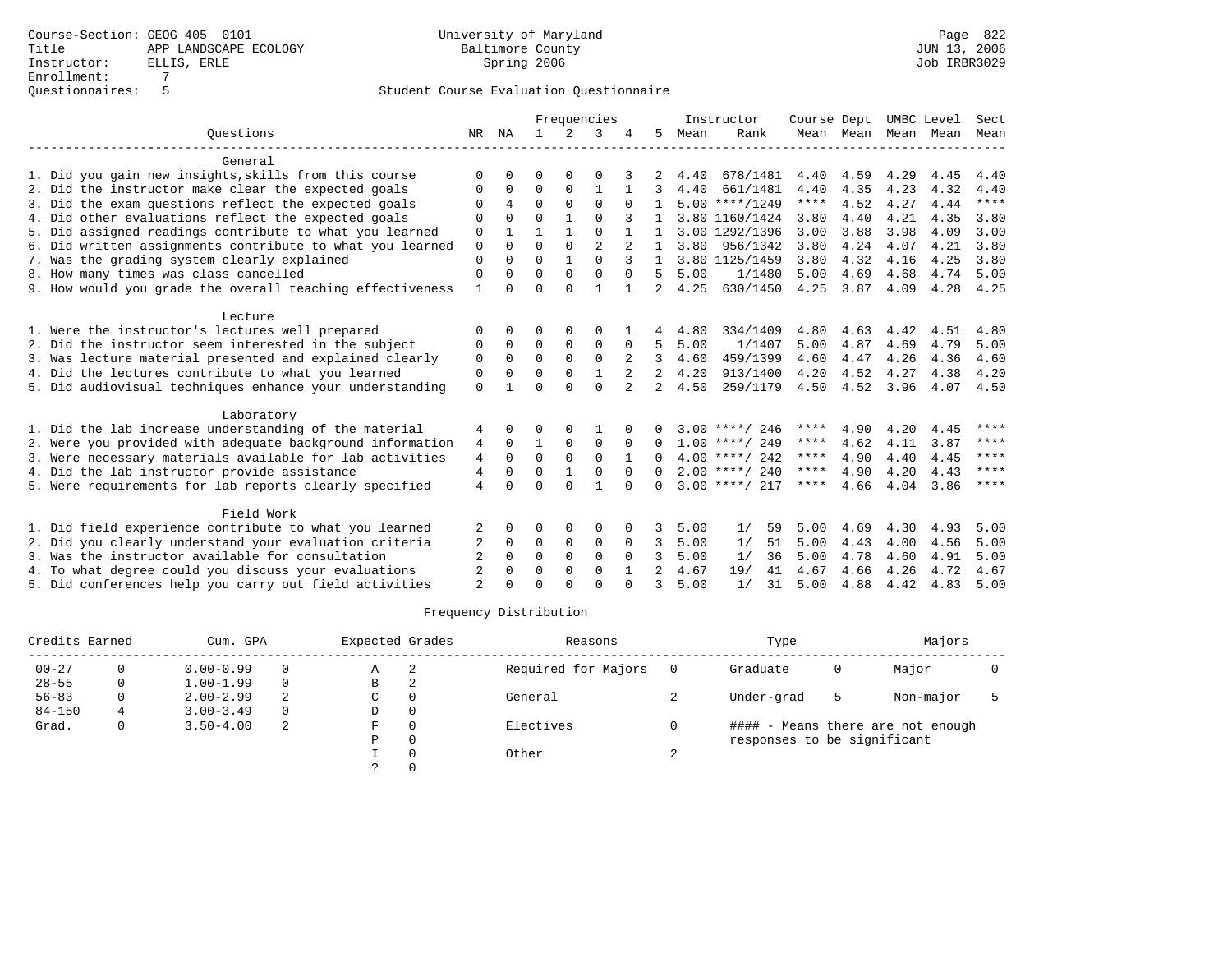|                                                           | Frequencies<br>Instructor |          |               | Course Dept    |                |          | UMBC Level   | Sect |                |      |                  |                     |      |      |
|-----------------------------------------------------------|---------------------------|----------|---------------|----------------|----------------|----------|--------------|------|----------------|------|------------------|---------------------|------|------|
| Ouestions                                                 | NR                        | ΝA       | $\mathbf{1}$  | 2              | 3              |          | 5.           | Mean | Rank           |      |                  | Mean Mean Mean Mean |      | Mean |
| General                                                   |                           |          |               |                |                |          |              |      |                |      |                  |                     |      |      |
| 1. Did you gain new insights, skills from this course     | $\Omega$                  | $\Omega$ | U             | $\Omega$       |                |          |              | 4.40 | 678/1481       | 4.40 | 4.59             | 4.29                | 4.45 | 4.40 |
| 2. Did the instructor make clear the expected goals       | $\Omega$                  | $\Omega$ | $\Omega$      | $\overline{a}$ | 2              |          | $\Omega$     |      | 2.80 1454/1481 | 2.80 | 4.35             | 4.23                | 4.32 | 2.80 |
| 4. Did other evaluations reflect the expected goals       | $\Omega$                  | $\Omega$ | $\Omega$      |                |                |          |              |      | 3.20 1343/1424 | 3.20 | 4.40             | 4.21                | 4.35 | 3.20 |
| 5. Did assigned readings contribute to what you learned   |                           |          | $\Omega$      | $\Omega$       | $\cap$         |          |              |      | 4.80 111/1396  | 4.80 | 3.88             | 3.98                | 4.09 | 4.80 |
| 6. Did written assignments contribute to what you learned |                           |          | $\Omega$      | $\Omega$       | 3              |          |              |      | 3.60 1071/1342 | 3.60 | 4.24             | 4.07                | 4.21 | 3.60 |
| 7. Was the grading system clearly explained               |                           |          | $\Omega$      | $\Omega$       | ς              |          | $\Omega$     |      | 3.25 1337/1459 | 3.25 | 4.32             | 4.16                | 4.25 | 3.25 |
| 8. How many times was class cancelled                     | $\mathbf 0$               | $\Omega$ | $\Omega$      | 5              | $\Omega$       | $\Omega$ | $\Omega$     |      | 2.00 1478/1480 | 2.00 | 4.69             | 4.68                | 4.74 | 2.00 |
| 9. How would you grade the overall teaching effectiveness | $\overline{a}$            | 0        | $\Omega$      | $\cap$         | $\overline{a}$ |          |              |      | 3.33 1285/1450 | 3.33 | 3.87             | 4.09                | 4.28 | 3.33 |
| Lecture                                                   |                           |          |               |                |                |          |              |      |                |      |                  |                     |      |      |
| 1. Were the instructor's lectures well prepared           | 3                         | 0        | 0             |                | 0              |          |              |      | 3.00 1356/1409 | 3.00 | 4.63             | 4.42                | 4.51 | 3.00 |
| 2. Did the instructor seem interested in the subject      | $\overline{a}$            | $\Omega$ | $\Omega$      | $\Omega$       | $\Omega$       | $\Omega$ | 3            | 5.00 | 1/1407         | 5.00 | 4.87             | 4.69                | 4.79 | 5.00 |
| 3. Was lecture material presented and explained clearly   | 3                         | $\Omega$ | $\mathbf 0$   | $\mathbf{1}$   | $\mathbf 0$    |          | $\Omega$     |      | 3.00 1325/1399 | 3.00 | 4.47             | 4.26                | 4.36 | 3.00 |
| 4. Did the lectures contribute to what you learned        | $\overline{a}$            |          | $\Omega$      | $\Omega$       |                |          | $\mathbf{1}$ |      | 3.67 1183/1400 |      | $3.67$ 4.52 4.27 |                     | 4.38 | 3.67 |
| Discussion                                                |                           |          |               |                |                |          |              |      |                |      |                  |                     |      |      |
| 1. Did class discussions contribute to what you learned   | 0                         | 0        |               | 0              | 0              |          | 4            | 4.80 | 167/1262       | 4.80 | 4.10             | 4.05                | 4.33 | 4.80 |
| 2. Were all students actively encouraged to participate   | 0                         | $\Omega$ | 0<br>$\Omega$ | $\mathbf 0$    | $\mathbf 0$    | $\Omega$ | .5           | 5.00 | 1/1259         | 5.00 | 4.30             | 4.29                | 4.57 | 5.00 |
| 3. Did the instructor encourage fair and open discussion  | $\Omega$                  | $\Omega$ | $\Omega$      | $\Omega$       | $\Omega$       | $\Omega$ | 5            | 5.00 | 1/1256         | 5.00 | 4.57             | 4.30                | 4.60 | 5.00 |
|                                                           |                           |          |               |                |                |          |              |      |                |      |                  |                     |      |      |
| Seminar                                                   |                           |          |               |                |                |          |              |      |                |      |                  |                     |      |      |
| 1. Were assigned topics relevant to the announced theme   | 0                         | $\Omega$ | 0             | $\Omega$       | $\Omega$       |          |              | 4.40 | 48/<br>68      | 4.40 | 4.87             | 4.49                | 4.68 | 4.40 |
| 2. Was the instructor available for individual attention  | $\mathbf 0$               | $\Omega$ | 0             | $\mathbf 0$    | $\mathbf 0$    |          | 2            | 4.40 | 48/<br>69      | 4.40 | 4.91             | 4.53                | 4.64 | 4.40 |
| 3. Did research projects contribute to what you learned   | $\Omega$                  | $\Omega$ | $\Omega$      | $\mathbf{1}$   | $\overline{2}$ |          | $\Omega$     | 3.20 | 62/<br>63      | 3.20 | 4.70             | 4.44                | 4.49 | 3.20 |
| 4. Did presentations contribute to what you learned       | 0                         | $\Omega$ | $\Omega$      | $\Omega$       | $\overline{2}$ | $\Omega$ | 3            | 4.20 | 43/<br>69      | 4.20 | 4.84             | 4.35                | 4.53 | 4.20 |
| 5. Were criteria for grading made clear                   | $\Omega$                  |          | $\cap$        | $\cap$         |                |          | 0            | 3.20 | 54/<br>68      | 3.20 | 4.44             | 3.92                | 4.10 | 3.20 |

| Credits Earned |          | Cum. GPA      |          | Expected Grades |              | Reasons             | Type                        |   | Majors                            |  |
|----------------|----------|---------------|----------|-----------------|--------------|---------------------|-----------------------------|---|-----------------------------------|--|
| $00 - 27$      |          | $0.00 - 0.99$ | $\Omega$ | Α               |              | Required for Majors | Graduate                    | 0 | Major                             |  |
| $28 - 55$      | 0        | $1.00 - 1.99$ | $\Omega$ | В               | 2            |                     |                             |   |                                   |  |
| $56 - 83$      | $\Omega$ | $2.00 - 2.99$ | 2        | C               | 0            | General             | Under-grad                  | 5 | Non-major                         |  |
| $84 - 150$     | 4        | $3.00 - 3.49$ | $\Omega$ | D               | $\mathbf{0}$ |                     |                             |   |                                   |  |
| Grad.          | 0        | $3.50 - 4.00$ | -2       | F               | $\Omega$     | Electives           |                             |   | #### - Means there are not enough |  |
|                |          |               |          | Ρ               | 0            |                     | responses to be significant |   |                                   |  |
|                |          |               |          |                 | $\Omega$     | Other               |                             |   |                                   |  |
|                |          |               |          | $\mathcal{L}$   | $\Omega$     |                     |                             |   |                                   |  |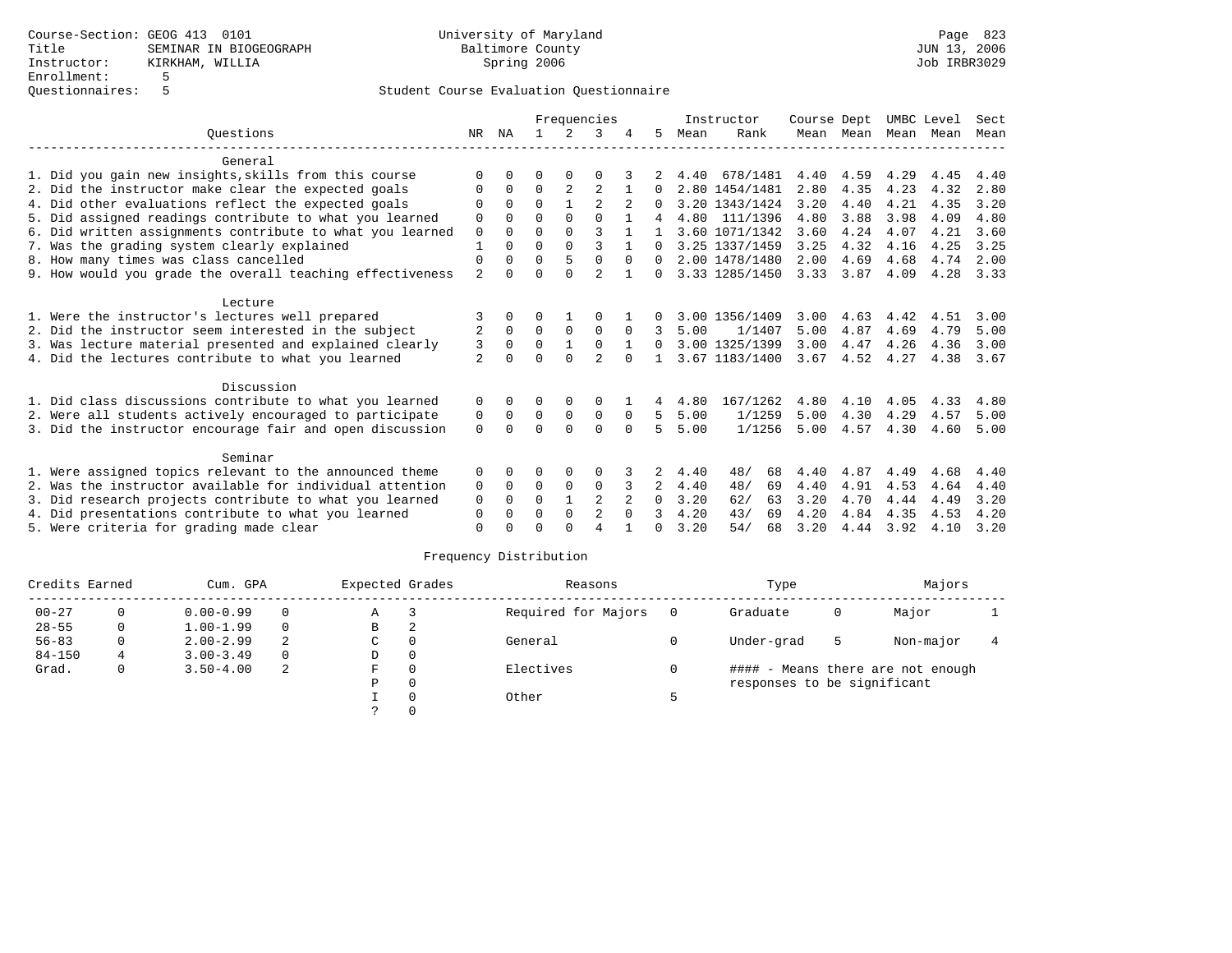| Ouestions<br>2<br>NR NA<br>$\mathbf{1}$<br>3<br>5<br>Rank<br>Mean<br>Mean Mean Mean Mean<br>Mean<br>General<br>1. Did you gain new insights, skills from this course<br>2<br>4.27<br>818/1481<br>4.27<br>4.59<br>4.29<br>4.45<br>4.27<br>∩<br>0<br>U<br>$\overline{a}$<br>$\Omega$<br>0<br>2. Did the instructor make clear the expected goals<br>$\Omega$<br>3<br>4.36<br>704/1481<br>4.36<br>4.35<br>4.23<br>4.32<br>4.36<br>$\Omega$<br>6<br>$\Omega$<br>$\mathbf 0$<br>****<br>4.52<br>$***$<br>3. Did the exam questions reflect the expected goals<br>9<br>0<br>$5.00$ ****/1249<br>4.27<br>4.44<br>0<br>1<br>$\mathbf{1}$<br>4. Did other evaluations reflect the expected goals<br>$\Omega$<br>$\Omega$<br>4.21<br>4.35<br>1<br>2<br>4.56<br>385/1424<br>4.56<br>4.40<br>4.56<br>1<br>$\mathbf 0$<br>1<br>$\Omega$<br>4.00<br>5. Did assigned readings contribute to what you learned<br>$\mathbf{1}$<br>707/1396<br>4.00<br>3.88<br>3.98<br>4.09<br>$\Omega$<br>4.00<br>$\mathbf{1}$<br>$\mathbf 0$<br>$\mathbf{1}$<br>$\Omega$<br>4.24<br>4.21<br>6. Did written assignments contribute to what you learned<br>364/1342<br>4.07<br>4.44<br>4.44<br>4.44<br>$\mathbf{1}$<br>2<br>$\Omega$<br>1<br>$\mathbf{1}$<br>7. Was the grading system clearly explained<br>3.88 1071/1459<br>3.88<br>4.32<br>4.25<br>3.88<br>4<br>2<br>4.16<br>$\mathbf{1}$<br>$\Omega$<br>$\Omega$<br>$\mathbf 0$<br>8. How many times was class cancelled<br>$\Omega$<br>10<br>5.00<br>1/1480<br>5.00<br>4.69<br>4.68<br>4.74<br>5.00<br>$\Omega$<br>$\mathbf{1}$<br>9. How would you grade the overall teaching effectiveness<br>$\mathbf{1}$<br>$\Omega$<br>$\Omega$<br>$\overline{2}$<br>4.60<br>259/1450<br>4.60<br>3.87<br>4.09<br>4.28<br>4.60<br>$\Omega$<br>7<br>Lecture<br>1. Were the instructor's lectures well prepared<br>3<br>$\Omega$<br>762/1409<br>0<br>$\Omega$<br>4.50<br>4.50<br>4.63<br>4.42<br>4.51<br>4.50<br>$\Omega$<br>2. Did the instructor seem interested in the subject<br>$\Omega$<br>$\Omega$<br>$\Omega$<br>4.88<br>568/1407<br>4.88<br>4.87<br>4.69<br>4.79<br>4.88<br>3<br>3. Was lecture material presented and explained clearly<br>$\Omega$<br>$\Omega$<br>0<br>$\Omega$<br>4.88<br>3<br>1<br>7<br>4.88<br>153/1399<br>4.47<br>4.26<br>4.36<br>4.88<br>4. Did the lectures contribute to what you learned<br>$\Omega$<br>0<br>$\Omega$<br>3<br>$\Omega$<br>3<br>5<br>4.63<br>468/1400<br>4.63<br>4.52<br>4.27<br>4.38<br>4.63<br>3<br>$\Omega$<br>$\Omega$<br>5. Did audiovisual techniques enhance your understanding<br>$\Omega$<br>$\overline{2}$<br>4.75<br>134/1179<br>4.75<br>4.52<br>3.96<br>4.07<br>4.75<br>$\Omega$<br>6<br>Discussion<br>1. Did class discussions contribute to what you learned<br>5<br>$\Omega$<br>631/1262<br>4.17<br>4.10<br>4.05<br>4.33<br>4.17<br>0<br>$\Omega$<br>4.17<br>5<br>$\Omega$<br>$\mathbf 0$<br>2. Were all students actively encouraged to participate<br>$\Omega$<br>5.00<br>1/1259<br>5.00<br>4.30<br>4.29<br>4.57<br>5.00<br>0<br>$\Omega$<br>6<br>5<br>$\mathbf 0$<br>$\mathbf 0$<br>1/1256<br>3. Did the instructor encourage fair and open discussion<br>0<br>5.00<br>5.00<br>4.57<br>4.30<br>4.60<br>5.00<br>0<br>$\Omega$<br>6<br>$***$ * * * |
|---------------------------------------------------------------------------------------------------------------------------------------------------------------------------------------------------------------------------------------------------------------------------------------------------------------------------------------------------------------------------------------------------------------------------------------------------------------------------------------------------------------------------------------------------------------------------------------------------------------------------------------------------------------------------------------------------------------------------------------------------------------------------------------------------------------------------------------------------------------------------------------------------------------------------------------------------------------------------------------------------------------------------------------------------------------------------------------------------------------------------------------------------------------------------------------------------------------------------------------------------------------------------------------------------------------------------------------------------------------------------------------------------------------------------------------------------------------------------------------------------------------------------------------------------------------------------------------------------------------------------------------------------------------------------------------------------------------------------------------------------------------------------------------------------------------------------------------------------------------------------------------------------------------------------------------------------------------------------------------------------------------------------------------------------------------------------------------------------------------------------------------------------------------------------------------------------------------------------------------------------------------------------------------------------------------------------------------------------------------------------------------------------------------------------------------------------------------------------------------------------------------------------------------------------------------------------------------------------------------------------------------------------------------------------------------------------------------------------------------------------------------------------------------------------------------------------------------------------------------------------------------------------------------------------------------------------------------------------------------------------------------------------------------------------------------------------------------------------------------------------------------------------------------------------------------------------------------------------|
|                                                                                                                                                                                                                                                                                                                                                                                                                                                                                                                                                                                                                                                                                                                                                                                                                                                                                                                                                                                                                                                                                                                                                                                                                                                                                                                                                                                                                                                                                                                                                                                                                                                                                                                                                                                                                                                                                                                                                                                                                                                                                                                                                                                                                                                                                                                                                                                                                                                                                                                                                                                                                                                                                                                                                                                                                                                                                                                                                                                                                                                                                                                                                                                                                           |
|                                                                                                                                                                                                                                                                                                                                                                                                                                                                                                                                                                                                                                                                                                                                                                                                                                                                                                                                                                                                                                                                                                                                                                                                                                                                                                                                                                                                                                                                                                                                                                                                                                                                                                                                                                                                                                                                                                                                                                                                                                                                                                                                                                                                                                                                                                                                                                                                                                                                                                                                                                                                                                                                                                                                                                                                                                                                                                                                                                                                                                                                                                                                                                                                                           |
|                                                                                                                                                                                                                                                                                                                                                                                                                                                                                                                                                                                                                                                                                                                                                                                                                                                                                                                                                                                                                                                                                                                                                                                                                                                                                                                                                                                                                                                                                                                                                                                                                                                                                                                                                                                                                                                                                                                                                                                                                                                                                                                                                                                                                                                                                                                                                                                                                                                                                                                                                                                                                                                                                                                                                                                                                                                                                                                                                                                                                                                                                                                                                                                                                           |
|                                                                                                                                                                                                                                                                                                                                                                                                                                                                                                                                                                                                                                                                                                                                                                                                                                                                                                                                                                                                                                                                                                                                                                                                                                                                                                                                                                                                                                                                                                                                                                                                                                                                                                                                                                                                                                                                                                                                                                                                                                                                                                                                                                                                                                                                                                                                                                                                                                                                                                                                                                                                                                                                                                                                                                                                                                                                                                                                                                                                                                                                                                                                                                                                                           |
|                                                                                                                                                                                                                                                                                                                                                                                                                                                                                                                                                                                                                                                                                                                                                                                                                                                                                                                                                                                                                                                                                                                                                                                                                                                                                                                                                                                                                                                                                                                                                                                                                                                                                                                                                                                                                                                                                                                                                                                                                                                                                                                                                                                                                                                                                                                                                                                                                                                                                                                                                                                                                                                                                                                                                                                                                                                                                                                                                                                                                                                                                                                                                                                                                           |
|                                                                                                                                                                                                                                                                                                                                                                                                                                                                                                                                                                                                                                                                                                                                                                                                                                                                                                                                                                                                                                                                                                                                                                                                                                                                                                                                                                                                                                                                                                                                                                                                                                                                                                                                                                                                                                                                                                                                                                                                                                                                                                                                                                                                                                                                                                                                                                                                                                                                                                                                                                                                                                                                                                                                                                                                                                                                                                                                                                                                                                                                                                                                                                                                                           |
|                                                                                                                                                                                                                                                                                                                                                                                                                                                                                                                                                                                                                                                                                                                                                                                                                                                                                                                                                                                                                                                                                                                                                                                                                                                                                                                                                                                                                                                                                                                                                                                                                                                                                                                                                                                                                                                                                                                                                                                                                                                                                                                                                                                                                                                                                                                                                                                                                                                                                                                                                                                                                                                                                                                                                                                                                                                                                                                                                                                                                                                                                                                                                                                                                           |
|                                                                                                                                                                                                                                                                                                                                                                                                                                                                                                                                                                                                                                                                                                                                                                                                                                                                                                                                                                                                                                                                                                                                                                                                                                                                                                                                                                                                                                                                                                                                                                                                                                                                                                                                                                                                                                                                                                                                                                                                                                                                                                                                                                                                                                                                                                                                                                                                                                                                                                                                                                                                                                                                                                                                                                                                                                                                                                                                                                                                                                                                                                                                                                                                                           |
|                                                                                                                                                                                                                                                                                                                                                                                                                                                                                                                                                                                                                                                                                                                                                                                                                                                                                                                                                                                                                                                                                                                                                                                                                                                                                                                                                                                                                                                                                                                                                                                                                                                                                                                                                                                                                                                                                                                                                                                                                                                                                                                                                                                                                                                                                                                                                                                                                                                                                                                                                                                                                                                                                                                                                                                                                                                                                                                                                                                                                                                                                                                                                                                                                           |
|                                                                                                                                                                                                                                                                                                                                                                                                                                                                                                                                                                                                                                                                                                                                                                                                                                                                                                                                                                                                                                                                                                                                                                                                                                                                                                                                                                                                                                                                                                                                                                                                                                                                                                                                                                                                                                                                                                                                                                                                                                                                                                                                                                                                                                                                                                                                                                                                                                                                                                                                                                                                                                                                                                                                                                                                                                                                                                                                                                                                                                                                                                                                                                                                                           |
|                                                                                                                                                                                                                                                                                                                                                                                                                                                                                                                                                                                                                                                                                                                                                                                                                                                                                                                                                                                                                                                                                                                                                                                                                                                                                                                                                                                                                                                                                                                                                                                                                                                                                                                                                                                                                                                                                                                                                                                                                                                                                                                                                                                                                                                                                                                                                                                                                                                                                                                                                                                                                                                                                                                                                                                                                                                                                                                                                                                                                                                                                                                                                                                                                           |
|                                                                                                                                                                                                                                                                                                                                                                                                                                                                                                                                                                                                                                                                                                                                                                                                                                                                                                                                                                                                                                                                                                                                                                                                                                                                                                                                                                                                                                                                                                                                                                                                                                                                                                                                                                                                                                                                                                                                                                                                                                                                                                                                                                                                                                                                                                                                                                                                                                                                                                                                                                                                                                                                                                                                                                                                                                                                                                                                                                                                                                                                                                                                                                                                                           |
|                                                                                                                                                                                                                                                                                                                                                                                                                                                                                                                                                                                                                                                                                                                                                                                                                                                                                                                                                                                                                                                                                                                                                                                                                                                                                                                                                                                                                                                                                                                                                                                                                                                                                                                                                                                                                                                                                                                                                                                                                                                                                                                                                                                                                                                                                                                                                                                                                                                                                                                                                                                                                                                                                                                                                                                                                                                                                                                                                                                                                                                                                                                                                                                                                           |
|                                                                                                                                                                                                                                                                                                                                                                                                                                                                                                                                                                                                                                                                                                                                                                                                                                                                                                                                                                                                                                                                                                                                                                                                                                                                                                                                                                                                                                                                                                                                                                                                                                                                                                                                                                                                                                                                                                                                                                                                                                                                                                                                                                                                                                                                                                                                                                                                                                                                                                                                                                                                                                                                                                                                                                                                                                                                                                                                                                                                                                                                                                                                                                                                                           |
|                                                                                                                                                                                                                                                                                                                                                                                                                                                                                                                                                                                                                                                                                                                                                                                                                                                                                                                                                                                                                                                                                                                                                                                                                                                                                                                                                                                                                                                                                                                                                                                                                                                                                                                                                                                                                                                                                                                                                                                                                                                                                                                                                                                                                                                                                                                                                                                                                                                                                                                                                                                                                                                                                                                                                                                                                                                                                                                                                                                                                                                                                                                                                                                                                           |
|                                                                                                                                                                                                                                                                                                                                                                                                                                                                                                                                                                                                                                                                                                                                                                                                                                                                                                                                                                                                                                                                                                                                                                                                                                                                                                                                                                                                                                                                                                                                                                                                                                                                                                                                                                                                                                                                                                                                                                                                                                                                                                                                                                                                                                                                                                                                                                                                                                                                                                                                                                                                                                                                                                                                                                                                                                                                                                                                                                                                                                                                                                                                                                                                                           |
|                                                                                                                                                                                                                                                                                                                                                                                                                                                                                                                                                                                                                                                                                                                                                                                                                                                                                                                                                                                                                                                                                                                                                                                                                                                                                                                                                                                                                                                                                                                                                                                                                                                                                                                                                                                                                                                                                                                                                                                                                                                                                                                                                                                                                                                                                                                                                                                                                                                                                                                                                                                                                                                                                                                                                                                                                                                                                                                                                                                                                                                                                                                                                                                                                           |
|                                                                                                                                                                                                                                                                                                                                                                                                                                                                                                                                                                                                                                                                                                                                                                                                                                                                                                                                                                                                                                                                                                                                                                                                                                                                                                                                                                                                                                                                                                                                                                                                                                                                                                                                                                                                                                                                                                                                                                                                                                                                                                                                                                                                                                                                                                                                                                                                                                                                                                                                                                                                                                                                                                                                                                                                                                                                                                                                                                                                                                                                                                                                                                                                                           |
|                                                                                                                                                                                                                                                                                                                                                                                                                                                                                                                                                                                                                                                                                                                                                                                                                                                                                                                                                                                                                                                                                                                                                                                                                                                                                                                                                                                                                                                                                                                                                                                                                                                                                                                                                                                                                                                                                                                                                                                                                                                                                                                                                                                                                                                                                                                                                                                                                                                                                                                                                                                                                                                                                                                                                                                                                                                                                                                                                                                                                                                                                                                                                                                                                           |
|                                                                                                                                                                                                                                                                                                                                                                                                                                                                                                                                                                                                                                                                                                                                                                                                                                                                                                                                                                                                                                                                                                                                                                                                                                                                                                                                                                                                                                                                                                                                                                                                                                                                                                                                                                                                                                                                                                                                                                                                                                                                                                                                                                                                                                                                                                                                                                                                                                                                                                                                                                                                                                                                                                                                                                                                                                                                                                                                                                                                                                                                                                                                                                                                                           |
|                                                                                                                                                                                                                                                                                                                                                                                                                                                                                                                                                                                                                                                                                                                                                                                                                                                                                                                                                                                                                                                                                                                                                                                                                                                                                                                                                                                                                                                                                                                                                                                                                                                                                                                                                                                                                                                                                                                                                                                                                                                                                                                                                                                                                                                                                                                                                                                                                                                                                                                                                                                                                                                                                                                                                                                                                                                                                                                                                                                                                                                                                                                                                                                                                           |
|                                                                                                                                                                                                                                                                                                                                                                                                                                                                                                                                                                                                                                                                                                                                                                                                                                                                                                                                                                                                                                                                                                                                                                                                                                                                                                                                                                                                                                                                                                                                                                                                                                                                                                                                                                                                                                                                                                                                                                                                                                                                                                                                                                                                                                                                                                                                                                                                                                                                                                                                                                                                                                                                                                                                                                                                                                                                                                                                                                                                                                                                                                                                                                                                                           |
|                                                                                                                                                                                                                                                                                                                                                                                                                                                                                                                                                                                                                                                                                                                                                                                                                                                                                                                                                                                                                                                                                                                                                                                                                                                                                                                                                                                                                                                                                                                                                                                                                                                                                                                                                                                                                                                                                                                                                                                                                                                                                                                                                                                                                                                                                                                                                                                                                                                                                                                                                                                                                                                                                                                                                                                                                                                                                                                                                                                                                                                                                                                                                                                                                           |
|                                                                                                                                                                                                                                                                                                                                                                                                                                                                                                                                                                                                                                                                                                                                                                                                                                                                                                                                                                                                                                                                                                                                                                                                                                                                                                                                                                                                                                                                                                                                                                                                                                                                                                                                                                                                                                                                                                                                                                                                                                                                                                                                                                                                                                                                                                                                                                                                                                                                                                                                                                                                                                                                                                                                                                                                                                                                                                                                                                                                                                                                                                                                                                                                                           |
| 4. Were special techniques successful<br>5<br>$\Omega$<br>$\Omega$<br>$\Omega$<br>$5.00$ ****/ 788<br>$***$ * * *<br>3.98<br>4.00<br>5<br>$\Omega$<br>4.26<br>$\mathbf{1}$                                                                                                                                                                                                                                                                                                                                                                                                                                                                                                                                                                                                                                                                                                                                                                                                                                                                                                                                                                                                                                                                                                                                                                                                                                                                                                                                                                                                                                                                                                                                                                                                                                                                                                                                                                                                                                                                                                                                                                                                                                                                                                                                                                                                                                                                                                                                                                                                                                                                                                                                                                                                                                                                                                                                                                                                                                                                                                                                                                                                                                                |
| Laboratory                                                                                                                                                                                                                                                                                                                                                                                                                                                                                                                                                                                                                                                                                                                                                                                                                                                                                                                                                                                                                                                                                                                                                                                                                                                                                                                                                                                                                                                                                                                                                                                                                                                                                                                                                                                                                                                                                                                                                                                                                                                                                                                                                                                                                                                                                                                                                                                                                                                                                                                                                                                                                                                                                                                                                                                                                                                                                                                                                                                                                                                                                                                                                                                                                |
| 1. Did the lab increase understanding of the material<br>****<br>10<br>$\Omega$<br>0<br>****<br>4.90<br>4.20<br>4.45<br>0<br>0<br>$5.00$ ****/ 246                                                                                                                                                                                                                                                                                                                                                                                                                                                                                                                                                                                                                                                                                                                                                                                                                                                                                                                                                                                                                                                                                                                                                                                                                                                                                                                                                                                                                                                                                                                                                                                                                                                                                                                                                                                                                                                                                                                                                                                                                                                                                                                                                                                                                                                                                                                                                                                                                                                                                                                                                                                                                                                                                                                                                                                                                                                                                                                                                                                                                                                                        |
| $\mathbf 0$<br>0<br>****<br>2. Were you provided with adequate background information<br>10<br>$\Omega$<br>$\mathbf 0$<br>$5.00$ ****/ 249<br>****<br>4.62<br>4.11<br>3.87<br>$\Omega$                                                                                                                                                                                                                                                                                                                                                                                                                                                                                                                                                                                                                                                                                                                                                                                                                                                                                                                                                                                                                                                                                                                                                                                                                                                                                                                                                                                                                                                                                                                                                                                                                                                                                                                                                                                                                                                                                                                                                                                                                                                                                                                                                                                                                                                                                                                                                                                                                                                                                                                                                                                                                                                                                                                                                                                                                                                                                                                                                                                                                                    |
| $\mathbf 0$<br>$***$ * * *<br>3. Were necessary materials available for lab activities<br>10<br>$\Omega$<br>$\mathbf 0$<br>$\mathbf 0$<br>$5.00$ ****/ 242<br>$***$ * *<br>4.90<br>4.40<br>4.45<br>$\Omega$<br>$\mathbf{1}$                                                                                                                                                                                                                                                                                                                                                                                                                                                                                                                                                                                                                                                                                                                                                                                                                                                                                                                                                                                                                                                                                                                                                                                                                                                                                                                                                                                                                                                                                                                                                                                                                                                                                                                                                                                                                                                                                                                                                                                                                                                                                                                                                                                                                                                                                                                                                                                                                                                                                                                                                                                                                                                                                                                                                                                                                                                                                                                                                                                               |
| $\Omega$<br>$\Omega$<br>$\Omega$<br>$5.00$ ****/ 240<br>4.90<br>4.20<br>4.43<br>$***$ * * *<br>4. Did the lab instructor provide assistance<br>10<br>$\Omega$<br>$\Omega$<br>****<br>$\mathbf{1}$                                                                                                                                                                                                                                                                                                                                                                                                                                                                                                                                                                                                                                                                                                                                                                                                                                                                                                                                                                                                                                                                                                                                                                                                                                                                                                                                                                                                                                                                                                                                                                                                                                                                                                                                                                                                                                                                                                                                                                                                                                                                                                                                                                                                                                                                                                                                                                                                                                                                                                                                                                                                                                                                                                                                                                                                                                                                                                                                                                                                                         |
|                                                                                                                                                                                                                                                                                                                                                                                                                                                                                                                                                                                                                                                                                                                                                                                                                                                                                                                                                                                                                                                                                                                                                                                                                                                                                                                                                                                                                                                                                                                                                                                                                                                                                                                                                                                                                                                                                                                                                                                                                                                                                                                                                                                                                                                                                                                                                                                                                                                                                                                                                                                                                                                                                                                                                                                                                                                                                                                                                                                                                                                                                                                                                                                                                           |
| Seminar                                                                                                                                                                                                                                                                                                                                                                                                                                                                                                                                                                                                                                                                                                                                                                                                                                                                                                                                                                                                                                                                                                                                                                                                                                                                                                                                                                                                                                                                                                                                                                                                                                                                                                                                                                                                                                                                                                                                                                                                                                                                                                                                                                                                                                                                                                                                                                                                                                                                                                                                                                                                                                                                                                                                                                                                                                                                                                                                                                                                                                                                                                                                                                                                                   |
| 1. Were assigned topics relevant to the announced theme<br>5<br>$\Omega$<br>4.67<br>42/<br>68<br>4.67<br>4.87<br>4.49<br>4.68<br>4.67<br>0<br>0<br>0<br>2<br>4                                                                                                                                                                                                                                                                                                                                                                                                                                                                                                                                                                                                                                                                                                                                                                                                                                                                                                                                                                                                                                                                                                                                                                                                                                                                                                                                                                                                                                                                                                                                                                                                                                                                                                                                                                                                                                                                                                                                                                                                                                                                                                                                                                                                                                                                                                                                                                                                                                                                                                                                                                                                                                                                                                                                                                                                                                                                                                                                                                                                                                                            |
| 2. Was the instructor available for individual attention<br>5<br>0<br>0<br>$\mathbf 0$<br>6<br>1/<br>69<br>0<br>$\mathbf 0$<br>5.00<br>5.00<br>4.91<br>4.53<br>4.64<br>5.00                                                                                                                                                                                                                                                                                                                                                                                                                                                                                                                                                                                                                                                                                                                                                                                                                                                                                                                                                                                                                                                                                                                                                                                                                                                                                                                                                                                                                                                                                                                                                                                                                                                                                                                                                                                                                                                                                                                                                                                                                                                                                                                                                                                                                                                                                                                                                                                                                                                                                                                                                                                                                                                                                                                                                                                                                                                                                                                                                                                                                                               |
| 5<br>$\Omega$<br>3. Did research projects contribute to what you learned<br>$\Omega$<br>$\Omega$<br>5<br>25/<br>63<br>4.83<br>4.70<br>4.83<br>0<br>1<br>4.83<br>4.44<br>4.49                                                                                                                                                                                                                                                                                                                                                                                                                                                                                                                                                                                                                                                                                                                                                                                                                                                                                                                                                                                                                                                                                                                                                                                                                                                                                                                                                                                                                                                                                                                                                                                                                                                                                                                                                                                                                                                                                                                                                                                                                                                                                                                                                                                                                                                                                                                                                                                                                                                                                                                                                                                                                                                                                                                                                                                                                                                                                                                                                                                                                                              |
| $\Omega$<br>4. Did presentations contribute to what you learned<br>5<br>$\Omega$<br>$\Omega$<br>5<br>4.83<br>28/<br>69<br>4.83<br>4.83<br>$\mathbf{1}$<br>4.84<br>4.35<br>4.53<br>0                                                                                                                                                                                                                                                                                                                                                                                                                                                                                                                                                                                                                                                                                                                                                                                                                                                                                                                                                                                                                                                                                                                                                                                                                                                                                                                                                                                                                                                                                                                                                                                                                                                                                                                                                                                                                                                                                                                                                                                                                                                                                                                                                                                                                                                                                                                                                                                                                                                                                                                                                                                                                                                                                                                                                                                                                                                                                                                                                                                                                                       |
| 5<br>$\mathbf{3}$<br>$\Omega$<br>3.33<br>52/<br>3.33<br>5. Were criteria for grading made clear<br>1<br>68<br>4.44<br>3.92<br>4.10<br>3.33<br>$\Omega$<br>1                                                                                                                                                                                                                                                                                                                                                                                                                                                                                                                                                                                                                                                                                                                                                                                                                                                                                                                                                                                                                                                                                                                                                                                                                                                                                                                                                                                                                                                                                                                                                                                                                                                                                                                                                                                                                                                                                                                                                                                                                                                                                                                                                                                                                                                                                                                                                                                                                                                                                                                                                                                                                                                                                                                                                                                                                                                                                                                                                                                                                                                               |

| Credits Earned |   | Cum. GPA      |          | Expected Grades |    | Reasons             | Type                        |    | Majors                            |  |
|----------------|---|---------------|----------|-----------------|----|---------------------|-----------------------------|----|-----------------------------------|--|
| $00 - 27$      |   | $0.00 - 0.99$ | 0        | Α               | -6 | Required for Majors | Graduate                    | 0  | Major                             |  |
| $28 - 55$      | 0 | $1.00 - 1.99$ | $\Omega$ | В               |    |                     |                             |    |                                   |  |
| $56 - 83$      |   | $2.00 - 2.99$ |          | C               |    | General             | Under-grad                  | 11 | Non-major                         |  |
| $84 - 150$     |   | $3.00 - 3.49$ | 2        | D               |    |                     |                             |    |                                   |  |
| Grad.          | 0 | $3.50 - 4.00$ |          | F               |    | Electives           |                             |    | #### - Means there are not enough |  |
|                |   |               |          | Ρ               | 0  |                     | responses to be significant |    |                                   |  |
|                |   |               |          |                 |    | Other               |                             |    |                                   |  |
|                |   |               |          |                 |    |                     |                             |    |                                   |  |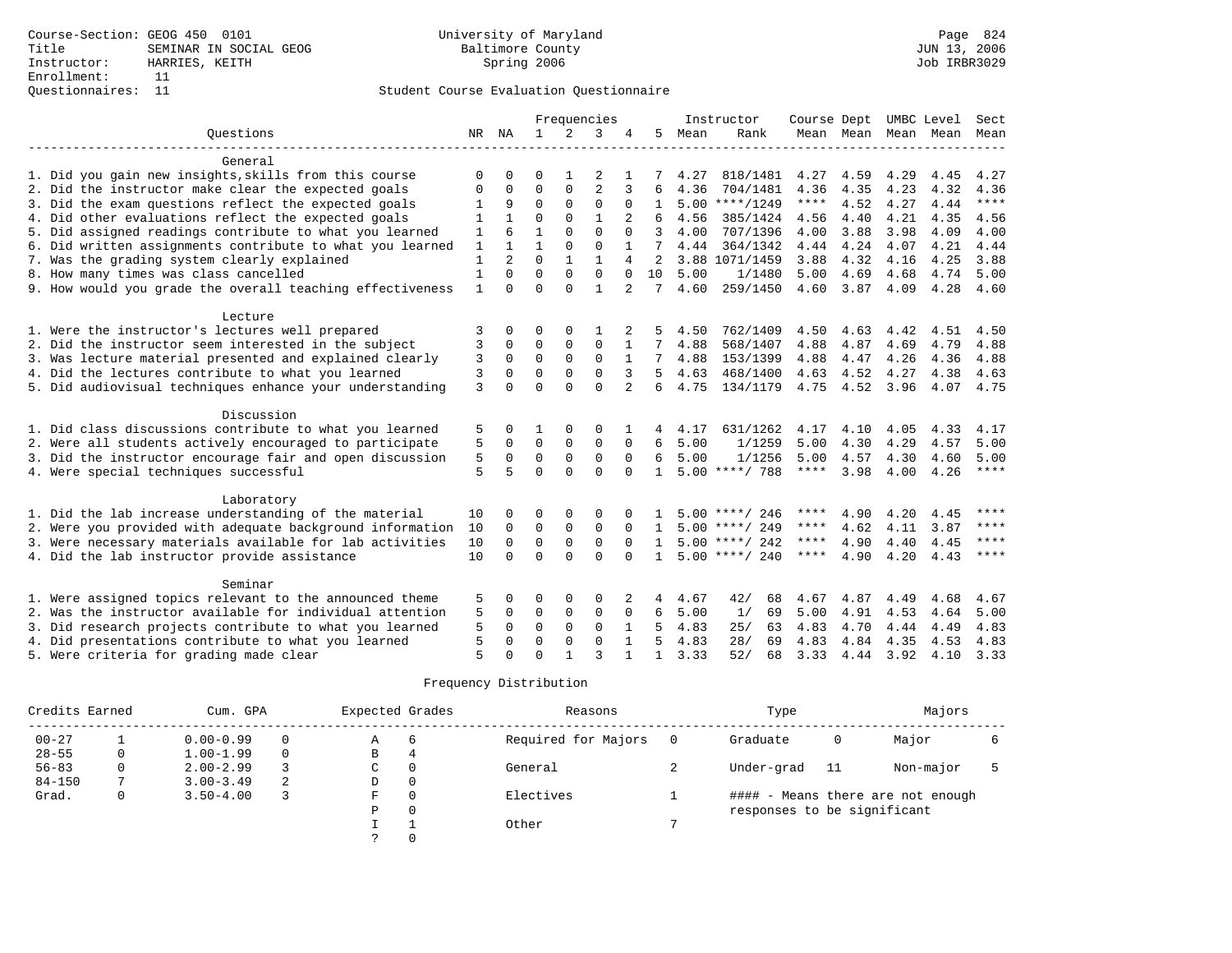|         |                                                           |              | Frequencies |          |              |                |   |               | Instructor | Course Dept      |      | UMBC Level |      | Sect |             |
|---------|-----------------------------------------------------------|--------------|-------------|----------|--------------|----------------|---|---------------|------------|------------------|------|------------|------|------|-------------|
|         | Questions                                                 | NR           | ΝA          |          |              |                | 4 | 5.            | Mean       | Rank             | Mean | Mean       | Mean | Mean | Mean        |
|         | General                                                   |              |             |          |              |                |   |               |            |                  |      |            |      |      |             |
|         | 1. Did you gain new insights, skills from this course     |              |             |          |              |                |   | 2             | 4.40       | 678/1481         | 4.40 | 4.59       | 4.29 | 4.45 | 4.40        |
|         | 2. Did the instructor make clear the expected goals       | $\Omega$     | $\Omega$    | $\Omega$ |              |                |   |               |            | 4.00 1000/1481   | 4.00 | 4.35       | 4.23 | 4.32 | 4.00        |
|         | 3. Did the exam questions reflect the expected goals      |              | 4           | $\Omega$ |              | $\Omega$       |   |               |            | $4.00$ ****/1249 | **** | 4.52       | 4.27 | 4.44 | $***$ * * * |
|         | 4. Did other evaluations reflect the expected goals       | 0            |             | $\Omega$ | $\Omega$     | 0              |   | $\Omega$      | 4.00       | 959/1424         | 4.00 | 4.40       | 4.21 | 4.35 | 4.00        |
|         | 7. Was the grading system clearly explained               | <sup>n</sup> | $\Omega$    | $\Omega$ | $\Omega$     |                |   | $\Omega$      |            | 3.40 1297/1459   | 3.40 | 4.32       | 4.16 | 4.25 | 3.40        |
|         | 8. How many times was class cancelled                     | O            | $\Omega$    | $\Omega$ | $\Omega$     |                |   |               | 4.40       | 1114/1480        | 4.40 | 4.69       | 4.68 | 4.74 | 4.40        |
|         | 9. How would you grade the overall teaching effectiveness |              |             | 0        |              |                |   | $2^{\circ}$   | 4.25       | 630/1450         | 4.25 | 3.87       | 4.09 | 4.28 | 4.25        |
| Lecture |                                                           |              |             |          |              |                |   |               |            |                  |      |            |      |      |             |
|         | 1. Were the instructor's lectures well prepared           | $\Omega$     | $\Omega$    | $\Omega$ | $\Omega$     |                | 2 | $\mathcal{L}$ | 4.60       | 648/1409         | 4.60 | 4.63       | 4.42 | 4.51 | 4.60        |
|         | 2. Did the instructor seem interested in the subject      | $\Omega$     | $\Omega$    | $\Omega$ | $\Omega$     | $\Omega$       |   | 4             | 4.80       | 728/1407         | 4.80 | 4.87       | 4.69 | 4.79 | 4.80        |
|         | 3. Was lecture material presented and explained clearly   |              | $\Omega$    | $\Omega$ |              |                | 3 | $\Omega$      |            | 3.75 1163/1399   | 3.75 | 4.47       | 4.26 | 4.36 | 3.75        |
|         | 4. Did the lectures contribute to what you learned        | $\Omega$     | $\Omega$    | $\Omega$ |              | $\mathfrak{D}$ |   |               |            | 3.40 1256/1400   | 3.40 | 4.52       | 4.27 | 4.38 | 3.40        |
|         | 5. Did audiovisual techniques enhance your understanding  |              | २           | 0        | <sup>n</sup> | <sup>n</sup>   |   |               |            | $5.00$ ****/1179 | **** | 4.52       | 3.96 | 4.07 | $***$ * * * |
|         | Discussion                                                |              |             |          |              |                |   |               |            |                  |      |            |      |      |             |
|         | 1. Did class discussions contribute to what you learned   | 3            |             |          | $\Omega$     |                |   |               | 4.50       | 345/1262         | 4.50 | 4.10       | 4.05 | 4.33 | 4.50        |
|         | 2. Were all students actively encouraged to participate   | 3            | $\Omega$    | $\Omega$ | $\Omega$     | $\Omega$       |   |               | 4.50       | 588/1259         | 4.50 | 4.30       | 4.29 | 4.57 | 4.50        |
|         | 3. Did the instructor encourage fair and open discussion  | 3            |             |          |              |                |   |               | 4.50       | 571/1256         | 4.50 | 4.57       | 4.30 | 4.60 | 4.50        |

| Credits Earned |              | Cum. GPA      |  |    | Expected Grades | Reasons             | Type                        |   | Majors                            |  |
|----------------|--------------|---------------|--|----|-----------------|---------------------|-----------------------------|---|-----------------------------------|--|
| $00 - 27$      |              | $0.00 - 0.99$ |  | Α  | 4               | Required for Majors | Graduate                    | 0 | Major                             |  |
| $28 - 55$      |              | $1.00 - 1.99$ |  | В  |                 |                     |                             |   |                                   |  |
| $56 - 83$      | 0            | $2.00 - 2.99$ |  | C. | $\Omega$        | General             | Under-grad                  | ל | Non-major                         |  |
| $84 - 150$     | 5            | $3.00 - 3.49$ |  | D  | 0               |                     |                             |   |                                   |  |
| Grad.          | $\mathbf{0}$ | $3.50 - 4.00$ |  | F  | $\Omega$        | Electives           |                             |   | #### - Means there are not enough |  |
|                |              |               |  | Ρ  | 0               |                     | responses to be significant |   |                                   |  |
|                |              |               |  |    | $\Omega$        | Other               |                             |   |                                   |  |
|                |              |               |  |    | $\Omega$        |                     |                             |   |                                   |  |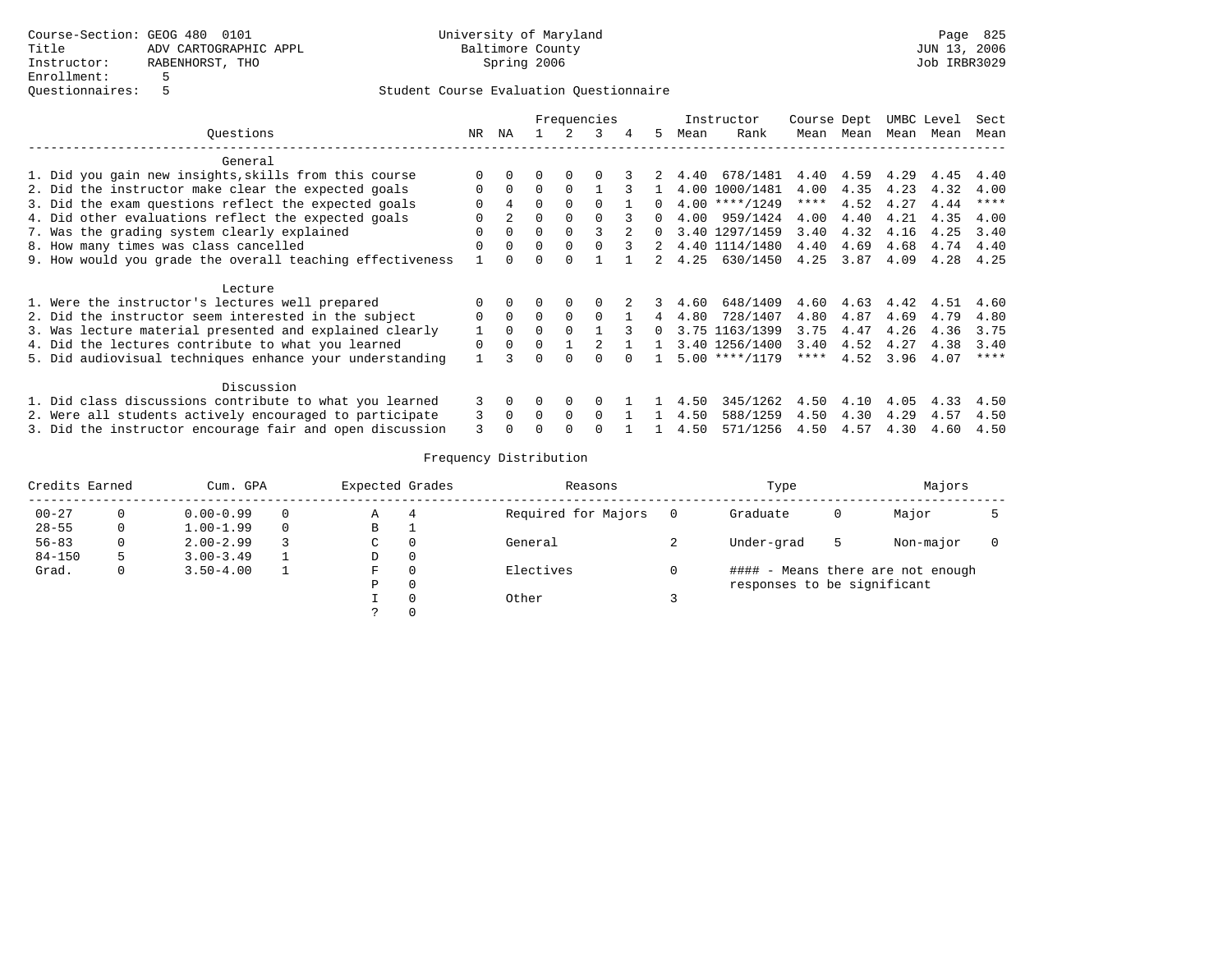|                                                           | Frequencies    |                |              |             | Instructor     | Course Dept  |               | UMBC Level |                  | Sect        |           |      |      |             |
|-----------------------------------------------------------|----------------|----------------|--------------|-------------|----------------|--------------|---------------|------------|------------------|-------------|-----------|------|------|-------------|
| Ouestions                                                 |                | NR NA          | $\mathbf{1}$ | 2           | 3              |              | 5.            | Mean       | Rank             |             | Mean Mean | Mean | Mean | Mean        |
| General                                                   |                |                |              |             |                |              |               |            |                  |             |           |      |      |             |
| 1. Did you gain new insights, skills from this course     | ∩              | 0              | O            | $\Omega$    | $\Omega$       |              | 11            | 4.61       | 450/1481         | 4.61        | 4.59      | 4.29 | 4.45 | 4.61        |
| 2. Did the instructor make clear the expected goals       |                | $\Omega$       | $\Omega$     | 1           | 3              | 4            |               | 4.24       | 843/1481         | 4.24        | 4.35      | 4.23 | 4.32 | 4.24        |
| 3. Did the exam questions reflect the expected goals      | $\Omega$       | 10             | $\Omega$     | $\Omega$    | $\overline{2}$ |              | 4             | 4.25       | 742/1249         | 4.25        | 4.52      | 4.27 | 4.44 | 4.25        |
| 4. Did other evaluations reflect the expected goals       | $\Omega$       | $\overline{a}$ | 1            | $\Omega$    | $\mathbf{1}$   | 4            | 10            | 4.38       | 595/1424         | 4.38        | 4.40      | 4.21 | 4.35 | 4.38        |
| 5. Did assigned readings contribute to what you learned   | $\mathbf 0$    |                | $\Omega$     |             | ζ              |              | 5             | 4.00       | 707/1396         | 4.00        | 3.88      | 3.98 | 4.09 | 4.00        |
| 6. Did written assignments contribute to what you learned | $\mathbf 0$    | 7              | $\Omega$     | $\Omega$    | $\Omega$       |              | 6             | 4.55       | 277/1342         | 4.55        | 4.24      | 4.07 | 4.21 | 4.55        |
| 7. Was the grading system clearly explained               | $\Omega$       | 0              | 1            | $\Omega$    | 5              |              | 6             |            | 3.89 1063/1459   | 3.89        | 4.32      | 4.16 | 4.25 | 3.89        |
| 8. How many times was class cancelled                     | 0              | 0              | $\Omega$     | $\Omega$    | $\Omega$       | $\Omega$     | 18            | 5.00       | 1/1480           | 5.00        | 4.69      | 4.68 | 4.74 | 5.00        |
| 9. How would you grade the overall teaching effectiveness | $\overline{2}$ | <sup>0</sup>   | $\Omega$     | $\Omega$    | $\overline{4}$ | 6            | 6             | 4.13       | 761/1450         | 4.13        | 3.87      | 4.09 | 4.28 | 4.13        |
| Lecture                                                   |                |                |              |             |                |              |               |            |                  |             |           |      |      |             |
| 1. Were the instructor's lectures well prepared           | $\Omega$       | <sup>0</sup>   | O            | $\Omega$    | $\Omega$       |              | 12            | 4.67       | 559/1409         | 4.67        | 4.63      | 4.42 | 4.51 | 4.67        |
| 2. Did the instructor seem interested in the subject      | 0              | $\Omega$       | $\Omega$     | 0           | 0              |              | 17            | 4.94       | 300/1407         | 4.94        | 4.87      | 4.69 | 4.79 | 4.94        |
| 3. Was lecture material presented and explained clearly   | 1              | $\Omega$       | $\Omega$     | $\Omega$    | 4              |              |               | 4.18       | 901/1399         | 4.18        | 4.47      | 4.26 | 4.36 | 4.18        |
| 4. Did the lectures contribute to what you learned        | 0              | O              | $\Omega$     | $\Omega$    | 4              |              |               | 4.17       | 937/1400         | 4.17        | 4.52      | 4.27 | 4.38 | 4.17        |
| 5. Did audiovisual techniques enhance your understanding  | 3              |                | $\Omega$     | $\cap$      | $\Omega$       | 4            | 10            | 4.71       | 152/1179         | 4.71        | 4.52      | 3.96 | 4.07 | 4.71        |
| Discussion                                                |                |                |              |             |                |              |               |            |                  |             |           |      |      |             |
| 1. Did class discussions contribute to what you learned   | 9              |                |              |             |                |              |               | 3.78       | 877/1262         | 3.78        | 4.10      | 4.05 | 4.33 | 3.78        |
| 2. Were all students actively encouraged to participate   | 10             | $\Omega$       | $\mathbf{1}$ | $\Omega$    | $\mathbf{1}$   | $\mathbf{1}$ | 5.            | 4.13       | 856/1259         | 4.13        | 4.30      | 4.29 | 4.57 | 4.13        |
| 3. Did the instructor encourage fair and open discussion  | 10             | $\Omega$       | $\mathbf 0$  | $\mathbf 0$ | $\mathbf{1}$   |              | 5             | 4.50       | 571/1256         | 4.50        | 4.57      | 4.30 | 4.60 | 4.50        |
| 4. Were special techniques successful                     | 10             | 4              | $\Omega$     | $\Omega$    | $\Omega$       | $\mathbf{1}$ | ζ             |            | $4.75$ ****/ 788 | ****        | 3.98      | 4.00 | 4.26 | $***$ * * * |
| Laboratory                                                |                |                |              |             |                |              |               |            |                  |             |           |      |      |             |
| 1. Did the lab increase understanding of the material     | 16             | 0              | 0            | 0           | 0              |              |               |            | $4.50$ ****/ 246 | ****        | 4.90      | 4.20 | 4.45 | ****        |
| 2. Were you provided with adequate background information | 16             | $\Omega$       | 0            | $\mathbf 0$ | $\mathbf 0$    | 2            | 0             |            | $4.00$ ****/ 249 | ****        | 4.62      | 4.11 | 3.87 | $* * * *$   |
| 3. Were necessary materials available for lab activities  | 16             | 0              | $\Omega$     | $\Omega$    | $\Omega$       |              |               |            | $4.50$ ****/ 242 | ****        | 4.90      | 4.40 | 4.45 | ****        |
| 4. Did the lab instructor provide assistance              | 16             | 0              | $\Omega$     | $\Omega$    | $\Omega$       | $\Omega$     | $\mathcal{D}$ |            | $5.00$ ****/ 240 | ****        | 4.90      | 4.20 | 4.43 | ****        |
| 5. Were requirements for lab reports clearly specified    | 16             |                | U            | ∩           | $\cap$         |              |               |            | $4.00$ ****/ 217 | $***$ * * * | 4.66      | 4.04 | 3.86 | ****        |

| Credits Earned |   | Cum. GPA      |   |   | Expected Grades | Reasons             |    | Type                        |    | Majors                            |    |
|----------------|---|---------------|---|---|-----------------|---------------------|----|-----------------------------|----|-----------------------------------|----|
| $00 - 27$      |   | $0.00 - 0.99$ |   | Α |                 | Required for Majors |    | Graduate                    | 0  | Major                             | 12 |
| $28 - 55$      | 0 | $1.00 - 1.99$ |   | B | O               |                     |    |                             |    |                                   |    |
| $56 - 83$      |   | $2.00 - 2.99$ |   | C | 0               | General             |    | Under-grad                  | 18 | Non-major                         |    |
| $84 - 150$     | 8 | $3.00 - 3.49$ |   | D | 0               |                     |    |                             |    |                                   |    |
| Grad.          | 0 | $3.50 - 4.00$ | 5 | F | $\Omega$        | Electives           |    |                             |    | #### - Means there are not enough |    |
|                |   |               |   | Ρ | 0               |                     |    | responses to be significant |    |                                   |    |
|                |   |               |   |   | $\Omega$        | Other               | ᆂᆂ |                             |    |                                   |    |
|                |   |               |   |   |                 |                     |    |                             |    |                                   |    |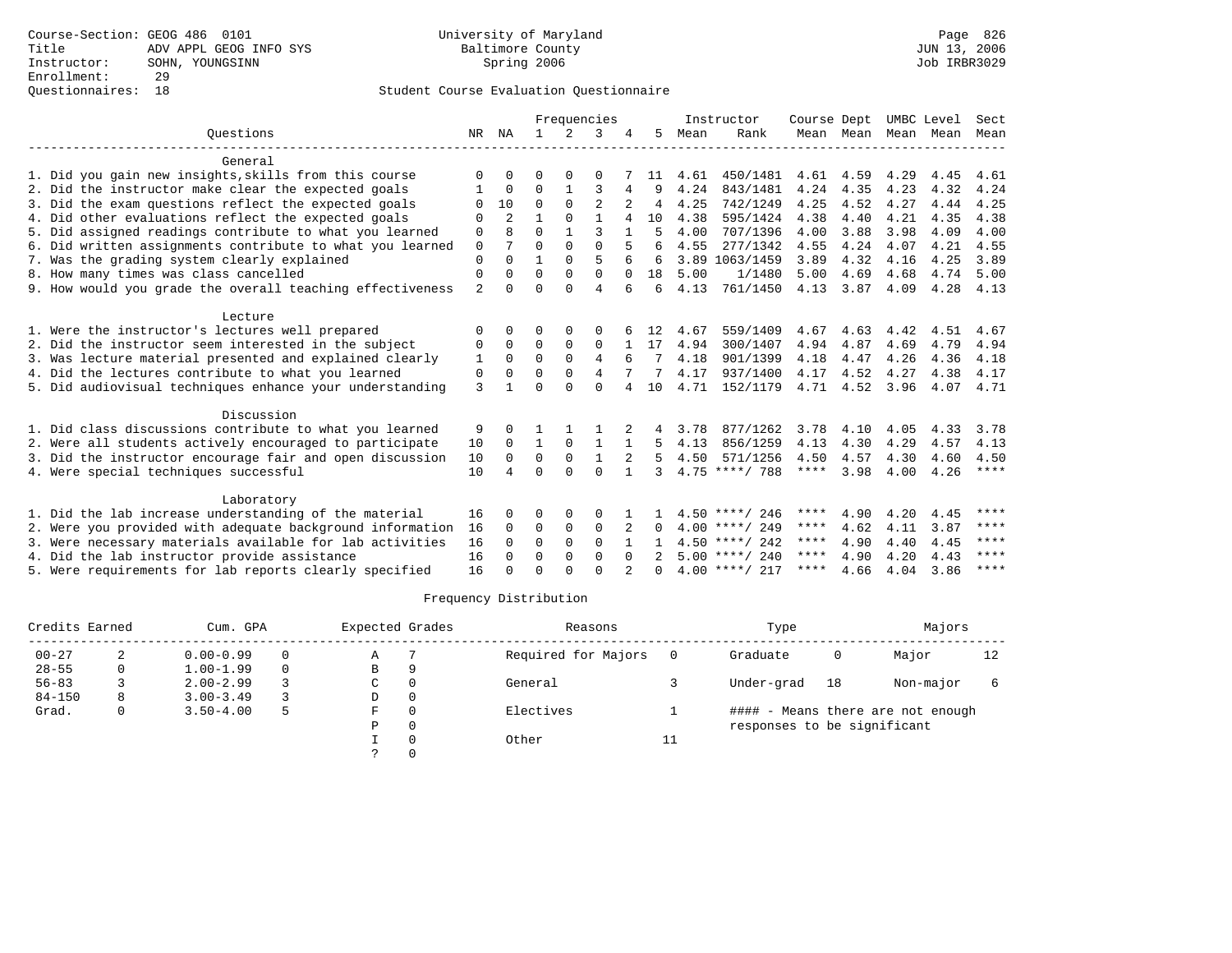|                                                           | Frequencies  |              | Instructor   |             |              |              |                |        | Course Dept UMBC Level | Sect |           |      |                     |      |
|-----------------------------------------------------------|--------------|--------------|--------------|-------------|--------------|--------------|----------------|--------|------------------------|------|-----------|------|---------------------|------|
| Questions                                                 |              | NR NA        | $\mathbf{1}$ | 2           | 3            | 4            |                | 5 Mean | Rank                   |      |           |      | Mean Mean Mean Mean | Mean |
| General                                                   |              |              |              |             |              |              |                |        |                        |      |           |      |                     |      |
| 1. Did you gain new insights, skills from this course     | 0            | 0            | 0            | 0           | 0            | 0            | 2              | 5.00   | 1/1481                 | 5.00 | 4.59      | 4.29 | 4.28                | 5.00 |
| 2. Did the instructor make clear the expected goals       | 0            | 0            | 0            | 0           | 0            | 1            | 1              | 4.50   | 517/1481               | 4.50 | 4.35      | 4.23 | 4.11                | 4.50 |
| 4. Did other evaluations reflect the expected goals       | 0            | 0            | 0            | 0           | 0            | $\Omega$     | $\overline{a}$ | 5.00   | 1/1424                 | 5.00 | 4.40      | 4.21 | 4.16                | 5.00 |
| 5. Did assigned readings contribute to what you learned   | 0            | 0            | 0            | 0           | 0            | 1            | $\mathbf{1}$   | 4.50   | 297/1396               | 4.50 | 3.88      | 3.98 | 4.00                | 4.50 |
| 6. Did written assignments contribute to what you learned | 0            | 0            | 0            | 0           | 0            | $\mathbf{1}$ | $\mathbf{1}$   | 4.50   | 303/1342               | 4.50 | 4.24      | 4.07 | 4.18                | 4.50 |
| 7. Was the grading system clearly explained               | 0            | 0            | 0            | 0           | 0            | $\Omega$     | $\overline{2}$ | 5.00   | 1/1459                 | 5.00 | 4.32      | 4.16 | 4.01                | 5.00 |
| 8. How many times was class cancelled                     | 0            | $\Omega$     | $\Omega$     | $\Omega$    | $\Omega$     | $\Omega$     | $\overline{2}$ | 5.00   | 1/1480                 | 5.00 | 4.69      | 4.68 | 4.74                | 5.00 |
|                                                           |              |              |              |             |              |              |                |        |                        |      |           |      |                     |      |
| Lecture                                                   |              |              |              |             |              |              |                |        |                        |      |           |      |                     |      |
| 1. Were the instructor's lectures well prepared           | 0            | 0            | 0            | 0           | 0            | 0            | 2              | 5.00   | 1/1409                 | 5.00 | 4.63      | 4.42 | 4.36                | 5.00 |
| 2. Did the instructor seem interested in the subject      | 0            | 0            | 0            | 0           | 0            | 0            | $\overline{2}$ | 5.00   | 1/1407                 | 5.00 | 4.87      | 4.69 | 4.73                | 5.00 |
| 3. Was lecture material presented and explained clearly   | 0            | 0            | 0            | 0           | 0            | 0            | $\overline{a}$ | 5.00   | 1/1399                 | 5.00 | 4.47      | 4.26 | 4.16                | 5.00 |
| 4. Did the lectures contribute to what you learned        | 0            | 0            | 0            | 0           | 0            | $\mathbf 0$  | 2              | 5.00   | 1/1400                 | 5.00 | 4.52      | 4.27 | 4.17                | 5.00 |
| 5. Did audiovisual techniques enhance your understanding  | 0            | 0            | 0            | $\Omega$    | 0            | 0            | $\overline{a}$ | 5.00   | 1/1179                 | 5.00 | 4.52 3.96 |      | 3.81                | 5.00 |
| Discussion                                                |              |              |              |             |              |              |                |        |                        |      |           |      |                     |      |
| 1. Did class discussions contribute to what you learned   | 0            | 0            | 0            | 0           | 0            | 1            | 1              | 4.50   | 345/1262               | 4.50 | 4.10      | 4.05 | 4.07                | 4.50 |
| 2. Were all students actively encouraged to participate   | 0            | $\mathbf 0$  | 0            | 0           | $\mathbf{1}$ | $\Omega$     | $\mathbf{1}$   | 4.00   | 895/1259               | 4.00 | 4.30      | 4.29 | 4.30                | 4.00 |
| 3. Did the instructor encourage fair and open discussion  | 0            | $\mathsf 0$  | 0            | 0           | 0            | 0            | 2              | 5.00   | 1/1256                 | 5.00 | 4.57      | 4.30 | 4.33                | 5.00 |
| 4. Were special techniques successful                     | 0            | $\mathbf{1}$ | 0            | $\Omega$    | $\Omega$     | $\mathbf{1}$ | $\Omega$       | 4.00   | 394/788                | 4.00 | 3.98      | 4.00 | 3.97                | 4.00 |
|                                                           |              |              |              |             |              |              |                |        |                        |      |           |      |                     |      |
| Laboratory                                                |              |              |              |             |              |              |                |        |                        |      |           |      |                     |      |
| 1. Did the lab increase understanding of the material     | 0            | 0            | 0            | 0           | 0            | 0            | 2              | 5.00   | 1/246                  | 5.00 | 4.90      | 4.20 | 4.27                | 5.00 |
| 2. Were you provided with adequate background information | 0            | 0            | 0            | 0           | 0            | 1            | $\mathbf{1}$   | 4.50   | 76/ 249                | 4.50 | 4.62      | 4.11 | 3.93                | 4.50 |
| 3. Were necessary materials available for lab activities  | 0            | 0            | 0            | $\mathbf 0$ | $\mathsf 0$  | $\mathbf 0$  | $\overline{2}$ | 5.00   | 1/242                  | 5.00 | 4.90      | 4.40 | 4.27                | 5.00 |
| 4. Did the lab instructor provide assistance              | 0            | 0            | 0            | 0           | 0            | $\Omega$     | $\overline{2}$ | 5.00   | 1/240                  | 5.00 | 4.90      | 4.20 | 4.15                | 5.00 |
| 5. Were requirements for lab reports clearly specified    | 0            | 0            | 0            | $\Omega$    | 0            | 0            | $\overline{a}$ | 5.00   | 1/217                  | 5.00 | 4.66      | 4.04 | 3.73                | 5.00 |
| Seminar                                                   |              |              |              |             |              |              |                |        |                        |      |           |      |                     |      |
| 1. Were assigned topics relevant to the announced theme   | 1            | 0            | 0            | 0           | 0            | 0            | $\mathbf{1}$   | 5.00   | 1/<br>68               | 5.00 | 4.87      | 4.49 | 4.23                | 5.00 |
| 2. Was the instructor available for individual attention  | 1            | 0            | 0            | 0           | 0            | 0            | $\mathbf{1}$   | 5.00   | 69<br>1/               | 5.00 | 4.91      | 4.53 | 4.46                | 5.00 |
| 3. Did research projects contribute to what you learned   | 1            | 0            | 0            | $\mathbf 0$ | 0            | $\mathbf 0$  | $\mathbf{1}$   | 5.00   | 63<br>1/               | 5.00 | 4.70      | 4.44 | 4.44                | 5.00 |
| 4. Did presentations contribute to what you learned       | 1            | 0            | $\Omega$     | 0           | 0            | $\Omega$     | 1              | 5.00   | 1/<br>69               | 5.00 | 4.84      | 4.35 | 4.16                | 5.00 |
| 5. Were criteria for grading made clear                   | 1            | $\Omega$     | $\Omega$     | $\Omega$    | $\Omega$     | $\Omega$     | $\mathbf{1}$   | 5.00   | 68<br>1/               | 5.00 | 4.44      | 3.92 | 3.71                | 5.00 |
|                                                           |              |              |              |             |              |              |                |        |                        |      |           |      |                     |      |
| Field Work                                                |              |              |              |             |              |              |                |        |                        |      |           |      |                     |      |
| 1. Did field experience contribute to what you learned    | 0            | 0            | 0            | 0           | 0            | 1            | $\mathbf{1}$   | 4.50   | 29/<br>59              | 4.50 | 4.69      | 4.30 | 4.01                | 4.50 |
| 2. Did you clearly understand your evaluation criteria    | 0            | 0            | 0            | 0           | 0            | 1            | $\mathbf{1}$   | 4.50   | 51<br>11/              | 4.50 | 4.43      | 4.00 | 3.81                | 4.50 |
| 3. Was the instructor available for consultation          | 0            | $\mathbf{1}$ | 0            | 0           | $\mathsf 0$  | 0            | $\mathbf{1}$   | 5.00   | 1/<br>36               | 5.00 | 4.78      | 4.60 | 4.65                | 5.00 |
| 4. To what degree could you discuss your evaluations      | 0            | $\mathbf 0$  | 0            | 0           | 0            | $\mathbf 0$  | $\overline{2}$ | 5.00   | 1/<br>41               | 5.00 | 4.66      | 4.26 | 4.27                | 5.00 |
| 5. Did conferences help you carry out field activities    | $\mathbf 0$  | $\mathbf{1}$ | $\Omega$     | $\Omega$    | $\Omega$     | $\Omega$     | $\mathbf{1}$   | 5.00   | 31<br>1/               | 5.00 | 4.88      | 4.42 | 4.58                | 5.00 |
| Self Paced                                                |              |              |              |             |              |              |                |        |                        |      |           |      |                     |      |
| 1. Did self-paced system contribute to what you learned   | 1            | 0            | 0            | 0           | 0            | 0            | 1              | 5.00   | 1/<br>55               | 5.00 | 5.00      | 4.55 | 4.38                | 5.00 |
| 2. Did study questions make clear the expected goal       | 1            | 0            | 0            | 0           | 0            | 0            | $\mathbf{1}$   | 5.00   | 31<br>1/               | 5.00 | 5.00      | 4.75 | 4.95                | 5.00 |
| 3. Were your contacts with the instructor helpful         | 1            | 0            | 0            | 0           | 0            | 0            | $\mathbf{1}$   | 5.00   | 1/<br>51               | 5.00 | 5.00      | 4.65 | 4.54                | 5.00 |
| 4. Was the feedback/tutoring by proctors helpful          | $\mathbf{1}$ | $\Omega$     | $\Omega$     | $\Omega$    | $\Omega$     | $\Omega$     | $\mathbf{1}$   | 5.00   | 1/<br>34               | 5.00 | 5.00      | 4.83 | 5.00                | 5.00 |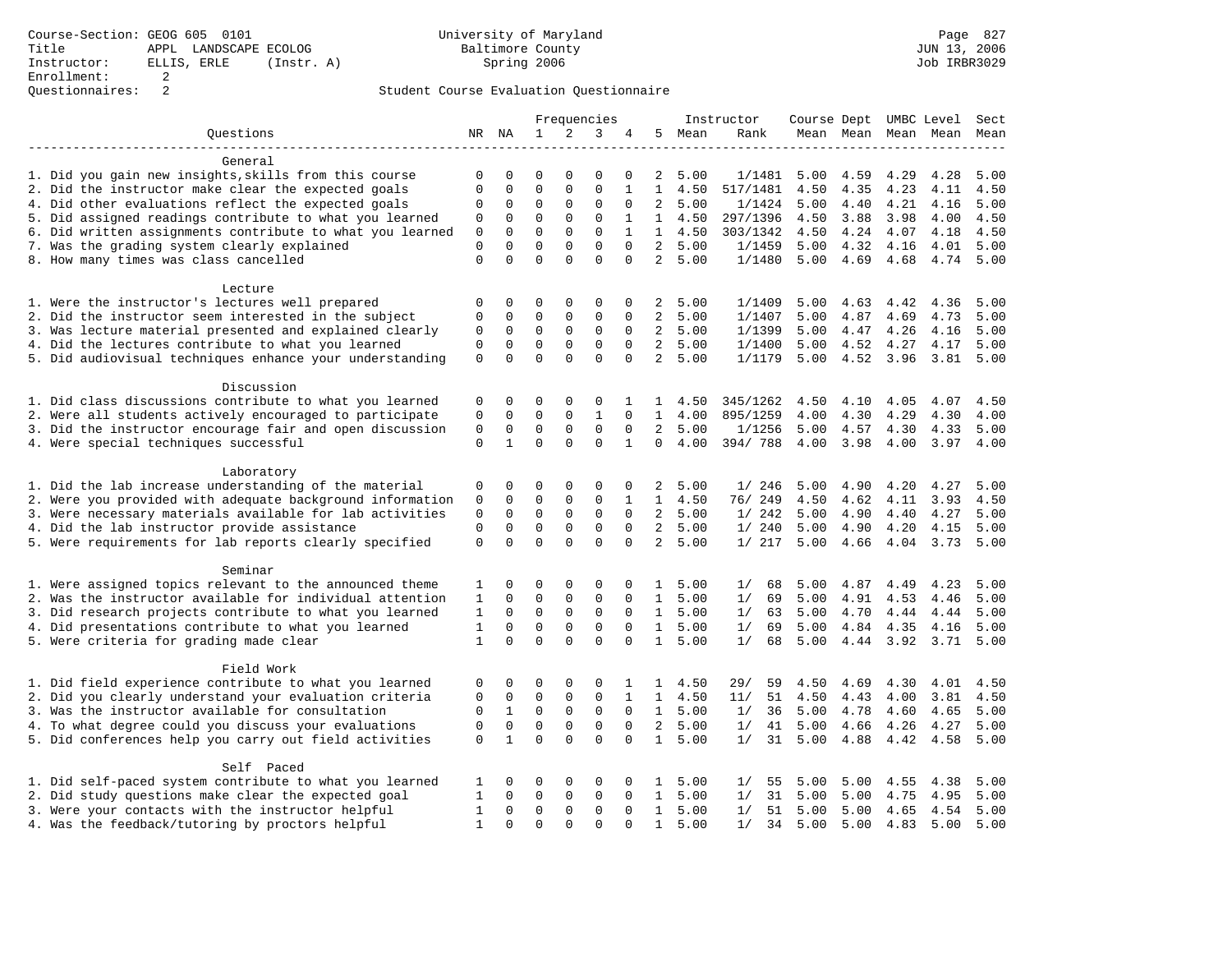| Course-Section: GEOG 605 0101 |                       |            | University of Maryland                  | Page 827     |
|-------------------------------|-----------------------|------------|-----------------------------------------|--------------|
| Title                         | APPL LANDSCAPE ECOLOG |            | Baltimore County                        | JUN 13, 2006 |
| Instructor:                   | ELLIS, ERLE           | (Instr. A) | Spring 2006                             | Job IRBR3029 |
| Enrollment:                   |                       |            |                                         |              |
| Ouestionnaires:               |                       |            | Student Course Evaluation Ouestionnaire |              |

| Credits Earned | Cum. GPA      |          | Expected Grades |          | Reasons             | Type                        |    | Majors                            |  |
|----------------|---------------|----------|-----------------|----------|---------------------|-----------------------------|----|-----------------------------------|--|
| $00 - 27$      | $0.00 - 0.99$ |          | Α               | 0        | Required for Majors | Graduate                    | 0  | Major                             |  |
| $28 - 55$      | $1.00 - 1.99$ | $\Omega$ | В               | 0        |                     |                             |    |                                   |  |
| $56 - 83$      | $2.00 - 2.99$ | $\Omega$ | C               | 0        | General             | Under-grad                  | -2 | Non-major                         |  |
| $84 - 150$     | $3.00 - 3.49$ | $\Omega$ | D               | 0        |                     |                             |    |                                   |  |
| Grad.          | $3.50 - 4.00$ | $\Omega$ | F               | $\Omega$ | Electives           |                             |    | #### - Means there are not enough |  |
|                |               |          | Ρ               | 0        |                     | responses to be significant |    |                                   |  |
|                |               |          |                 | $\Omega$ | Other               |                             |    |                                   |  |
|                |               |          |                 | $\Omega$ |                     |                             |    |                                   |  |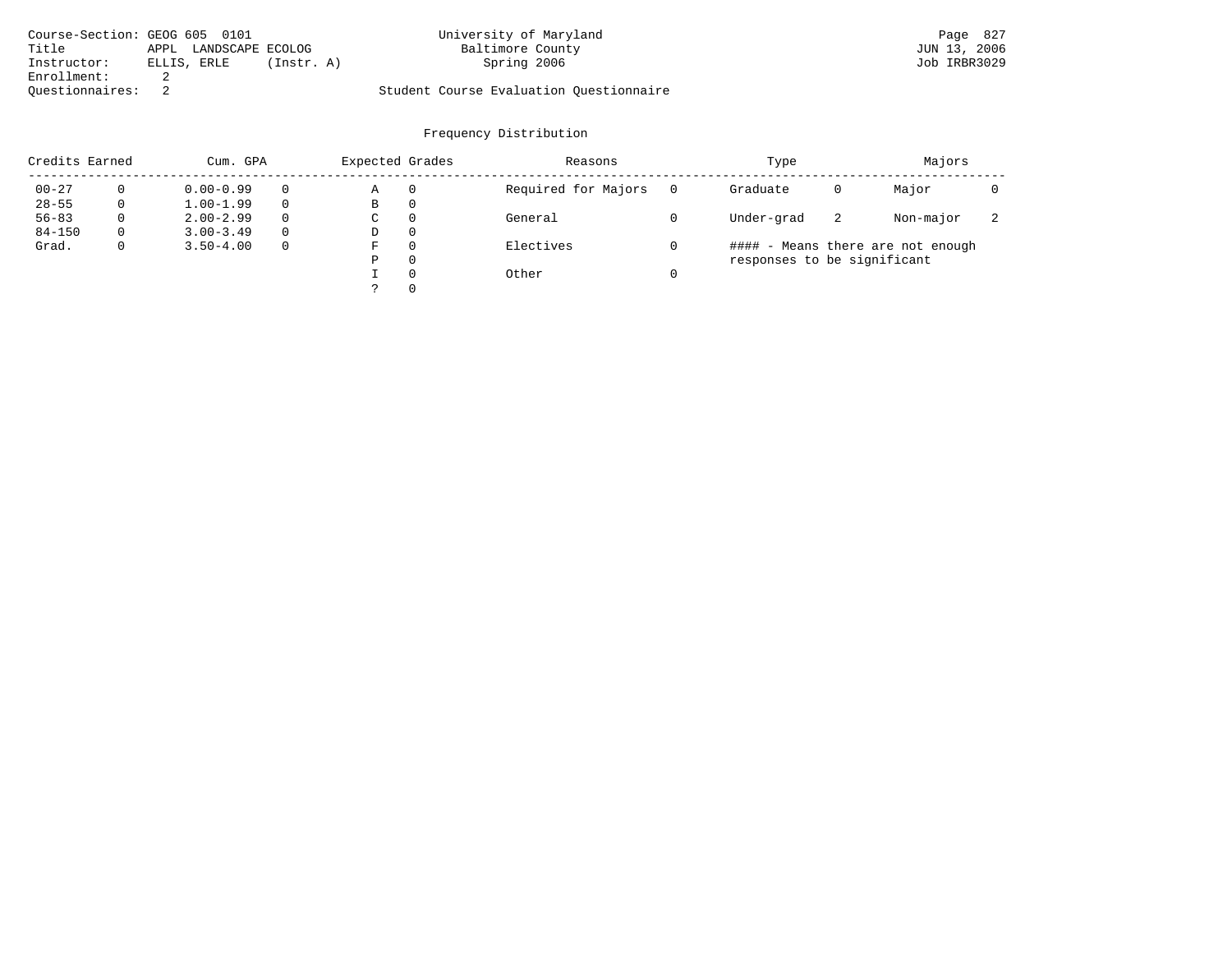|                                                           |              |              |              |              | Frequencies  |              |                |        | Instructor | Course Dept UMBC Level |           |      |                          | Sect |
|-----------------------------------------------------------|--------------|--------------|--------------|--------------|--------------|--------------|----------------|--------|------------|------------------------|-----------|------|--------------------------|------|
| Questions                                                 | NR NA        |              | $\mathbf{1}$ | 2            | 3            | 4            |                | 5 Mean | Rank       |                        |           |      | Mean Mean Mean Mean Mean |      |
|                                                           |              |              |              |              |              |              |                |        |            |                        |           |      |                          |      |
| General                                                   |              |              |              |              |              |              |                |        |            |                        |           |      |                          |      |
| 1. Did you gain new insights, skills from this course     | 0            | $\mathsf 0$  | $\mathsf 0$  | 0            | 0            | 0            | 2              | 5.00   | 1/1481     | 5.00                   | 4.59      | 4.29 | 4.28                     | 5.00 |
| 2. Did the instructor make clear the expected goals       | 0            | 0            | $\mathsf 0$  | $\mathsf 0$  | 0            | 1            | 1              | 4.50   | 517/1481   | 4.50                   | 4.35      | 4.23 | 4.11                     | 4.50 |
| 4. Did other evaluations reflect the expected goals       | $\Omega$     | 0            | 0            | 0            | 0            | $\mathbf 0$  | 2              | 5.00   | 1/1424     | 5.00                   | 4.40      | 4.21 | 4.16                     | 5.00 |
| 5. Did assigned readings contribute to what you learned   | 0            | $\mathbf 0$  | $\mathbf 0$  | $\mathbf{0}$ | 0            | 1            | $\mathbf{1}$   | 4.50   | 297/1396   | 4.50                   | 3.88      | 3.98 | 4.00                     | 4.50 |
| 6. Did written assignments contribute to what you learned | 0            | $\mathbf 0$  | $\mathbf 0$  | $\mathsf 0$  | $\mathbf 0$  | $\mathbf{1}$ | $\mathbf{1}$   | 4.50   | 303/1342   | 4.50                   | 4.24      | 4.07 | 4.18                     | 4.50 |
| 7. Was the grading system clearly explained               | $\mathbf 0$  | $\Omega$     | $\Omega$     | $\mathbf{0}$ | $\Omega$     | $\Omega$     | $\overline{2}$ | 5.00   | 1/1459     | 5.00                   | 4.32      | 4.16 | 4.01                     | 5.00 |
| 8. How many times was class cancelled                     | $\Omega$     | $\Omega$     | $\Omega$     | $\Omega$     | $\Omega$     | $\Omega$     | $\overline{2}$ | 5.00   | 1/1480     | 5.00                   | 4.69      | 4.68 | 4.74                     | 5.00 |
|                                                           |              |              |              |              |              |              |                |        |            |                        |           |      |                          |      |
| Lecture                                                   |              |              |              |              |              |              |                |        |            |                        |           |      |                          |      |
| 1. Were the instructor's lectures well prepared           | 1            | 0            | 0            | $\mathbf 0$  | 0            | 0            | $\mathbf{1}$   | 5.00   | 1/1409     | 5.00                   | 4.63      | 4.42 | 4.36                     | 5.00 |
| 2. Did the instructor seem interested in the subject      | 1            | 0            | 0            | 0            | 0            | 0            | $\mathbf{1}$   | 5.00   | 1/1407     | 5.00                   | 4.87      | 4.69 | 4.73                     | 5.00 |
| 3. Was lecture material presented and explained clearly   | 1            | $\mathbf 0$  | $\mathsf 0$  | $\mathsf 0$  | $\mathsf 0$  | 0            | $\mathbf{1}$   | 5.00   | 1/1399     | 5.00                   | 4.47      | 4.26 | 4.16                     | 5.00 |
| 4. Did the lectures contribute to what you learned        | 1            | $\mathbf 0$  | $\mathbf 0$  | $\mathbf{0}$ | 0            | $\Omega$     | 1              | 5.00   | 1/1400     | 5.00                   | 4.52      | 4.27 | 4.17                     | 5.00 |
| 5. Did audiovisual techniques enhance your understanding  | $\mathbf{1}$ | $\mathbf 0$  | $\mathbf 0$  | $\Omega$     | 0            | 0            | $\mathbf{1}$   | 5.00   | 1/1179     | 5.00                   | 4.52 3.96 |      | 3.81                     | 5.00 |
|                                                           |              |              |              |              |              |              |                |        |            |                        |           |      |                          |      |
| Discussion                                                |              |              |              |              |              |              |                |        |            |                        |           |      |                          |      |
| 1. Did class discussions contribute to what you learned   | 0            | 0            | 0            | $\mathbf 0$  | 0            | 1            | 1              | 4.50   | 345/1262   | 4.50                   | 4.10      | 4.05 | 4.07                     | 4.50 |
| 2. Were all students actively encouraged to participate   | 0            | $\mathbf 0$  | $\mathbf 0$  | $\mathsf 0$  | $\mathbf{1}$ | $\mathbf 0$  | $\mathbf{1}$   | 4.00   | 895/1259   | 4.00                   | 4.30      | 4.29 | 4.30                     | 4.00 |
| 3. Did the instructor encourage fair and open discussion  | 0            | $\mathbf 0$  | $\mathsf 0$  | $\mathsf 0$  | 0            | 0            | 2              | 5.00   | 1/1256     | 5.00                   | 4.57      | 4.30 | 4.33                     | 5.00 |
| 4. Were special techniques successful                     | $\mathbf 0$  | $\mathbf{1}$ | $\Omega$     | $\Omega$     | $\Omega$     | $\mathbf{1}$ | $\Omega$       | 4.00   | 394/788    | 4.00                   | 3.98      | 4.00 | 3.97                     | 4.00 |
|                                                           |              |              |              |              |              |              |                |        |            |                        |           |      |                          |      |
| Laboratory                                                |              |              |              |              |              |              |                |        |            |                        |           |      |                          |      |
| 1. Did the lab increase understanding of the material     | 0            | 0            | 0            | $\mathbf 0$  | 0            | 0            | 2              | 5.00   | 1/246      | 5.00                   | 4.90      | 4.20 | 4.27                     | 5.00 |
| 2. Were you provided with adequate background information | 0            | $\mathbf 0$  | 0            | $\mathbf 0$  | 0            | 1            | $\mathbf{1}$   | 4.50   | 76/ 249    | 4.50                   | 4.62      | 4.11 | 3.93                     | 4.50 |
| 3. Were necessary materials available for lab activities  | 0            | $\mathbf 0$  | $\mathsf 0$  | $\mathbf 0$  | $\mathbf 0$  | $\mathbf 0$  | $\overline{a}$ | 5.00   | 1/242      | 5.00                   | 4.90      | 4.40 | 4.27                     | 5.00 |
| 4. Did the lab instructor provide assistance              | 0            | $\mathsf 0$  | $\mathsf 0$  | $\mathsf 0$  | 0            | $\Omega$     | $\overline{a}$ | 5.00   | 1/240      | 5.00                   | 4.90      | 4.20 | 4.15                     | 5.00 |
| 5. Were requirements for lab reports clearly specified    | 0            | $\Omega$     | $\Omega$     | $\Omega$     | $\Omega$     | $\Omega$     | $\overline{2}$ | 5.00   | 1/217      | 5.00                   | 4.66      | 4.04 | 3.73                     | 5.00 |
|                                                           |              |              |              |              |              |              |                |        |            |                        |           |      |                          |      |
| Seminar                                                   |              |              |              |              |              |              |                |        |            |                        |           |      |                          |      |
| 1. Were assigned topics relevant to the announced theme   | 1            | 0            | 0            | $\mathbf 0$  | 0            | 0            | $\mathbf{1}$   | 5.00   | 1/<br>68   | 5.00                   | 4.87      | 4.49 | 4.23                     | 5.00 |
| 2. Was the instructor available for individual attention  | 1            | 0            | 0            | 0            | 0            | $\mathbf 0$  | $\mathbf{1}$   | 5.00   | 69<br>1/   | 5.00                   | 4.91      | 4.53 | 4.46                     | 5.00 |
| 3. Did research projects contribute to what you learned   | 1            | $\mathbf 0$  | $\mathbf 0$  | $\mathbf 0$  | $\mathbf 0$  | $\mathbf 0$  | $\mathbf{1}$   | 5.00   | 1/<br>63   | 5.00                   | 4.70      | 4.44 | 4.44                     | 5.00 |
| 4. Did presentations contribute to what you learned       | 1            | $\Omega$     | $\Omega$     | $\mathbf{0}$ | 0            | $\Omega$     | 1              | 5.00   | 1/<br>69   | 5.00                   | 4.84      | 4.35 | 4.16                     | 5.00 |
| 5. Were criteria for grading made clear                   | 1            | $\Omega$     | $\Omega$     | $\Omega$     | $\Omega$     | $\Omega$     | $\mathbf{1}$   | 5.00   | 1/<br>68   | 5.00                   | 4.44      | 3.92 | 3.71                     | 5.00 |
|                                                           |              |              |              |              |              |              |                |        |            |                        |           |      |                          |      |
| Field Work                                                |              |              |              |              |              |              |                |        |            |                        |           |      |                          |      |
| 1. Did field experience contribute to what you learned    | 0            | 0            | 0            | 0            | 0            | 1            | $\mathbf{1}$   | 4.50   | 29/<br>59  | 4.50                   | 4.69      | 4.30 | 4.01                     | 4.50 |
| 2. Did you clearly understand your evaluation criteria    | 0            | 0            | 0            | 0            | 0            | 1            | $\mathbf{1}$   | 4.50   | 51<br>11/  | 4.50                   | 4.43      | 4.00 | 3.81                     | 4.50 |
| 3. Was the instructor available for consultation          | 0            | $\mathbf{1}$ | $\mathsf 0$  | $\mathbf 0$  | $\mathbf 0$  | $\mathbf 0$  | $\mathbf{1}$   | 5.00   | 1/<br>36   | 5.00                   | 4.78      | 4.60 | 4.65                     | 5.00 |
| 4. To what degree could you discuss your evaluations      | $\mathbf 0$  | $\mathbf 0$  | $\mathbf 0$  | $\mathbf{0}$ | 0            | $\mathbf 0$  | $\overline{a}$ | 5.00   | 1/<br>41   | 5.00                   | 4.66      | 4.26 | 4.27                     | 5.00 |
| 5. Did conferences help you carry out field activities    | 0            | $\mathbf{1}$ | $\Omega$     | $\Omega$     | $\Omega$     | $\Omega$     | $\mathbf{1}$   | 5.00   | 1/<br>31   | 5.00                   | 4.88      | 4.42 | 4.58                     | 5.00 |
|                                                           |              |              |              |              |              |              |                |        |            |                        |           |      |                          |      |
| Self Paced                                                |              |              |              |              |              |              |                |        |            |                        |           |      |                          |      |
| 1. Did self-paced system contribute to what you learned   | 1            | 0            | 0            | 0            | 0            | 0            | $\mathbf{1}$   | 5.00   | 1/<br>55   | 5.00                   | 5.00      | 4.55 | 4.38                     | 5.00 |
| 2. Did study questions make clear the expected goal       | 1            | 0            | $\mathsf 0$  | $\mathsf 0$  | 0            | 0            | $\mathbf{1}$   | 5.00   | 31<br>1/   | 5.00                   | 5.00      | 4.75 | 4.95                     | 5.00 |
| 3. Were your contacts with the instructor helpful         | 1            | 0            | $\mathsf 0$  | 0            | 0            | 0            | $\mathbf{1}$   | 5.00   | 1/<br>51   | 5.00                   | 5.00      | 4.65 | 4.54                     | 5.00 |
| 4. Was the feedback/tutoring by proctors helpful          | $\mathbf{1}$ | $\Omega$     | $\Omega$     | $\Omega$     | $\Omega$     | $\Omega$     | $\mathbf{1}$   | 5.00   | 1/<br>34   | 5.00                   | 5.00      | 4.83 | 5.00                     | 5.00 |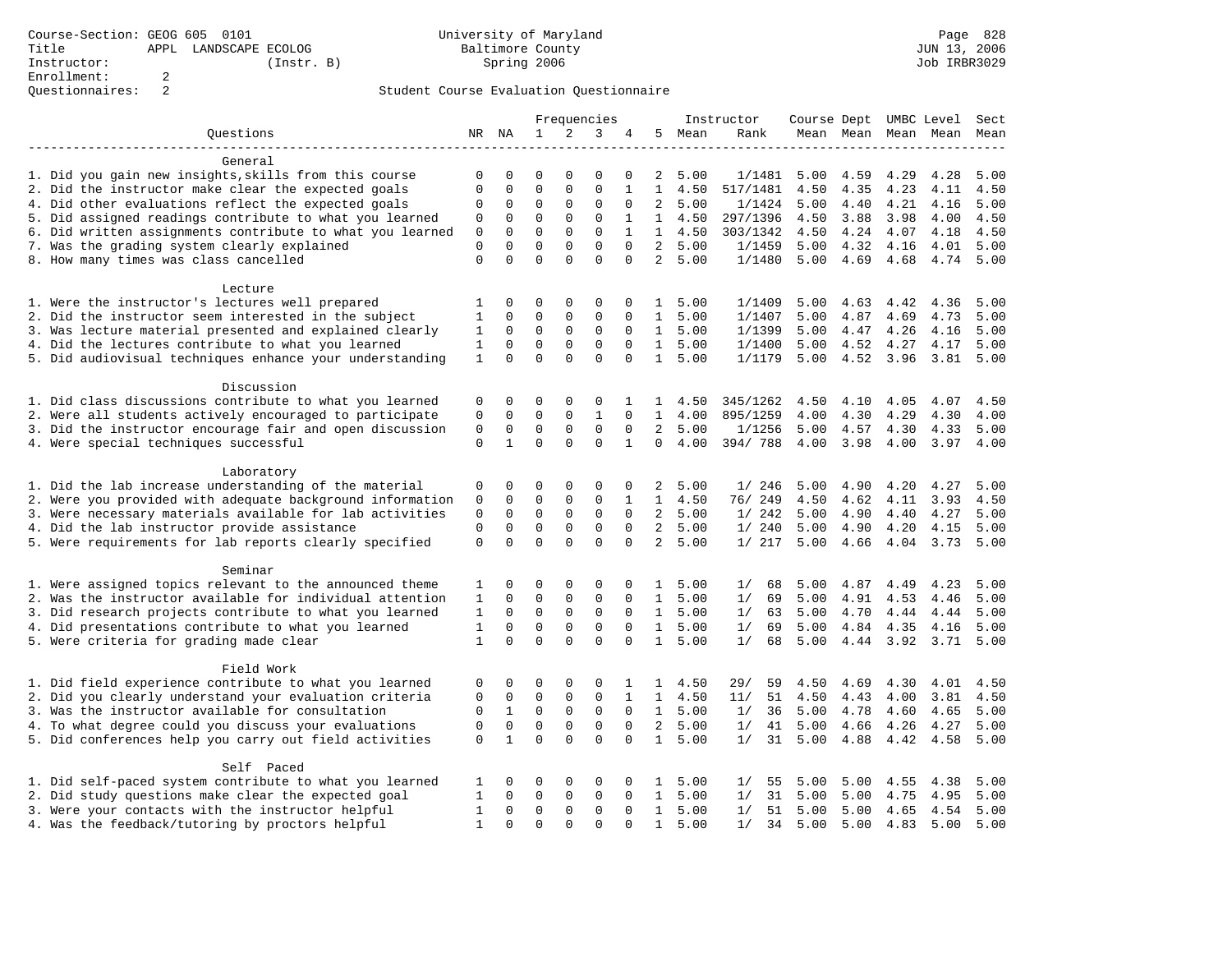| Course-Section: GEOG 605 0101 |      |                  |            | University of Maryland                  | Page 828     |
|-------------------------------|------|------------------|------------|-----------------------------------------|--------------|
| Title                         | APPL | LANDSCAPE ECOLOG |            | Baltimore County                        | JUN 13, 2006 |
| Instructor:                   |      |                  | (Instr. B) | Spring 2006                             | Job IRBR3029 |
| Enrollment:                   |      |                  |            |                                         |              |
| Ouestionnaires:               |      |                  |            | Student Course Evaluation Ouestionnaire |              |

| Credits Earned<br>Cum. GPA |              |               |          | Expected Grades |          | Reasons             | Type                        | Majors |                                   |   |
|----------------------------|--------------|---------------|----------|-----------------|----------|---------------------|-----------------------------|--------|-----------------------------------|---|
| $00 - 27$                  |              | $0.00 - 0.99$ |          | Α               | 0        | Required for Majors | Graduate                    | 0      | Major                             |   |
| $28 - 55$                  | 0            | $1.00 - 1.99$ |          | В               | 0        |                     |                             |        |                                   |   |
| $56 - 83$                  | 0            | $2.00 - 2.99$ | $\Omega$ | C.              | 0        | General             | Under-grad                  | -2     | Non-major                         | z |
| $84 - 150$                 | 0            | $3.00 - 3.49$ |          | D               | 0        |                     |                             |        |                                   |   |
| Grad.                      | $\mathbf{0}$ | $3.50 - 4.00$ | $\Omega$ | F               | $\Omega$ | Electives           |                             |        | #### - Means there are not enough |   |
|                            |              |               |          | P               | $\Omega$ |                     | responses to be significant |        |                                   |   |
|                            |              |               |          |                 | $\Omega$ | Other               |                             |        |                                   |   |
|                            |              |               |          |                 | $\Omega$ |                     |                             |        |                                   |   |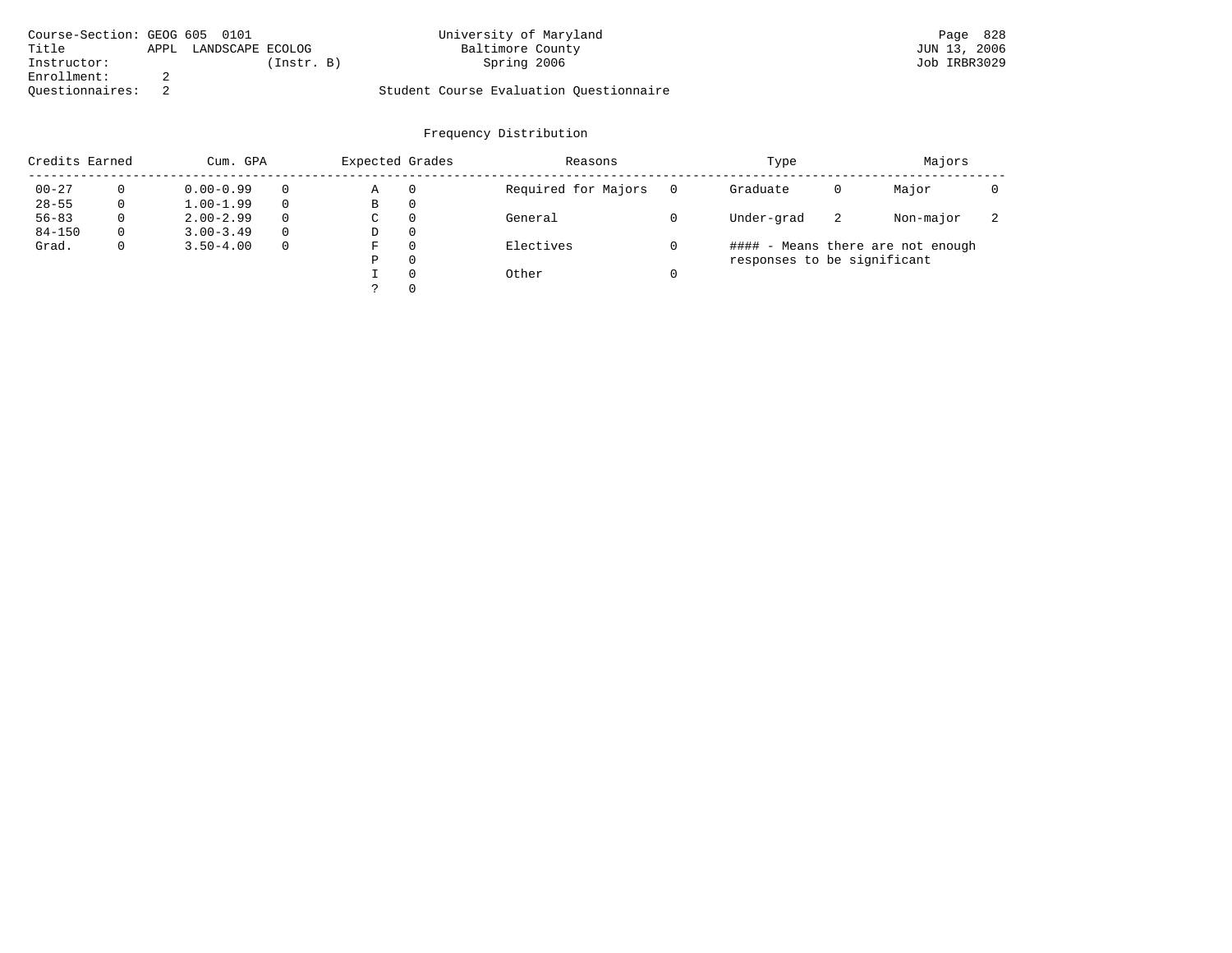# Questionnaires: 2 Student Course Evaluation Questionnaire

|                                                           |              |              |              |              | Frequencies  |              |                |        | Instructor | Course Dept UMBC Level |           |      |                          | Sect |
|-----------------------------------------------------------|--------------|--------------|--------------|--------------|--------------|--------------|----------------|--------|------------|------------------------|-----------|------|--------------------------|------|
| Questions                                                 | NR NA        |              | $\mathbf{1}$ | 2            | 3            | 4            |                | 5 Mean | Rank       |                        |           |      | Mean Mean Mean Mean Mean |      |
|                                                           |              |              |              |              |              |              |                |        |            |                        |           |      |                          |      |
| General                                                   |              |              |              |              |              |              |                |        |            |                        |           |      |                          |      |
| 1. Did you gain new insights, skills from this course     | 0            | $\mathsf 0$  | $\mathsf 0$  | 0            | 0            | 0            | 2              | 5.00   | 1/1481     | 5.00                   | 4.59      | 4.29 | 4.28                     | 5.00 |
| 2. Did the instructor make clear the expected goals       | 0            | 0            | $\mathsf 0$  | $\mathsf 0$  | 0            | 1            | 1              | 4.50   | 517/1481   | 4.50                   | 4.35      | 4.23 | 4.11                     | 4.50 |
| 4. Did other evaluations reflect the expected goals       | $\Omega$     | 0            | 0            | $\mathbf 0$  | 0            | $\mathbf 0$  | 2              | 5.00   | 1/1424     | 5.00                   | 4.40      | 4.21 | 4.16                     | 5.00 |
| 5. Did assigned readings contribute to what you learned   | 0            | $\mathbf 0$  | $\mathbf 0$  | $\mathbf{0}$ | 0            | 1            | $\mathbf{1}$   | 4.50   | 297/1396   | 4.50                   | 3.88      | 3.98 | 4.00                     | 4.50 |
| 6. Did written assignments contribute to what you learned | 0            | $\mathbf 0$  | $\mathbf 0$  | $\mathsf 0$  | $\mathbf 0$  | $\mathbf{1}$ | $\mathbf{1}$   | 4.50   | 303/1342   | 4.50                   | 4.24      | 4.07 | 4.18                     | 4.50 |
| 7. Was the grading system clearly explained               | $\mathbf 0$  | $\Omega$     | $\Omega$     | $\mathbf{0}$ | $\Omega$     | $\Omega$     | $\overline{2}$ | 5.00   | 1/1459     | 5.00                   | 4.32      | 4.16 | 4.01                     | 5.00 |
| 8. How many times was class cancelled                     | $\Omega$     | $\Omega$     | $\Omega$     | $\Omega$     | $\Omega$     | $\Omega$     | $\overline{2}$ | 5.00   | 1/1480     | 5.00                   | 4.69      | 4.68 | 4.74                     | 5.00 |
|                                                           |              |              |              |              |              |              |                |        |            |                        |           |      |                          |      |
| Lecture                                                   |              |              |              |              |              |              |                |        |            |                        |           |      |                          |      |
| 1. Were the instructor's lectures well prepared           | 1            | 0            | 0            | 0            | 0            | 0            | $\mathbf{1}$   | 5.00   | 1/1409     | 5.00                   | 4.63      | 4.42 | 4.36                     | 5.00 |
| 2. Did the instructor seem interested in the subject      | 1            | 0            | 0            | 0            | 0            | 0            | $\mathbf{1}$   | 5.00   | 1/1407     | 5.00                   | 4.87      | 4.69 | 4.73                     | 5.00 |
| 3. Was lecture material presented and explained clearly   | 1            | $\mathbf 0$  | $\mathsf 0$  | $\mathsf 0$  | $\mathsf 0$  | 0            | $\mathbf{1}$   | 5.00   | 1/1399     | 5.00                   | 4.47      | 4.26 | 4.16                     | 5.00 |
| 4. Did the lectures contribute to what you learned        | 1            | $\mathbf 0$  | $\mathbf 0$  | $\mathbf{0}$ | 0            | $\Omega$     | 1              | 5.00   | 1/1400     | 5.00                   | 4.52      | 4.27 | 4.17                     | 5.00 |
| 5. Did audiovisual techniques enhance your understanding  | $\mathbf{1}$ | $\mathbf 0$  | $\mathbf 0$  | $\Omega$     | 0            | 0            | $\mathbf{1}$   | 5.00   | 1/1179     | 5.00                   | 4.52 3.96 |      | 3.81                     | 5.00 |
|                                                           |              |              |              |              |              |              |                |        |            |                        |           |      |                          |      |
| Discussion                                                |              |              |              |              |              |              |                |        |            |                        |           |      |                          |      |
| 1. Did class discussions contribute to what you learned   | 0            | 0            | 0            | 0            | 0            | 1            | 1              | 4.50   | 345/1262   | 4.50                   | 4.10      | 4.05 | 4.07                     | 4.50 |
| 2. Were all students actively encouraged to participate   | 0            | $\mathbf 0$  | $\mathbf 0$  | $\mathsf 0$  | $\mathbf{1}$ | $\mathbf 0$  | $\mathbf{1}$   | 4.00   | 895/1259   | 4.00                   | 4.30      | 4.29 | 4.30                     | 4.00 |
| 3. Did the instructor encourage fair and open discussion  | 0            | $\mathbf 0$  | $\mathsf 0$  | $\mathsf 0$  | 0            | 0            | 2              | 5.00   | 1/1256     | 5.00                   | 4.57      | 4.30 | 4.33                     | 5.00 |
| 4. Were special techniques successful                     | $\mathbf 0$  | $\mathbf{1}$ | $\Omega$     | $\Omega$     | $\Omega$     | $\mathbf{1}$ | $\Omega$       | 4.00   | 394/788    | 4.00                   | 3.98      | 4.00 | 3.97                     | 4.00 |
|                                                           |              |              |              |              |              |              |                |        |            |                        |           |      |                          |      |
| Laboratory                                                |              |              |              |              |              |              |                |        |            |                        |           |      |                          |      |
| 1. Did the lab increase understanding of the material     | 0            | 0            | 0            | 0            | 0            | 0            | 2              | 5.00   | 1/246      | 5.00                   | 4.90      | 4.20 | 4.27                     | 5.00 |
| 2. Were you provided with adequate background information | 0            | $\mathbf 0$  | 0            | $\mathbf 0$  | 0            | 1            | $\mathbf{1}$   | 4.50   | 76/ 249    | 4.50                   | 4.62      | 4.11 | 3.93                     | 4.50 |
| 3. Were necessary materials available for lab activities  | 0            | $\mathbf 0$  | $\mathsf 0$  | $\mathbf 0$  | $\mathbf 0$  | $\mathbf 0$  | $\overline{a}$ | 5.00   | 1/242      | 5.00                   | 4.90      | 4.40 | 4.27                     | 5.00 |
| 4. Did the lab instructor provide assistance              | 0            | $\mathsf 0$  | $\mathsf 0$  | $\mathsf 0$  | 0            | $\Omega$     | $\overline{a}$ | 5.00   | 1/240      | 5.00                   | 4.90      | 4.20 | 4.15                     | 5.00 |
| 5. Were requirements for lab reports clearly specified    | 0            | $\Omega$     | $\Omega$     | $\Omega$     | $\Omega$     | $\Omega$     | $\overline{2}$ | 5.00   | 1/217      | 5.00                   | 4.66      | 4.04 | 3.73                     | 5.00 |
|                                                           |              |              |              |              |              |              |                |        |            |                        |           |      |                          |      |
| Seminar                                                   |              |              |              |              |              |              |                |        |            |                        |           |      |                          |      |
| 1. Were assigned topics relevant to the announced theme   | 1            | 0            | 0            | 0            | 0            | 0            | $\mathbf{1}$   | 5.00   | 1/<br>68   | 5.00                   | 4.87      | 4.49 | 4.23                     | 5.00 |
| 2. Was the instructor available for individual attention  | 1            | 0            | 0            | 0            | 0            | $\mathbf 0$  | $\mathbf{1}$   | 5.00   | 69<br>1/   | 5.00                   | 4.91      | 4.53 | 4.46                     | 5.00 |
| 3. Did research projects contribute to what you learned   | 1            | $\mathbf 0$  | $\mathbf 0$  | $\mathbf 0$  | $\mathbf 0$  | $\mathbf 0$  | $\mathbf{1}$   | 5.00   | 1/<br>63   | 5.00                   | 4.70      | 4.44 | 4.44                     | 5.00 |
| 4. Did presentations contribute to what you learned       | 1            | $\Omega$     | $\Omega$     | $\mathbf{0}$ | 0            | $\Omega$     | 1              | 5.00   | 1/<br>69   | 5.00                   | 4.84      | 4.35 | 4.16                     | 5.00 |
| 5. Were criteria for grading made clear                   | 1            | $\Omega$     | $\Omega$     | $\Omega$     | $\Omega$     | $\Omega$     | $\mathbf{1}$   | 5.00   | 1/<br>68   | 5.00                   | 4.44      | 3.92 | 3.71                     | 5.00 |
|                                                           |              |              |              |              |              |              |                |        |            |                        |           |      |                          |      |
| Field Work                                                |              |              |              |              |              |              |                |        |            |                        |           |      |                          |      |
| 1. Did field experience contribute to what you learned    | 0            | 0            | 0            | 0            | 0            | 1            | $\mathbf{1}$   | 4.50   | 29/<br>59  | 4.50                   | 4.69      | 4.30 | 4.01                     | 4.50 |
| 2. Did you clearly understand your evaluation criteria    | 0            | 0            | 0            | 0            | 0            | 1            | $\mathbf{1}$   | 4.50   | 51<br>11/  | 4.50                   | 4.43      | 4.00 | 3.81                     | 4.50 |
| 3. Was the instructor available for consultation          | 0            | $\mathbf{1}$ | $\mathsf 0$  | $\mathbf 0$  | $\mathbf 0$  | $\mathbf 0$  | $\mathbf{1}$   | 5.00   | 1/<br>36   | 5.00                   | 4.78      | 4.60 | 4.65                     | 5.00 |
| 4. To what degree could you discuss your evaluations      | $\mathbf 0$  | $\mathbf 0$  | $\mathbf 0$  | $\mathbf{0}$ | 0            | $\mathbf 0$  | $\overline{a}$ | 5.00   | 1/<br>41   | 5.00                   | 4.66      | 4.26 | 4.27                     | 5.00 |
| 5. Did conferences help you carry out field activities    | 0            | $\mathbf{1}$ | $\Omega$     | $\Omega$     | $\Omega$     | $\Omega$     | $\mathbf{1}$   | 5.00   | 1/<br>31   | 5.00                   | 4.88      | 4.42 | 4.58                     | 5.00 |
|                                                           |              |              |              |              |              |              |                |        |            |                        |           |      |                          |      |
| Self Paced                                                |              |              |              |              |              |              |                |        |            |                        |           |      |                          |      |
| 1. Did self-paced system contribute to what you learned   | 1            | 0            | 0            | 0            | 0            | 0            | $\mathbf{1}$   | 5.00   | 1/<br>55   | 5.00                   | 5.00      | 4.55 | 4.38                     | 5.00 |
| 2. Did study questions make clear the expected goal       | 1            | 0            | $\mathsf 0$  | $\mathsf 0$  | 0            | 0            | $\mathbf{1}$   | 5.00   | 31<br>1/   | 5.00                   | 5.00      | 4.75 | 4.95                     | 5.00 |
| 3. Were your contacts with the instructor helpful         | 1            | 0            | $\mathsf 0$  | 0            | 0            | 0            | $\mathbf{1}$   | 5.00   | 1/<br>51   | 5.00                   | 5.00      | 4.65 | 4.54                     | 5.00 |
| 4. Was the feedback/tutoring by proctors helpful          | $\mathbf{1}$ | $\Omega$     | $\Omega$     | $\Omega$     | $\Omega$     | $\Omega$     | $\mathbf{1}$   | 5.00   | 1/<br>34   | 5.00                   | 5.00      | 4.83 | 5.00                     | 5.00 |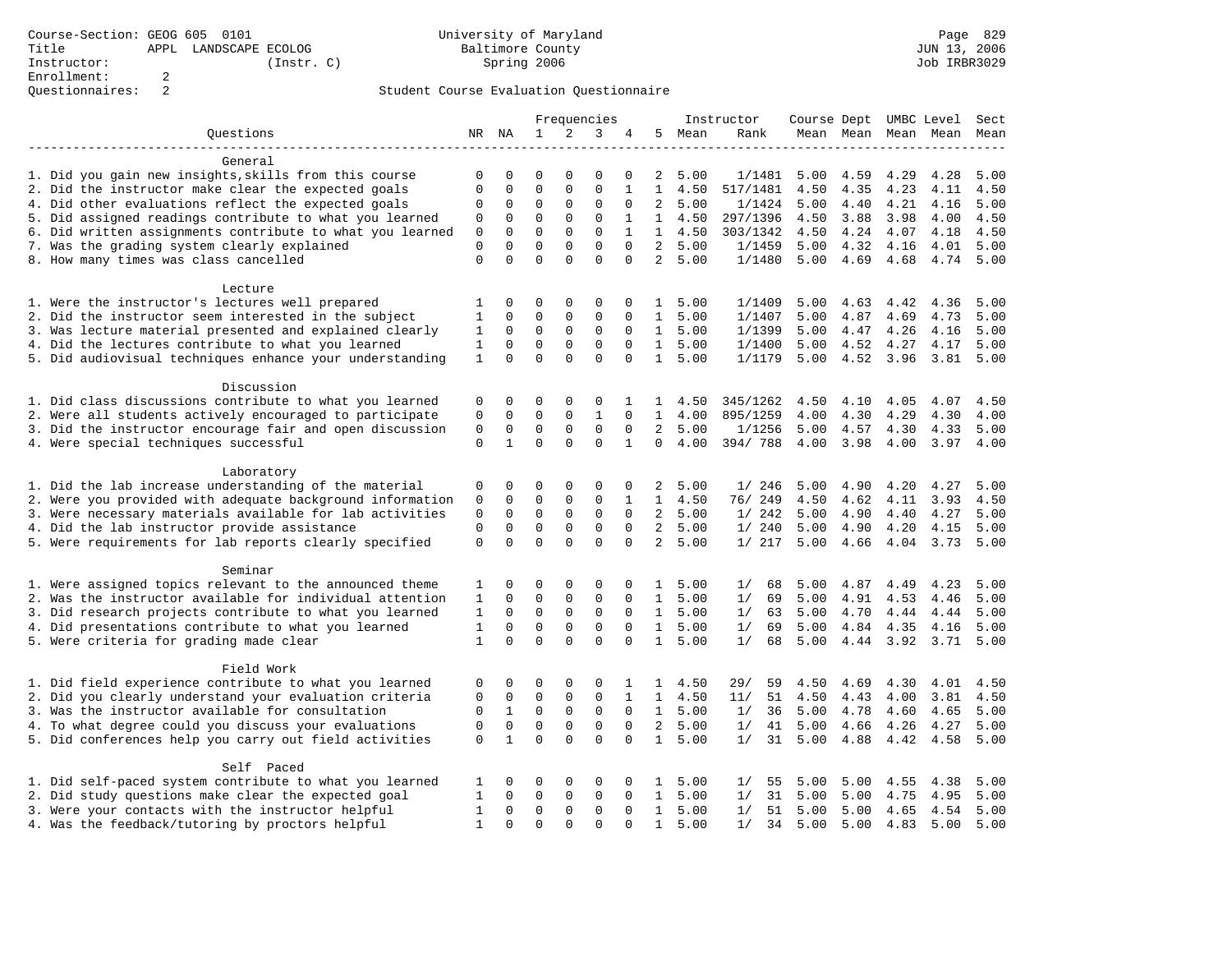| Course-Section: GEOG 605 0101 |      |                  |            | University of Maryland                  | Page 829     |
|-------------------------------|------|------------------|------------|-----------------------------------------|--------------|
| Title                         | APPL | LANDSCAPE ECOLOG |            | Baltimore County                        | JUN 13, 2006 |
| Instructor:                   |      |                  | (Instr. C) | Spring 2006                             | Job IRBR3029 |
| Enrollment:                   |      |                  |            |                                         |              |
| Ouestionnaires:               |      |                  |            | Student Course Evaluation Ouestionnaire |              |

| Credits Earned |          | Cum. GPA      |          |   | Expected Grades | Reasons             | Type                        | Majors |                                   |                          |
|----------------|----------|---------------|----------|---|-----------------|---------------------|-----------------------------|--------|-----------------------------------|--------------------------|
| $00 - 27$      |          | $0.00 - 0.99$ |          | Α | 0               | Required for Majors | Graduate                    | 0      | Major                             |                          |
| $28 - 55$      | 0        | $1.00 - 1.99$ |          | В | 0               |                     |                             |        |                                   |                          |
| $56 - 83$      | $\Omega$ | $2.00 - 2.99$ | $\Omega$ | C | $\Omega$        | General             | Under-grad                  | -2     | Non-major                         | $\overline{\phantom{a}}$ |
| $84 - 150$     | $\Omega$ | $3.00 - 3.49$ | $\Omega$ | D | $\Omega$        |                     |                             |        |                                   |                          |
| Grad.          | 0        | $3.50 - 4.00$ | $\Omega$ | F | $\Omega$        | Electives           |                             |        | #### - Means there are not enough |                          |
|                |          |               |          | Ρ | $\Omega$        |                     | responses to be significant |        |                                   |                          |
|                |          |               |          |   | $\Omega$        | Other               |                             |        |                                   |                          |
|                |          |               |          |   | $\Omega$        |                     |                             |        |                                   |                          |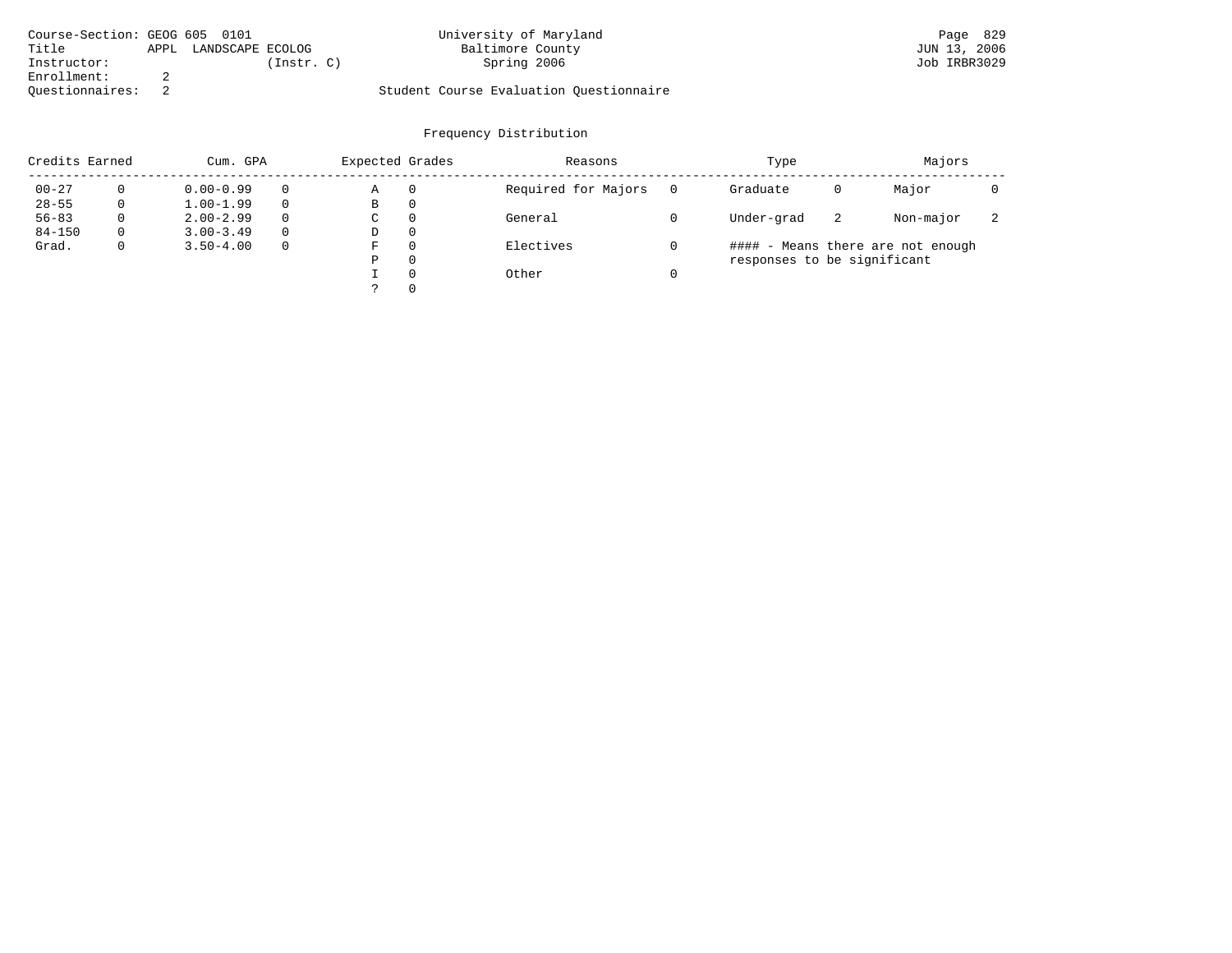| Ouestions<br>1<br>2<br>3<br>NR NA<br>4<br>5 Mean<br>Rank<br>Mean Mean Mean Mean Mean<br>General<br>1. Did you gain new insights, skills from this course<br>0<br>5.00<br>4.59<br>0<br>0<br>0<br>0<br>0<br>2<br>1/1481<br>5.00<br>4.29<br>2. Did the instructor make clear the expected goals<br>0<br>0<br>0<br>0<br>0<br>1<br>1<br>4.50<br>517/1481<br>4.50<br>4.35<br>4.23<br>4. Did other evaluations reflect the expected goals<br>$\overline{2}$<br>0<br>$\mathbf 0$<br>0<br>$\mathbf 0$<br>5.00<br>1/1424<br>5.00<br>4.40<br>4.21<br>0<br>0 | 4.28<br>5.00<br>4.50<br>4.11<br>4.16<br>5.00<br>4.00<br>4.50<br>4.18<br>4.50<br>4.01<br>5.00<br>4.74<br>5.00 |
|--------------------------------------------------------------------------------------------------------------------------------------------------------------------------------------------------------------------------------------------------------------------------------------------------------------------------------------------------------------------------------------------------------------------------------------------------------------------------------------------------------------------------------------------------|--------------------------------------------------------------------------------------------------------------|
|                                                                                                                                                                                                                                                                                                                                                                                                                                                                                                                                                  |                                                                                                              |
|                                                                                                                                                                                                                                                                                                                                                                                                                                                                                                                                                  |                                                                                                              |
|                                                                                                                                                                                                                                                                                                                                                                                                                                                                                                                                                  |                                                                                                              |
|                                                                                                                                                                                                                                                                                                                                                                                                                                                                                                                                                  |                                                                                                              |
|                                                                                                                                                                                                                                                                                                                                                                                                                                                                                                                                                  |                                                                                                              |
|                                                                                                                                                                                                                                                                                                                                                                                                                                                                                                                                                  |                                                                                                              |
| 5. Did assigned readings contribute to what you learned<br>$\mathbf 0$<br>0<br>$\mathbf 0$<br>$\mathbf 0$<br>1<br>1<br>4.50<br>297/1396<br>4.50<br>3.88<br>3.98<br>0                                                                                                                                                                                                                                                                                                                                                                             |                                                                                                              |
| 6. Did written assignments contribute to what you learned<br>0<br>0<br>$\mathbf 0$<br>$\mathbf 0$<br>$\mathbf{1}$<br>$\mathbf{1}$<br>303/1342<br>4.24<br>0<br>4.50<br>4.50<br>4.07                                                                                                                                                                                                                                                                                                                                                               |                                                                                                              |
| $\Omega$<br>$\overline{2}$<br>7. Was the grading system clearly explained<br>$\Omega$<br>$\Omega$<br>$\Omega$<br>$\Omega$<br>$\Omega$<br>5.00<br>1/1459<br>5.00<br>4.32<br>4.16                                                                                                                                                                                                                                                                                                                                                                  |                                                                                                              |
| 8. How many times was class cancelled<br>$\Omega$<br>$\Omega$<br>$\Omega$<br>$\Omega$<br>$\Omega$<br>$\Omega$<br>$\overline{2}$<br>5.00<br>1/1480<br>5.00<br>4.69<br>4.68                                                                                                                                                                                                                                                                                                                                                                        |                                                                                                              |
|                                                                                                                                                                                                                                                                                                                                                                                                                                                                                                                                                  |                                                                                                              |
| Lecture                                                                                                                                                                                                                                                                                                                                                                                                                                                                                                                                          |                                                                                                              |
| 1. Were the instructor's lectures well prepared<br>1<br>0<br>$\mathbf 0$<br>0<br>1/1409<br>0<br>0<br>5.00<br>5.00<br>4.63<br>4.42<br>$\mathbf{1}$                                                                                                                                                                                                                                                                                                                                                                                                | 5.00<br>4.36                                                                                                 |
| 2. Did the instructor seem interested in the subject<br>0<br>0<br>0<br>$\mathbf{1}$<br>5.00<br>1/1407<br>4.87<br>4.69<br>1<br>0<br>0<br>5.00                                                                                                                                                                                                                                                                                                                                                                                                     | 4.73<br>5.00                                                                                                 |
| 3. Was lecture material presented and explained clearly<br>$\mathsf 0$<br>1<br>0<br>0<br>0<br>$\mathbf 0$<br>$\mathbf{1}$<br>5.00<br>1/1399<br>5.00<br>4.47<br>4.26                                                                                                                                                                                                                                                                                                                                                                              | 4.16<br>5.00                                                                                                 |
| 4. Did the lectures contribute to what you learned<br>$\mathbf 0$<br>0<br>$\Omega$<br>0<br>$\Omega$<br>$\mathbf{1}$<br>5.00<br>1/1400<br>5.00<br>4.52<br>4.27<br>1                                                                                                                                                                                                                                                                                                                                                                               | 5.00<br>4.17                                                                                                 |
| 5. Did audiovisual techniques enhance your understanding<br>0<br>0<br>$\Omega$<br>0<br>1<br>5.00<br>1<br>0<br>1/1179<br>5.00<br>4.52 3.96                                                                                                                                                                                                                                                                                                                                                                                                        | 3.81<br>5.00                                                                                                 |
|                                                                                                                                                                                                                                                                                                                                                                                                                                                                                                                                                  |                                                                                                              |
| Discussion                                                                                                                                                                                                                                                                                                                                                                                                                                                                                                                                       |                                                                                                              |
| 1. Did class discussions contribute to what you learned<br>0<br>0<br>0<br>0<br>4.50<br>345/1262<br>4.50<br>4.10<br>4.05<br>0<br>1<br>ı.                                                                                                                                                                                                                                                                                                                                                                                                          | 4.07<br>4.50                                                                                                 |
| 2. Were all students actively encouraged to participate<br>$\mathbf 0$<br>$\mathbf 0$<br>0<br>$\mathbf{1}$<br>$\mathbf 0$<br>$\mathbf{1}$<br>4.00<br>895/1259<br>4.00<br>4.30<br>4.29<br>0                                                                                                                                                                                                                                                                                                                                                       | 4.30<br>4.00                                                                                                 |
| 3. Did the instructor encourage fair and open discussion<br>0<br>$\mathsf 0$<br>2<br>1/1256<br>0<br>0<br>0<br>0<br>5.00<br>5.00<br>4.57<br>4.30                                                                                                                                                                                                                                                                                                                                                                                                  | 4.33<br>5.00                                                                                                 |
| $\Omega$<br>$\Omega$<br>4. Were special techniques successful<br>$\mathbf 0$<br>$\mathbf{1}$<br>$\Omega$<br>$\mathbf{1}$<br>$\Omega$<br>394/788<br>4.00<br>4.00<br>3.98<br>4.00                                                                                                                                                                                                                                                                                                                                                                  | 3.97<br>4.00                                                                                                 |
|                                                                                                                                                                                                                                                                                                                                                                                                                                                                                                                                                  |                                                                                                              |
| Laboratory                                                                                                                                                                                                                                                                                                                                                                                                                                                                                                                                       |                                                                                                              |
| 1. Did the lab increase understanding of the material<br>0<br>0<br>0<br>0<br>0<br>0<br>1/246<br>5.00<br>4.90<br>4.20<br>2<br>5.00                                                                                                                                                                                                                                                                                                                                                                                                                | 4.27<br>5.00                                                                                                 |
| 2. Were you provided with adequate background information<br>0<br>0<br>$\mathbf 0$<br>0<br>$\mathbf{1}$<br>4.50<br>76/ 249<br>4.50<br>4.62<br>4.11<br>0<br>1                                                                                                                                                                                                                                                                                                                                                                                     | 3.93<br>4.50                                                                                                 |
| 3. Were necessary materials available for lab activities<br>$\mathbf 0$<br>0<br>$\mathsf 0$<br>$\mathsf 0$<br>$\mathbf 0$<br>2<br>5.00<br>1/242<br>4.90<br>0<br>5.00<br>4.40                                                                                                                                                                                                                                                                                                                                                                     | 4.27<br>5.00                                                                                                 |
| 4. Did the lab instructor provide assistance<br>0<br>$\mathsf 0$<br>2<br>0<br>0<br>0<br>0<br>5.00<br>1/240<br>5.00<br>4.90<br>4.20                                                                                                                                                                                                                                                                                                                                                                                                               | 4.15<br>5.00                                                                                                 |
| $\mathbf 0$<br>$\mathbf 0$<br>0<br>$\Omega$<br>$\Omega$<br>$\Omega$<br>$\overline{a}$<br>1/217<br>5. Were requirements for lab reports clearly specified<br>5.00<br>5.00<br>4.66<br>4.04                                                                                                                                                                                                                                                                                                                                                         | 3.73<br>5.00                                                                                                 |
|                                                                                                                                                                                                                                                                                                                                                                                                                                                                                                                                                  |                                                                                                              |
| Seminar                                                                                                                                                                                                                                                                                                                                                                                                                                                                                                                                          |                                                                                                              |
| 1. Were assigned topics relevant to the announced theme<br>0<br>0<br>0<br>5.00<br>1/<br>68<br>5.00<br>4.87<br>4.49<br>1<br>0<br>0<br>$\mathbf{1}$                                                                                                                                                                                                                                                                                                                                                                                                | 4.23<br>5.00                                                                                                 |
| 2. Was the instructor available for individual attention<br>0<br>0<br>0<br>0<br>$\mathbf{1}$<br>5.00<br>1/<br>69<br>5.00<br>4.91<br>4.53<br>1<br>0                                                                                                                                                                                                                                                                                                                                                                                               | 4.46<br>5.00                                                                                                 |
| 3. Did research projects contribute to what you learned<br>0<br>$\mathsf 0$<br>$\mathsf 0$<br>$\mathbf{1}$<br>5.00<br>5.00<br>1<br>0<br>0<br>1/<br>63<br>4.70<br>4.44                                                                                                                                                                                                                                                                                                                                                                            | 4.44<br>5.00                                                                                                 |
| 4. Did presentations contribute to what you learned<br>0<br>0<br>1<br>0<br>0<br>$\Omega$<br>$\mathbf{1}$<br>5.00<br>1/<br>69<br>5.00<br>4.84<br>4.35                                                                                                                                                                                                                                                                                                                                                                                             | 4.16<br>5.00                                                                                                 |
| $\Omega$<br>5. Were criteria for grading made clear<br>$\Omega$<br>$\Omega$<br>$\mathbf{1}$<br>5.00<br>$\mathbf{1}$<br>$\Omega$<br>$\Omega$<br>1/<br>68<br>5.00<br>4.44<br>3.92                                                                                                                                                                                                                                                                                                                                                                  | 3.71<br>5.00                                                                                                 |
|                                                                                                                                                                                                                                                                                                                                                                                                                                                                                                                                                  |                                                                                                              |
| Field Work                                                                                                                                                                                                                                                                                                                                                                                                                                                                                                                                       |                                                                                                              |
| 1. Did field experience contribute to what you learned<br>0<br>$\mathbf 0$<br>$1 \quad 4.50$<br>59<br>0<br>0<br>0<br>29/<br>4.50<br>4.69<br>4.30<br>1                                                                                                                                                                                                                                                                                                                                                                                            | 4.01<br>4.50                                                                                                 |
| 2. Did you clearly understand your evaluation criteria<br>0<br>0<br>$\mathbf 0$<br>0<br>1<br>$\mathbf{1}$<br>4.50<br>51<br>0<br>11/<br>4.50<br>4.43<br>4.00                                                                                                                                                                                                                                                                                                                                                                                      | 3.81<br>4.50                                                                                                 |
| 3. Was the instructor available for consultation<br>$\mathbf{1}$<br>$\mathsf 0$<br>$\mathsf 0$<br>1<br>5.00<br>0<br>0<br>0<br>1/<br>36<br>5.00<br>4.78<br>4.60                                                                                                                                                                                                                                                                                                                                                                                   | 4.65<br>5.00                                                                                                 |
| 4. To what degree could you discuss your evaluations<br>$\mathbf 0$<br>0<br>$\mathbf 0$<br>0<br>$\mathbf 0$<br>$\overline{a}$<br>5.00<br>0<br>1/<br>41<br>5.00<br>4.66<br>4.26                                                                                                                                                                                                                                                                                                                                                                   | 4.27<br>5.00                                                                                                 |
| 5. Did conferences help you carry out field activities<br>$\mathbf{1}$<br>0<br>0<br>$\Omega$<br>$\Omega$<br>$\Omega$<br>$\mathbf{1}$<br>5.00<br>1/<br>31<br>5.00<br>4.88<br>4.42                                                                                                                                                                                                                                                                                                                                                                 | 4.58<br>5.00                                                                                                 |
|                                                                                                                                                                                                                                                                                                                                                                                                                                                                                                                                                  |                                                                                                              |
| Self Paced                                                                                                                                                                                                                                                                                                                                                                                                                                                                                                                                       |                                                                                                              |
| 1. Did self-paced system contribute to what you learned<br>1/<br>0<br>0<br>0<br>0<br>5.00<br>55<br>5.00<br>5.00<br>4.55<br>1<br>0<br>$\mathbf{1}$                                                                                                                                                                                                                                                                                                                                                                                                | 4.38<br>5.00                                                                                                 |
| 2. Did study questions make clear the expected goal<br>0<br>$\mathbf 0$<br>0<br>$\mathbf{1}$<br>5.00<br>31<br>5.00<br>1<br>0<br>0<br>1/<br>5.00<br>4.75                                                                                                                                                                                                                                                                                                                                                                                          | 5.00<br>4.95                                                                                                 |
| 3. Were your contacts with the instructor helpful<br>0<br>5.00<br>1<br>0<br>0<br>0<br>0<br>$\mathbf{1}$<br>1/<br>51<br>5.00<br>5.00<br>4.65                                                                                                                                                                                                                                                                                                                                                                                                      | 4.54<br>5.00                                                                                                 |
| 4. Was the feedback/tutoring by proctors helpful<br>$\mathbf{1}$<br>$\Omega$<br>$\Omega$<br>$\Omega$<br>$\mathbf{1}$<br>5.00<br>5.00<br>5.00<br>$\Omega$<br>$\Omega$<br>1/<br>34<br>4.83                                                                                                                                                                                                                                                                                                                                                         | 5.00<br>5.00                                                                                                 |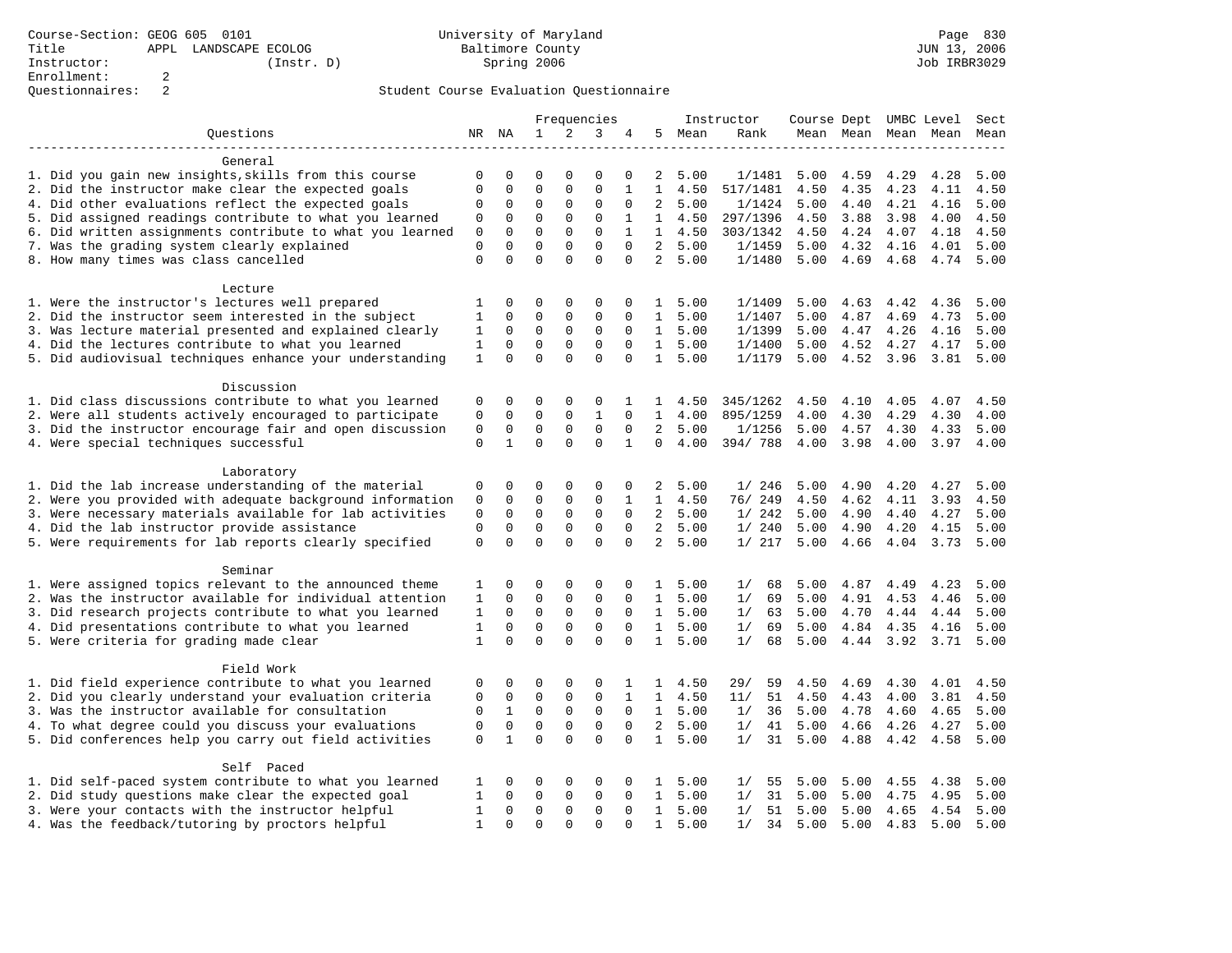| Course-Section: GEOG 605 0101 |      |                  |            | University of Maryland                  | Page 830     |
|-------------------------------|------|------------------|------------|-----------------------------------------|--------------|
| Title                         | APPL | LANDSCAPE ECOLOG |            | Baltimore County                        | JUN 13, 2006 |
| Instructor:                   |      |                  | (Instr. D) | Spring 2006                             | Job IRBR3029 |
| Enrollment:                   |      |                  |            |                                         |              |
| Ouestionnaires:               |      |                  |            | Student Course Evaluation Ouestionnaire |              |

| Credits Earned |          | Cum. GPA      |          |   | Expected Grades | Reasons             | Type                        | Majors |                                   |                          |
|----------------|----------|---------------|----------|---|-----------------|---------------------|-----------------------------|--------|-----------------------------------|--------------------------|
| $00 - 27$      |          | $0.00 - 0.99$ |          | Α | 0               | Required for Majors | Graduate                    | 0      | Major                             |                          |
| $28 - 55$      | 0        | $1.00 - 1.99$ |          | В | 0               |                     |                             |        |                                   |                          |
| $56 - 83$      | $\Omega$ | $2.00 - 2.99$ | $\Omega$ | C | $\Omega$        | General             | Under-grad                  | -2     | Non-major                         | $\overline{\phantom{a}}$ |
| $84 - 150$     | $\Omega$ | $3.00 - 3.49$ | $\Omega$ | D | $\Omega$        |                     |                             |        |                                   |                          |
| Grad.          | 0        | $3.50 - 4.00$ | $\Omega$ | F | $\Omega$        | Electives           |                             |        | #### - Means there are not enough |                          |
|                |          |               |          | Ρ | $\Omega$        |                     | responses to be significant |        |                                   |                          |
|                |          |               |          |   | $\Omega$        | Other               |                             |        |                                   |                          |
|                |          |               |          |   | $\Omega$        |                     |                             |        |                                   |                          |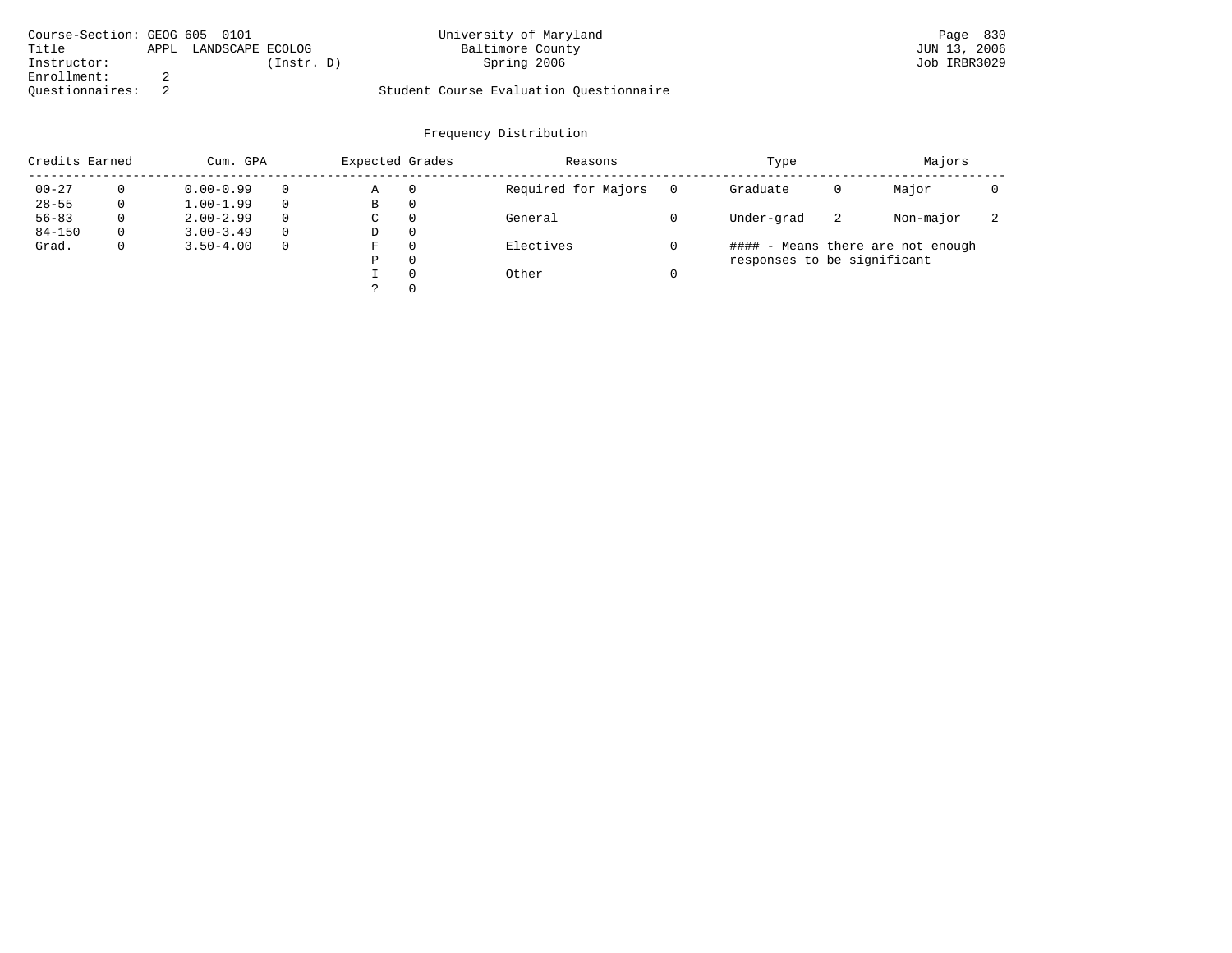|                                                                     |                |                      |              |                | Frequencies  |                      |              |              | Instructor     | Course Dept UMBC Level |              |              |                          | Sect |
|---------------------------------------------------------------------|----------------|----------------------|--------------|----------------|--------------|----------------------|--------------|--------------|----------------|------------------------|--------------|--------------|--------------------------|------|
| Ouestions                                                           |                | NR NA                | $\mathbf{1}$ | 2              | 3            | 4                    | 5            | Mean         | Rank           |                        |              |              | Mean Mean Mean Mean Mean |      |
|                                                                     |                |                      |              |                |              |                      |              |              |                |                        |              |              |                          |      |
| General                                                             |                |                      |              |                |              |                      |              |              |                |                        |              |              |                          |      |
| 1. Did you gain new insights, skills from this course               | $\Omega$       | $\Omega$             | $\Omega$     | $\Omega$       | $\Omega$     |                      | 2            | 4.67         | 395/1481       | 4.67                   | 4.59         | 4.29         | 4.28                     | 4.67 |
| 2. Did the instructor make clear the expected goals                 | $\Omega$       | $\Omega$             | $\Omega$     | $\Omega$       | $\Omega$     | $\overline{a}$       | $\mathbf{1}$ | 4.33         | 736/1481       | 4.33                   | 4.35         | 4.23         | 4.11                     | 4.33 |
| 3. Did the exam questions reflect the expected goals                | 0              | $\overline{a}$       | $\mathbf 0$  | $\mathbf{0}$   | $\mathbf 0$  | 0                    | $\mathbf{1}$ | 5.00         | 1/1249         | 5.00                   | 4.52         | 4.27         | 4.24                     | 5.00 |
| 4. Did other evaluations reflect the expected goals                 | 0              | $\Omega$             | $\Omega$     | $\Omega$       | $\Omega$     | $\Omega$             | 3            | 5.00         | 1/1424         | 5.00                   | 4.40         | 4.21         | 4.16                     | 5.00 |
| 5. Did assigned readings contribute to what you learned             | $\mathbf 0$    | $\Omega$             | $\Omega$     | $\overline{2}$ | $\Omega$     | $\Omega$             | $\mathbf{1}$ |              | 3.00 1292/1396 | 3.00                   | 3.88         | 3.98         | 4.00                     | 3.00 |
| 6. Did written assignments contribute to what you learned           | $\mathbf 0$    | $\Omega$             | $\Omega$     | $\Omega$       | $\Omega$     | $\Omega$             | 3            | 5.00         | 1/1342         | 5.00                   | 4.24         | 4.07         | 4.18                     | 5.00 |
| 7. Was the grading system clearly explained                         | $\mathbf 0$    |                      | $\Omega$     | $\Omega$       | $\Omega$     |                      | $\mathbf{1}$ | 4.50         | 460/1459       | 4.50                   | 4.32         | 4.16         | 4.01                     | 4.50 |
| 8. How many times was class cancelled                               | $\Omega$       | $\Omega$             | $\Omega$     | $\Omega$       | $\Omega$     |                      | 3            | 5.00         | 1/1480         | 5.00                   | 4.69         | 4.68         | 4.74                     | 5.00 |
| 9. How would you grade the overall teaching effectiveness           | $\Omega$       | $\cap$               | $\Omega$     | $\Omega$       | $\Omega$     | $\mathbf{1}$         | 2            | 4.67         | 217/1450       | 1.92 3.87              |              | 4.09         | 3.96 1.92                |      |
|                                                                     |                |                      |              |                |              |                      |              |              |                |                        |              |              |                          |      |
| Lecture                                                             |                |                      |              |                |              |                      |              |              |                |                        |              |              |                          |      |
| 1. Were the instructor's lectures well prepared                     | 0              | 0                    | $\Omega$     | 0              | 0            |                      | 3            | 5.00         | 1/1409         | 5.00                   | 4.63         | 4.42         | 4.36                     | 5.00 |
| 2. Did the instructor seem interested in the subject                | 0              | 0                    | 0            | 0              | 0            | 0                    | 3            | 5.00         | 1/1407         | 5.00                   | 4.87         | 4.69         | 4.73                     | 5.00 |
| 3. Was lecture material presented and explained clearly             | 0              | $\Omega$             | $\Omega$     | $\Omega$       | $\Omega$     | $\Omega$             | 3            | 5.00         | 1/1399         | 5.00                   | 4.47         | 4.26         | 4.16                     | 5.00 |
| 4. Did the lectures contribute to what you learned                  | 0              | $\Omega$             | 0            | $\Omega$       | $\mathbf 0$  | $\Omega$             | 3            | 5.00         | 1/1400         | 5.00                   | 4.52         | 4.27         | 4.17                     | 5.00 |
| 5. Did audiovisual techniques enhance your understanding            | $\Omega$       | $\Omega$             | $\Omega$     | $\Omega$       | $\Omega$     | $\Omega$             | 3            | 5.00         | 1/1179         | 5.00                   | 4.52 3.96    |              | 3.81                     | 5.00 |
|                                                                     |                |                      |              |                |              |                      |              |              |                |                        |              |              |                          |      |
| Discussion                                                          |                |                      |              |                |              |                      |              |              |                |                        |              |              |                          |      |
| 1. Did class discussions contribute to what you learned             | 0              | $\Omega$             | 0            |                | 0            |                      |              | 3.67         | 931/1262       | 3.67                   | 4.10         | 4.05         | 4.07                     | 3.67 |
| 2. Were all students actively encouraged to participate             | 0              | $\mathbf 0$          | $\mathbf 0$  | $\mathbf 0$    | $\mathbf{1}$ | 0                    | 2            | 4.33         | 729/1259       | 4.33                   | 4.30         | 4.29         | 4.30                     | 4.33 |
| 3. Did the instructor encourage fair and open discussion            | $\mathbf 0$    | 0                    | $\mathbf 0$  | $\mathbf 0$    | $\mathbf 0$  | $\mathbf 0$          | 3            | 5.00         | 1/1256         | 5.00                   | 4.57         | 4.30         | 4.33                     | 5.00 |
| 4. Were special techniques successful                               | $\Omega$       | $\overline{a}$       | $\Omega$     | $\Omega$       | $\Omega$     | $\Omega$             | $\mathbf{1}$ | 5.00         | 1/ 788         | 5.00                   | 3.98         | 4.00         | 3.97                     | 5.00 |
|                                                                     |                |                      |              |                |              |                      |              |              |                |                        |              |              |                          |      |
| Laboratory<br>1. Did the lab increase understanding of the material |                | $\Omega$             | $\Omega$     | $\Omega$       | $\Omega$     |                      | 1            |              |                |                        |              |              |                          | 5.00 |
| 2. Were you provided with adequate background information           | 2              | $\Omega$             | $\Omega$     | $\mathbf 0$    | $\Omega$     | $\Omega$             | $\mathbf{1}$ | 5.00<br>5.00 | 1/246<br>1/249 | 5.00<br>5.00           | 4.90<br>4.62 | 4.20<br>4.11 | 4.27<br>3.93             | 5.00 |
| 3. Were necessary materials available for lab activities            | 2<br>2         | $\Omega$             | $\Omega$     | $\mathbf 0$    | $\mathbf 0$  | $\Omega$             | $\mathbf{1}$ | 5.00         | 1/242          | 5.00                   | 4.90         | 4.40         | 4.27                     | 5.00 |
|                                                                     |                |                      | $\Omega$     | $\Omega$       | $\Omega$     |                      |              |              | 1/240          | 5.00                   |              |              | 4.15                     | 5.00 |
| 4. Did the lab instructor provide assistance                        | 2<br>2         | $\Omega$<br>$\Omega$ | $\Omega$     | $\Omega$       | $\Omega$     | $\Omega$<br>$\Omega$ | $\mathbf{1}$ | 5.00<br>5.00 | 1/217          | 5.00                   | 4.90<br>4.66 | 4.20         | 3.73                     | 5.00 |
| 5. Were requirements for lab reports clearly specified              |                |                      |              |                |              |                      | 1            |              |                |                        |              | 4.04         |                          |      |
| Self Paced                                                          |                |                      |              |                |              |                      |              |              |                |                        |              |              |                          |      |
| 1. Did self-paced system contribute to what you learned             | 2              | $\Omega$             | 0            | $\mathbf 0$    | 0            | $\Omega$             | $\mathbf{1}$ | 5.00         | 1/<br>55       | 5.00                   | 5.00         | 4.55         | 4.38                     | 5.00 |
| 2. Did study questions make clear the expected goal                 | 2              | 0                    | 0            | 0              | 0            | $\Omega$             | $\mathbf{1}$ | 5.00         | 31<br>1/       | 5.00                   | 5.00         | 4.75         | 4.95                     | 5.00 |
| 3. Were your contacts with the instructor helpful                   | 2              | $\Omega$             | $\Omega$     | $\Omega$       | $\Omega$     | $\Omega$             | $\mathbf{1}$ | 5.00         | 51<br>1/       | 5.00                   | 5.00         | 4.65         | 4.54                     | 5.00 |
| 4. Was the feedback/tutoring by proctors helpful                    | $\mathfrak{D}$ | $\Omega$             | $\Omega$     | $\Omega$       | $\Omega$     | $\Omega$             | $\mathbf{1}$ | 5.00         | 1/<br>34       | 5.00                   | 5.00         | 4.83         | 5.00                     | 5.00 |
| 5. Were there enough proctors for all the students                  | $\overline{a}$ | $\cap$               | $\Omega$     | $\Omega$       | $\cap$       |                      | 1            | 5.00         | 24<br>1/       | 5.00                   | 5.00         | 4.82         | 5.00                     | 5.00 |

| Credits Earned | Cum. GPA |               | Expected Grades |   | Reasons      | Type                | Majors                      |    |                                   |  |
|----------------|----------|---------------|-----------------|---|--------------|---------------------|-----------------------------|----|-----------------------------------|--|
| $00 - 27$      | 0        | $0.00 - 0.99$ | $\Omega$        | Α | 3            | Required for Majors | Graduate                    |    | Major                             |  |
| $28 - 55$      |          | $1.00 - 1.99$ | $\Omega$        | B | 0            |                     |                             |    |                                   |  |
| $56 - 83$      |          | $2.00 - 2.99$ | $\Omega$        | C | 0            | General             | Under-grad                  | -2 | Non-major                         |  |
| $84 - 150$     | $\Omega$ | $3.00 - 3.49$ | $\Omega$        | D | $\mathbf{0}$ |                     |                             |    |                                   |  |
| Grad.          |          | $3.50 - 4.00$ | -2              | F | 0            | Electives           |                             |    | #### - Means there are not enough |  |
|                |          |               |                 | Ρ | 0            |                     | responses to be significant |    |                                   |  |
|                |          |               |                 |   | $\Omega$     | Other               |                             |    |                                   |  |
|                |          |               |                 |   | $\Omega$     |                     |                             |    |                                   |  |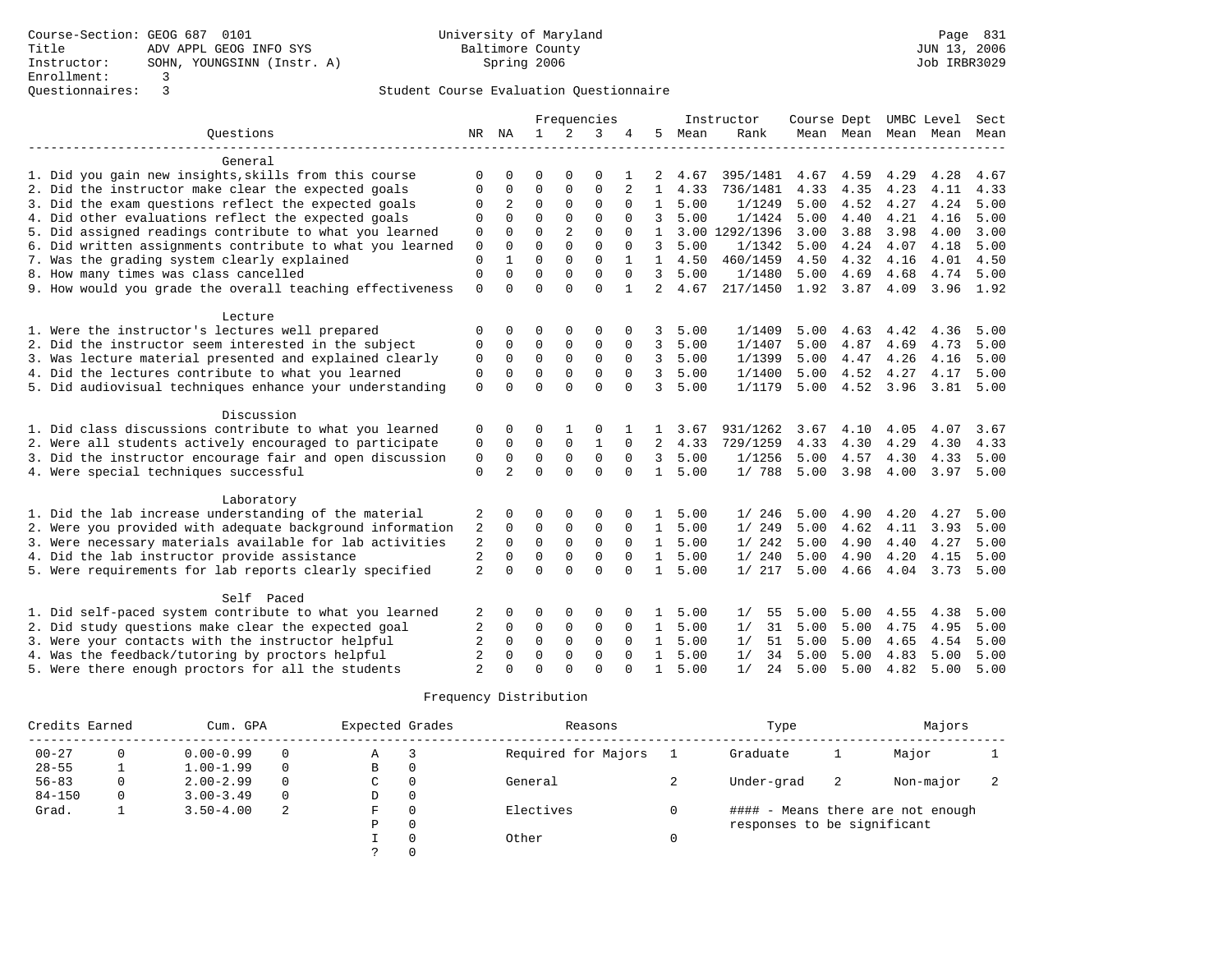|                                                           |                           |                |              |                | Frequencies  |             |               |      | Instructor     | Course Dept |      |                     | UMBC Level | Sect |
|-----------------------------------------------------------|---------------------------|----------------|--------------|----------------|--------------|-------------|---------------|------|----------------|-------------|------|---------------------|------------|------|
| Ouestions                                                 | NR                        | ΝA             | $\mathbf{1}$ | 2              | 3            |             | 5             | Mean | Rank           |             |      | Mean Mean Mean Mean |            | Mean |
| General                                                   |                           |                |              |                |              |             |               |      |                |             |      |                     |            |      |
| 1. Did you gain new insights, skills from this course     | $\Omega$                  | U              | 0            | $\Omega$       | 0            |             |               | 4.67 | 395/1481       | 4.67        | 4.59 | 4.29                | 4.28       | 4.67 |
| 2. Did the instructor make clear the expected goals       | 0                         | 0              | $\mathbf 0$  | 0              | $\mathbf{0}$ | 2           | $\mathbf{1}$  | 4.33 | 736/1481       | 4.33        | 4.35 | 4.23                | 4.11       | 4.33 |
| 3. Did the exam questions reflect the expected goals      | O                         | $\overline{a}$ | $\Omega$     | $\Omega$       | $\Omega$     | $\Omega$    | $\mathbf{1}$  | 5.00 | 1/1249         | 5.00        | 4.52 | 4.27                | 4.24       | 5.00 |
| 4. Did other evaluations reflect the expected goals       | $\Omega$                  | $\Omega$       | $\Omega$     | $\Omega$       | $\Omega$     | $\Omega$    |               | 5.00 | 1/1424         | 5.00        | 4.40 | 4.21                | 4.16       | 5.00 |
| 5. Did assigned readings contribute to what you learned   | 0                         | $\Omega$       | $\Omega$     | $\overline{2}$ | $\Omega$     | $\Omega$    |               |      | 3.00 1292/1396 | 3.00        | 3.88 | 3.98                | 4.00       | 3.00 |
| 6. Did written assignments contribute to what you learned | $\mathbf 0$               | $\Omega$       | $\Omega$     | $\Omega$       | $\Omega$     | $\Omega$    | $\mathcal{L}$ | 5.00 | 1/1342         | 5.00        | 4.24 | 4.07                | 4.18       | 5.00 |
| 7. Was the grading system clearly explained               | $\mathbf{0}$              | $\mathbf{1}$   | $\Omega$     | $\Omega$       | $\Omega$     |             | $\mathbf{1}$  | 4.50 | 460/1459       | 4.50        | 4.32 | 4.16                | 4.01       | 4.50 |
| 8. How many times was class cancelled                     | $\mathbf{0}$              | $\Omega$       | $\Omega$     | $\Omega$       | $\Omega$     | $\Omega$    |               | 5.00 | 1/1480         | 5.00        | 4.69 | 4.68                | 4.74       | 5.00 |
| 9. How would you grade the overall teaching effectiveness | $\overline{\mathfrak{L}}$ | $\Omega$       | $\mathbf{1}$ | $\Omega$       | $\Omega$     | $\Omega$    | $\Omega$      |      | 1.00 1447/1450 | 1.92        | 3.87 | 4.09                | 3.96       | 1.92 |
| Discussion                                                |                           |                |              |                |              |             |               |      |                |             |      |                     |            |      |
| 1. Did class discussions contribute to what you learned   | 0                         | 0              | O            |                |              |             |               | 3.67 | 931/1262       | 3.67        | 4.10 | 4.05                | 4.07       | 3.67 |
| 2. Were all students actively encouraged to participate   | 0                         | $\mathbf 0$    | $\mathbf 0$  | $\mathbf 0$    | $\mathbf{1}$ | $\Omega$    | 2             | 4.33 | 729/1259       | 4.33        | 4.30 | 4.29                | 4.30       | 4.33 |
| 3. Did the instructor encourage fair and open discussion  | 0                         | $\Omega$       | $\mathbf 0$  | $\mathbf 0$    | $\mathbf 0$  | $\Omega$    | $\mathcal{L}$ | 5.00 | 1/1256         | 5.00        | 4.57 | 4.30                | 4.33       | 5.00 |
| 4. Were special techniques successful                     | $\Omega$                  | $\mathfrak{D}$ | $\cap$       | $\cap$         | $\Omega$     | $\cap$      | $\mathbf{1}$  | 5.00 | 1/788          | 5.00        | 3.98 | 4.00                | 3.97       | 5.00 |
| Laboratory                                                |                           |                |              |                |              |             |               |      |                |             |      |                     |            |      |
| 1. Did the lab increase understanding of the material     | 2                         | 0              | 0            | 0              | 0            |             | 1             | 5.00 | 1/246          | 5.00        | 4.90 | 4.20                | 4.27       | 5.00 |
| 2. Were you provided with adequate background information | 2                         | $\Omega$       | $\Omega$     | $\mathbf 0$    | $\mathbf 0$  | $\Omega$    | $\mathbf{1}$  | 5.00 | 1/249          | 5.00        | 4.62 | 4.11                | 3.93       | 5.00 |
| 3. Were necessary materials available for lab activities  | $\overline{2}$            | $\mathbf 0$    | $\Omega$     | $\mathbf 0$    | $\mathbf{0}$ | $\Omega$    | $\mathbf{1}$  | 5.00 | 1/242          | 5.00        | 4.90 | 4.40                | 4.27       | 5.00 |
| 4. Did the lab instructor provide assistance              | $\overline{2}$            | $\Omega$       | $\Omega$     | $\Omega$       | $\Omega$     | $\Omega$    | $\mathbf{1}$  | 5.00 | 1/240          | 5.00        | 4.90 | 4.20                | 4.15       | 5.00 |
| 5. Were requirements for lab reports clearly specified    | $\overline{a}$            | $\Omega$       | $\Omega$     | $\cap$         | $\Omega$     | $\Omega$    |               | 5.00 | 1/217          | 5.00        | 4.66 | 4.04                | 3.73       | 5.00 |
| Self Paced                                                |                           |                |              |                |              |             |               |      |                |             |      |                     |            |      |
| 1. Did self-paced system contribute to what you learned   |                           | 0              | O            | $\Omega$       | 0            |             |               | 5.00 | 55<br>1/       | 5.00        | 5.00 | 4.55                | 4.38       | 5.00 |
| 2. Did study questions make clear the expected goal       | 2                         | $\mathbf 0$    | 0            | 0              | 0            | $\mathbf 0$ | $\mathbf{1}$  | 5.00 | 1/<br>31       | 5.00        | 5.00 | 4.75                | 4.95       | 5.00 |
| 3. Were your contacts with the instructor helpful         | $\overline{2}$            | $\Omega$       | $\Omega$     | $\mathbf{0}$   | $\mathbf 0$  | $\Omega$    | $\mathbf{1}$  | 5.00 | 1/<br>51       | 5.00        | 5.00 | 4.65                | 4.54       | 5.00 |
| 4. Was the feedback/tutoring by proctors helpful          |                           | 0              | $\Omega$     | $\Omega$       | 0            | $\Omega$    |               | 5.00 | 1/<br>34       | 5.00        | 5.00 | 4.83                | 5.00       | 5.00 |
| 5. Were there enough proctors for all the students        | っ                         | 0              | $\Omega$     | $\cap$         | $\Omega$     | $\Omega$    | 1             | 5.00 | 24<br>1/       | 5.00        | 5.00 | 4.82                | 5.00       | 5.00 |
|                                                           |                           |                |              |                |              |             |               |      |                |             |      |                     |            |      |

| Credits Earned<br>Cum. GPA |   |               |          | Expected Grades | Reasons             | Type                        | Majors |                                   |  |
|----------------------------|---|---------------|----------|-----------------|---------------------|-----------------------------|--------|-----------------------------------|--|
| $00 - 27$                  |   | $0.00 - 0.99$ | $\Omega$ | Α               | Required for Majors | Graduate                    |        | Major                             |  |
| $28 - 55$                  |   | $1.00 - 1.99$ | $\Omega$ | В               |                     |                             |        |                                   |  |
| $56 - 83$                  | 0 | $2.00 - 2.99$ | $\Omega$ | C               | General             | Under-grad                  | 2      | Non-major                         |  |
| $84 - 150$                 | 0 | $3.00 - 3.49$ | $\Omega$ | D               |                     |                             |        |                                   |  |
| Grad.                      |   | $3.50 - 4.00$ | 2        | F               | Electives           |                             |        | #### - Means there are not enough |  |
|                            |   |               |          | P               |                     | responses to be significant |        |                                   |  |
|                            |   |               |          |                 | Other               |                             |        |                                   |  |
|                            |   |               |          |                 |                     |                             |        |                                   |  |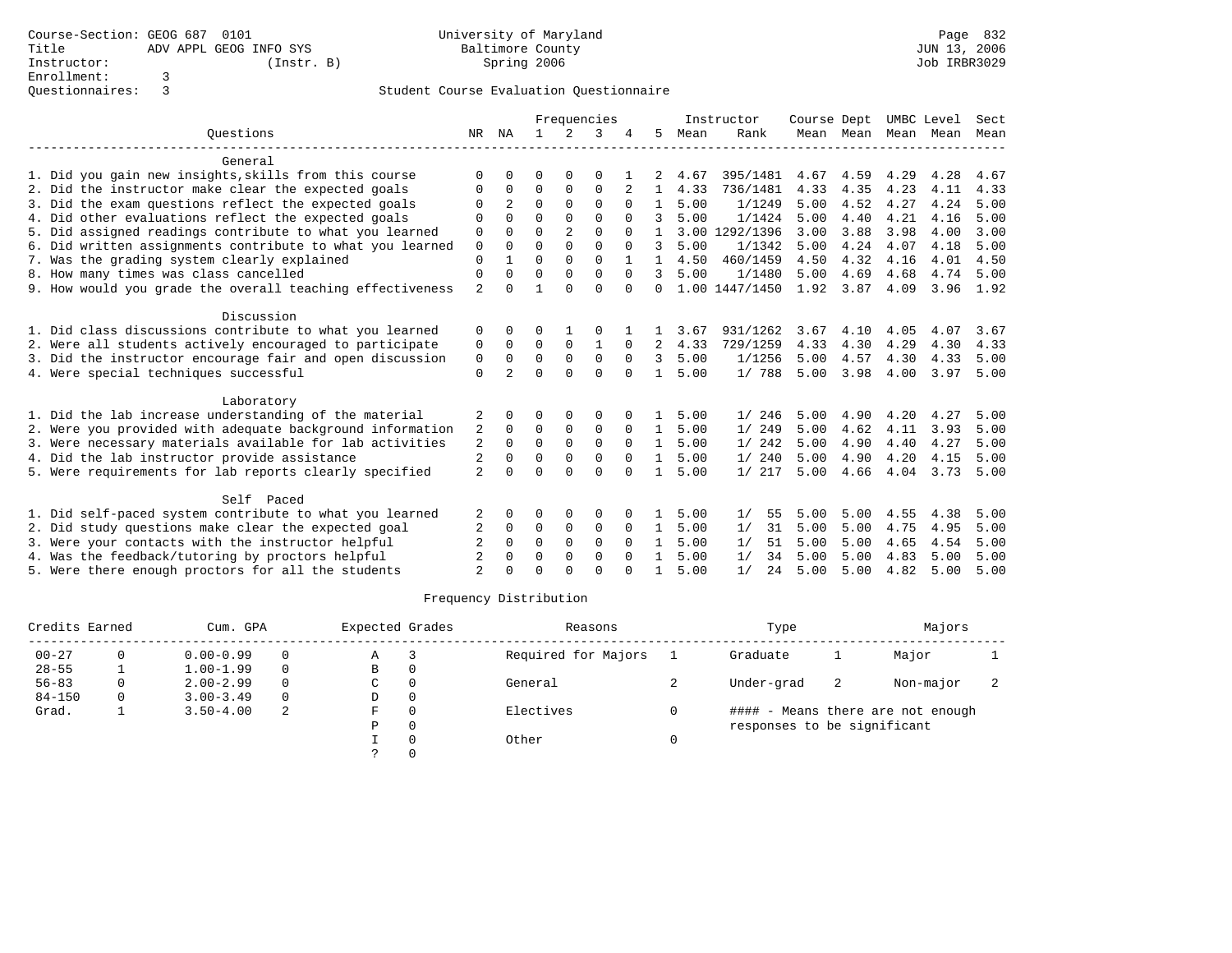|                                                                                                                                                              |                |                | Frequencies  |                |              |             |              |      | Instructor     | Course Dept |              | UMBC Level          |      | Sect |
|--------------------------------------------------------------------------------------------------------------------------------------------------------------|----------------|----------------|--------------|----------------|--------------|-------------|--------------|------|----------------|-------------|--------------|---------------------|------|------|
| Ouestions                                                                                                                                                    | NR             | ΝA             | $\mathbf{1}$ | 2              | 3            |             | 5            | Mean | Rank           |             |              | Mean Mean Mean Mean |      | Mean |
| General                                                                                                                                                      |                |                |              |                |              |             |              |      |                |             |              |                     |      |      |
| 1. Did you gain new insights, skills from this course                                                                                                        | O              | $\Omega$       | 0            | $\Omega$       | 0            |             |              | 4.67 | 395/1481       | 4.67        | 4.59         | 4.29                | 4.28 | 4.67 |
| 2. Did the instructor make clear the expected goals                                                                                                          | O              | 0              | 0            | 0              | 0            | 2           | 1            | 4.33 | 736/1481       | 4.33        | 4.35         | 4.23                | 4.11 | 4.33 |
| 3. Did the exam questions reflect the expected goals                                                                                                         | O              | 2              | $\Omega$     | $\Omega$       | 0            | $\Omega$    | 1            | 5.00 | 1/1249         | 5.00        | 4.52         | 4.27                | 4.24 | 5.00 |
| 4. Did other evaluations reflect the expected goals                                                                                                          | O              | $\Omega$       | $\Omega$     | $\Omega$       | $\Omega$     | $\Omega$    | 3            | 5.00 | 1/1424         | 5.00        | 4.40         | 4.21                | 4.16 | 5.00 |
| 5. Did assigned readings contribute to what you learned                                                                                                      | 0              | $\Omega$       | $\Omega$     | $\overline{2}$ | $\Omega$     | $\Omega$    |              |      | 3.00 1292/1396 | 3.00        | 3.88         | 3.98                | 4.00 | 3.00 |
| 6. Did written assignments contribute to what you learned                                                                                                    | $\mathbf 0$    | $\Omega$       | $\Omega$     | $\Omega$       | $\Omega$     | $\Omega$    | 3            | 5.00 | 1/1342         | 5.00        | 4.24         | 4.07                | 4.18 | 5.00 |
| 7. Was the grading system clearly explained                                                                                                                  | 0              | $\mathbf{1}$   | $\Omega$     | $\Omega$       | $\Omega$     |             |              | 4.50 | 460/1459       | 4.50        | 4.32         | 4.16                | 4.01 | 4.50 |
| 8. How many times was class cancelled                                                                                                                        | 0              | $\Omega$       | $\Omega$     | $\Omega$       | $\Omega$     | $\Omega$    |              | 5.00 | 1/1480         | 5.00        | 4.69         | 4.68                | 4.74 | 5.00 |
| 9. How would you grade the overall teaching effectiveness                                                                                                    | $\overline{2}$ | $\Omega$       | $\mathbf{1}$ | $\Omega$       | $\Omega$     | $\Omega$    | $\Omega$     |      | 1.00 1447/1450 | 1.92        | 3.87         | 4.09                | 3.96 | 1.92 |
| Discussion                                                                                                                                                   |                |                |              |                |              |             |              |      |                |             |              |                     |      |      |
| 1. Did class discussions contribute to what you learned                                                                                                      | 0              | $\Omega$       | U            |                | 0            |             |              | 3.67 | 931/1262       | 3.67        | 4.10         | 4.05                | 4.07 | 3.67 |
| 2. Were all students actively encouraged to participate                                                                                                      | 0              | $\mathbf 0$    | 0            | $\mathbf 0$    | $\mathbf{1}$ | $\Omega$    | 2            | 4.33 | 729/1259       | 4.33        | 4.30         | 4.29                | 4.30 | 4.33 |
| 3. Did the instructor encourage fair and open discussion                                                                                                     | 0              | $\Omega$       | $\Omega$     | $\mathbf{0}$   | 0            | $\Omega$    | 3            | 5.00 | 1/1256         | 5.00        | 4.57         | 4.30                | 4.33 | 5.00 |
| 4. Were special techniques successful                                                                                                                        | $\Omega$       | $\overline{a}$ | $\cap$       | $\cap$         | $\Omega$     | $\cap$      | $\mathbf{1}$ | 5.00 | 1/788          | 5.00        | 3.98         | 4.00                | 3.97 | 5.00 |
| Laboratory                                                                                                                                                   |                |                |              |                |              |             |              |      |                |             |              |                     |      |      |
| 1. Did the lab increase understanding of the material                                                                                                        | 2              | $\Omega$       | U            | 0              | 0            |             |              | 5.00 | 1/246          | 5.00        | 4.90         | 4.20                | 4.27 | 5.00 |
| 2. Were you provided with adequate background information                                                                                                    | 2              | $\Omega$       | $\Omega$     | $\mathbf 0$    | 0            | $\mathbf 0$ | 1            | 5.00 | 1/249          | 5.00        | 4.62         | 4.11                | 3.93 | 5.00 |
| 3. Were necessary materials available for lab activities                                                                                                     | 2              | 0              | $\Omega$     | $\Omega$       | 0            | 0           | $\mathbf{1}$ | 5.00 | 1/242          | 5.00        | 4.90         | 4.40                | 4.27 | 5.00 |
| 4. Did the lab instructor provide assistance                                                                                                                 | 2              | $\mathbf 0$    | $\Omega$     | $\Omega$       | $\Omega$     | $\Omega$    | 1            | 5.00 | 1/240          | 5.00        | 4.90         | 4.20                | 4.15 | 5.00 |
| 5. Were requirements for lab reports clearly specified                                                                                                       | $\overline{a}$ | $\Omega$       | U            | $\Omega$       | $\Omega$     | $\Omega$    |              | 5.00 | 1/217          | 5.00        | 4.66         | 4.04                | 3.73 | 5.00 |
| Self Paced                                                                                                                                                   |                |                |              |                |              |             |              |      |                |             |              |                     |      |      |
| 1. Did self-paced system contribute to what you learned                                                                                                      |                | $\Omega$       | U            | $\Omega$       | 0            |             | 1.           | 5.00 | 55<br>1/       | 5.00        | 5.00         | 4.55                | 4.38 | 5.00 |
|                                                                                                                                                              |                | $\mathbf 0$    | 0            | $\mathbf 0$    |              | $\mathbf 0$ |              |      | 31<br>1/       | 5.00        |              | 4.75                | 4.95 | 5.00 |
|                                                                                                                                                              | 2              | $\Omega$       | $\Omega$     | $\mathbf 0$    | 0            | $\Omega$    | $\mathbf{1}$ | 5.00 | 1/<br>51       | 5.00        | 5.00         | 4.65                | 4.54 | 5.00 |
|                                                                                                                                                              |                | $\Omega$       | $\Omega$     | $\Omega$       | $\Omega$     | $\Omega$    |              | 5.00 | 34             |             |              |                     |      | 5.00 |
| 5. Were there enough proctors for all the students                                                                                                           | っ              | $\Omega$       | U            | $\Omega$       | $\Omega$     | $\Omega$    | 1.           | 5.00 | 1/<br>24       | 5.00        | 5.00         | 4.82                | 5.00 | 5.00 |
| 2. Did study questions make clear the expected goal<br>3. Were your contacts with the instructor helpful<br>4. Was the feedback/tutoring by proctors helpful | 2              |                |              |                | 0            |             | $\mathbf{1}$ | 5.00 | 1/             | 5.00        | 5.00<br>5.00 | 4.83                | 5.00 |      |

| Credits Earned |   | Cum. GPA      |          | Expected Grades |  | Reasons             | Type                        | Majors |                                   |  |
|----------------|---|---------------|----------|-----------------|--|---------------------|-----------------------------|--------|-----------------------------------|--|
| $00 - 27$      |   | $0.00 - 0.99$ | $\Omega$ | Α               |  | Required for Majors | Graduate                    |        | Major                             |  |
| $28 - 55$      |   | $1.00 - 1.99$ | $\Omega$ | В               |  |                     |                             |        |                                   |  |
| $56 - 83$      | 0 | $2.00 - 2.99$ | $\Omega$ | C               |  | General             | Under-grad                  | 2      | Non-major                         |  |
| $84 - 150$     | 0 | $3.00 - 3.49$ | $\Omega$ | D               |  |                     |                             |        |                                   |  |
| Grad.          |   | $3.50 - 4.00$ | 2        | F               |  | Electives           |                             |        | #### - Means there are not enough |  |
|                |   |               |          | P               |  |                     | responses to be significant |        |                                   |  |
|                |   |               |          |                 |  | Other               |                             |        |                                   |  |
|                |   |               |          |                 |  |                     |                             |        |                                   |  |